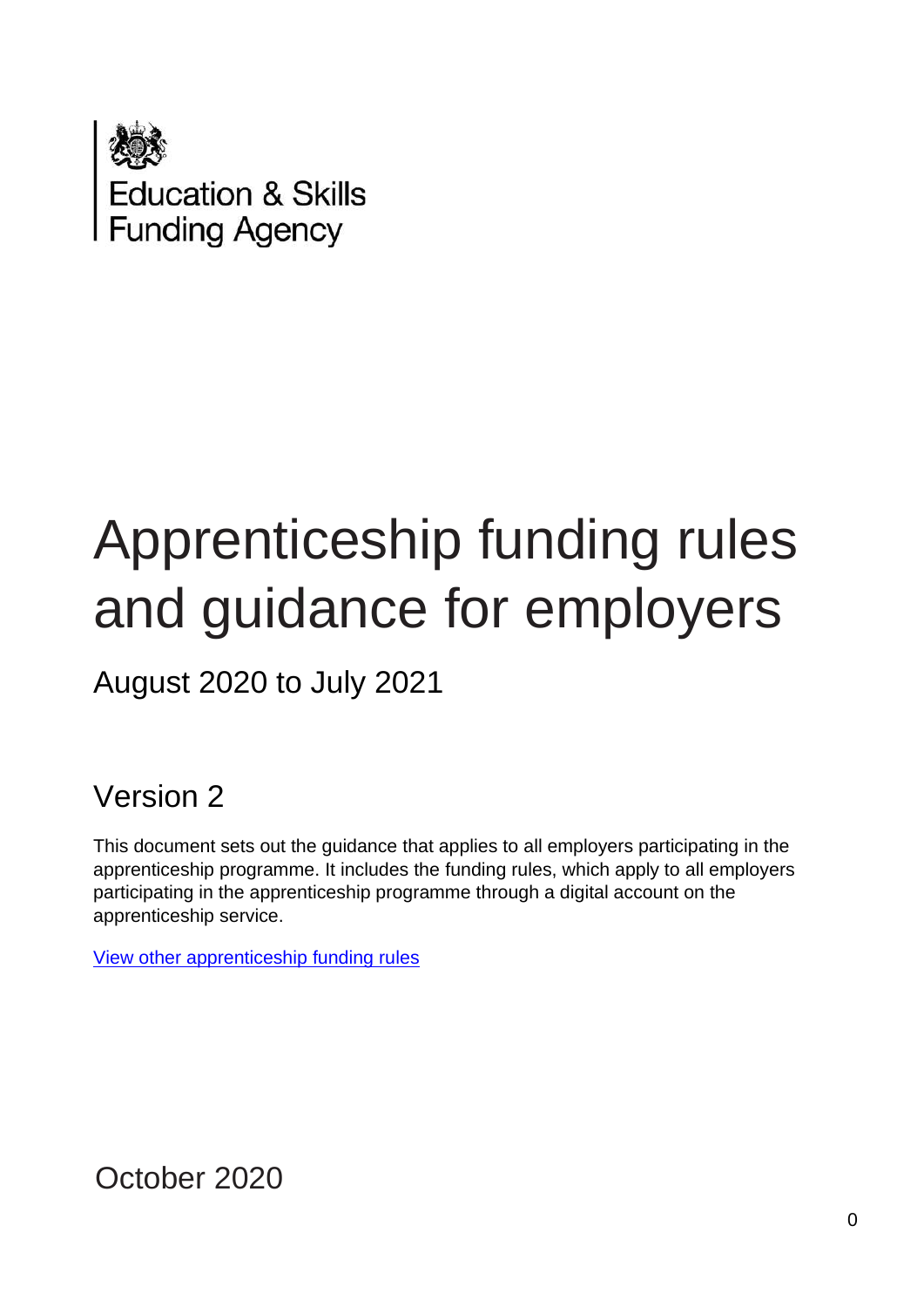# **Contents**

| Apprenticeship agreement (between you, as the employer, and the apprentice) 8                    |  |
|--------------------------------------------------------------------------------------------------|--|
|                                                                                                  |  |
|                                                                                                  |  |
|                                                                                                  |  |
|                                                                                                  |  |
| Flow chart: What to check if the actual duration and off-the-job training delivered is less than |  |
|                                                                                                  |  |
| The commitment statement between the employer, apprentice and main provider 19                   |  |
|                                                                                                  |  |
|                                                                                                  |  |
|                                                                                                  |  |
|                                                                                                  |  |
|                                                                                                  |  |
|                                                                                                  |  |
|                                                                                                  |  |
|                                                                                                  |  |
|                                                                                                  |  |
|                                                                                                  |  |
|                                                                                                  |  |
|                                                                                                  |  |
| Flow chart: find out if an apprentice needs to do functional skills English and maths41          |  |
|                                                                                                  |  |
|                                                                                                  |  |
| Main providers directly delivering training or on-programme assessment  44                       |  |
|                                                                                                  |  |
| Special conditions for all instances where the employer is the delivery subcontractor  46        |  |
| Disputes and issue resolution between the employer and main provider  46                         |  |
|                                                                                                  |  |
|                                                                                                  |  |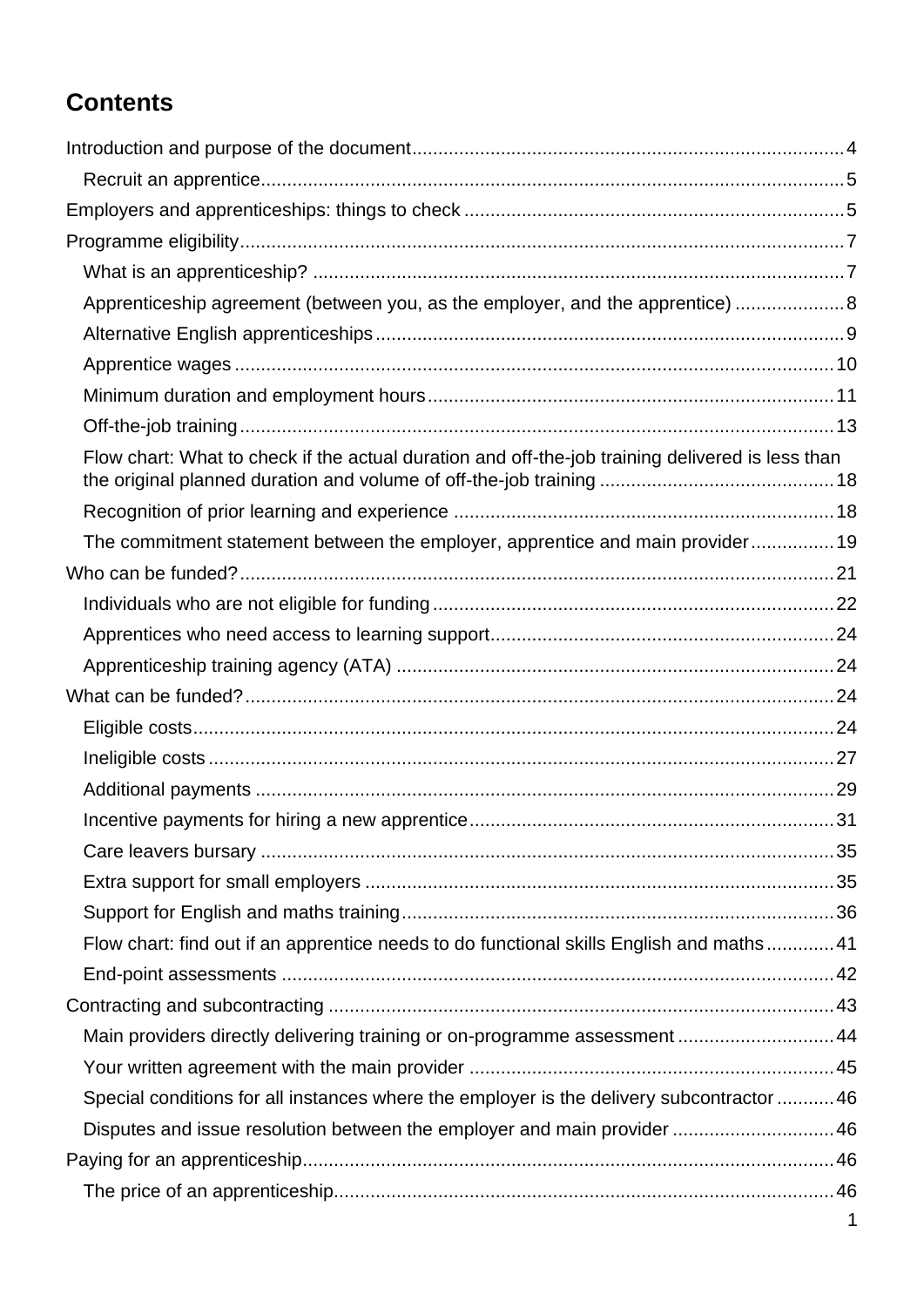| Funds in your apprenticeship service account (levy paying employers)  48               |  |
|----------------------------------------------------------------------------------------|--|
|                                                                                        |  |
|                                                                                        |  |
|                                                                                        |  |
|                                                                                        |  |
|                                                                                        |  |
|                                                                                        |  |
|                                                                                        |  |
|                                                                                        |  |
|                                                                                        |  |
|                                                                                        |  |
|                                                                                        |  |
|                                                                                        |  |
|                                                                                        |  |
|                                                                                        |  |
| Flow chart: Find out what to do if your apprentice wants to take a break in learning66 |  |
|                                                                                        |  |
|                                                                                        |  |
|                                                                                        |  |
|                                                                                        |  |
|                                                                                        |  |
|                                                                                        |  |
| Individuals with certain types of immigration status and their family members 77       |  |
|                                                                                        |  |
|                                                                                        |  |
|                                                                                        |  |
|                                                                                        |  |
|                                                                                        |  |
|                                                                                        |  |
|                                                                                        |  |
| Countries or areas where residency establishes eligibility for our funding 81          |  |
|                                                                                        |  |
|                                                                                        |  |
|                                                                                        |  |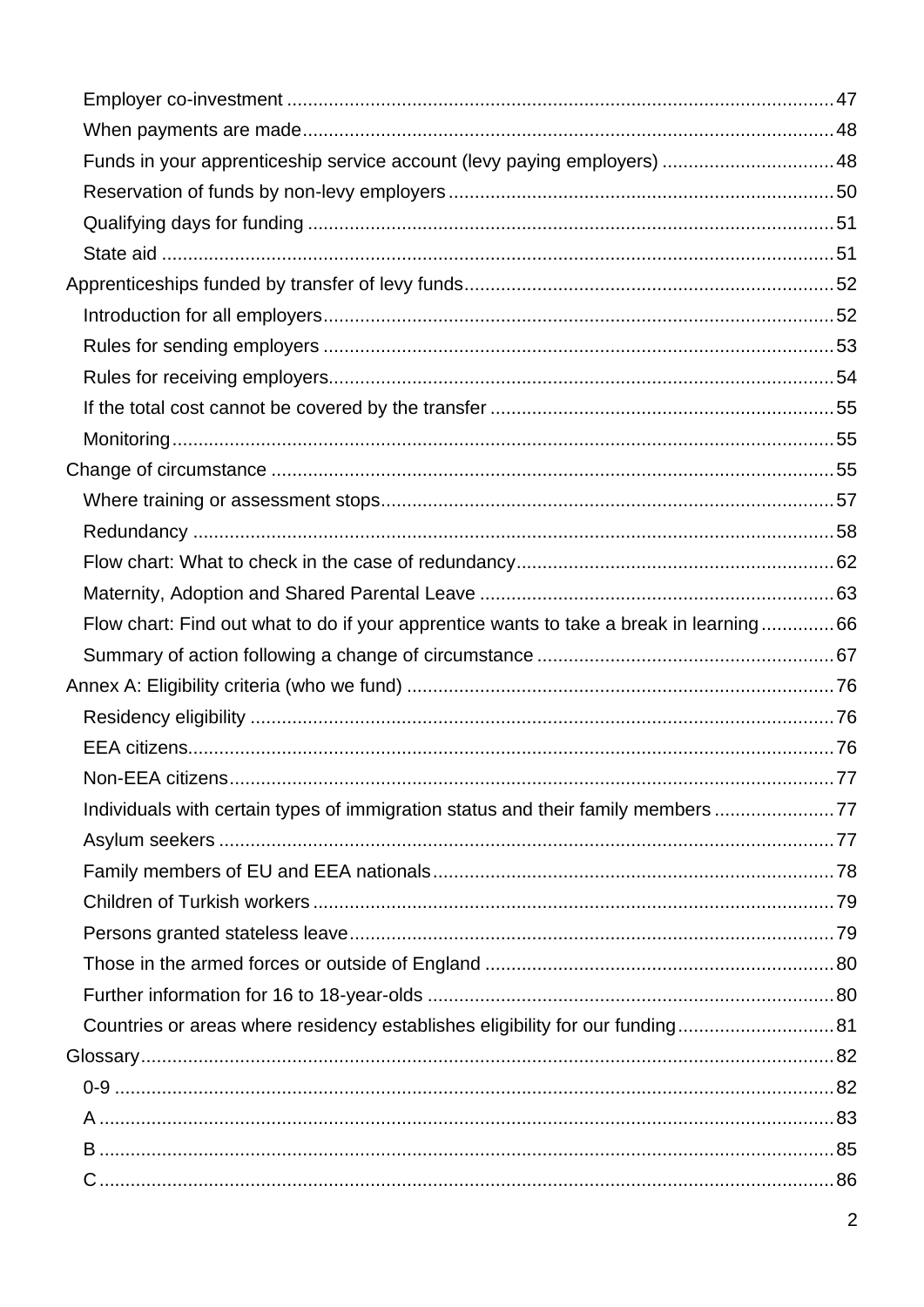| .99 |
|-----|
|     |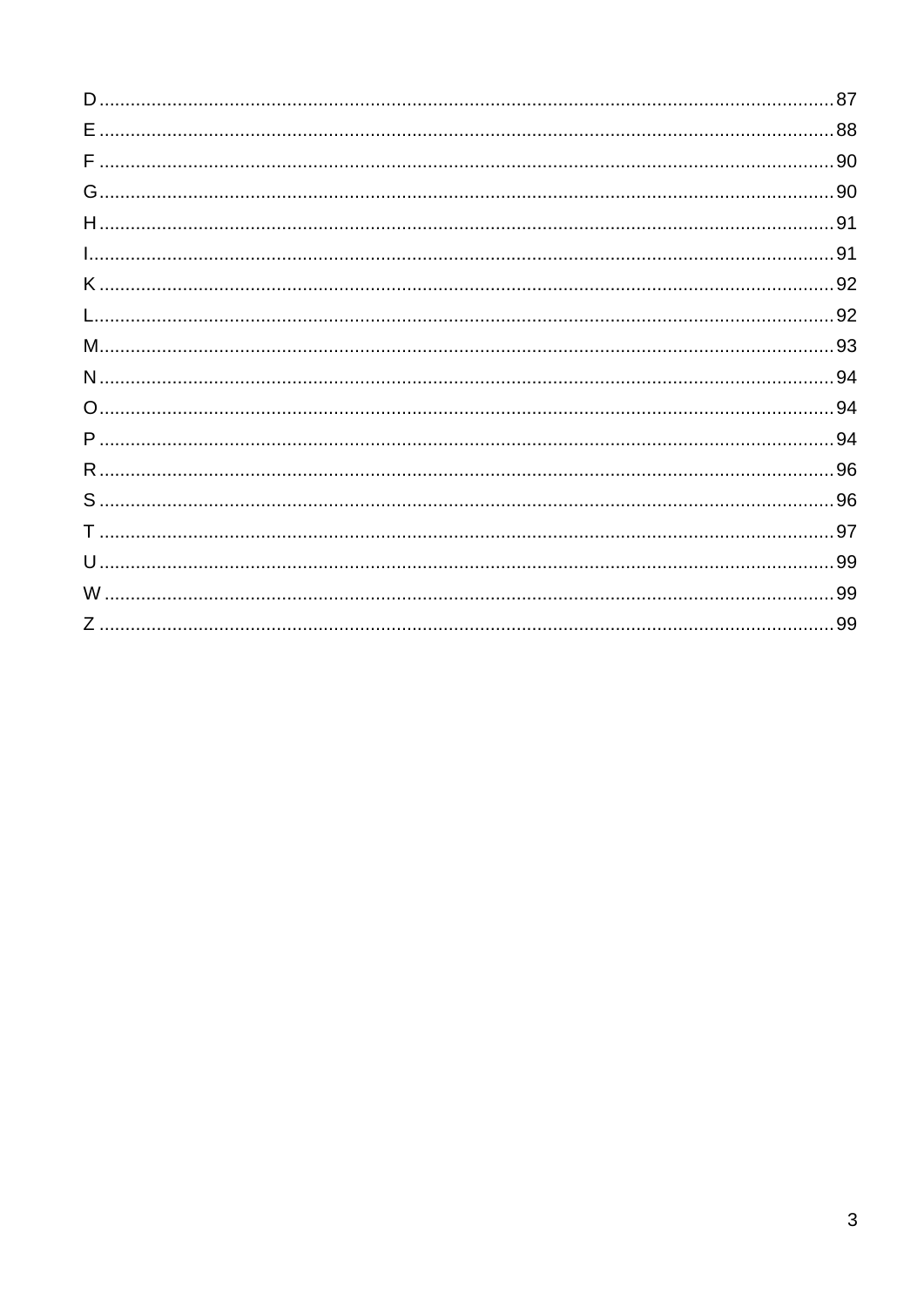# <span id="page-4-0"></span>**Introduction and purpose of the document**

#### **New for 1 August 2020**

We recognise that apprentices, employers, main providers and end-point assessment organisations continue to be affected by the impact of coronavirus (COVID-19). The temporary flexibilities that we are making to the apprenticeship programme during the coronavirus (COVID-19) outbreak are set out in the latest guidance which can be accessed on the GOV.UK page under "[providing apprenticeships during the coronavirus](https://www.gov.uk/government/publications/coronavirus-covid-19-apprenticeship-programme-response/coronavirus-covid-19-guidance-for-apprentices-employers-training-providers-end-point-assessment-organisations-and-external-quality-assurance-pro)  [\(COVID-19\) outbreak](https://www.gov.uk/government/publications/coronavirus-covid-19-apprenticeship-programme-response/coronavirus-covid-19-guidance-for-apprentices-employers-training-providers-end-point-assessment-organisations-and-external-quality-assurance-pro)".

**[E9](#page-5-2)** - New rule: From 1 August 2020, all new apprentices must start on [apprenticeship](https://www.instituteforapprenticeships.org/apprenticeship-standards/)  [standards.](https://www.instituteforapprenticeships.org/apprenticeship-standards/) Existing learners on apprenticeship frameworks will still be able to complete their framework providing they started on or before 31 July 2020. For operational reasons, it is our intention that these learners complete their apprenticeship framework by 31 July 2025 (accounting for any breaks in learning).

#### **Updated October 2020**

**[E8](#page-5-3)** - New rule: To clarify that the 2020/21 funding rules apply to all apprenticeship programmes starting on or after 1 August 2020, with the exception of the new redundancy arrangements described in [E280](#page-60-0) to [E281](#page-61-0) which will apply to all redundancies that occur on or after 15 October 2020, irrespective of the apprentice's start date.

- **E1** This document sets out the guidance for all employers participating in the apprenticeship programme from 1 August 2020. It also sets out the funding rules for levy-paying employers, and non levy-paying employers, who are participating in the apprenticeship programme through an account on the [apprenticeship service](https://manage-apprenticeships.service.gov.uk/).
- **E2** If you are an employer who does not pay the levy but would like to know more about [employing apprentices,](https://www.gov.uk/take-on-an-apprentice/get-funding) please visit [GOV.UK.](https://www.gov.uk/take-on-an-apprentice)
- **E3** If you would like more detailed information on the features of the apprenticeship funding system, including how we will calculate funding for organisations receiving funding from us, please refer to the [Apprenticeship Technical Funding](https://www.gov.uk/government/publications/apprenticeship-technical-funding-guide)  [Guide.](https://www.gov.uk/government/publications/apprenticeship-technical-funding-guide) This will be useful for you to understand how we will make payments for main providers from your apprenticeship service account.
- **E4** The rules contained in this document form part of standard terms and conditions for the use of the apprenticeship service to access funding for apprenticeships training through an employer's apprenticeship service account. If you are an employer accessing funding through the apprenticeship service, you must operate within the terms and conditions of your apprenticeship employer agreement. The [employer agreement](https://www.gov.uk/government/publications/apprenticeship-funding-legal-agreement-to-enable-spending) is with the Secretary of State for Education (acting through the Education and Skills Funding Agency (the ESFA), an executive agency of the Department for Education), and includes these rules.
- **E5** If you breach your employer agreement, we reserve the right to take action.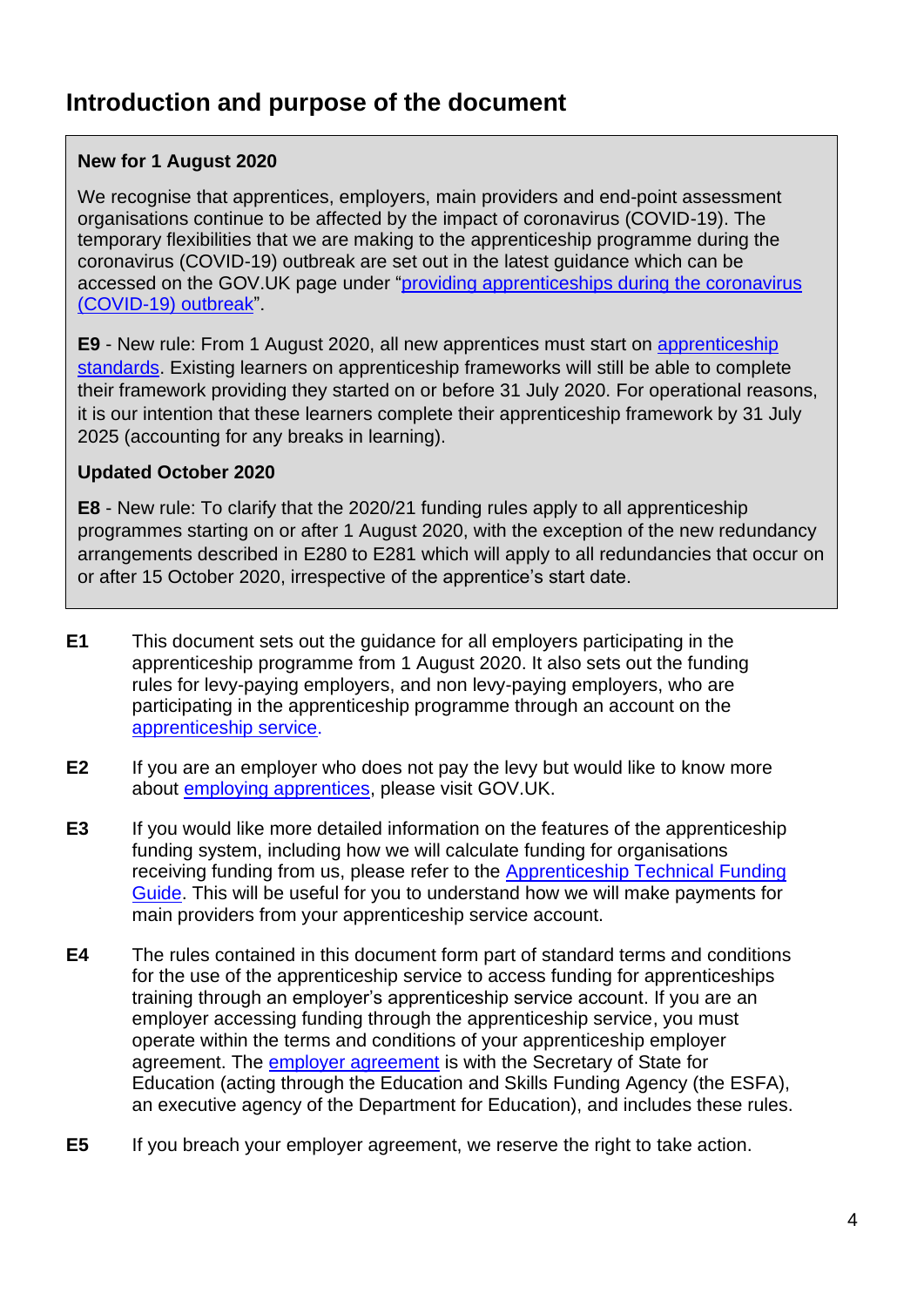- **E6** We may take action to recover all or part of the government funding from you if we are satisfied that there has been a breach of the funding rules. This includes where claims are made for funding through your apprenticeship service account, government co-investment or additional payments (including incentive payments for hiring a new apprentice) to which you are not entitled.
- **E7** If you would like any further support, you can contact us through our Apprenticeship Business Support team on 08000 150 6000.
- <span id="page-5-3"></span>**E8** These rules will apply to all apprenticeship programmes starting on or after 1 August 2020, with the following exception:
	- **E8.1** The redundancy rules outlined in paragraphs [E280](#page-60-0) to [E281,](#page-61-0) which describe the arrangements for any redundancy that occurs on or after 15 October 2020. These rules will apply irrespective of the apprentice's start date and will include existing learners who started their apprenticeship programme in previous funding years.
- <span id="page-5-2"></span>**E9** From 1 August 2020, all new apprentices must start on [apprenticeship](https://www.instituteforapprenticeships.org/apprenticeship-standards/) standards.
- **E10** Any apprenticeship which started before 1 August 2020 will continue to follow the [rules](https://www.gov.uk/guidance/apprenticeship-funding-rules) in force at that time. These can be accessed on GOV.UK.
- **E11** Some occupations require the training provider to be approved by a regulatory body before being able to deliver training for the apprenticeship. We may take action to recover apprenticeship funding where they have delivered training but do not have the necessary approval.

#### <span id="page-5-0"></span>**Recruit an apprentice**

- **E12** [Recruit an apprentice](https://www.gov.uk/recruit-apprentice) is a free tool to help you to recruit new apprentices into your business. It is not mandatory to use this service.
- **E13** Where a main provider advertises on your behalf, on recruit an apprentice, it must be clear in the advert how many hours the apprentice will be expected to work per week for the role and how long the apprenticeship will last. This must meet the minimum duration requirement (see paragraphs [E29](#page-11-1) to [E40\)](#page-13-1).

## <span id="page-5-1"></span>**Employers and apprenticeships: things to check**

This document is a combination of rules and guidance in order to help you manage your apprenticeship in partnership with your chosen main provider. This summary checklist is a guide to the steps you must take to ensure you are meeting the apprenticeship funding rules.

#### **Do I have a genuine job for this apprentice?**

By genuine we mean that:

• The apprentice must have a contract of service with you, or an apprenticeship training agency, which is long enough for them to complete the apprenticeship successfully (including the end-point assessment). Exceptions to this can be found in paragraph [E24.](#page-9-1)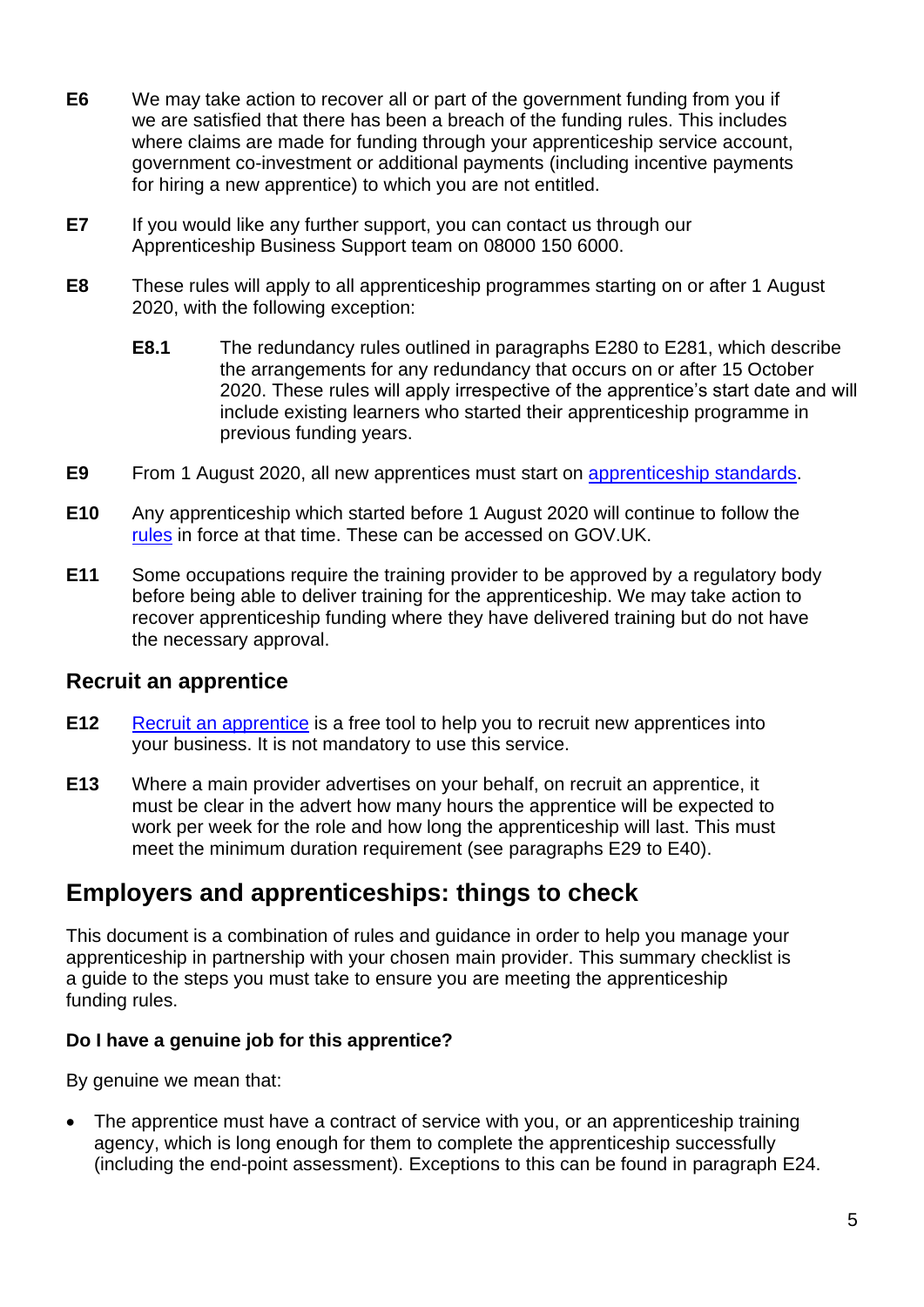- The cost of the apprentice's wages must be met by you.
- The apprentice must have a job role (or roles) with you that provides the opportunity for them to gain the knowledge, skills and behaviours needed to achieve their apprenticeship.
- The apprentice must have appropriate support and supervision on the job, by you, to carry out their job role.

#### **Have I checked the eligibility of the apprentice?**

The apprentice must work for you, or a [connected company or](https://www.gov.uk/hmrc-internal-manuals/apprenticeship-levy/alm11000) charity as defined by HMRC and they must:

- Have the right to work in England.
- Spend at least 50% of their working hours in England.

#### **Have I chosen a main provider and negotiated a price?**

The relationship between you and the main provider is important throughout the apprenticeship. Your main provider must offer you the option of using the [recruit an](https://www.gov.uk/recruit-apprentice)  [apprentice](https://www.gov.uk/recruit-apprentice) service for all new recruits into your business.

You and your main provider must agree a price for the total cost of each apprenticeship, including the training costs and any subcontracted training. The price must include the cost of the end-point assessment which you must agree with an end-point assessment organisation.

#### **Have I checked the duration of the apprenticeship and that prior learning has been considered?**

You must make sure the apprenticeship training will last for at least one year. The standard specification or assessment plan may require this to be longer to support the delivery of the full apprenticeship content. The main provider must account for the apprentice's prior learning and because this can reduce the content and length of the apprenticeship it may also reduce the price you negotiate with them. Funds must not be used to pay for skills already attained by the apprentice.

#### **Have I got an apprenticeship agreement with the apprentice?**

An [apprenticeship agreement](https://www.gov.uk/take-on-an-apprentice/apprenticeship-agreement) must be signed at the start of the apprenticeship. It is used to confirm individual employment arrangements between the apprentice and yourself and is a legal requirement.

#### **Have I got a commitment statement?**

You must have a commitment statement, signed by you, the apprentice and the main provider. This is sometimes known as an individual learning plan and sets out the plan for the agreed training.

#### **Have I recorded the apprenticeship?**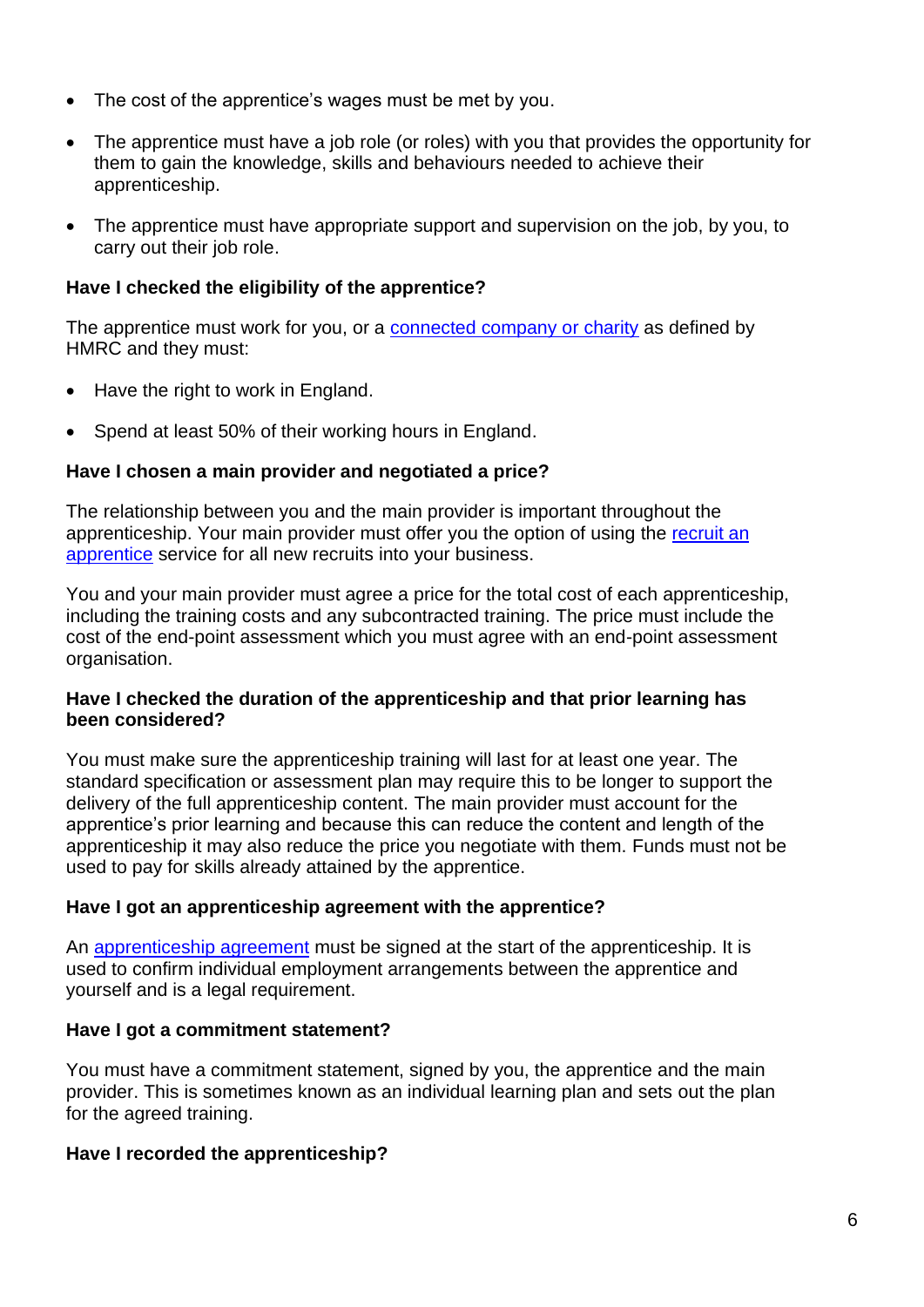If you are a levy payer, or a non-levy payer who is using reserved funds, and have an [apprenticeship service](https://manage-apprenticeships.service.gov.uk/) account you must record the apprenticeship details. You can ask the main provider to do this for you.

#### **Have I ensured my apprentice is on the correct wage?**

Apprentices must be an employee on the first day of their apprenticeship and as a minimum at least be paid a wage consistent [with the law](https://www.gov.uk/national-minimum-wage-rates) for the time they are in work, in off-the-job training and studying English and maths (if appropriate).

#### **Have I checked on the progress of my apprentice?**

You must make sure the apprentice is taking part in learning throughout the apprenticeship and has regular progress reviews that involve you and the provider.

#### **Do I have evidence?**

You must provide evidence to the main provider of the apprentice's average weekly hours and any changes to working patterns. You must also have evidence needed for any additional payments made to you because of the apprentice's characteristics (for example, their age). You must give the main provider evidence of the apprentice's eligibility at the start of their apprenticeship.

# <span id="page-7-0"></span>**Programme eligibility**

## <span id="page-7-1"></span>**What is an apprenticeship?**

#### **New For 1 August 2020**

**[E15](#page-7-2)** - Clarification: To be clear what we mean by 'support and supervision'.

**[E16](#page-7-3)** - Clarification: Requirements of the initial assessment have been made clearer.

**[E17](#page-8-1)** - New rule: To aid the restructuring of the section. All apprentices must have an apprenticeship agreement or be covered by one of the exceptions.

- <span id="page-7-4"></span>**E14** An apprenticeship is a job with training. Through an apprenticeship, an apprentice will gain the technical knowledge, practical experience and wider skills and behaviours that they need for their immediate job and future career. The apprentice gains this through formal off-the-job training and the opportunity to practise these new skills in a real work environment (on-the-job training).
- <span id="page-7-2"></span>**E15** The job, in paragraph [E14,](#page-7-4) must have a productive purpose and you must provide the apprentice with the appropriate support and supervision to carry out their job role and their apprenticeship. This includes the opportunity to embed and consolidate the knowledge, skills and behaviours gained through apprenticeship off-the-job training.
- <span id="page-7-3"></span>**E16** Your provider must conduct an initial assessment of the individual's abilities in line with the proposed apprenticeship. This initial assessment must show that: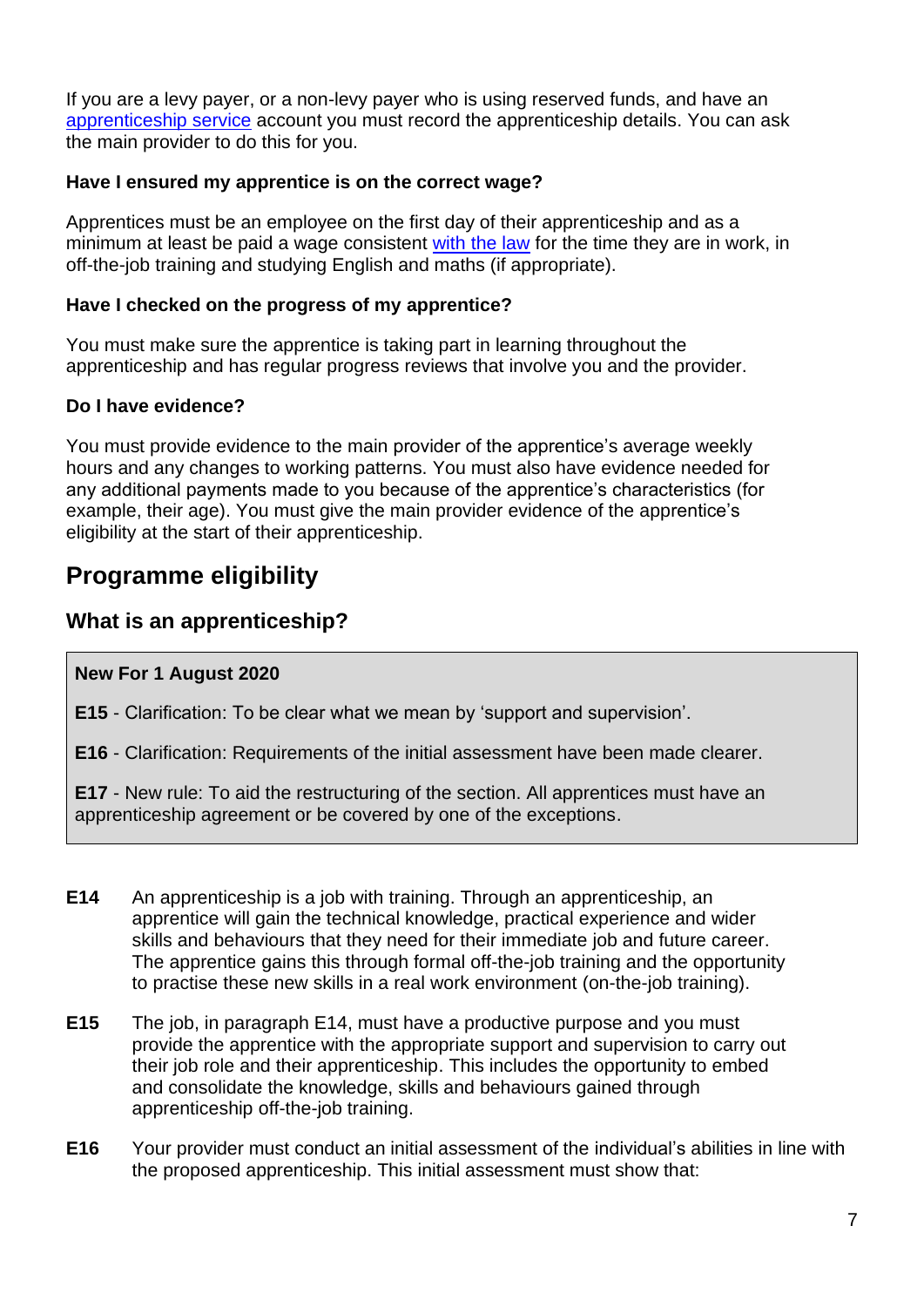- **E16.1** the individual requires significant new knowledge, skills and behaviours to be occupationally competent in the job role;
- **E16.2** the required training meets the funding rules relating to the minimum duration of the practical period (paragraphs [E29](#page-11-1) to [E40\)](#page-13-1) and off-the-job training (paragraph [E45\)](#page-14-0);
- **E16.3** you and the provider are satisfied that the apprenticeship is the most appropriate training programme for the individual; and
- **E16.4** the training programme aligns with an approved apprenticeship standard, at the most appropriate level, and recognition of prior learning has taken place.
- <span id="page-8-1"></span>**E17** Your provider must be satisfied that that the apprenticeship is a statutory English apprenticeship. This means it is an arrangement that is taking place under an approved English apprenticeship agreement (see paragraphs [E18](#page-8-2) to [E23\)](#page-9-2), or is an alternative English apprenticeship (see paragraphs [E24](#page-9-1) to [E25\)](#page-10-1).

#### <span id="page-8-0"></span>**Apprenticeship agreement (between you, as the employer, and the apprentice)**

#### **New for 1 August 2020**

**[E20](#page-8-3)** - Clarification: Requirements of the apprenticeship agreement have been made clearer.

**[E21](#page-9-3)** - Clarification: To make clear that the start dates (apprenticeship agreement and commitment statement) that must align with the ILR are those of the practical period.

#### **Updated October 2020**

**[E20.1](#page-8-4)** - Clarification: Removal of the word 'occupation' to align this section with the revised apprenticeship agreement template on gov.uk.

- <span id="page-8-2"></span>**E18** The apprentice must be engaged by you, or an apprenticeship training agency (ATA), for a period which is long enough for the apprentice to complete the apprenticeship successfully (including, for standards, the end-point assessment).
- <span id="page-8-5"></span>**E19** There must be evidence that the apprentice has an apprenticeship agreement with you at the start of, and for the duration of their apprenticeship. For standards, this is defined in section A1 (3) of the [Apprenticeships, Skills,](https://www.legislation.gov.uk/ukpga/2009/22/contents)  [Children and Learning Act 2009](https://www.legislation.gov.uk/ukpga/2009/22/contents) (as amended by the [Enterprise Act 2016\)](http://www.legislation.gov.uk/ukpga/2016/12/part/4/enacted) and the [Apprenticeships \(Miscellaneous Provisions\) Regulations 2017.](http://www.legislation.gov.uk/uksi/2017/1310/contents/made)
- <span id="page-8-4"></span><span id="page-8-3"></span>**E20** The approved English apprenticeship agreement must set out:
	- **E20.1** the apprentice's details (name, place of work)
	- **E20.2** the apprenticeship standard and level being followed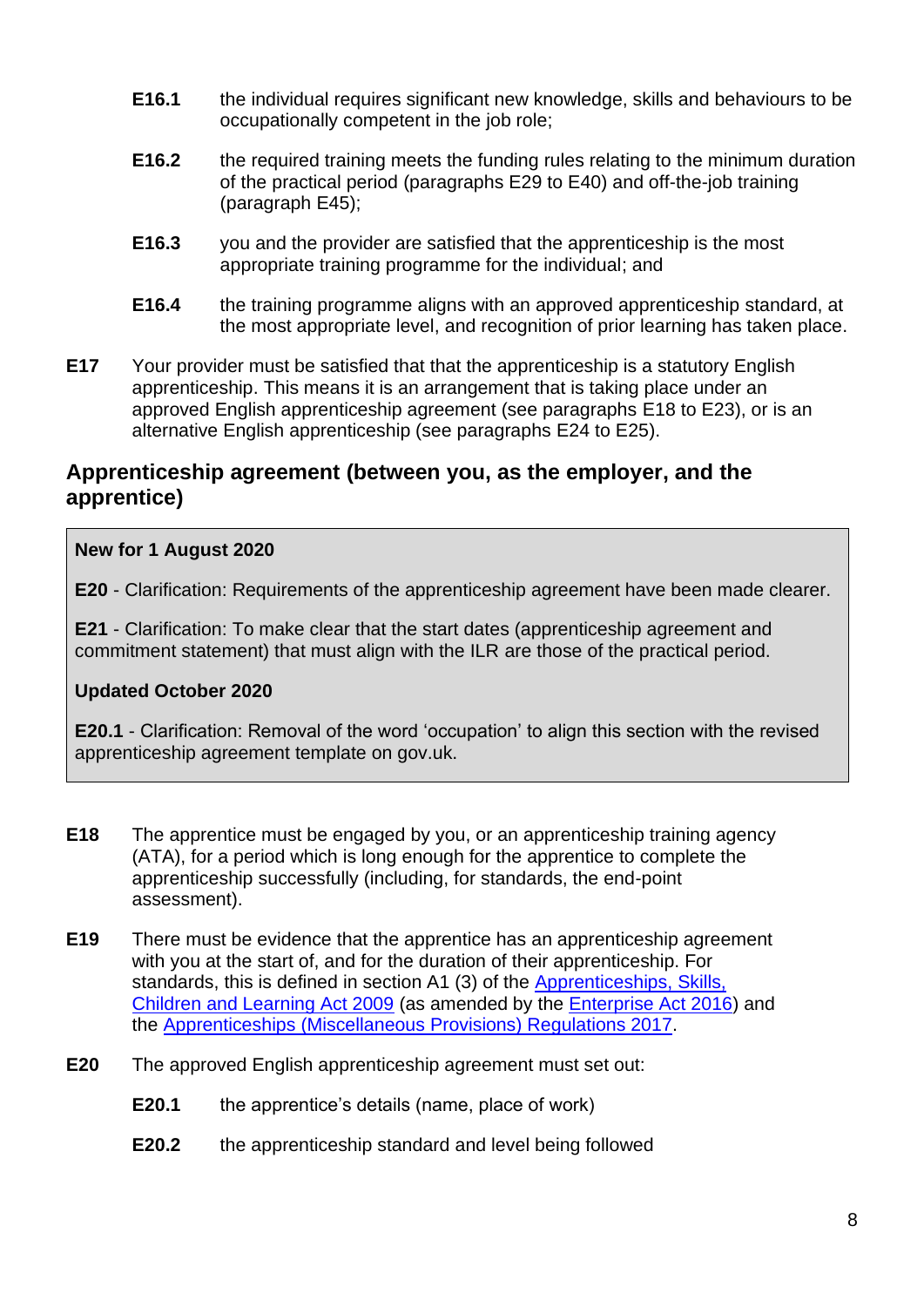- **E20.3** the start and end date of the apprenticeship (this includes end-point assessment)
- **E20.4** the start and end date of the practical period (this excludes end-point assessment)
- **E20.5** the duration of the practical period (see paragraphs [E29](#page-11-1) to [E40](#page-13-1) re minimum duration)
- **E20.6** the amount of time the apprentice will spend in off-the-job training.
- <span id="page-9-3"></span>**E21** The practical period start date set out in the apprenticeship agreement must match the practical period start date in the commitment statement and the start date on the ILR.
- **E22** If the apprenticeship agreement is incomplete and/or does not meet the statutory requirements the individual will not have a valid agreement and will not be eligible to receive funding.
	- **E22.1** [A template apprenticeship agreement](https://www.gov.uk/take-on-an-apprentice/apprenticeship-agreement) is available on GOV.UK. This template does not have to be used but the requirements of the legislation as described above must be met when forming an apprenticeship agreement.
- <span id="page-9-2"></span>**E23** The signed apprenticeship agreement must be distributed to both signatories (you and the apprentice) and you must give a copy to the main provider to keep in the evidence pack, along with any revisions.

## <span id="page-9-0"></span>**Alternative English apprenticeships**

#### **New for 1 August 2020**

**[E24](#page-9-1) to [E25](#page-10-1)** - Restructure: Note: this section was previously called Employment Contract.

**[E24.1](#page-9-4)** - Clarification: Additional clarification on alternative English apprenticeships and what this means in practice.

#### **Updated October 2020**

**[E24](#page-9-1)** - New rule: To update this paragraph to reflect the new secondary legislation relating to redundancy, which came into force on 15 October 2020.

- <span id="page-9-4"></span><span id="page-9-1"></span>**E24** All apprentices must have an apprenticeship agreement in place (paragraph [E19\)](#page-8-5). The only exceptions to this are:
	- **E24.1** Apprentices made redundant on or after 1 August 2020 but before 15 October 2020 and on the day of dismissal:
		- **E24.1.1** Were within six months of the final day of the apprenticeship practical period (see paragraph [E278\)](#page-58-1). These apprentices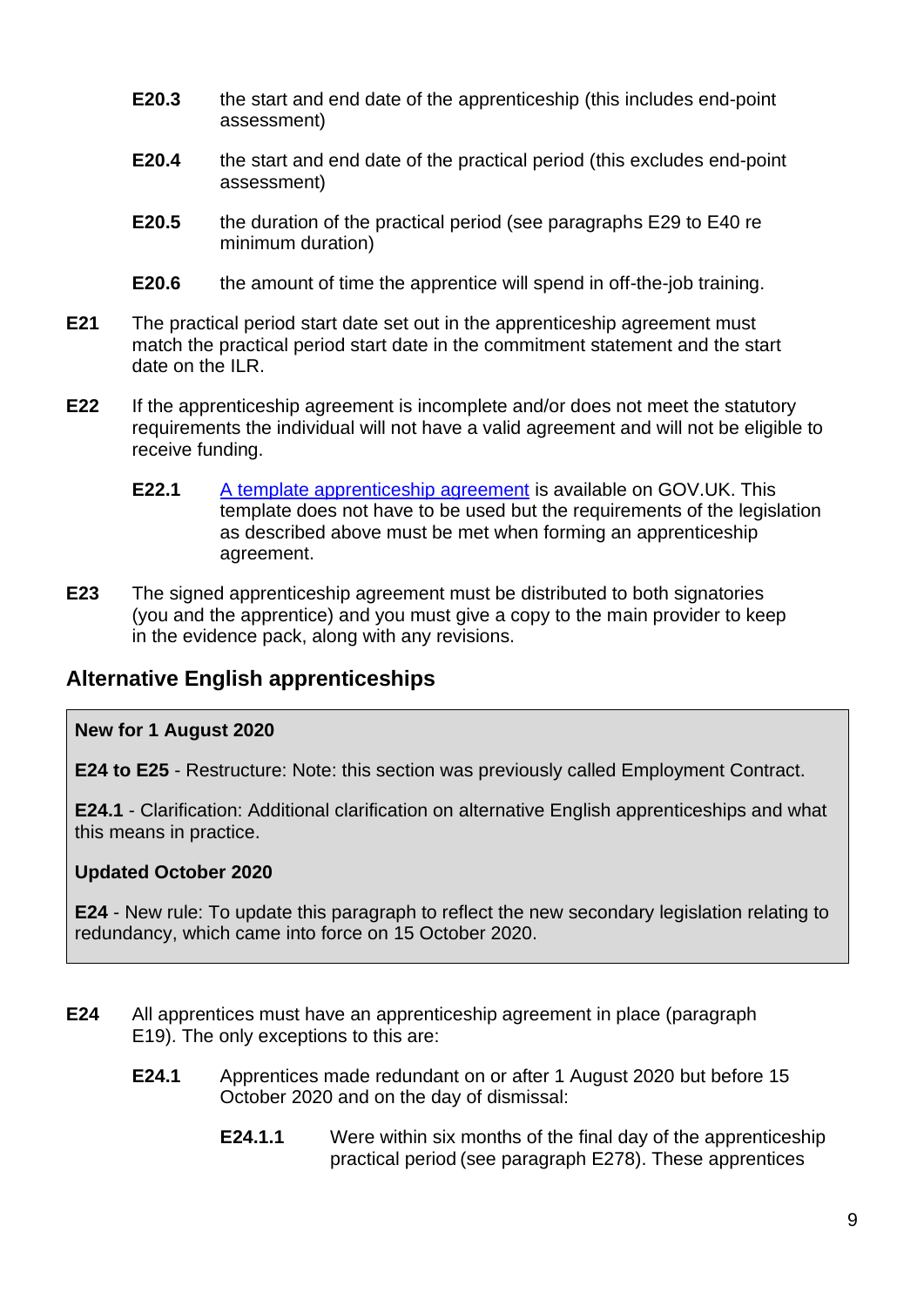can be funded to completion, without the need for a contract of employment or an apprenticeship agreement.

- **E24.1.2** Were more than six months away from the final day of the apprenticeship practical period (see paragraph [E279\)](#page-59-0). These apprentices may seek a new apprenticeship agreement which may have a duration of less than 12 months, and our policy is that we will fund them for up to 12 weeks while they seek the further agreement.
- **E24.2** Apprentices who have been made redundant on or after 15 October 2020 and on the day of dismissal:
	- **E24.2.1** Are within six months of the final day of the apprenticeship practical period OR they have completed at least 75% of the apprenticeship practical period (see paragraph [E280\)](#page-60-0). These apprentices can be funded to completion, without the need for a contract of employment or an apprenticeship agreement.
	- **E24.2.2** Have completed less than 75% of the apprenticeship practical period and the remaining training represents a training duration of more than six months (see paragraph [E281\)](#page-61-0). These apprentices may seek a new apprenticeship agreement which may have a duration of less than 12 months if required, and our policy is that we will fund them for up to 12 weeks while they seek the further agreement.
- **E24.3** Particular office holders, namely constables of English police forces and ministers or trainee ministers of a religious denomination.
- <span id="page-10-1"></span>**E25** Except for the requirement to have a contract of employment and an apprenticeship agreement in relation to these alternative apprentices, you must comply with all the other rules set out in this document.

## <span id="page-10-0"></span>**Apprentice wages**

- **E26** Every apprentice must be paid a lawful wage for the time they are in work and in off-the-job training.
- **E27** You must meet the cost of the apprentice's wages. Where you are using the apprenticeship minimum wage you must only do so from the start of the apprenticeship programme and not before.
- **E28** You can find information on the [national minimum wage, the apprenticeship](https://www.gov.uk/national-minimum-wage-rates)  [rate, and the definition of an employee](https://www.gov.uk/national-minimum-wage-rates) on GOV.UK.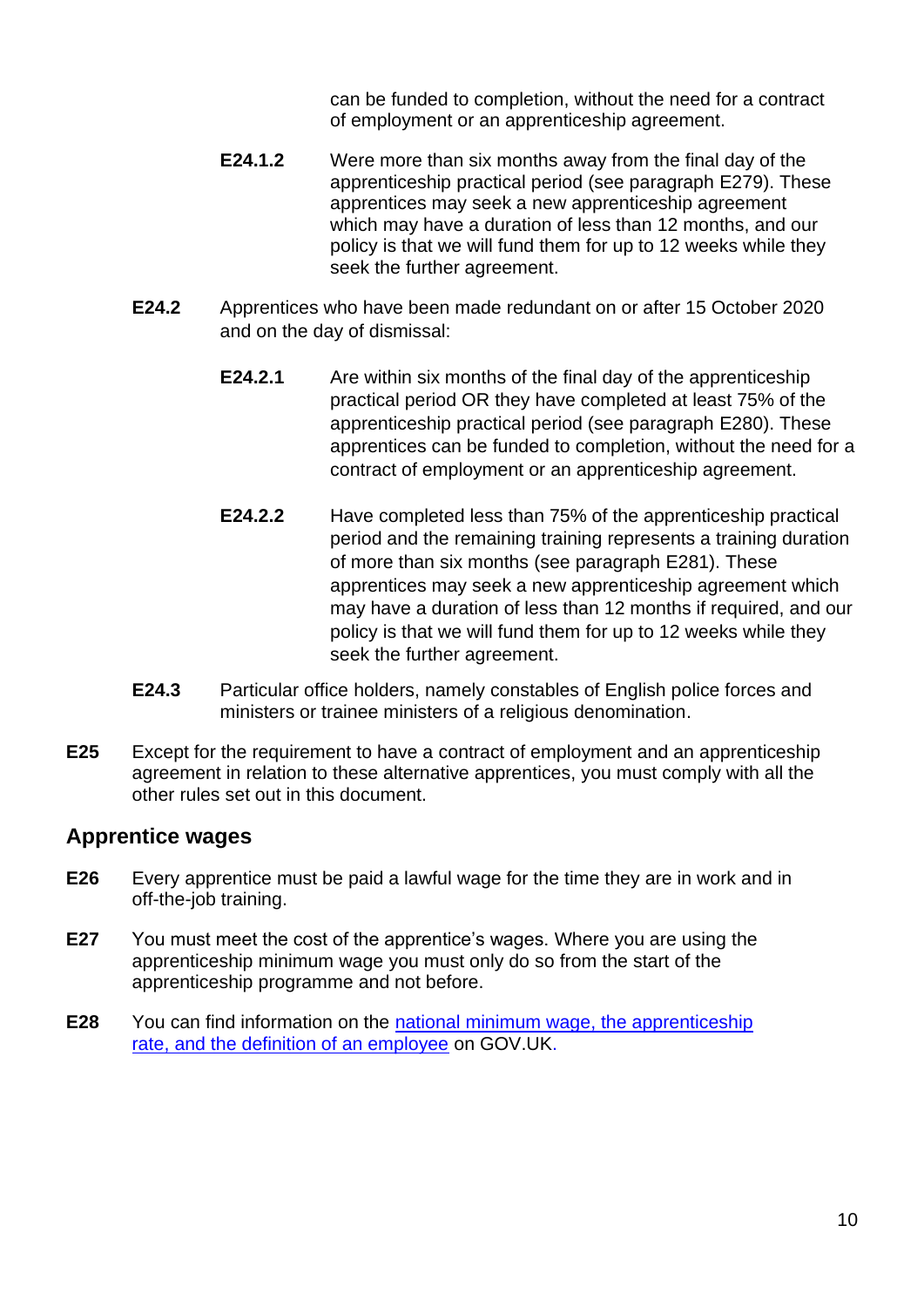## <span id="page-11-0"></span>**Minimum duration and employment hours**

#### **New for 1 August 2020**

**[E29](#page-11-1)** - Clarification: We have made it clearer that the minimum duration of 12 months applies to the practical period, after prior learning has been considered.

**[E34](#page-12-0)** - Clarification: We have removed the reference to temporary part-time working.

**[E34.1](#page-12-1)** - Clarification: Actions a provider must take if there is a change to the apprentice's working hours during the programme.

**[E35](#page-12-2)** - Clarification: We have removed the reference to evidence why a particular working pattern is in place as we no longer require this information.

**[E39](#page-12-3)** - Clarification: We have removed the exception relating to a change in standard option. This is regarded as the same apprenticeship so an exception to the minimum duration is not required.

**[E39.2](#page-13-2)** - Clarification: We have made it clear that the apprentice does not have to meet the minimum duration threshold if they are returning to the same apprenticeship after a withdrawal.

#### **Minimum duration of the practical period**

- <span id="page-11-1"></span>**E29** An apprenticeship must provide for a practical period of work and training that lasts for a minimum duration of 12 months. This includes where the content, duration and price has been adjusted to recognise prior learning (see paragraphs [E60](#page-18-2) to [E62\)](#page-18-3). For example, to satisfy this requirement, an apprentice who starts their training on 1 August 2020 must still be receiving training on 31 July 2021. The apprentice must be involved in active learning throughout the apprenticeship.
- **E30** The standard specification or assessment plan may require this practical period of training to be longer to support the delivery of the full apprenticeship content.
- **E31** The end-point assessment can only be taken after the minimum duration has been met (see paragraph [E160\)](#page-42-1). Your provider must confirm this as part of the gateway checks.
- **E32** The minimum duration of each apprenticeship is based on the apprentice working at least 30 hours a week, including any off-the-job training they undertake.
- **E33** Working fewer than 30 hours a week (see paragraphs [E34](#page-12-0) to [E37\)](#page-12-4) or being on a zerohours contract (see paragraph [E38\)](#page-12-5) must not be a barrier to successfully completing an apprenticeship.
	- **E33.1** We will monitor working hours data and patterns of behaviour to ensure that sufficient off-the-job activity is undertaken to ensure successful completion of the apprenticeship, regardless of the number of hours worked. We reserve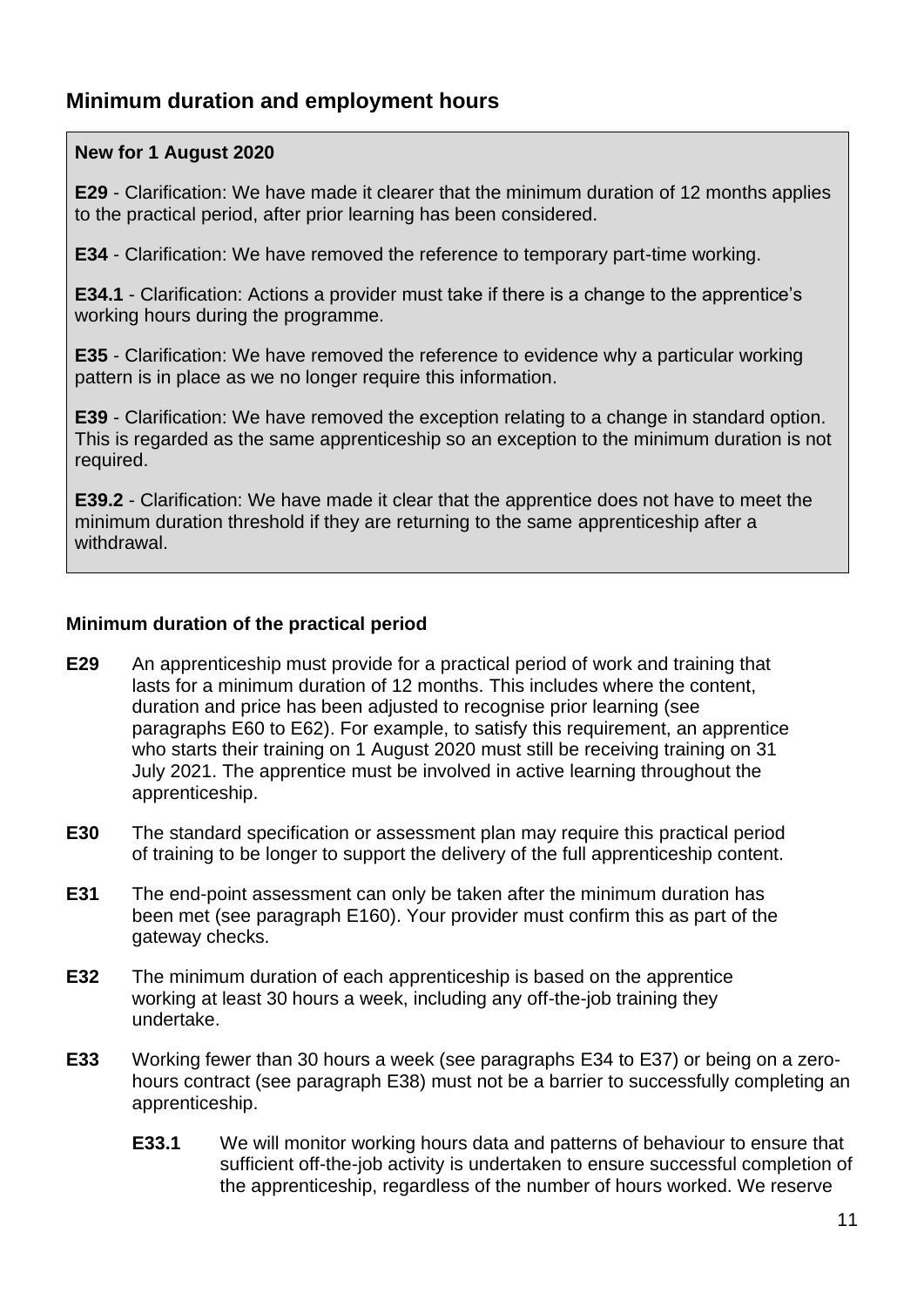the right to take action where alternative working patterns are not managed appropriately leading to a reduction in the quality of the apprenticeship.

#### **Part-time employment hours (<30 hours per week)**

- <span id="page-12-0"></span>**E34** If, at the beginning the of the programme, the apprentice works fewer than 30 hours a week, your main provider must extend the expected duration of the apprenticeship on the ILR (pro rata) to take account of this. You must also extend the dates on the apprenticeship agreement and commitment statement.
	- **E34.1** Where there is a change of circumstance to the working hours of the apprentice during the programme, please see paragraphs [E300](#page-69-0) to [E303.](#page-69-1)
- <span id="page-12-2"></span><span id="page-12-1"></span>**E35** Where a part-time working pattern is needed, you must agree with the main provider and the apprentice the extended apprenticeship duration. The minimum duration must be extended using the following formula:
	- **E35.1** 12 x 30/average weekly hours = new minimum duration in months; or
	- **E35.2** 52 x 30/average weekly hours = new minimum duration in weeks.
- **E36** The apprentice must work enough hours each week so that they can undertake sufficient regular training and on-the-job activity. This is to ensure the apprentice is likely to successfully complete their apprenticeship. There must be evidence of the agreed average weekly hours, including time spent on off-the-job training, in the evidence pack.
- <span id="page-12-4"></span>**E37** You must allow the apprentice to complete the apprenticeship off-the-job training within their normal working hours, in addition to any English and maths training required. You must provide the main provider with evidence of this for them to keep in the evidence pack.

#### **Zero hours contracts**

- <span id="page-12-5"></span>**E38** Zero-hours contracts are acceptable only where all of the other rules in this document are met.
	- **E38.1** For an apprentice with a zero-hour contract you must extend the duration of the apprenticeship in proportion to the hours they work.
	- **E38.2** An apprentice with a zero-hours contract must be allowed to complete their apprenticeship in their working hours, including the offthe-job training. Where this is not possible, a break in learning in the apprenticeship must be recorded.

#### **Exceptions to the minimum duration requirement**

- <span id="page-12-3"></span>**E39** The only exceptions to the minimum duration requirement are where an apprentice:
	- **E39.1** Is made redundant with more than six, but less than 12 months remaining before their final day. In these cases, they may seek a further apprenticeship agreement which takes their prior apprenticeship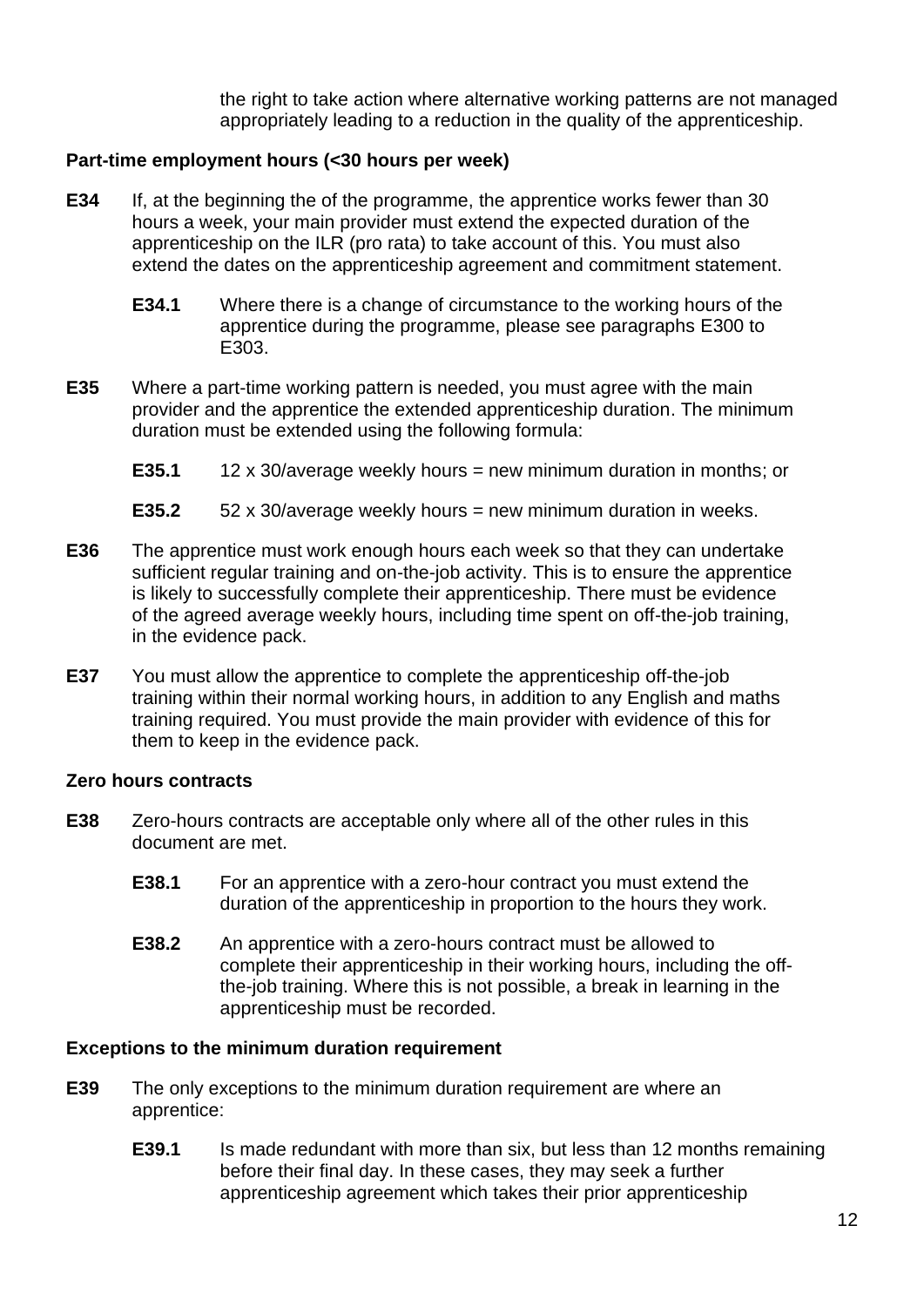experience into account. This further agreement may provide for a duration of less than 12 months.

- <span id="page-13-2"></span>**E39.2** Returns to the same apprenticeship after a break in learning or withdrawal.
- **E39.3** Transfers between main providers but remains on the same standard.
- <span id="page-13-1"></span>**E40** For the exceptions in paragraph [E39](#page-12-3) you must have evidence that the total amount of time spent on their apprenticeship, which may include more than one episode of learning, meets the minimum duration requirement.

## <span id="page-13-0"></span>**Off-the-job training**

#### **New for 1 August 2020**

**[E41](#page-13-3)** - Clarification: We have amended this rule to include reference to apprentices who would 'normally be paid'. This is to include redundant apprentices who may not be receiving a wage.

**[E42](#page-14-1)** - Clarification: To align with other off-the-job information (guide, infographic etc) we have been clear that off-the-job training must deliver new skills.

**[E45.2](#page-14-2)** - Clarification: You must not deliver the minimum number of hours required by the policy where the apprentice requires more than this minimum requirement.

**[E49](#page-15-0)** - Clarification: The commitment statement and the apprenticeship agreement must be separate documents.

**[E50](#page-15-1)** - Clarification: We have confirmed that the planned hours information you submit on the ILR must not change once submitted (with the exception of a data input error at the beginning of the programme).

**[E51](#page-15-2)** - New rule: To add in a rule relating to the new actual hours field on the ILR and to be clear who we require actual hours information for.

**[E55](#page-16-0)** - New rule: To add in a rule relating to new policy already announced on the ability to continue with limited off-the-job training whilst on maternity, adoption or shared parental leave.

**[E56](#page-16-1) to [E58](#page-17-0) and Flowchart** - New rules: To add in a new section in relation to planned versus actual hours. (Note that since the clarification version we have updated the flowchart to better align it with the supporting text).

#### **What is off-the-job training?**

<span id="page-13-3"></span>**E41** Off-the-job training is a statutory requirement for an English apprenticeship. It is training which is received by the apprentice, during the apprentice's normal working hours, for the purpose of achieving the knowledge, skills and behaviours of the approved apprenticeship referenced in the apprenticeship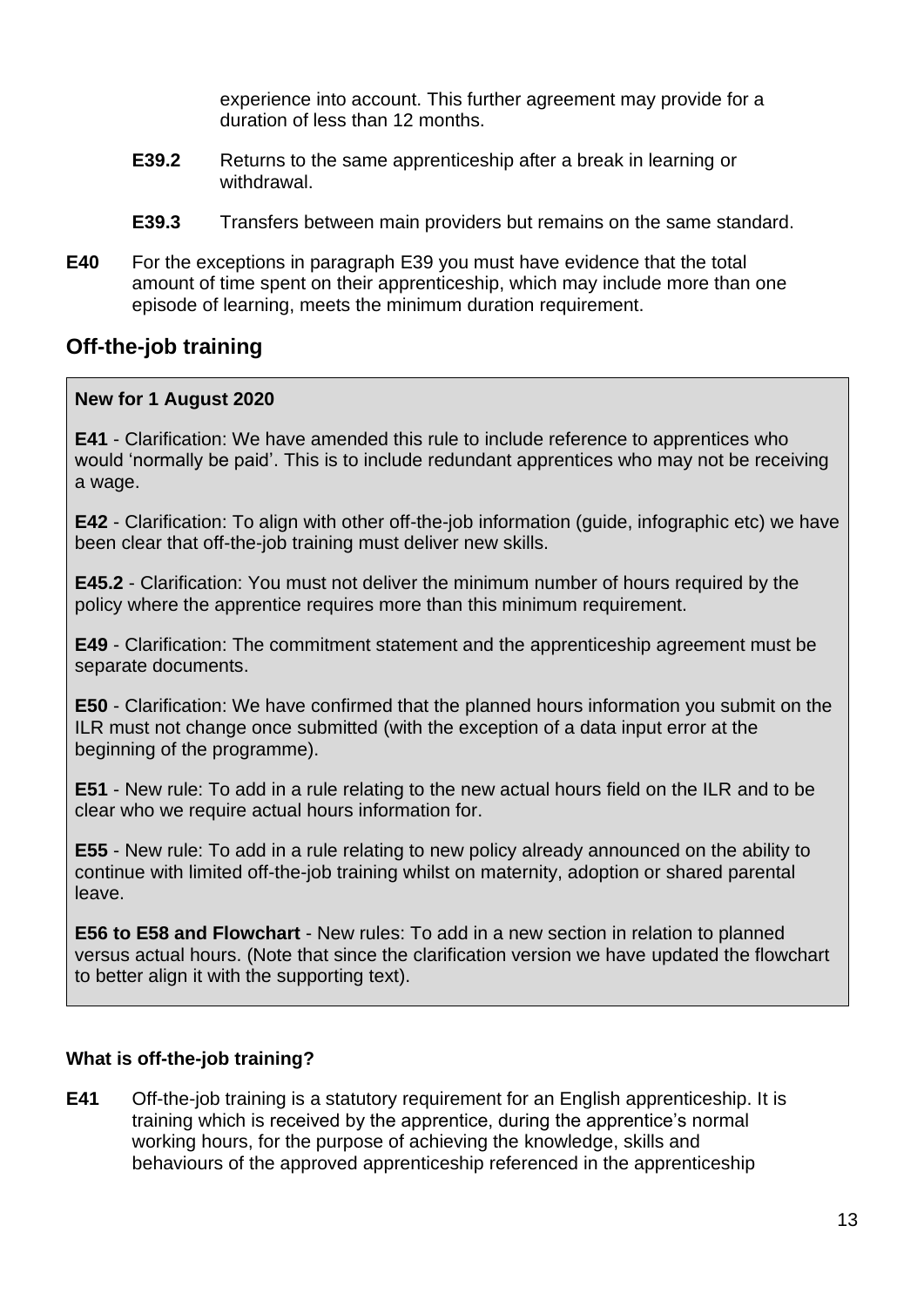agreement. By normal working hours we mean the hours for which the apprentice would normally be paid, excluding overtime.

- **E41.1** It is not on-the-job training which is training received by the apprentice for the sole purpose of enabling the apprentice to perform the work for which they have been employed. By this we mean training that does not specifically link to the knowledge, skills and behaviours set out in the apprenticeship.
- <span id="page-14-1"></span>**E42** Off-the-job training must deliver new skills that are directly relevant to the apprenticeship. It can include the following:
	- **E42.1** the teaching of theory (for example, lectures, role playing, simulation exercises, online learning, and manufacturer training);
	- **E42.2** practical training, shadowing, mentoring, industry visits, and participation in competitions; or
	- **E42.3** learning support and time spent writing assessments/assignments.
- <span id="page-14-3"></span>**E43** Off-the-job training does not include:
	- **E43.1** training to acquire knowledge, skills and behaviours that are not required in the apprenticeship standard;
	- **E43.2** progress reviews or on-programme assessment required for an apprenticeship standard; or
	- **E43.3** training which takes place outside the apprentice's normal working hours.
- **E44** It is up to you and the main provider to decide how the off-the-job training is delivered. It can include training that is delivered at the apprentice's normal place of work. It can also include regular day release, block release and special training days/workshops.

#### **Calculating off-the-job training**

- <span id="page-14-2"></span><span id="page-14-0"></span>**E45** To be eligible for government funding at least 20% of an apprentice's normal working hours, over the planned duration of the apprenticeship practical period must be spent on off-the-job training.
	- **E45.1** If the apprentice works less than 30 hours per week, they are considered to be part-time and your provider must extend the duration (see paragraphs [E34](#page-12-0) to [E37\)](#page-12-4).
	- **E45.2** Apprentices must receive the volume of high-quality apprenticeship training that they need to develop full occupational competence. Your provider must not deliver the minimum number of hours required by the policy where the apprentice requires more than this.
	- **E45.3** The volume of training hours your provider plans to deliver must be supported by the initial assessment.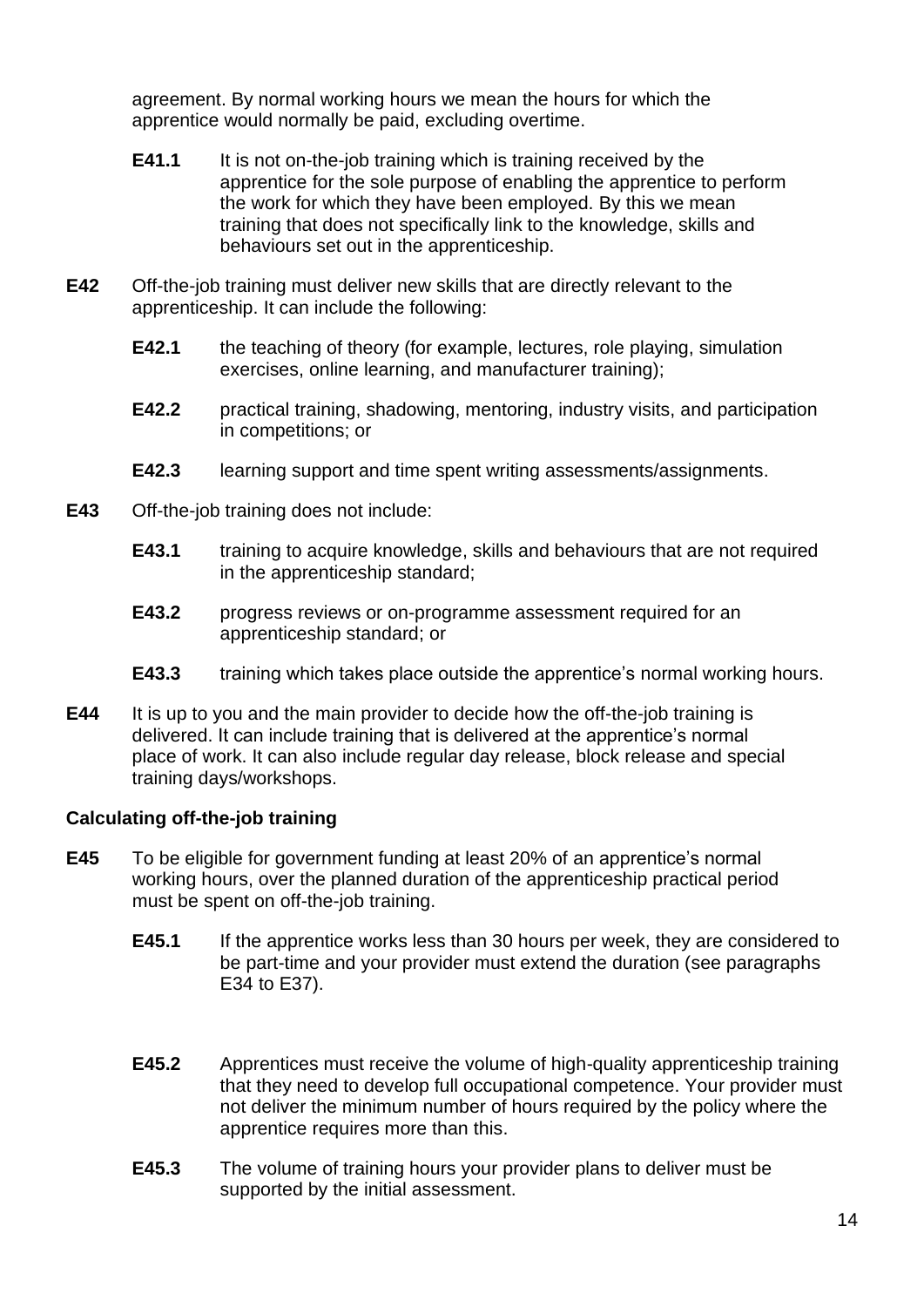- **E45.4** Apprentices may need more than 20% off-the-job training.
- **E45.5** The practical period ends at the gateway for end-point assessment.
- **E46** When calculating the required amount of off-the-job training, the apprentice's statutory leave entitlement must be deducted. Employees who work a 5-day week receive at least 28 days paid annual holiday (this is the statutory leave entitlement referred to in this paragraph and is the equivalent of 5.6 weeks of holiday) (pro-rata for part time workers).
- <span id="page-15-3"></span>**E47** English and maths training, up to and including level 2, does not count towards the minimum 20% off-the-job training requirement; where required this must be delivered in addition to the minimum requirement.
- **E48** It must be clear to all parties how the amount of off-the-job training required has been calculated to comply with paragraph [E45](#page-14-0) and this must be recorded in the evidence pack by the main provider.

#### **Documenting off-the-job training**

- <span id="page-15-0"></span>**E49** The number of planned off-the-job training hours, for the full apprenticeship, must be documented on the apprenticeship agreement and the commitment statement. These must be separate documents.
- <span id="page-15-1"></span>**E50** Since 1 August 2019 planned off-the-job training hours must also be documented on the individualised learner record. This figure must not be changed once submitted (except for a data input error at the beginning of the programme).
- <span id="page-15-2"></span>**E51** From 1 August 2020, for the learners referenced in paragraph [E50](#page-15-1) (those where we have planned hours information on the ILR), we also require actual off-the-job training hours to be documented on the ILR at the end of the practical period.
	- **E51.1** We do not require actual hours information on the ILR where the apprenticeship has been disrupted by:
		- **E51.1.1** a change of provider
		- **E51.1.2** a change of programme
		- **E51.1.3** where an apprentice has been withdrawn from the programme or put on a break in learning.
	- **E51.2** We reserve the right to include these at a later date.

#### **Delivering off-the-job training**

**E52** Evidence must be available to support the delivery of the content/components of all planned off-the-job training that are set out in the apprentice's commitment statement (see paragraphs [E63](#page-19-1) to [E66\)](#page-20-0), It must be clear which elements of the commitment statement have been used towards the calculation of the 20% requirement and which have not (see paragraphs [E42,](#page-14-1) [E43](#page-14-3) and [E47\)](#page-15-3).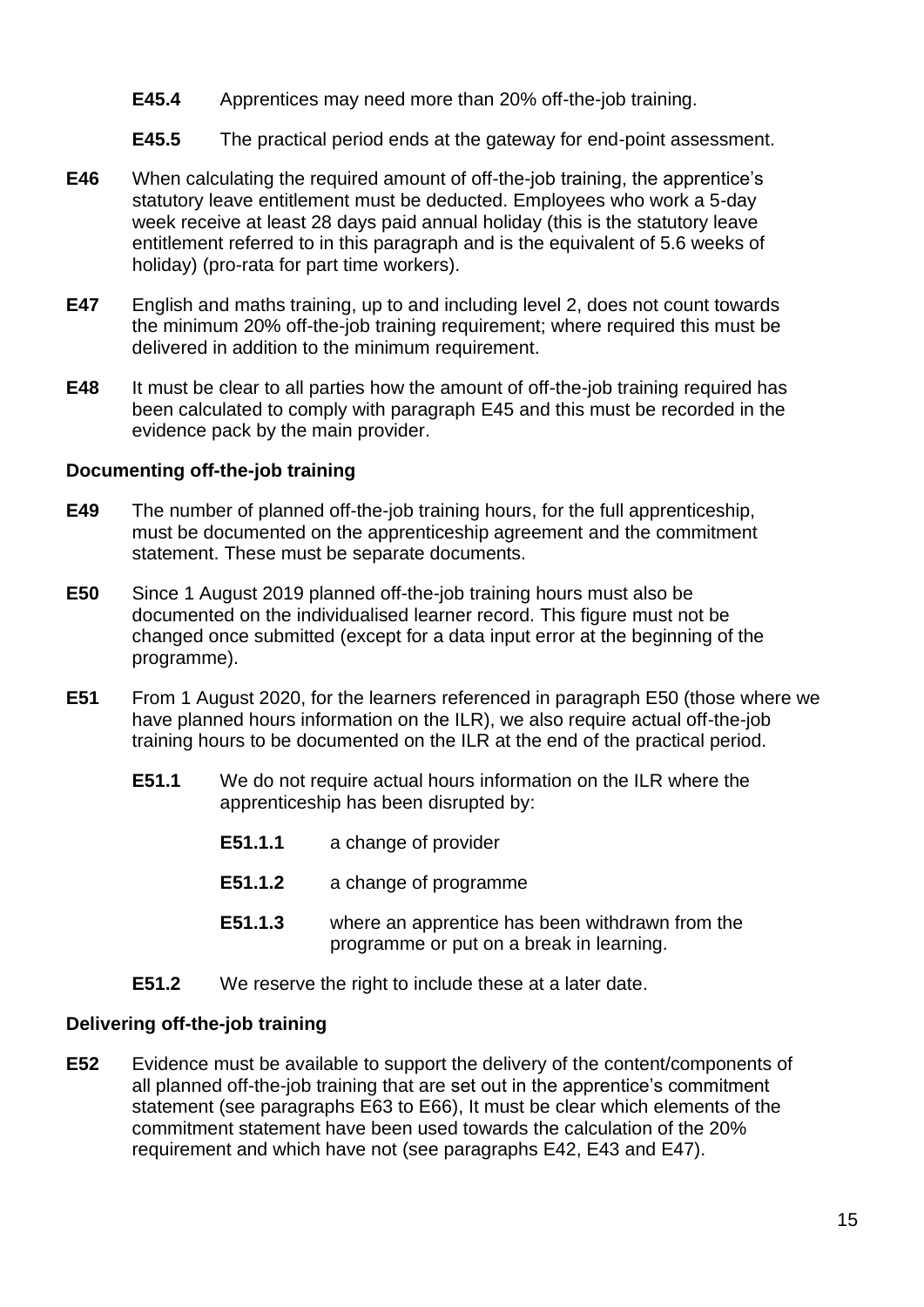- **E53** If planned off-the-job training is unable to take place as scheduled, you and the main provider must ensure this is re-arranged so that the full complement of training set out in the commitment statement can still be delivered. All off-the-job training must take place during normal working hours.
	- **E53.1** Apprentices may choose to spend additional time on training outside of these hours, but this must not be required to complete the apprenticeship and must not be included in the 20% calculation.
- **E54** When the apprentice takes a period of leave from their work, in excess of 4 weeks, we expect that the apprentice will take a break in the training they are to receive (a break in learning).
	- **E54.1** You and the apprentice must revise the date in the apprenticeship agreement on which the apprenticeship was expected to have been completed to account for the duration of the break. The duration of the apprenticeship and the amount of off-the-job training needed to meet the 20% requirement would therefore remain the same as though there had been no break in training (break in learning).
- <span id="page-16-0"></span>**E55** Apprentices on maternity, adoption or shared parental leave may use their statutory keep in touch (KIT/SPLIT) days to continue with off-the-job training during their period of leave. Please refer to paragraphs [E282](#page-63-1) to [E291](#page-64-0) for further information.
- <span id="page-16-1"></span>**E56** During the programme where it becomes clear through the regular progress reviews that the original volume of planned off-the-job training hours, that were agreed at the beginning of the programme, will not be delivered, this must be discussed and agreed with you and the apprentice and documented on a new version of the commitment statement (see paragraph [E63.2\)](#page-19-2).

#### **Planned hours agreed at the beginning of the programme versus actual hours delivered**

- **E57** At the end of the programme, if the volume of off-the-job training hours delivered is less than the original volume of planned hours (agreed with you at the beginning of the programme) the provider must produce a statement to summarise the following information:
	- **E57.1** The original volume of planned hours (as documented on the original apprenticeship agreement and commitment statement and recorded in the planned hours field of the ILR). This volume must have equated to at least 20% of the apprentice's working hours over the planned duration of the programme (see paragraph [E45\)](#page-14-0) but may have been more than the minimum 20% requirement.
	- **E57.2** The actual hours delivered (as supported by proof of delivery in the evidence pack and recorded in the actual hours field of the ILR).
	- **E57.3** The volume difference between these two figures.
	- **E57.4** The reason for this difference (e.g. prior learning has been identified part way through the apprenticeship or an apprentice has completed the full content over a shorter timescale).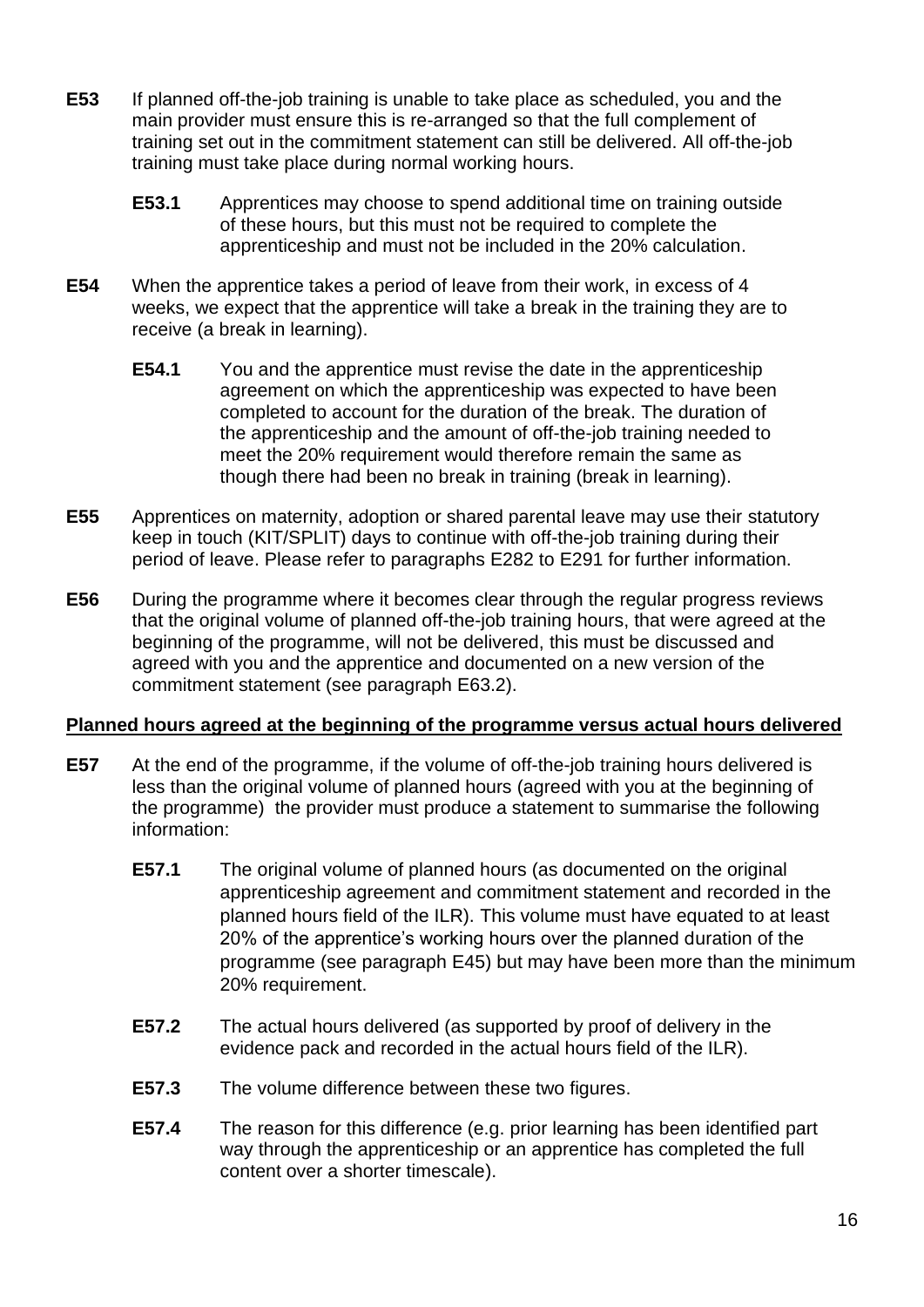- **E57.5** Confirmation that the off-the-job training hours actually delivered were at least 20% of the apprentice's working hours over the actual time on programme.
- **E57.6** Confirmation that the programme met the minimum duration threshold (12 month practical period).
- <span id="page-17-0"></span>**E58** You and the apprentice must countersign this statement if you both agree with, and are satisfied with, the quantity of training that was delivered, even though this is different to the original volume agreed at the beginning of the programme.
	- **E58.1** The summary statement must align with changes made in the commitment statement(s). The statement serves only as a summary of these changes and is not a substitute for the commitment statement being updated, where necessary, on an ongoing basis (e.g. as a result of progress reviews) (see paragraph [E63.2\)](#page-19-2).
	- **E58.2** Where a signed summary statement is required (see flowchart below), and this is not available in the evidence pack, funds may be at risk of recovery.
	- **E58.3** If the apprentice has spent less than 20% of their actual time on the programme on off-the-job training, then the programme is not a valid apprenticeship and all funding is at risk of recovery.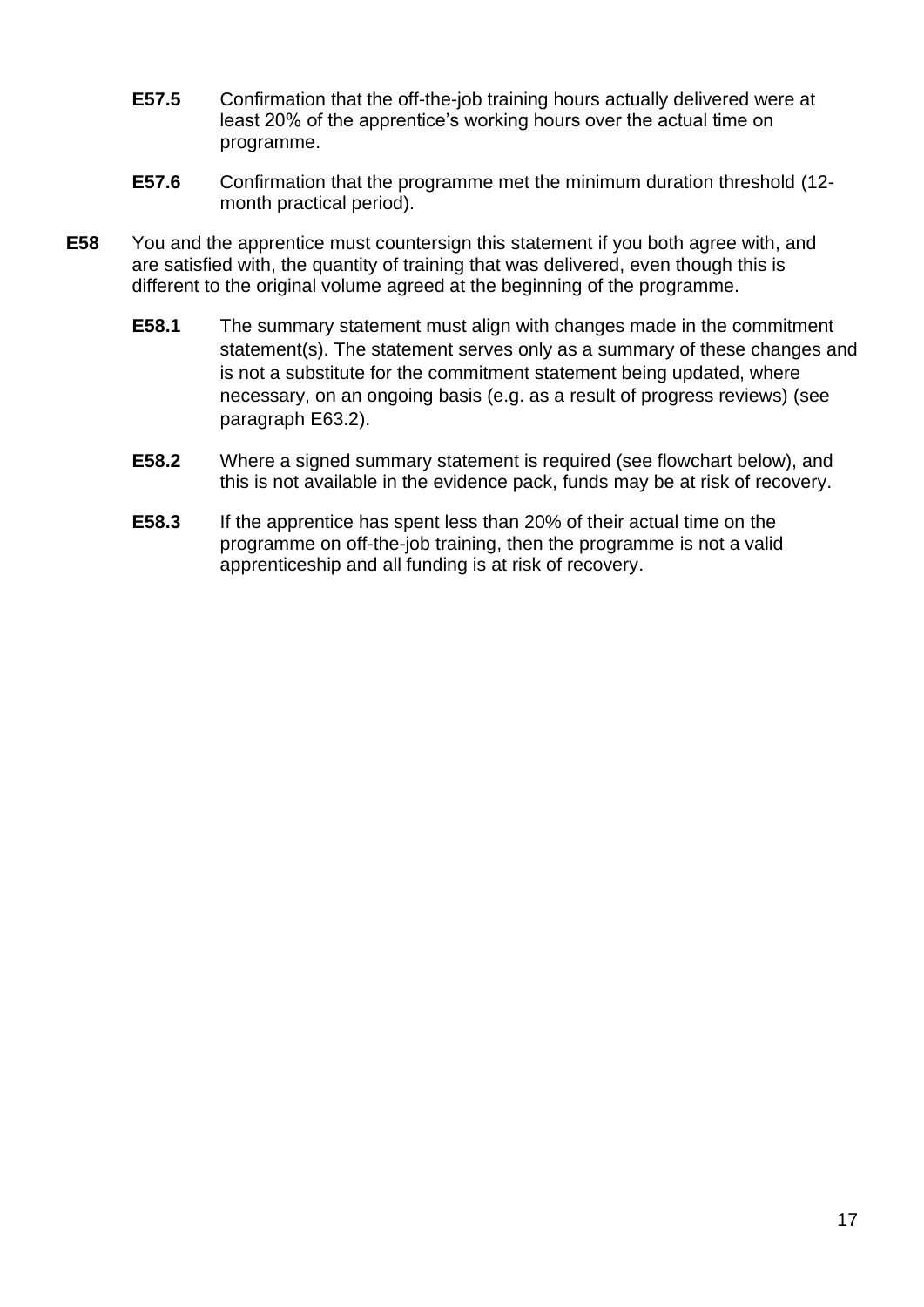#### <span id="page-18-0"></span>**Flow chart: What to check if the actual duration and off-the-job training delivered is less than the original planned duration and volume of off-the-job training**



**E59** Further information about [off-the-job training](https://www.gov.uk/government/publications/apprenticeships-off-the-job-training) can be found on GOV.UK.

## <span id="page-18-1"></span>**Recognition of prior learning and experience**

- <span id="page-18-2"></span>**E60** Funds must not be used to pay for training for skills, knowledge and behaviours already attained by the apprentice. We may take action to recover apprenticeship funding where this happens.
- **E61** Your main provider must account for prior learning and experience when negotiating the price with you. They must reduce the content, duration and price, where the individual has prior learning necessary to achieve occupational competence. They must explain to you how the price has been reduced.
- <span id="page-18-3"></span>**E62** Your main provider must thoroughly assess the apprentice's existing knowledge, skills and behaviours against those required to achieve occupational competence.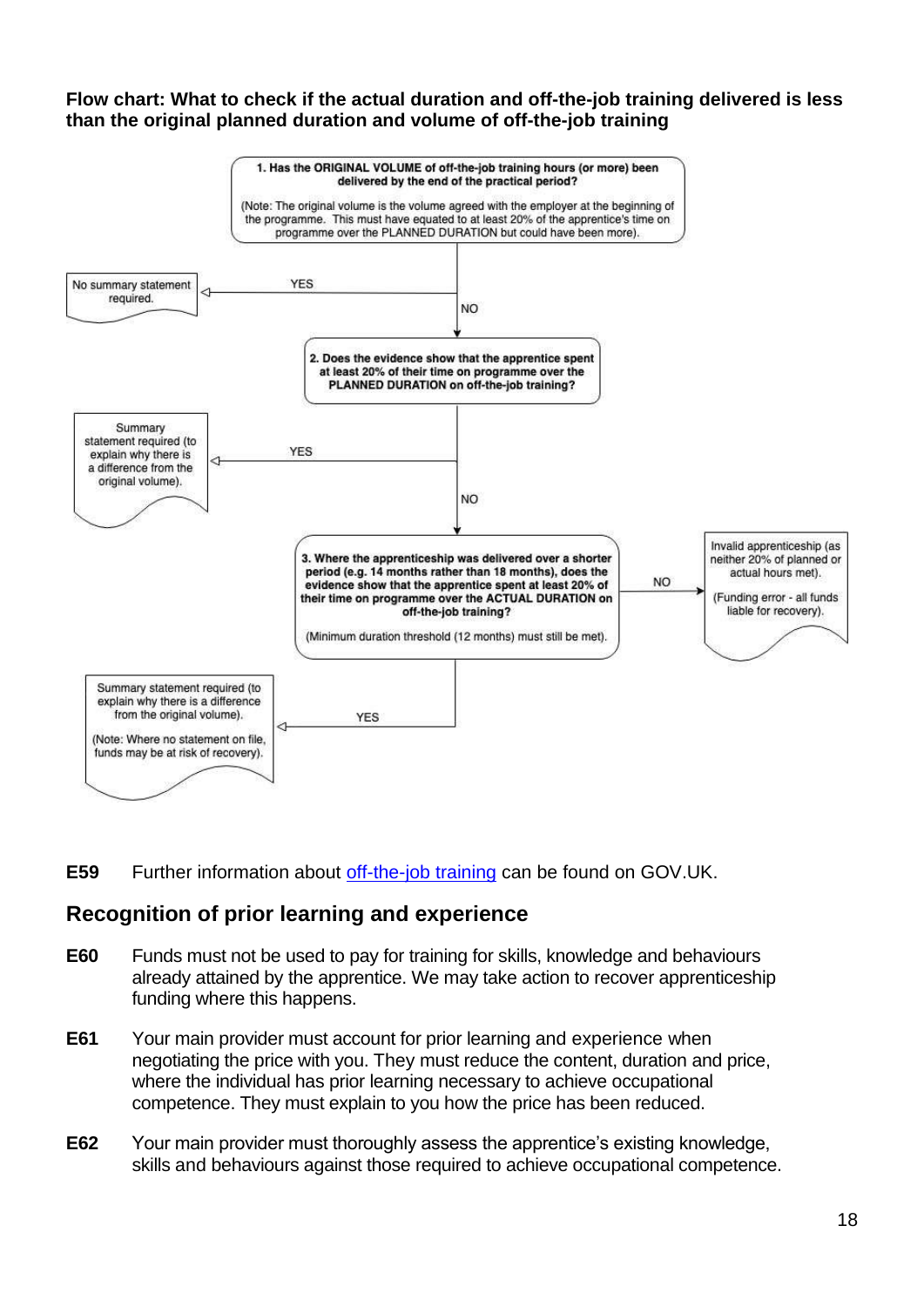Where applicable, they will include in their appraisal any knowledge, skills and behaviours gained from the following:

- **E62.1** work experience, particularly where the apprentice is an existing employee;
- **E62.2** prior education or training and associated qualifications in a related sector subject area; or
- **E62.3** any previous apprenticeship undertaken.

## <span id="page-19-0"></span>**The commitment statement between the employer, apprentice and main provider**

#### **New for 1 August 2020**

**[E63.1](#page-19-3)** - Clarification: The commitment statement and the apprenticeship agreement must be separate documents.

**[E63.2](#page-19-2)** - Clarification: The commitment statement must be kept up to date with any material changes.

**[E65.5](#page-20-1)** - Clarification: To explain what we mean by "planned content/components".

**[E65.7](#page-20-2)** - New rule: The commitment statement must include confirmation that the employer will release the apprentice for off-the-job training.

- <span id="page-19-1"></span>**E63** Before the apprenticeship practical period starts and before the apprenticeship agreement is signed, you, the apprentice and the main provider must have contributed to and signed a copy of the commitment statement (often known as the individual learning plan). This must set out how all three parties (apprentice, employer, and main provider) will support the achievement of the apprenticeship.
	- **E63.1** The commitment statement and apprenticeship agreement must be separate documents.
	- **E63.2** The commitment statement must be kept up to date with any material changes (e.g. as a result of changes agreed at a progress review).
- <span id="page-19-3"></span><span id="page-19-2"></span>**E64** All three parties must keep a current signed and dated version of the commitment statement. The main provider must keep their version (and previous versions) in the evidence pack with a copy of the apprenticeship agreement.
- **E65** The commitment statement must set out:
	- **E65.1** The name of the apprentice, their job role and their normal working hours. By normal working hours we mean their paid hours excluding overtime.
	- **E65.2** Details of all relevant parties (your details (and any subcontractors involved in the delivery of off-the-job training)) and the end-point assessment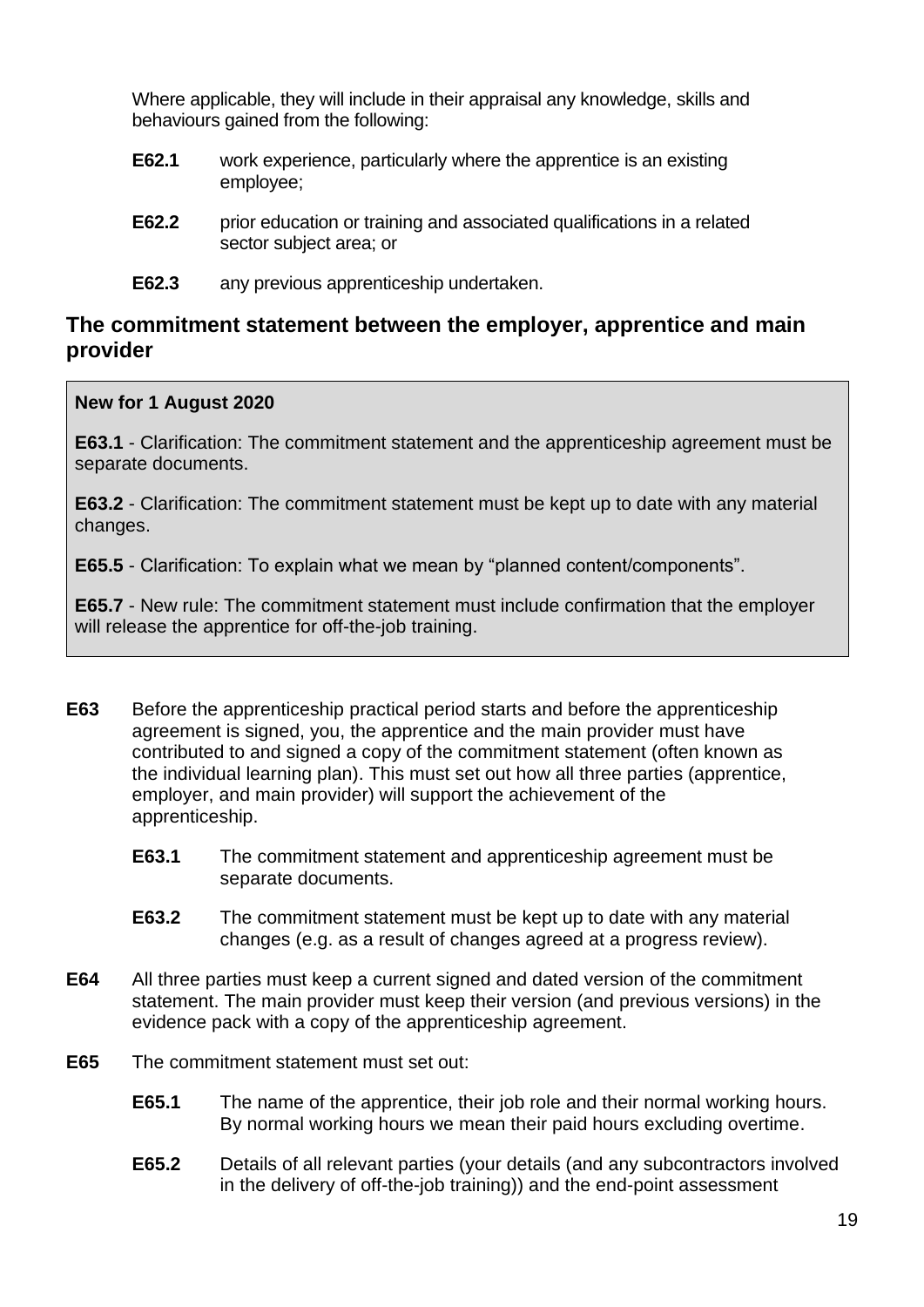organisation. We recognise that while new standards continue to be developed, not all end-point assessment organisations will be known at the start of the apprenticeship. The commitment statement must be updated to include these details as soon as they have been confirmed.

- **E65.3** Details of the apprenticeship, including the name of the apprenticeship standard, the level, the start and end dates for the apprenticeship and the dates relating to the practical period of training. The start date of the practical period set out in the commitment statement must align with the start date of the practical period in the apprenticeship agreement and the start date in the ILR.
- **E65.4** The amount of off-the-job training that will be delivered to meet the minimum 20% requirement (see paragraphs [E42,](#page-14-1) [E43](#page-14-3) and [E47](#page-15-3) for what can and cannot be included in this calculation). The individual's prior learning must be taken into account when calculating the off-the-job training requirement and designing the programme.
- <span id="page-20-1"></span>**E65.5** The planned content/components and schedule of eligible training. For standards with mandatory qualification(s) this must be, as a minimum, a list of the units. For standards without a mandatory qualification this must be a description of the activities that the apprentice will undertake to develop occupational competency. It must also be clear if the component has been used towards the calculation of the minimum 20% off-the-job training requirement.
- **E65.6** An agreement of what is expected from, and offered by you, the apprentice, and the main provider (and any delivery subcontractors) to achieve the apprenticeship and details of how all parties will work together. This must include contact details and the expected commitment from each party. Written confirmation that you (the employer) will allow the apprentice to undertake off-the-job training within their normal working hours, in addition to English and maths training if required.
- <span id="page-20-2"></span>**E65.7** Written confirmation that you (the employer) will allow the apprentice to undertake off-the-job training within their normal working hours, in addition to English and maths training if required.
- **E65.8** Details of tripartite progress reviews (main provider, employer, apprentice), including the frequency and format, to discuss progress to date against the commitment statement and the immediate next steps required.
- **E65.9** The process for resolving any queries or complaints regarding the apprenticeship, including quality. This must include details of the escalation route within the main provider's own organisation and the escalation process to the ESFA Apprenticeship Service Support on 08000 150 600 or [helpdesk@manage-apprenticeships.service.gov.uk.](mailto:helpdesk@manage-apprenticeships.service.gov.uk)
- <span id="page-20-0"></span>**E66** A template [commitment statement](https://www.gov.uk/government/publications/apprenticeships-off-the-job-training) is available on GOV.UK. It is not mandatory to use this template.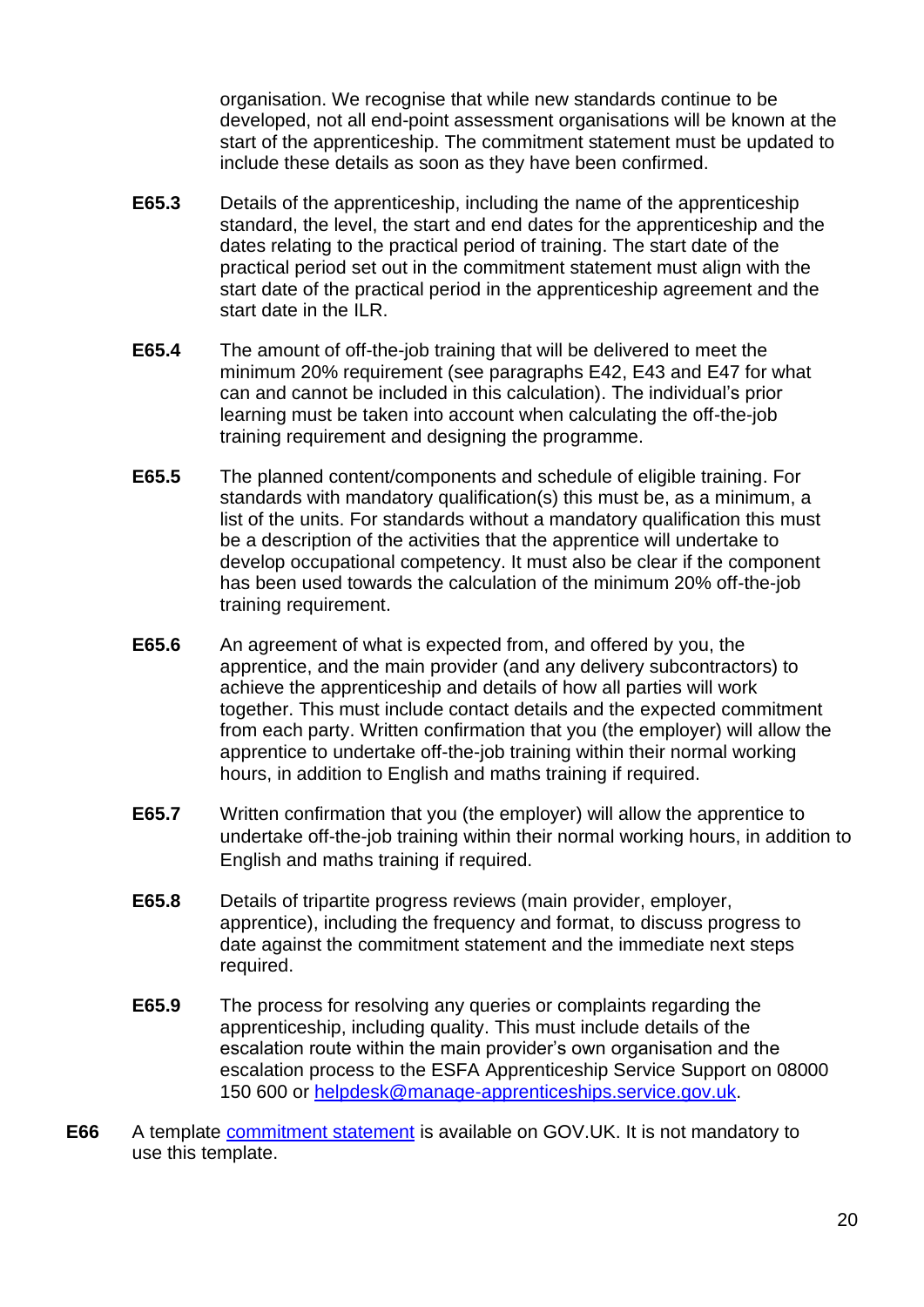# <span id="page-21-0"></span>**Who can be funded?**

#### **Updated October 2020**

**[E74](#page-22-1)** - New rule: To update this paragraph to reflect the new secondary legislation relating to redundancy, which came into force on 15 October 2020.

- **E67** You can only use funds in your apprenticeship service account, or governmentemployer co-investment, for those who are eligible. You must give the main provider evidence of the individual's eligibility.
- **E68** To use funds in your apprenticeship service account or government-employer co-investment, the individual must:
	- **E68.1** Start their apprenticeship after the last Friday in June of the academic year in which they have their 16th birthday.
	- **E68.2** Be able to complete the apprenticeship within the time they have available. If you know an individual is unable to complete the apprenticeship in the time they have available, they must not be funded.
	- **E68.3** Not be asked to contribute financially to the cost of training, onprogramme or end-point assessment. This includes where the individual has completed the programme successfully or left the programme early. Costs include any co-investment or additional training and assessment costs, above the funding band, that you have paid directly to the main provider where this is part of the agreed apprenticeship.
	- **E68.4** Not use a student loan to pay for their apprenticeship. Where an individual transfers to an apprenticeship from a full-time further education or higher education course, and that course has been funded by a student loan, the loan must be terminated.
	- **E68.5** Spend at least 50% of their working hours in England over the duration of the apprenticeship. When determining eligibility at the start of the apprenticeship, you must be confident that the apprentice will spend at least 50% of their working hours in England over the duration of the apprenticeship. For working hours to be counted in the 50% limit, they must be regular, planned, and known at the start of the apprenticeship Refer to Annex A (paragraph [E342\)](#page-80-2) for exceptions to this rule.
		- **E68.5.1** You must make separate arrangements with the relevant devolved administration if you are planning to deliver apprenticeships to individuals who spend more than 50% of their working hours in a devolved administration over the duration of their apprenticeship, including time spent on offthe-job training.
	- **E68.6** Have the right to work in England.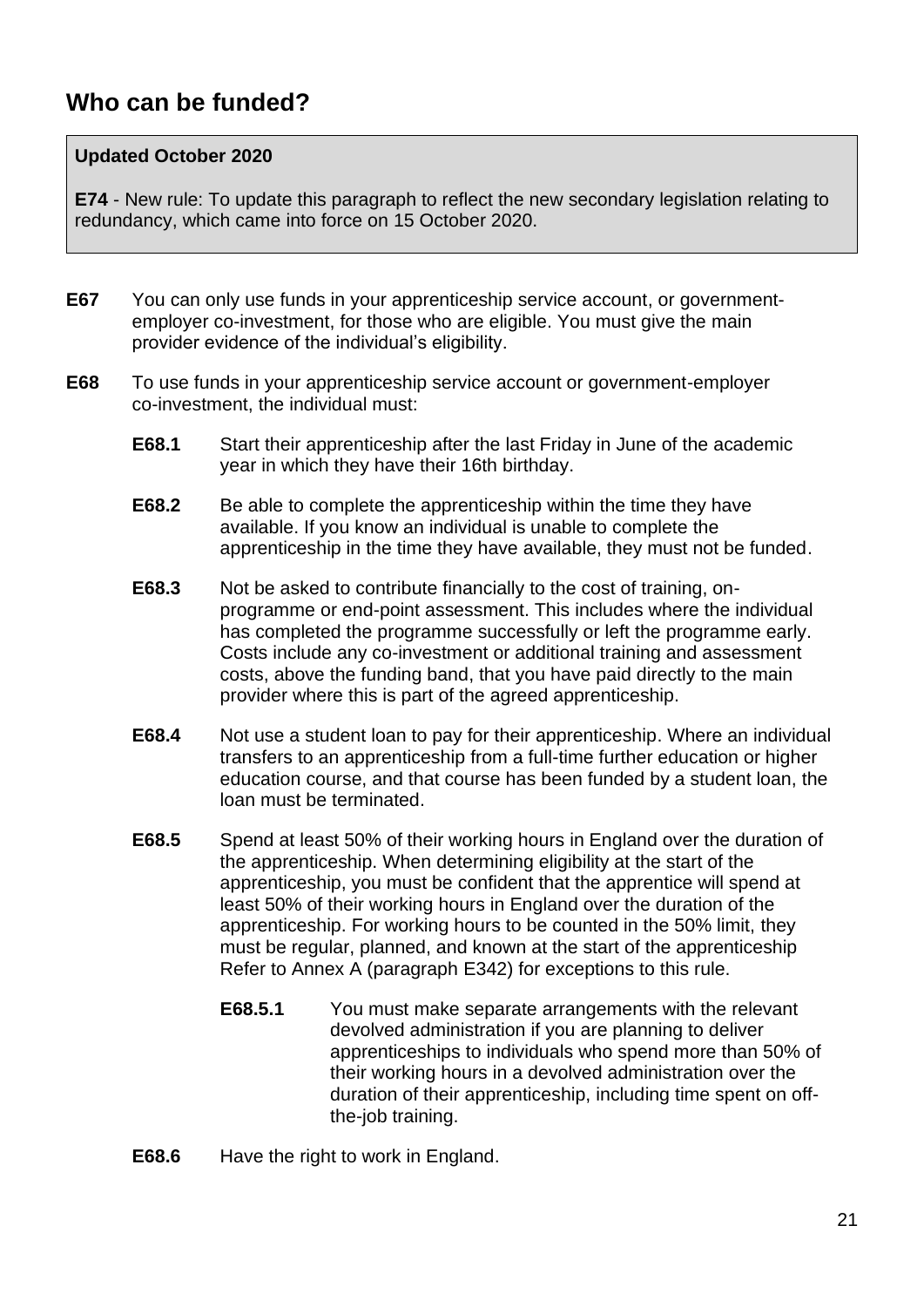- **E68.7** Have an eligible residency status (information can be found in the residency eligibility section in Annex A).
- <span id="page-22-5"></span>**E69** You can only use funds from your apprenticeship service account or employergovernment co-investment for apprentices employed by you or a [connected](https://www.gov.uk/hmrc-internal-manuals/apprenticeship-levy/alm11000)  [company or charity](https://www.gov.uk/hmrc-internal-manuals/apprenticeship-levy/alm11000) as defined by HMRC. You must provide evidence of employment to the main provider. This also applies where the apprentice is funded by a transfer of funds from another employer.
- **E70** We will fund an apprentice to undertake an apprenticeship at a higher level than a qualification they already hold, including a previous apprenticeship.
- **E71** We will fund an apprentice to undertake an apprenticeship at the same or lower level than a qualification they already hold, if the apprenticeship will allow the individual to acquire substantive new skills and you can evidence that the content of the training is materially different from any prior qualification or a previous apprenticeship.
- **E72** The age of the apprentice on the day they start their apprenticeship will be used for all age-based eligibility criteria for that apprenticeship.
- **E73** An apprentice's eligibility will not change during the apprenticeship unless their employment status also changes.
- <span id="page-22-1"></span>**E74** If an apprentice becomes unemployed or self-employed, they will at that point no longer be eligible for funding and the main provider must report them as having withdrawn from the apprenticeship in the ILR. If the apprentice has been made redundant, see paragraph [E75.](#page-22-2)
- <span id="page-22-4"></span><span id="page-22-3"></span><span id="page-22-2"></span>**E75** If an apprentice is made redundant, we will continue to fund their training, even if they cannot find another employer, in the circumstances below:
	- **E75.1** Apprentices who are made redundant on or after 1 August 2020 but before 15 October 2020 who, on the day of dismissal, were within six months of the final day of the apprenticeship practical period. These apprentices will be funded to completion (subject to the conditions set out in paragraphs [E278\)](#page-58-1).
	- **E75.2** Apprentices who are made redundant on or after 15 October 2020 and are either within six months of the final day of the apprenticeship practical period OR they have completed at least 75% of the apprenticeship practical period. These apprentices will be funded to completion (subject to the conditions set out in paragraph [E280\)](#page-60-0).
	- **E75.3** Apprentices who do not meet the conditions of paragraphs [E75.1](#page-22-3) or [E75.2](#page-22-4) above. We will fund the training of these apprentices for 12 weeks while they seek a further apprenticeship agreement (see paragraphs [E279](#page-59-0) and [E281\)](#page-61-0).

## <span id="page-22-0"></span>**Individuals who are not eligible for funding**

**E76** You must not use funds in your apprenticeship service account for individuals who do not meet the eligibility criteria set out in this document unless they are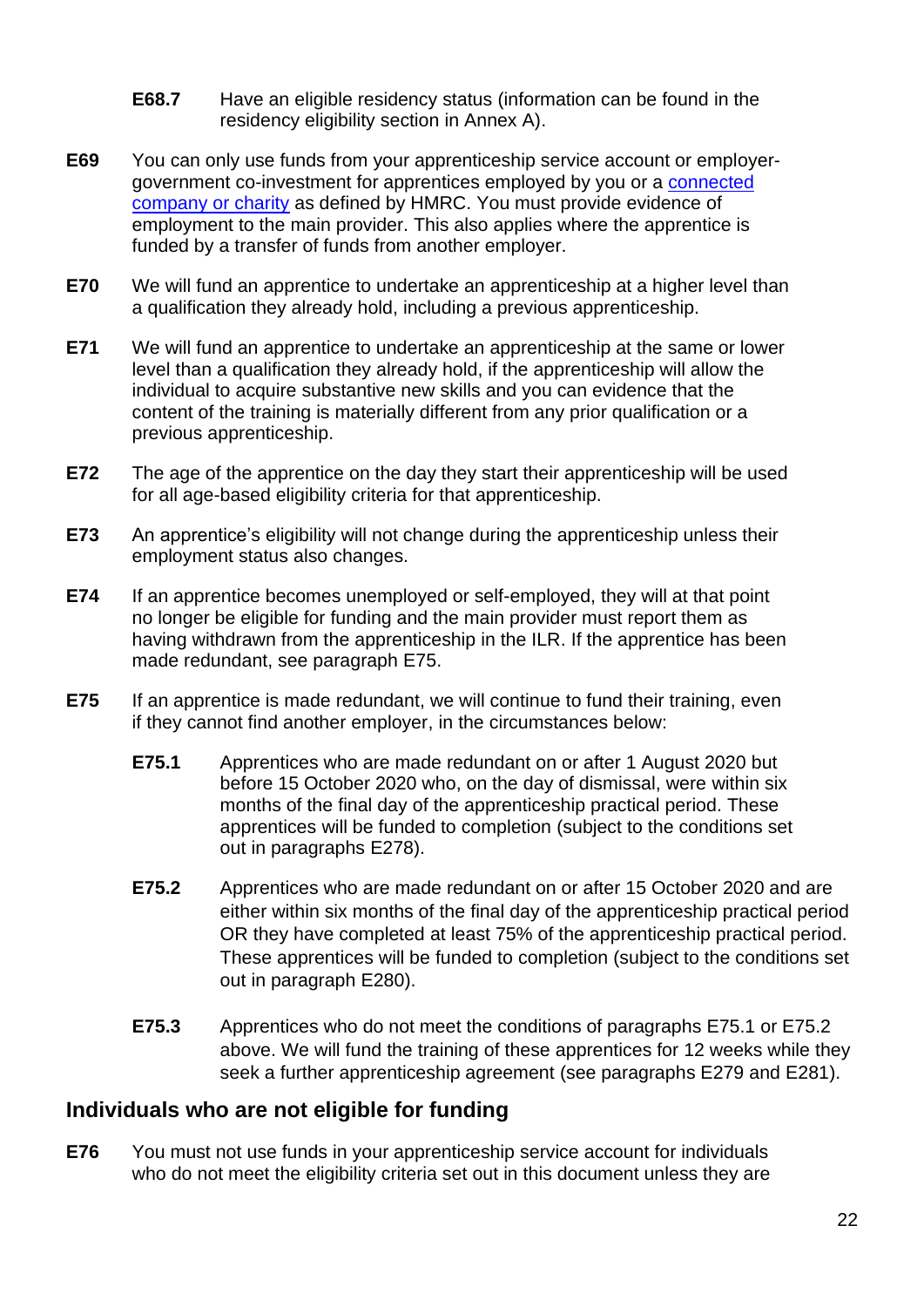eligible under the [Education \(Fees and Awards\) \(England\) Regulations 2007](http://www.legislation.gov.uk/uksi/2007/779/contents/made) (as amended). Individuals who do not meet the eligibility criteria include those who:

- **E76.1** are here illegally;
- **E76.2** are resident in the United Kingdom on a tier 4 (general) student visa unless they are eligible through meeting any other of the categories described in Annex A;
- **E76.3** are non-EEA citizens in the United Kingdom on holiday, with or without a visa;
- **E76.4** have overstayed their immigration or visitor visa;
- **E76.5** are non-EEA citizens and are a family member of a person granted a tier 4 visa, have been given immigration permission to stay in the UK and have not been ordinarily resident in the UK for the previous three years on the first day of learning;
- **E76.6** are ordinarily resident in the Channel Islands or Isle of Man, unless they are also ordinarily resident within England; or
- **E76.7** have a biometric residence permit or residence permit imposing a study prohibition or restriction on the individual.
- <span id="page-23-1"></span><span id="page-23-0"></span>**E77** To use funds in your account or government-employer co-investment, the individual must not:
	- **E77.1** be undertaking another apprenticeship:
	- **E77.2** be undertaking training funded through AEB, where that training will:
		- **E77.2.1** replicate vocational and other learning aims covered by the apprenticeship, including English and maths;
		- **E77.2.2** offer career related training that conflicts with the apprenticeship aims; or
		- **E77.2.3** be taking place during working hours. Where an apprentice has more than one job, working hours refers to the hours of the job the apprenticeship is linked to.
	- **E77.3** be in receipt of any other direct DfE funding during their apprenticeship programme; this includes any other DfE funded FE/HE programme including programmes funded by a student loan, but excludes funding outlined in [E77.2;](#page-23-0) or
	- **E77.4** undertake any part of an apprenticeship whilst on a sandwich placement as part of a degree programme.
- **E78** As an exception to [E77.](#page-23-1)2, an individual may commence an apprenticeship, and attract funding, where they have less than four weeks to completion of an existing DfE funded course.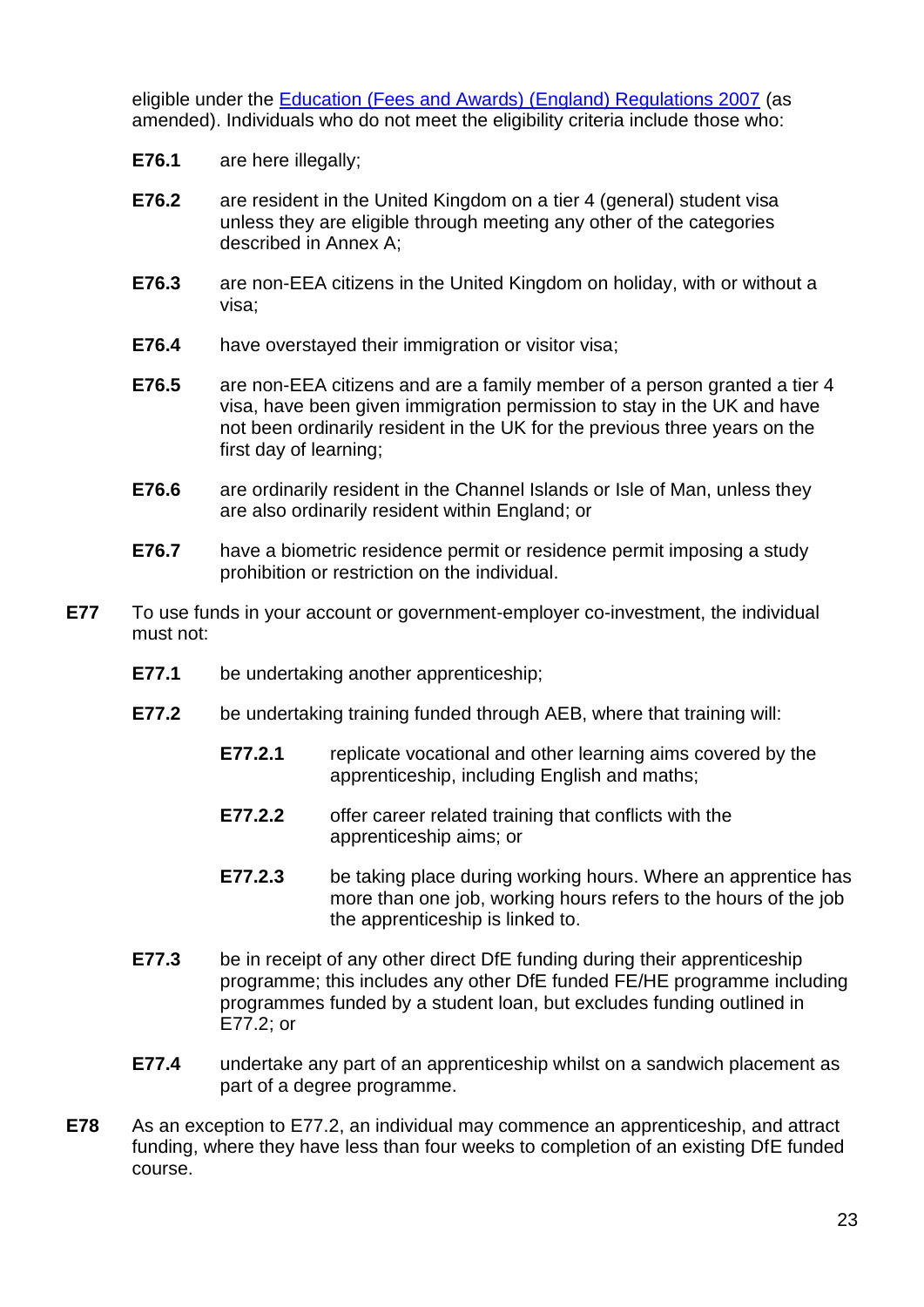## <span id="page-24-0"></span>**Apprentices who need access to learning support**

- **E79** We will provide learning support for apprentices to help with learning that affects their ability to continue and complete their apprenticeship, including costs associated with meeting identified needs in end point assessment (where applicable). This can be claimed by your main provider for the period it is required. This will not be deducted from your apprenticeship service account or require employer co-investment.
- **E80** Learning support must not be used to deal with everyday difficulties that are not directly associated with an apprenticeship. If an apprentice needs help at work, they may be able to get help from **Access to Work**.

## <span id="page-24-1"></span>**Apprenticeship training agency (ATA)**

- **E81** An ATA is an organisation whose main business is employing apprentices who are made available to employers.
- **E82** An ATA must be set up as a distinct legal entity so that apprentices can have contracts of service with the ATA.
- **E83** The main provider must report in the ILR that the apprentice is employed by an ATA.
- **E84** Apprenticeship positions offered by an ATA must comply with the apprenticeship requirements set out in paragraphs [E14](#page-7-4) to [E17.](#page-8-1) If the job is with a third party, the cost of wages may be met by that third party, but the wages must be paid by the ATA.
- **E85** Where the apprentice is employed by a levy-paying ATA, they must follow the rules set out in this document.
- **E86** Where you host an apprentice that is employed by an ATA you must not use the funds in your apprenticeship service account to pay the training and assessment costs.
- **E87** Where they are a levy paying ATA, these costs must be met from the ATA's own apprenticeship service account. Where the apprentice is employed by a non-levy-paying ATA, the ATA will be able to access support for training and assessment through government-employer co-investment.
- **E88** Group training associations that offer an ATA service to employers must follow ATA-specific rules.

## <span id="page-24-2"></span>**What can be funded?**

## <span id="page-24-3"></span>**Eligible costs**

**New for 1 August 2020**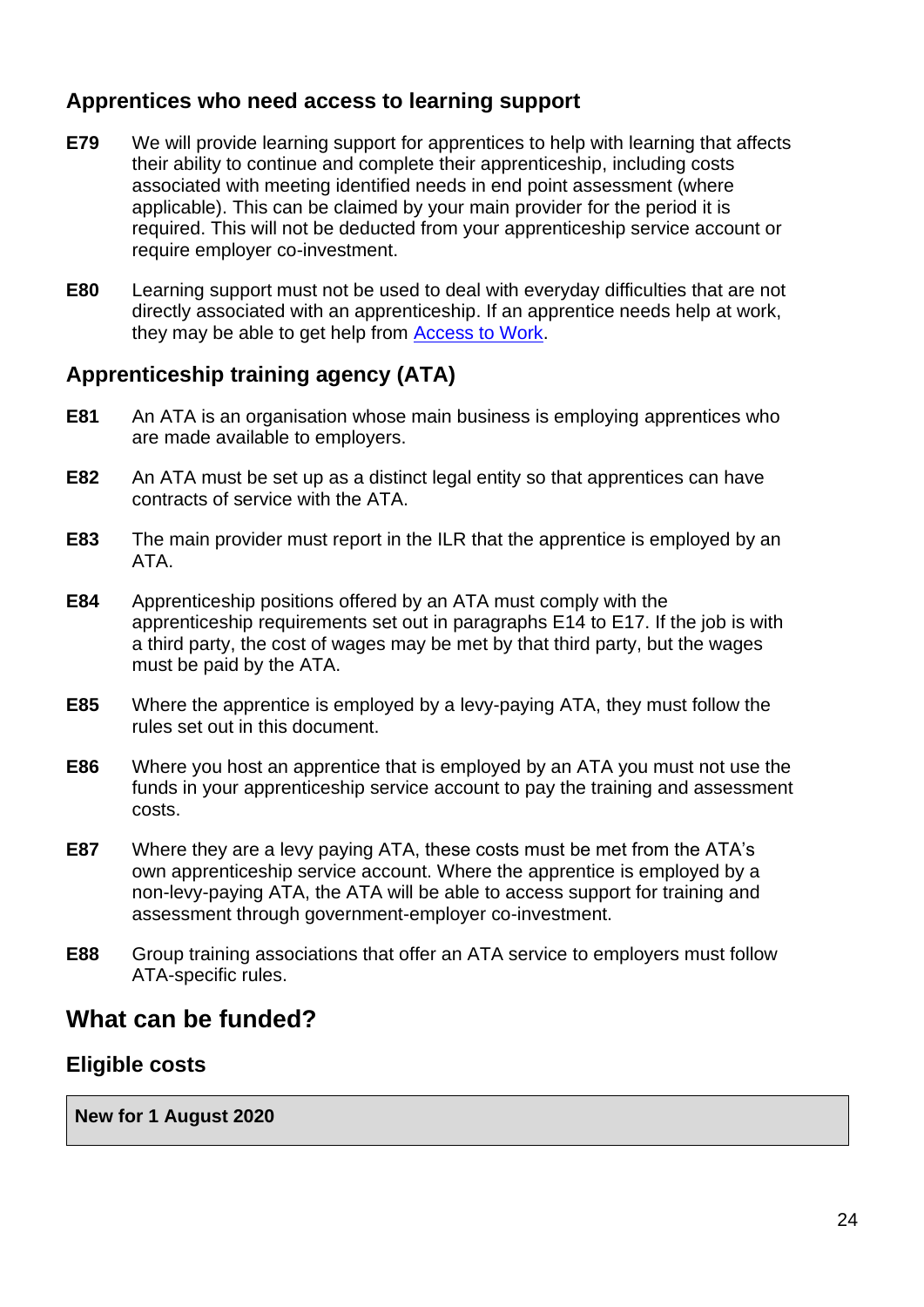**[E93](#page-25-0)** - Restructure: The eligible costs have been restructured to mirror, where possible, the recent Institute for Apprenticeships and Technical Education (IfATE) funding review categories.

**[E93.4](#page-26-0)** - New rule: Materials include software licences where the licence cost is at apprentice level and the licence is required to access off-the-job training materials.

**[E93.9](#page-26-1)** - New content: Added in "formative (ongoing) assessment cost associated with a mandatory qualification". Note this is not a new eligible cost.

**[E94.1](#page-27-1)** - New rule: It must be clear in the evidence pack if the total negotiated price changes and the reason for this change

- **E89** Apprentices can only be enrolled against an apprenticeship standard once it is identified as 'approved for delivery' on the Institute for [Apprenticeships and](https://www.instituteforapprenticeships.org/apprenticeship-standards/)  [Technical Education website.](https://www.instituteforapprenticeships.org/apprenticeship-standards/) The apprenticeship must be eligible to access public funds from your apprenticeship service account or government-employer co-investment before the individual starts. The [hub](https://hub.fasst.org.uk/Pages/default.aspx) contains details of all eligible apprenticeships.
- **E90** New standards must have an EPAO in principle in place before public funding can be accessed for new apprentices. Checks must occur to make sure that the apprenticeship is eligible before the individual starts by checking whether the standard has an EPAO in principle in place. It will be clear from ESFA and Institute systems to which standards this applies.
- **E91** Funds from your apprenticeship service account or government-employer coinvestment must only be used for eligible costs directly related to the individual apprenticeship. These funds must only be used to pay for training and assessment, including end-point assessment, to complete an apprenticeship that is eligible for funding up to the limit of the funding band.
- **E92** For organisations that have been accepted onto the [Register of End-Point](https://www.gov.uk/government/collections/register-of-apprentice-assessment-organisations)  [Assessment Organisations,](https://www.gov.uk/government/collections/register-of-apprentice-assessment-organisations) eligible costs for end-point assessment are set out in the [Conditions of Acceptance](https://www.gov.uk/guidance/conditions-for-being-on-the-register-of-end-point-assessment-organisations) document.
- <span id="page-25-0"></span>**E93** For main providers eligible costs for the delivery of training and on-programme assessment, are limited to the following:

#### **Training**

- **E93.1** Off-the-job training through a main provider or supporting provider, or evidenced costs for employer-provider delivery. This can include:
	- **E93.1.1** Some or all of the training aspects of a licence to practise or non-mandatory qualification. In both cases there must be a clear overlap between this training and the knowledge, skills and behaviours needed for the apprenticeship standard.
	- **E93.1.2** Self-directed distance learning (where it forms only part of the learning experience), interactive online learning (virtual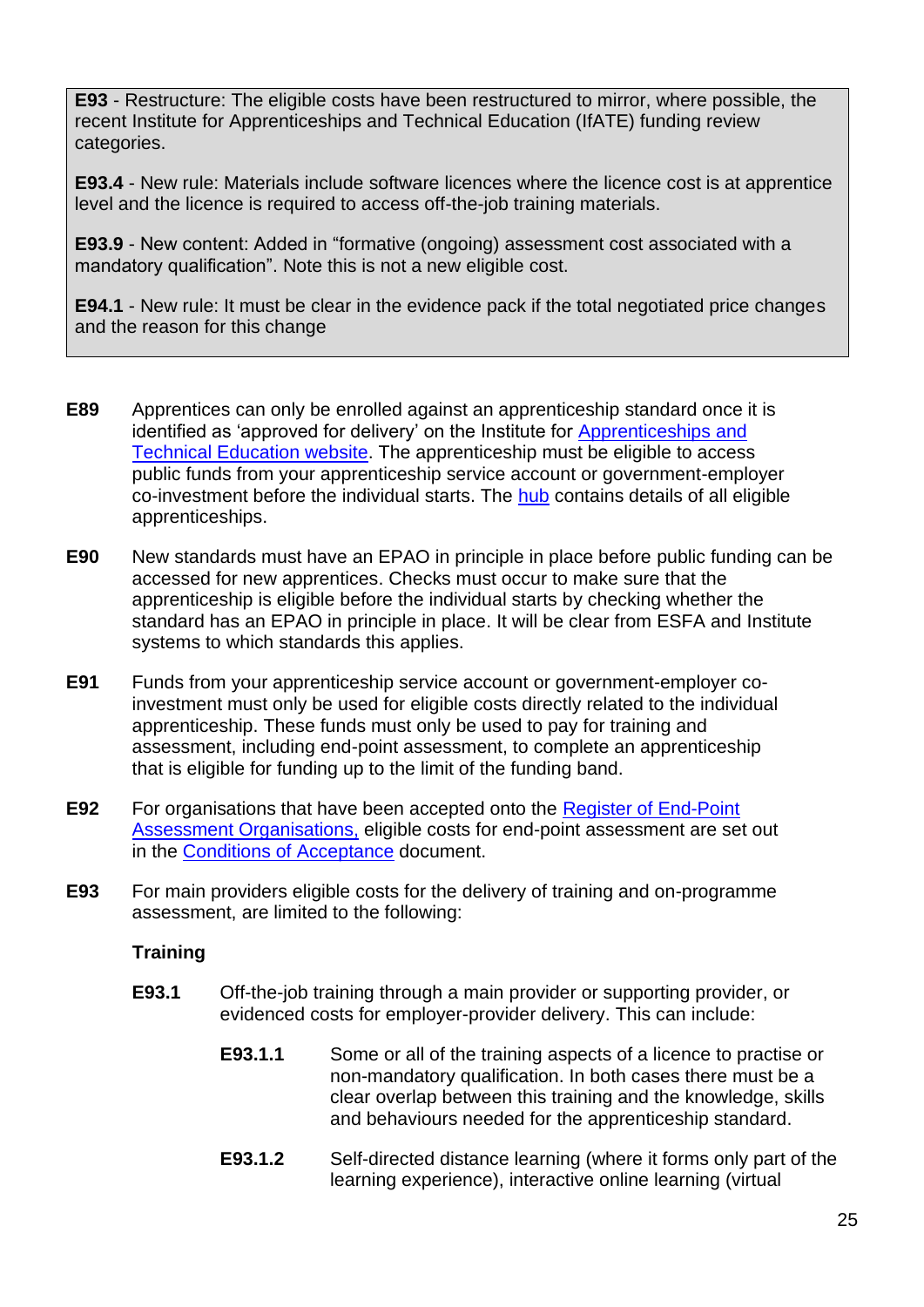classrooms) or blended learning relating to the off-the-job training element of an apprenticeship (see paragraph [E97.6\)](#page-28-0).

- **E93.1.3** Time spent by employees/managers supporting or mentoring apprentices. By this we mean the delivery of knowledge, skills and behaviours directly linked to the apprenticeship. The direct link must be documented as part of the off-the-job training evidence.
- **E93.2** Additional learning and/or the cost to re-sit an exam linked to a mandatory qualification.
- **E93.3** Additional learning required to retake an end-point assessment

#### **Consumables**

- <span id="page-26-0"></span>**E93.4** Materials (non-capital items) used in the delivery of the apprenticeship. By materials (non-capital items), we mean the equipment or supplies necessary to enable a particular learning activity to happen. This can include software licences where the licence cost is at apprentice level and the licence is required to access off-the-job training materials and can be evidenced as such. These items would not normally have a lifespan beyond the individual apprenticeship being funded.
- **E93.5** Registration, examination and certification costs associated with mandatory qualifications, excluding any licence to practise (see paragraph [E97.8\)](#page-28-1).
- **E93.6** Accommodation costs for training delivered through residential modules where the residential training is a mandatory requirement for all apprentices. By mandatory, we mean that there is a specific requirement in the apprenticeship which would apply equally to any apprentice, regardless of their location, employer or main provider (including subcontractors).
- **E93.7** Costs of an apprentice taking part in a skills competition if you and the main provider have agreed that participation in the competition directly contributes to helping that individual achieve the apprenticeship.

#### **Assessment**

- **E93.8** Regular planned on-programme assessments (tripartite progress reviews including the main provider, employer and apprentice) to discuss progress to date against the commitment statement and the immediate next steps required.
- <span id="page-26-1"></span>**E93.9** Formative (ongoing) assessment costs associated with a mandatory qualification.

#### **Administration**

**E93.10** Any administration directly linked to training and assessment, including end-point assessment. This includes the costs relating to the tailoring of existing teaching materials for a particular cohort / apprentice / employer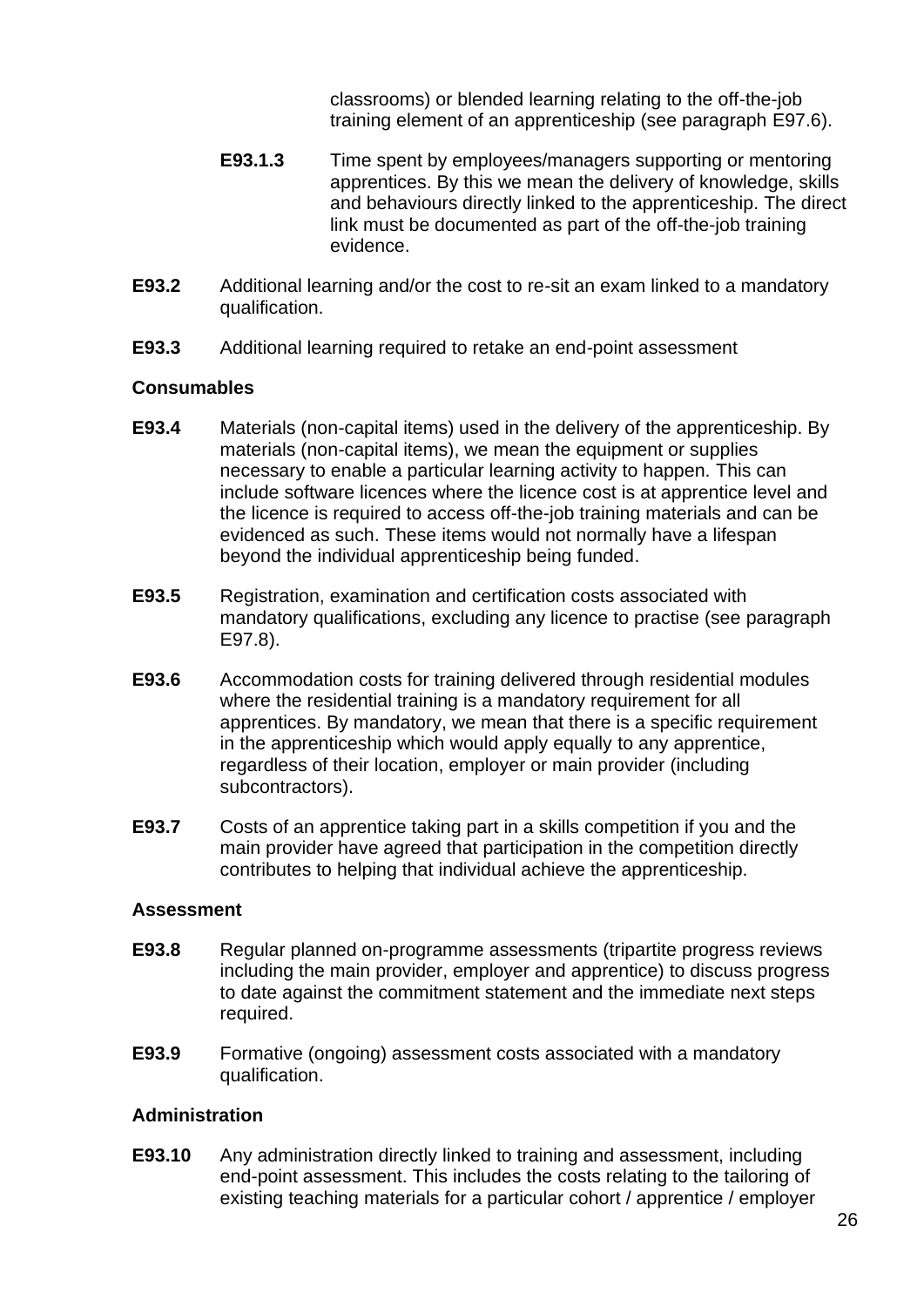lesson planning, the management of subcontractors, the processing of the ILR and quality assurance.

- **E94** The costs of taking part in any of the above activities may be included in the total negotiated price of training and end-point assessment. You and the main provider agree the price of the training and on programme assessment. You and the end-point assessment organisation agree the price of the end-point assessment.
	- **E94.1** It must be clear in the evidence pack if the total negotiated price changes and the reason for this change.
- <span id="page-27-1"></span>**E95** If the total negotiated price exceeds the maximum of the funding band, the agreed total must be recorded on the ILR. You must pay in full the difference between the band maximum and the total negotiated price.
- **E96** Any of the eligible costs outlined in paragraph [E93](#page-25-0) can be bought in from a third party, including the apprentice's employer, and we will fund them.
	- **E96.1** Where you are the third party then only actual costs will be funded and these must be recorded.
	- **E96.2** Where the eligible cost is for the delivery of apprenticeship training and/or on-programme assessment from a third party this is subcontracting and the subcontracting rules in paragraphs [E170](#page-44-1) to [E184](#page-46-4) must be followed.
	- **E96.3** Funds from an employer's apprenticeship service account or government co-investment must not be used to fund other services from a third party.

#### <span id="page-27-0"></span>**Ineligible costs**

#### **New for 1 August 2020**

**[E97.18](#page-28-2)** - Clarification: We have made clear that when we use the term brokerage, we mean referral agents who secure employer and learner leads for providers.

- **E97** For main providers and the delivery of training and on-programme assessment, ineligible costs include the following:
	- **E97.1** Enrolment, main provider (or subcontractor) induction, initial assessment, initial diagnostic testing, or similar activity.
	- **E97.2** Travel costs for apprentices under any circumstances.
	- **E97.3** Apprentice wages.
	- **E97.4** Personal protective clothing and safety equipment required by the apprentice to carry out their day-to-day work.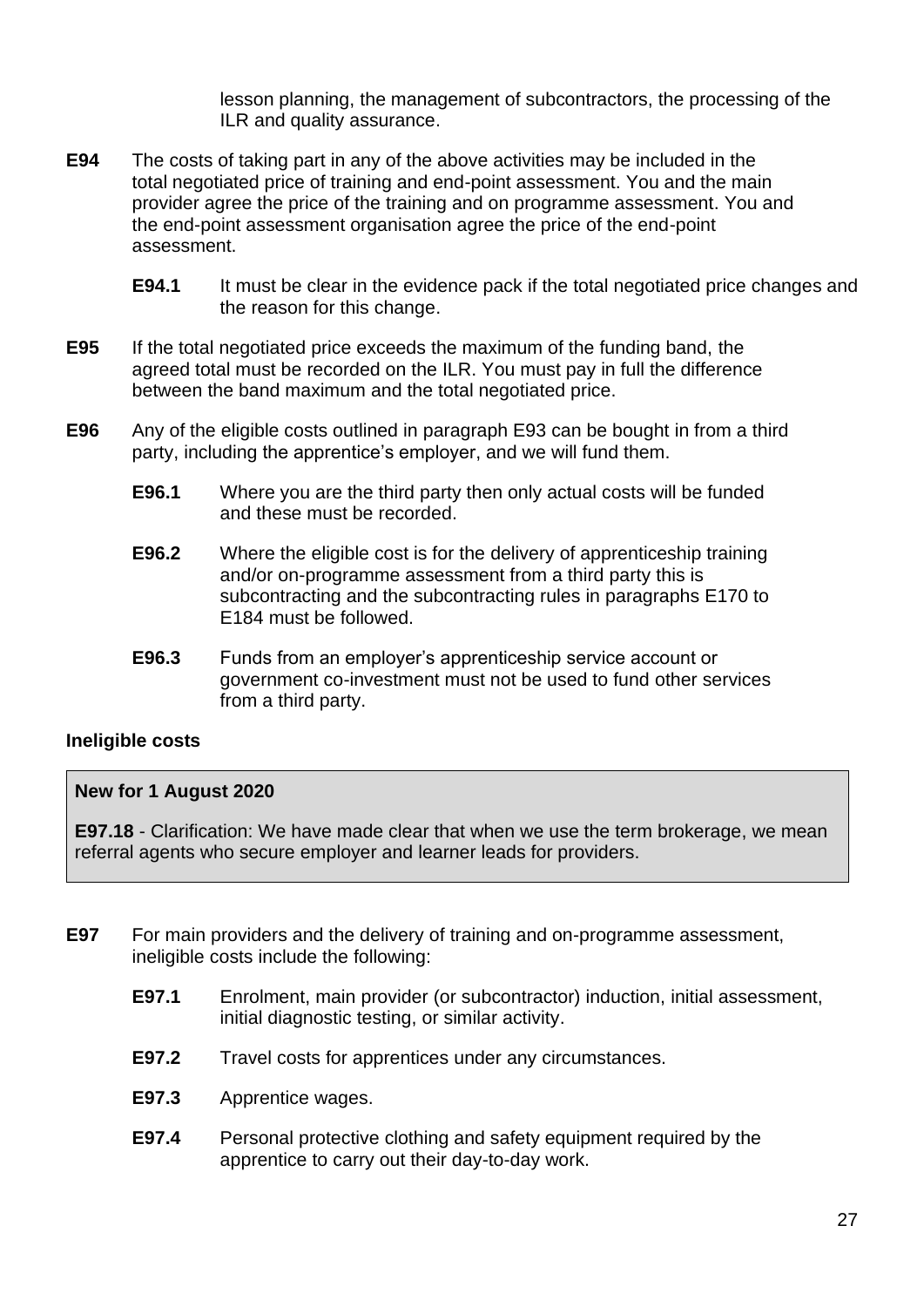- **E97.5** Development of original teaching materials related to the delivery of a new apprenticeship offer. By this we mean the first time a provider chooses to deliver a new apprenticeship standard.
- <span id="page-28-0"></span>**E97.6** Off-the-job training delivered only by self-directed distance learning,
- **E97.7** Any training, optional modules, educational trips or trips to professional events in excess of those required to achieve the apprenticeship. This includes training solely and specifically required for a licence to practise.
- <span id="page-28-1"></span>**E97.8** Any fees to third parties associated with a licence to practise. This includes registration, examination and certification costs. This applies even where a licence to practise is specified in the apprenticeship standard and assessment plan.
- **E97.9** Any fees to awarding bodies for non-mandatory qualifications (qualifications that are not specifically listed in the standard). This includes registration, examination and certification costs.
- **E97.10** Student membership fees that are required by professional bodies, even where linked to mandatory qualifications.
- **E97.11** End-point assessment costs incurred by the main provider. These must be included in the price negotiated between you and the end-point assessment organisation.
- **E97.12** English and maths up to level 2 (this is funded separately).
- **E97.13** Repeating the same regulated qualification where the apprentice has previously achieved it, unless it is a requirement of the apprenticeship or for any GCSE where the apprentice has not achieved grade C, or 4, or higher.
- **E97.14** Accommodation costs where the apprentice is resident away from their home base, because of the requirements of their day-to-day work or because this is convenient for you or the main provider (including subcontractor). Residential costs associated with non-mandatory learning, including qualifications and outward-bound activities, are also excluded.
- **E97.15** Capital purchases including lease agreements. Capital purchases are long-term assets that would have a lifespan beyond the apprenticeship being funded, such as land, buildings, machinery and ICT equipment (e.g. tablets and similar electronic devices).
- **E97.16** Maintenance of capital purchases. This includes vehicle parts and labour, insurance and MOT.
- **E97.17** Time spent by employees/managers supporting or mentoring apprentices, where this is not delivering training required as part of the apprenticeship (e.g. generic line management responsibilities).
- <span id="page-28-2"></span>**E97.18** Specific services not related to the delivery and administration of the apprenticeship. This includes the recruitment and continuing professional development of staff involved in apprenticeships, company inductions,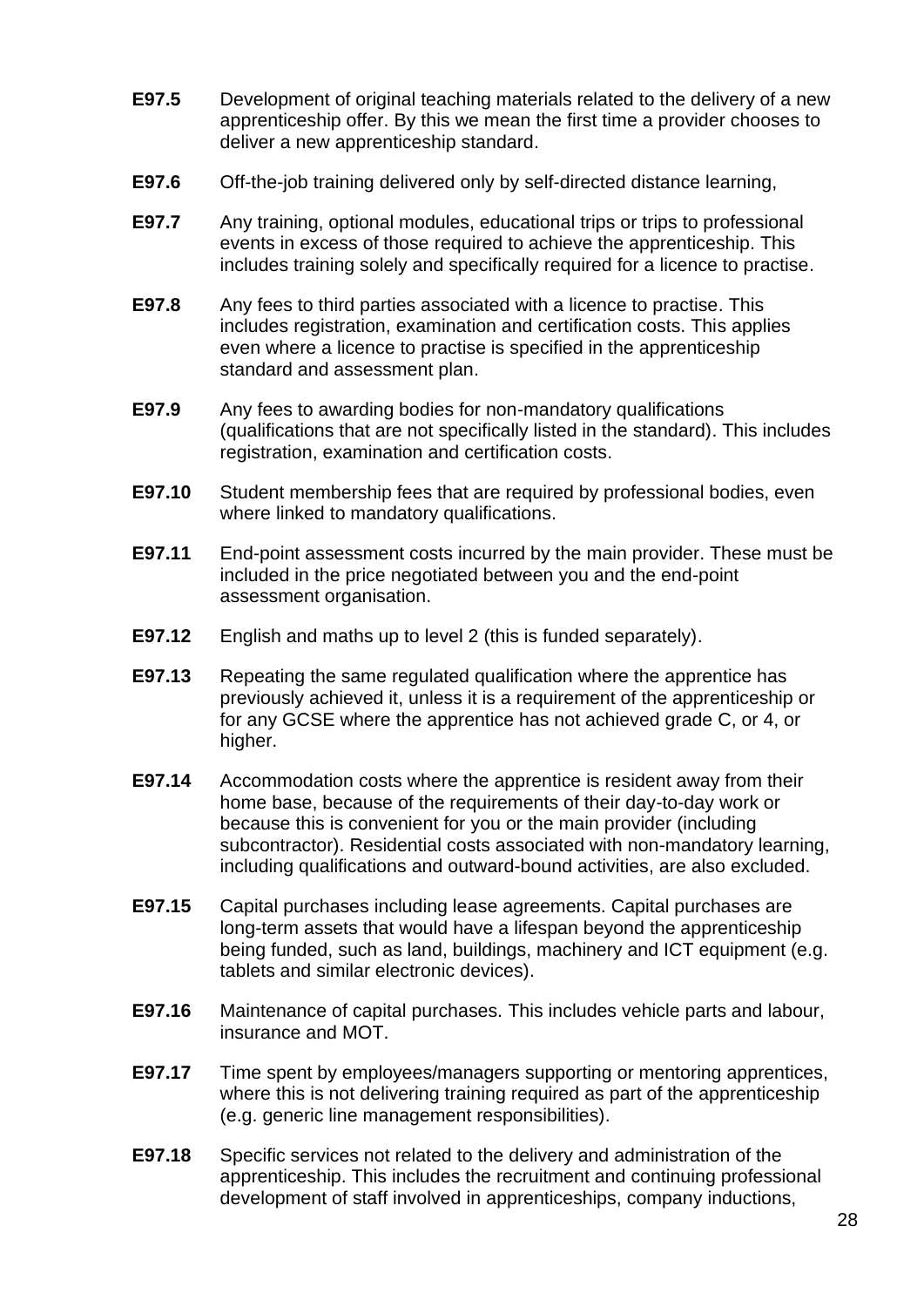managing agents, brokers/referral services (sourcing employer/learner leads) and the costs of memberships or other costs paid to employers, or their representatives, associated with procurement registers or opportunities to secure business.

**E98** You must not seek or accept inducements, or any other payment not authorised by us, from a training provider or an end-point assessment organisation in relation to any part of the apprenticeship programme.

#### <span id="page-29-0"></span>**Additional payments**

- **E99** You and the main provider will receive a payment towards the additional cost associated with training if, at the start of the apprenticeship, the apprentice is:
	- **E99.1** Aged between 16 and 18 years old (or 15 years of age if the apprentice's 16th birthday is between the last Friday of June and 31 August); or
	- **E99.2** Aged between 19 and 24 years old and has either an Education, Health and Care (EHC) plan provided by their local authority or has been in the care of their local authority as defined in paragraph [E100.](#page-29-1)
- <span id="page-29-2"></span><span id="page-29-1"></span>**E100** A child in care is defined as:
	- **E100.1** an eligible child a young person who is 16 or 17 and who has been looked after by a UK local authority/health and social care trust for at least a period of 13 weeks since the age of 14, and who is still looked after;
	- **E100.2** a relevant child a young person who is 16 or 17 who has left care within the UK after their 16th birthday and before leaving care was an eligible child; or
	- **E100.3** a former relevant child a young person who is aged between 18 and 21 (up to their 25th birthday if they are in education or training) who, before turning 18, was either an eligible or a relevant child.
- **E101** To be eligible for these payments you must have evidence in respect of each apprentice before the apprenticeship starts. You must check this and either you or the apprentice must give the main provider evidence to keep in the evidence pack.
- **E102** Where these payments are for apprentices aged between 19 and 24 years old at the start of their apprenticeship (see paragraph [E99.2\)](#page-29-2), the main provider must include consent from the apprentice to inform you that they have an EHC plan or that they have been in the care of their local authority and either:
	- **E102.1** a signed email or letter from a local authority appointed Personal Advisor to confirm they are a care leaver; or
	- **E102.2** evidence of an EHC plan.
- **E103** Your payments will be paid to the main provider as follows:
	- **E103.1** 90 days after the apprentice starts, 50% will be paid if the apprentice is still undertaking their apprenticeship; and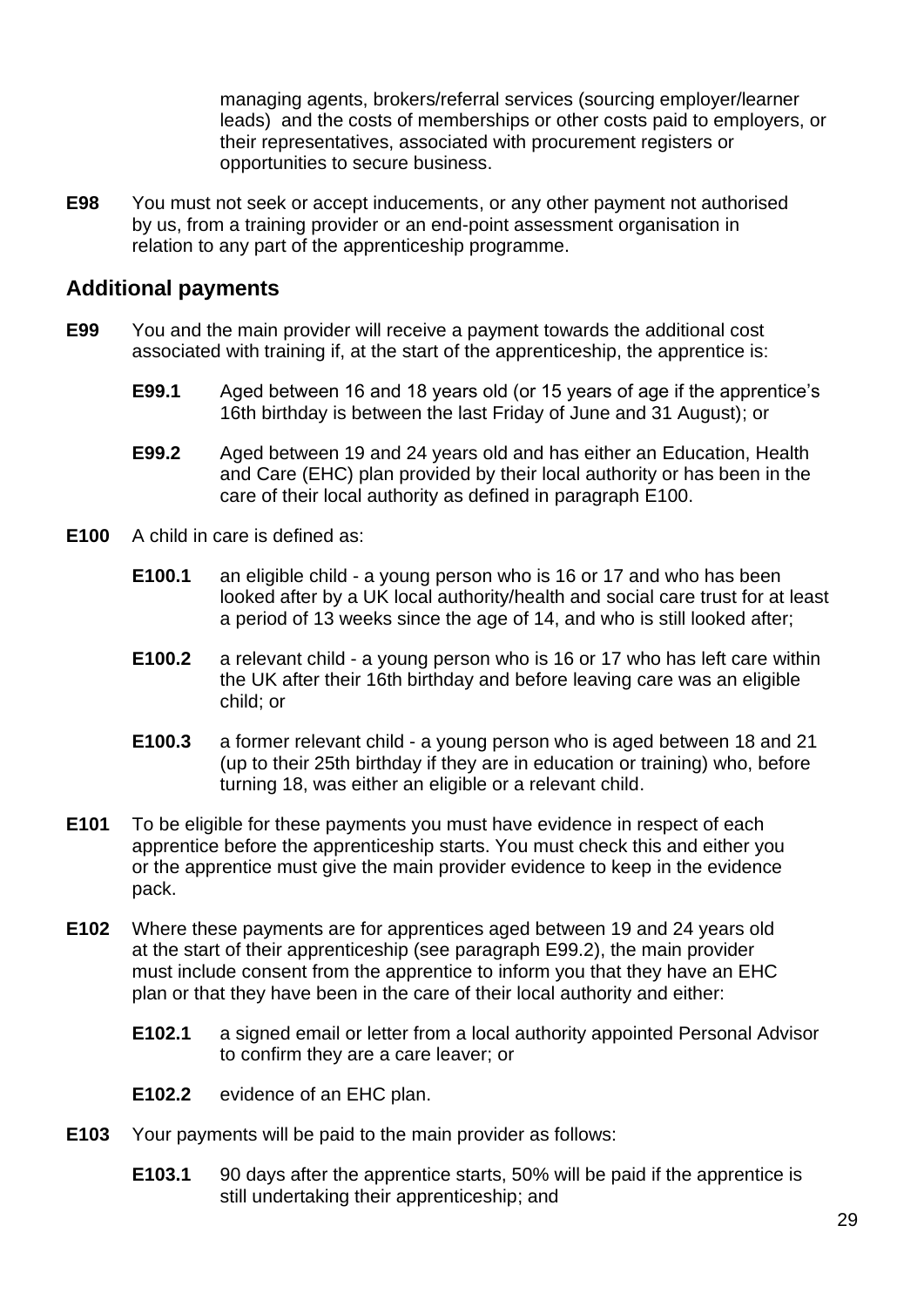- **E103.2** 365 days after the apprentice starts, the remaining 50% will be paid if the apprentice is still undertaking their apprenticeship.
- **E104** The main provider must pass these on in full to you within 30 working days of receiving this funding from us. Where an apprentice is employed by an ATA, any applicable additional payments will be paid to the ATA.
- **E105** We will monitor take-up of additional payments to identify any potential fraud or irregularity.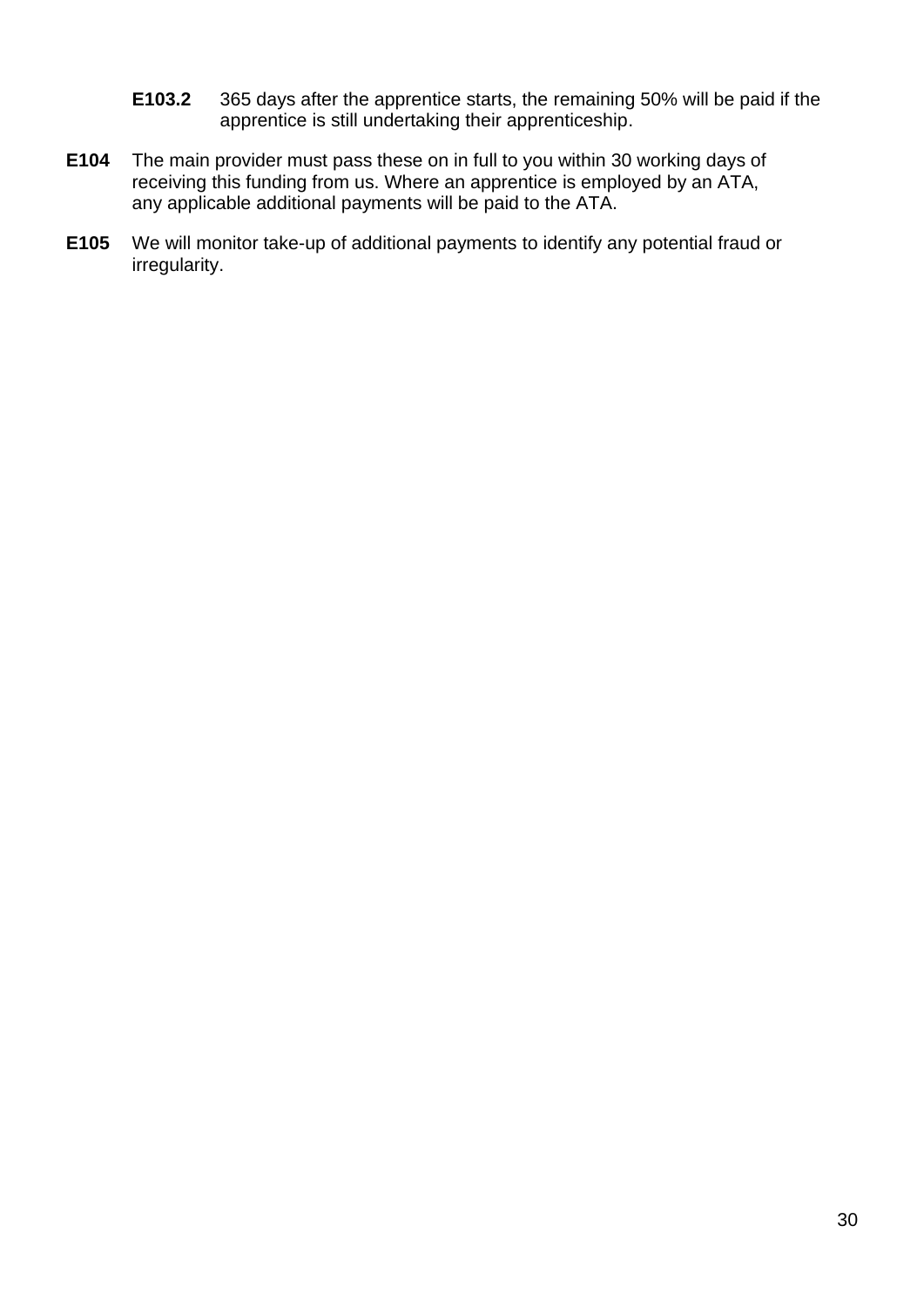## <span id="page-31-0"></span>**Incentive payments for hiring a new apprentice**

#### **New for 1 August 2020**

**[E106](#page-31-1) to [E129](#page-34-0)** - New rules: From 1 August 2020: You will be eligible to receive an incentive payment for hiring a new apprentice for an apprenticeship start if, at the start of the apprenticeship, the apprentice is a new employee. You will be required to sign a declaration confirming that they are a new employee when making a claim through the apprenticeship service.

#### **Updated October 2020**

Employers will be eligible for an incentive payment for all individuals progressing from the Kickstart Scheme to an apprenticeship regardless of their employment history as long as they start the practical period of their apprenticeship on a date up to and including 31 January 2021.

**[E106](#page-31-1)** - Clarification: You will be eligible to receive an incentive payment for hiring a new apprentice if, at the start of the apprenticeship, the apprentice is a new employee. When making a claim through the apprenticeship service, you must declare that they are a new employee and, are eligible in accordance with the funding rules.

**[E107.2](#page-32-0)** - Clarification: to be eligible for an incentive payment, the apprentice must not have had a contract of employment with the employer within the six months up to but not including 1 August 2020.

**[E107.3](#page-32-1)** - Clarification: the apprenticeship agreement must contain a practical period start date between 1 August 2020 and 31 January 2021 inclusive.

**[E108](#page-32-2)** - Clarification: employers will be eligible for an incentive payment for all individuals progressing from the Kickstart Scheme to an apprenticeship regardless of their employment history as long as they start the practical period of their apprenticeship on a date up to and including 31 January 2021.

**[E120](#page-34-1)** - Clarification: before payments are made to employers, claims will be validated against data provided to us by the training provider through the ILR. If this data shows that an apprentice is ineligible, or data has not been provided to validate the claim, payment will not be made.

**[E126](#page-34-2)** - Clarification: we reserve the right to take action including to stop or recover all or part of the incentive payments for hiring a new apprentice from the employer if we are satisfied that there has been a breach of the funding rules.

**[E129](#page-34-0)** - Clarification: we have clarified the evidence requirements for the employer incentive payment to reflect clarifications made in the associated funding rules.

<span id="page-31-1"></span>**E106** You will be eligible to receive an incentive payment for hiring a new apprentice if at the start of the apprenticeship, the apprentice is a new employee. When making a claim through the apprenticeship service, you must declare that they are a new employee and, are eligible in accordance with the funding rules.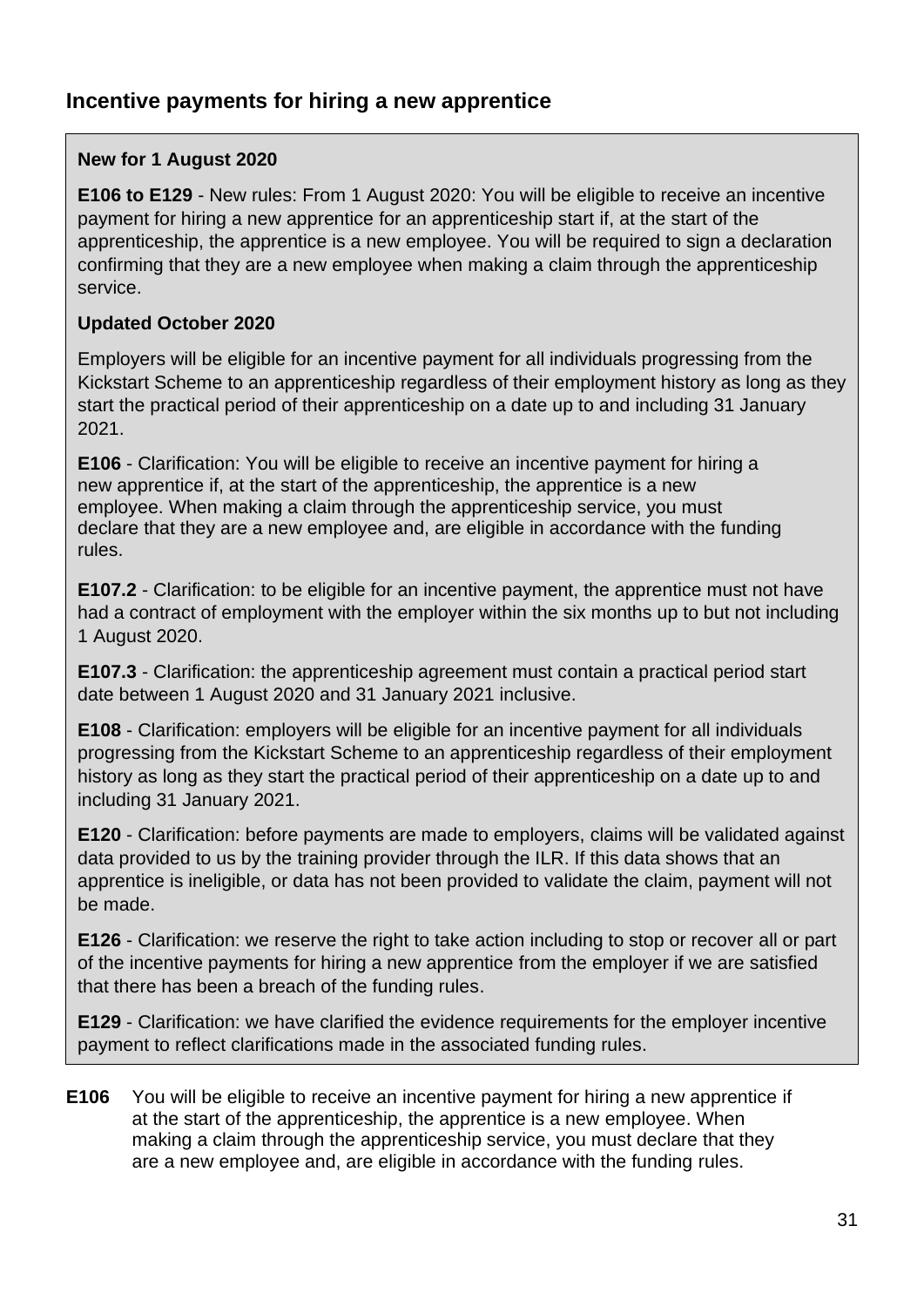- <span id="page-32-6"></span><span id="page-32-0"></span>**E107** That apprentice must (subject to paragraphs [E109](#page-32-3) and [E110\)](#page-32-4):
	- **E107.1** have a contract of employment with you, containing a start date between 1 August 2020 and 31 January 2021 (inclusive);
	- **E107.2** not have had a contract of employment with you (or the maintained school or connected company or charity – see paragraph [E109\)](#page-32-3) within the six months up to but not including 1 August 2020; and
	- **E107.3** have an apprenticeship agreement containing a practical period start date between 1 August 2020 and 31 January 2021 inclusive (subject to paragraph [E112](#page-32-5) regarding redundant apprentices). The apprenticeship agreement can be the same as the contract of employment. The practical period start date is recorded in the apprenticeship agreement and supplied by your training provider when they submit data about the apprenticeship.
- <span id="page-32-2"></span><span id="page-32-1"></span>**E108** The rule at [E107.2](#page-32-0) does not apply where the apprentice was employed by you under the [Kickstart Scheme](https://www.gov.uk/government/collections/kickstart-scheme) and is progressing from that scheme onto the apprenticeship.
- <span id="page-32-3"></span>**E109** The contract and/or agreement referred to in paragraph [E107,](#page-32-6) may be with a person other than you:
	- **E109.1** where you are a local authority, and the apprentice is employed by the governing body of a maintained school; or
	- **E109.2** where the apprentice is employed by a company or charity [connected](https://www.gov.uk/hmrc-internal-manuals/apprenticeship-levy/alm11000)  to you (as defined by HMRC) and for whom you are using funds from your apprenticeship account or employer-government co-investment (see paragraph [E69\)](#page-22-5).
- <span id="page-32-4"></span>**E110** Where the apprentice is working under an alternative English apprenticeship and is holding office as a minister or a trainee minister of a religious denomination, or as a constable of a police force in England; the arrangements under which they are conducting that alternative English apprenticeship must contain a start date between 1 August 2020 and 31 January 2021.
- **E111** We will only pay one incentive payment for hiring a new apprentice per individual apprentice, across all employers (or those with whom the apprentices mentioned in paragraph [E109](#page-32-3) have made their arrangements).
- <span id="page-32-5"></span>**E112** Where the apprentice for whom you are claiming incentive payments for hiring a new apprentice has previously been made redundant from an apprenticeship with another employer who has not been paid the incentive payment for hiring a new apprentice, that apprentice must:
	- **E112.1** have a contract of employment with you (or an apprenticeship agreement if they are the same thing) the maintained school, or the connected company or charity (see paragraph [E109\)](#page-32-3), containing a start date between 1 August 2020 and 31 January 2021 (inclusive); and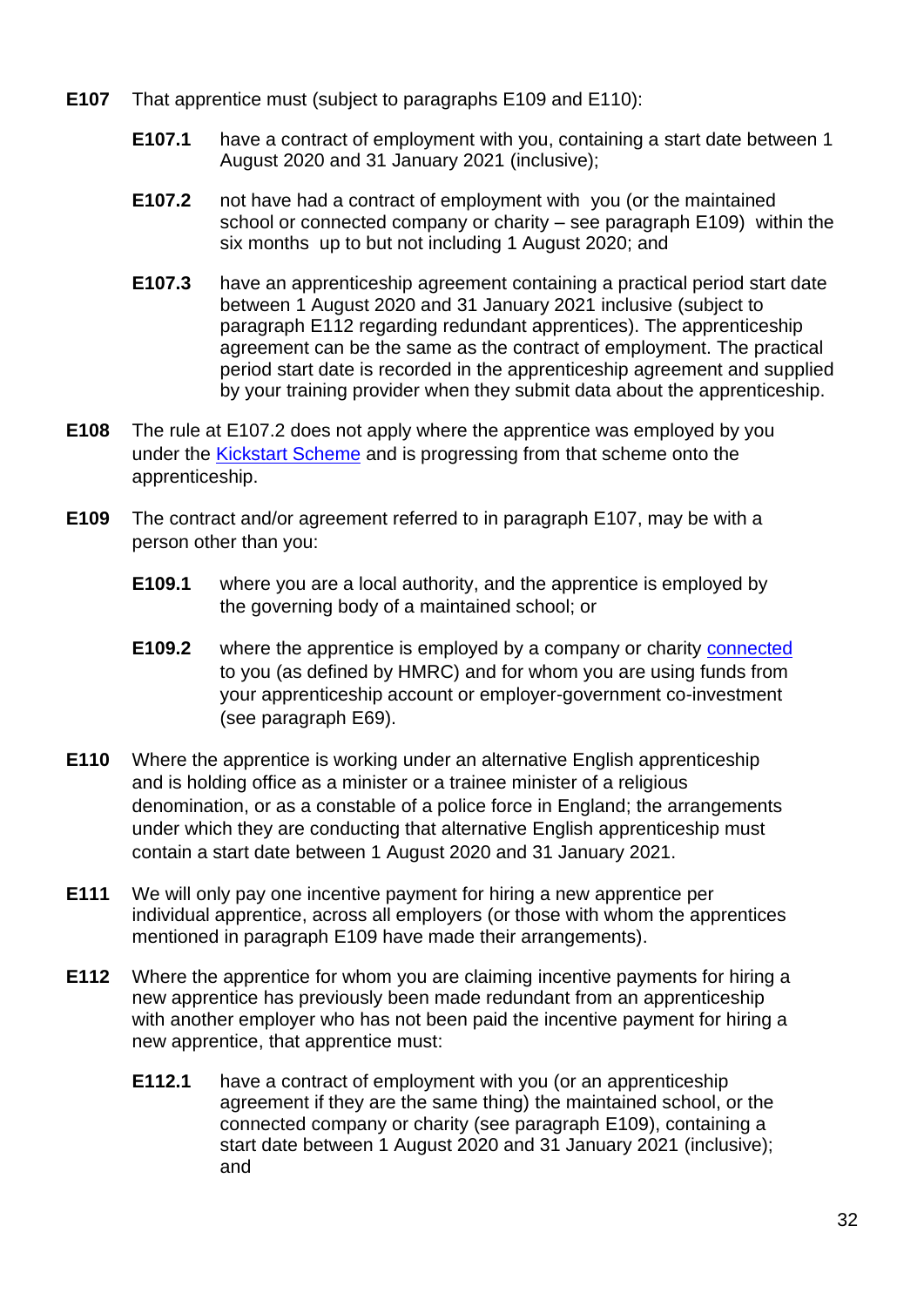- **E112.2** be able to continue their apprenticeship with you (see redundancy rules in paragraph [E24\)](#page-9-1).
- **E113** Incentive payments for hiring a new apprentice are as follows:
	- **E113.1** £2,000 if, on the apprenticeship start date, the apprentice is aged between 16 and 24 years old (or 15 years of age if the apprentice's 16th birthday is between the last Friday of June and 31 August inclusive); or
	- **E113.2** £1,500 if, on the apprenticeship start date, the apprentice is aged 25 years old or over.
- **E114** To receive an incentive payment for hiring a new apprentice, you must use the apprenticeship service to:
	- **E114.1** access funding for the apprentice's training and assessment; and
	- **E114.2** claim the incentive payment which will be paid to you directly.
- **E115** You must claim any incentive payments for hiring a new apprentice by the end of 30 April 2021.
- **E116** Where you are required to reserve funds on the apprenticeship service, you must do so to fund the training and assessment for each apprentice for whom you wish to claim an incentive payment for hiring a new apprentice. Therefore, the number of incentive payments you may claim is subject to the reservations available to you. More information on reservation of funds can be found in paragraphs [E213](#page-50-1) to [E226](#page-51-2) and Apprenticeship [funding in England from August](https://www.gov.uk/government/publications/apprenticeship-funding)  [2020.](https://www.gov.uk/government/publications/apprenticeship-funding)
- **E117** Incentive payments for hiring a new apprentice can only be claimed when using the apprenticeship service. The main provider must not therefore use their procured provision for apprenticeships to secure funding for the individual if you wish to claim an incentive payment for hiring a new apprentice for an eligible apprentice.
- **E118** If you are a receiving employer using transferred funds to pay for the apprenticeship training and assessment for an eligible apprentice, you may claim an incentive payment for hiring a new apprentice.
- **E119** Employers will be eligible for incentive payments for hiring a new apprentice as follows:
	- **E119.1** 90 days after the apprenticeship start date, the employer will be eligible for 50% of the incentive payments for hiring a new apprentice if the apprentice is still employed by them and undertaking their apprenticeship (in learning as evidenced by the ILR); and
	- **E119.2** 365 days after the apprenticeship start date, the employer will be eligible for the remaining 50% if the apprentice is still employed by them and undertaking their apprenticeship (in learning as evidenced by the ILR).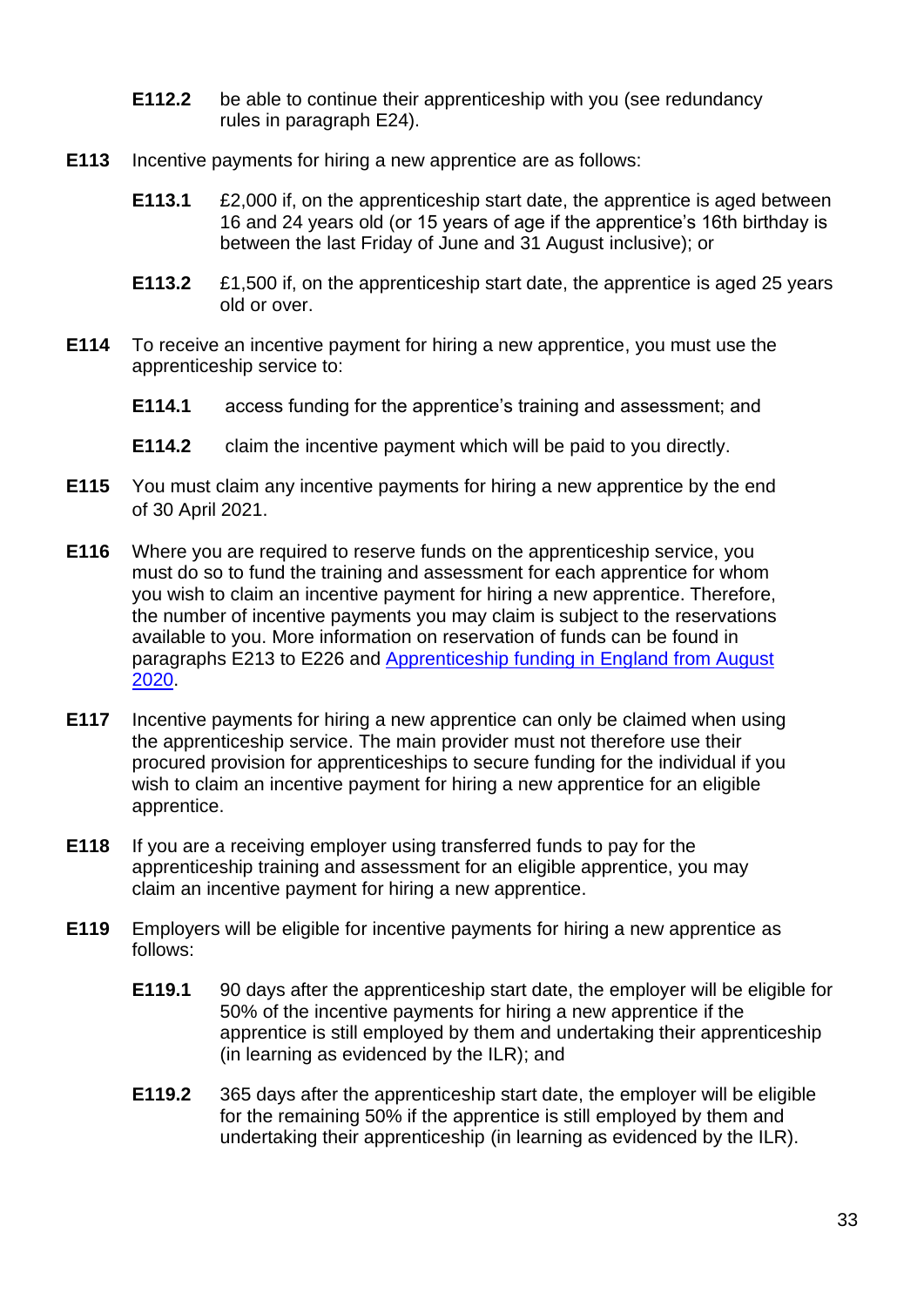- <span id="page-34-1"></span>**E120** Before payments are made to employers, claims will be validated against data provided to us by the training provider through the ILR. If this data shows that an apprentice is ineligible, or data has not been provided to validate the claim, payment will not be made.
- **E121** Where an employer has already received one instalment of the payment and the apprentice subsequently changes employer, neither the original employer nor the new employer may receive the remaining balance.
- **E122** If an apprentice is employed by more than one employer simultaneously, only one of the employers may make a claim for the incentive payment for hiring a new apprentice.
- **E123** Employers have been able to claim incentive payments for hiring a new apprentice from 1 September 2020. We will make the first payments for eligible apprentices who started in August at the same time as the first payments for eligible apprentices who started in September. Payments for eligible apprentices starting between 1 August and 30 September will be made in January 2021.
- **E124** Before you claim and are paid any incentive payments for hiring a new apprentice, you must have evidence that you are eligible for the payment for each apprentice.
- **E125** We will monitor take-up of incentive payments for hiring a new apprentice to identify and challenge any potential fraud or irregularity.
- <span id="page-34-2"></span>**E126** We reserve the right to take action including to stop or recover all or part of the incentive payments for hiring a new apprentice from you if we are satisfied that there has been a breach of the funding rules.

#### **Evidence Requirements**

- **E127** You must hold evidence to assure us that you are eligible for each incentive payment for hiring a new apprentice you have received.
- **E128** The evidence must support the funding claimed, assure us that the apprentice exists and is a new recruit to your business, and must be made available to us if we request it.
- <span id="page-34-0"></span>**E129** The evidence must include in respect of each incentive payment for hiring a new apprentice claimed:
	- **E129.1** confirmation of the apprentice's date of birth
	- **E129.2** a copy of the apprenticeship agreement
	- **E129.3** a copy of the apprentice's employment contract (if different from the apprenticeship agreement), including their start date
	- **E129.4** confirmation they were a new employee i.e. not have had a contract of employment with you (or the maintained school or connected company or charity) within the six months up to but not including 1 August 2020. This could include evidence from payroll and / or vacancy adverts and recruitment documentation.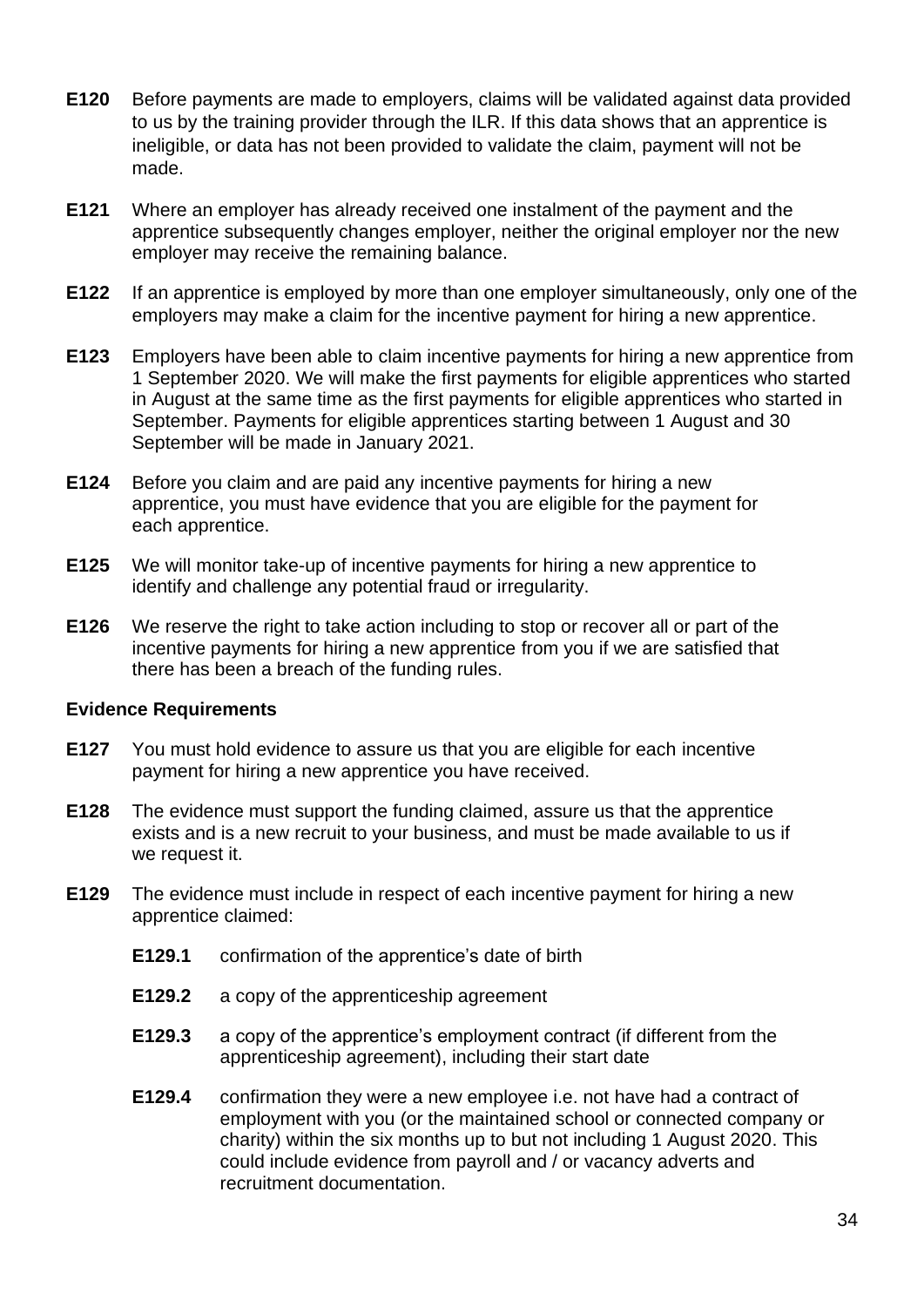- **E129.5** if relevant, confirmation that the apprentice was previously employed by you, under the Kickstart Scheme.
- **E129.6** if relevant, confirmation that the apprentice had previously been made redundant from an apprenticeship starting before 1 August 2020. This may be a copy of the apprentice's dismissal notice from the employer, which cites the reason for dismissal as redundancy In the absence of a notice of dismissal, other evidence which allows one reasonably to conclude that the apprentice has been made redundant would also be acceptable (e.g. an email informing employees that the business is closing, or other evidence that the business with whom the apprentice had an apprenticeship agreement with has recently closed). See the Glossary definition for the situations which amount to redundancy in law.

### <span id="page-35-0"></span>**Care leavers bursary**

- **E130** Eligible apprentices will receive a £1,000 payment if they have been in the care of a UK local authority as defined in paragraph [E100.](#page-29-1)
- **E131** The bursary payment, due to the apprentice, will be generated to the main provider 60 days after they start. The main provider must pass this on in full to the apprentice within 30 days of receiving this funding from the ESFA.
- **E132** This is a one-off payment. An eligible apprentice must only receive this payment once. Therefore, an individual must not receive this funding again if they progress to another apprenticeship or leave before the end of their apprenticeship to commence another apprenticeship. It is the main provider's responsibility to ensure that the apprentice has not received this payment previously. We will also monitor this to ensure that the apprentice only receives this payment once.

## <span id="page-35-1"></span>**Extra support for small employers**

- **E133** The government will fund all of the apprenticeship training costs, up to the maximum value of the funding band for the apprenticeship, for employers employing fewer than 50 people if, on the first day of their apprenticeship, the apprentice is:
	- **E133.1** Aged between 16 and 18 years old (or 15 years old if the apprentice's 16th birthday is between the last Friday of June and 31 August); or
	- **E133.2** Aged between 19 and 24 years old and has either:
		- **E133.2.1** an EHC plan provided by their local authority; or
		- **E133.2.2** or has been in the care of their local authority as defined in paragraph [E100.](#page-29-1)
- **E134** Before any apprenticeship starts, you must have evidence that the apprentice and you are eligible for the waiving of the employer contribution. You must provide evidence that you employed an average of 49 or fewer employees in the 365 days before the apprentice was recruited (using the calculation set out in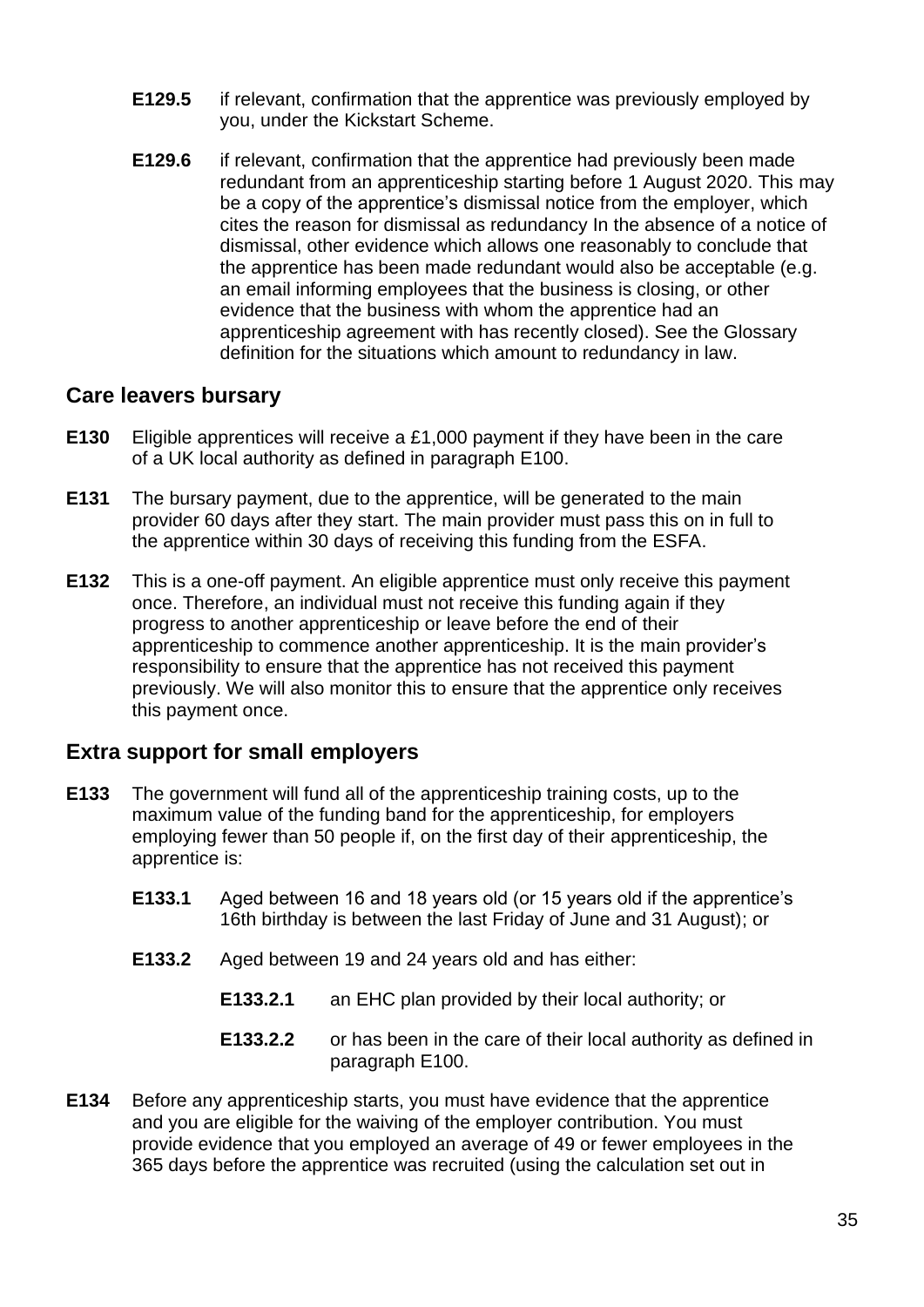paragraph [E135\)](#page-36-0) and you must give this to the main provider to keep in the evidence pack.

- <span id="page-36-0"></span>**E135** We define the number of employees as the number of people with a contract of service. This must be calculated using the average number of employees with a contract of service in the 365 days before the apprentice is recruited. If the average number of employees is 49 and the recruitment of apprentices takes this number to 50, you will still be eligible to receive this extra support. However, if the average number of employees is 50 and the recruitment of apprentices takes this number to 51, you will not be eligible to receive this extra support.
- <span id="page-36-3"></span>**E136** If the price negotiated by you and the main provider is above the maximum value of the funding band for the apprenticeship, you must pay in full the difference between the band maximum and the negotiated agreed price. This cannot be funded from your apprenticeship service account.

# **Support for English and maths training**

#### **New for 1 August 2020**

#### **Suspension of the level 2 test**

The rule requiring level 2 apprentices to study towards, and attempt, the functional skills assessments at level 2 is temporarily suspended. Apprentices who are due to take their EPA from 1 August 2020 to 31 December 2020 must be passed through gateway to sit their EPA without the need to attempt the level 2 functional skills English and maths assessment. Providers must retain evidence if an apprentice did not take the level 2 assessments due to coronavirus (COVID-19). Further advice will be provided on the reinstatement of this rule in December 2020.

## **Updated October 2020**

#### **Suspension of the level 2 test**

The rule requiring level 2 apprentices to study towards, and attempt, the functional skills assessments at level 2 is temporarily suspended. Apprentices who are due to take their EPA from 1 August 2020 to 31 March 2021 must be passed through gateway to sit their EPA without the need to attempt the level 2 functional skills English and maths assessment. Providers must retain evidence if an apprentice did not take the level 2 assessments due to coronavirus (COVID-19).

**New content:** We have reinstated the English and maths flowchart to reflect the temporary suspension of the requirement for level 2 apprentices to take the level 2 test.

<span id="page-36-2"></span>**E137** English and maths are essential to supporting longer-term career prospects. This is why all apprentices must be supported to gain these essential skills and secure recognised qualifications.

#### **Achievement levels**

<span id="page-36-1"></span>**E138** As part of our ambition for a world-class technical education system and in line with recommendations from independent experts*,* progression towards and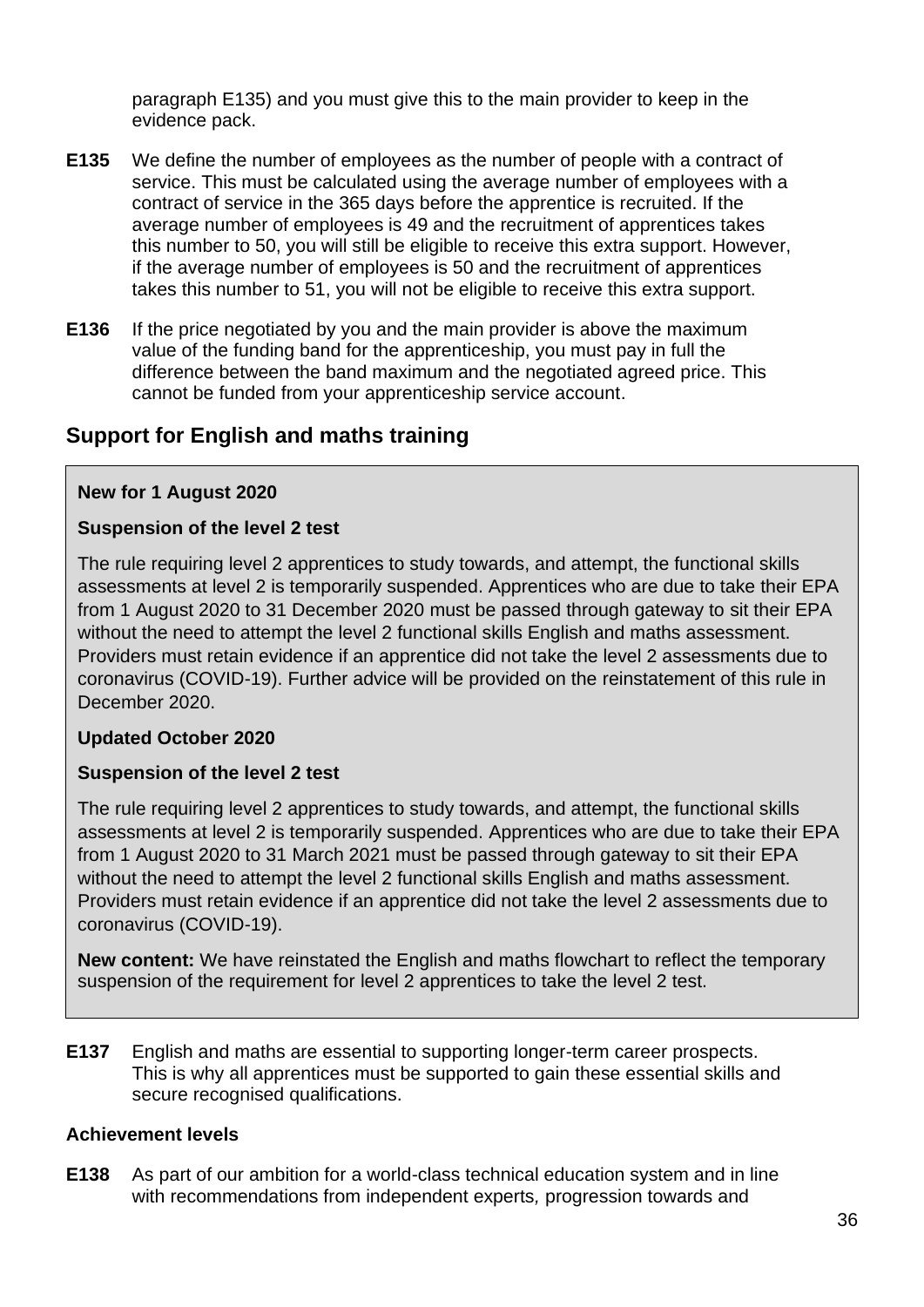attainment of approved level 2 English and maths qualifications is an important part of the apprenticeship programme. For those undertaking a level 3 or higher apprenticeship, it is a requirement that they hold or achieve an approved level 2 in both subjects before they can successfully complete the apprenticeship.

- **E139** For apprentices undertaking a level 2 apprenticeship:
	- **E139.1** We want as many apprentices as possible to achieve level 2 English and maths. We require all apprentices to achieve level 1 (where they have not already) and work towards this standard and to take the assessments for the achievement of approved level 2 qualifications in these subjects.
	- **E139.2** We recognise that for some a level 2 may be difficult to achieve. In these circumstances, we will accept achievement of level 1 English and maths as sufficient for the successful completion of their apprenticeship, except where the standard specifies a higher level of English and/or maths must be achieved.
	- **E139.3** For individuals with special educational needs, learning difficulties or disabilities who struggle to achieve the regular English and/or maths minimum requirement due to the nature of their difficulty or disability we will accept achievement at entry level 3 functional skills in English and/or maths (see paragraphs [E151](#page-39-0) to [E157](#page-40-0) below); and
	- **E139.4** Every effort must be made to enable apprentices with special educational needs, learning difficulties or disabilities achieve the minimum English and maths requirements of the specific apprenticeship as set out in paragraphs [E138](#page-36-1) to [E150.](#page-39-1) This includes the appropriate use of access arrangements, reasonable adjustments and other approved qualification[s](https://www.gov.uk/government/publications/qualifications-getting-approval-for-funding) that are detailed in the 2020 to 2021 [list of qualifications in the English and](https://www.gov.uk/government/publications/qualifications-getting-approval-for-funding)  [maths legal entitlement offer.](https://www.gov.uk/government/publications/qualifications-getting-approval-for-funding)

## **What we will fund**

- **E140** We will fund an apprentice to achieve up to an approved level 2 qualification in English and maths where they do not already hold a suitable equivalent qualification. Acceptable equivalents are set out in a published list on GOV.UK called 'Acceptable [Current and Prior Equivalent Qualifications for English and](https://www.gov.uk/government/publications/english-and-maths-requirements-in-apprenticeship-standards-at-level-2-and-above)  [Maths Minimum Requirements in Apprenticeship](https://www.gov.uk/government/publications/english-and-maths-requirements-in-apprenticeship-standards-at-level-2-and-above) Standards at Level 2 and A[bove'](https://www.gov.uk/government/publications/english-and-maths-requirements-in-apprenticeship-standards-at-level-2-and-above).
- **E141** The ESFA will pay the main provider for this at the single rate set by us for each eligible qualification undertaken. It will not be deducted from your apprenticeship service account or require co-investment.
- **E142** Main providers can claim funding for apprentices who have not previously attained a GCSE grade A\* to C (or 9 to 4) in English or maths (or both) on the day they start the following qualifications:
	- **E142.1** GCSE English language or maths (or both); or
	- **E142.2** Functional skills English or maths at level 2 (or both).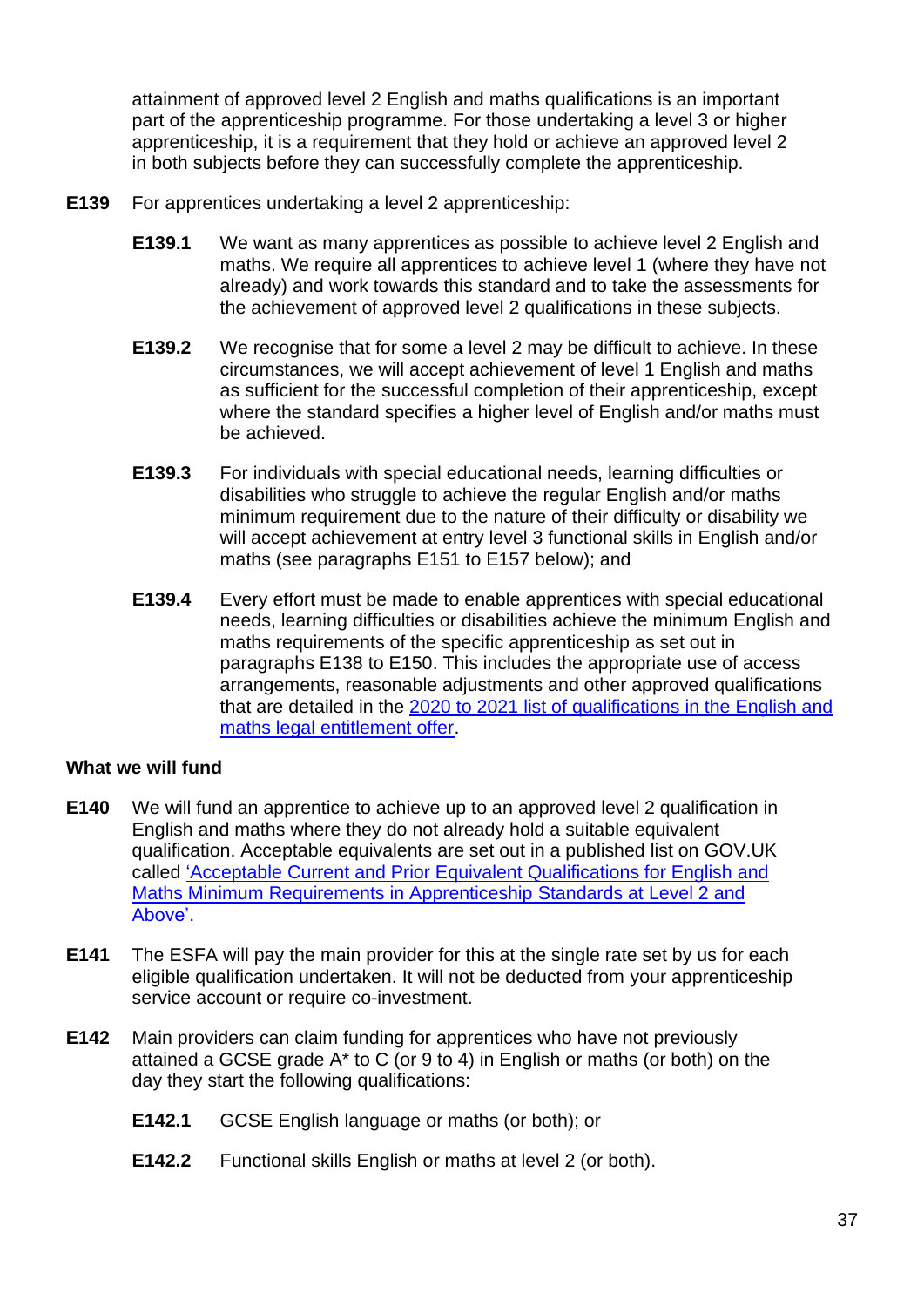**E143** For level 2 apprenticeships, where a level 2 qualification in English or maths is not required for the apprenticeship and the apprentice does not already hold the acceptable qualifications for their standard, then main providers must adopt the following approach and can claim funding for an apprentice in the following scenarios:

#### **E143.1 Where the apprentice holds neither level 1 nor level 2 approved qualifications and is judged by the main provider to be working below level 1 standard in English/maths:**

Apprentices must study towards and achieve English and maths qualifications of at least level 1 (functional skills level 1 or GCSE grade E or 2), and start, study towards and take the assessments for level 2 qualifications in these subjects. The apprentice is not required to achieve level 2 qualifications in order to successfully complete their apprenticeship. These requirements must be fulfilled before the apprentice takes the end-point assessment.

Main providers must also ensure that any level 1 training and assessments are taken at an early enough stage in the apprenticeship to allow sufficient time for an apprentice to study towards and take the assessments for the level 2 qualification, after a level 1 has been achieved. Where the apprentice does not achieve the level 2, main providers can claim only for the training given.

#### **E143.2 Where the apprentice does not already hold approved level 1 qualifications, but is judged by the main provider to be working at level 1 standard in English/maths:**

Apprentices must start, continue to study and take the assessment for level 2 English and maths (functional skills level 2 or GCSE). If they do not achieve a level 2, you must then ensure they take the assessment for level 1 English and/or maths – this is because they must secure the level 1 qualification in order to complete their apprenticeship.

You must ensure that any level 2 training and assessments are taken at an early enough stage in the apprenticeship to allow time for the apprentice to take the level 1 assessment if they first do not achieve the level 2. In this scenario, we will not fund costs for level 1 training and assessment. These requirements must be fulfilled before the apprentice takes the end-point assessment.

## **E143.3 Where the apprentice already holds approved level 1 qualifications:**

Apprentices must start, continue to study and take the assessments for a level 2 English and/or maths (functional skills level 2 or GCSE). This requirement must be fulfilled before the apprentice takes the end-point assessment.

**E144** We will fund functional skills English and/or maths at level 1 or below where main providers (or a subcontractor) has conducted an initial assessment that shows the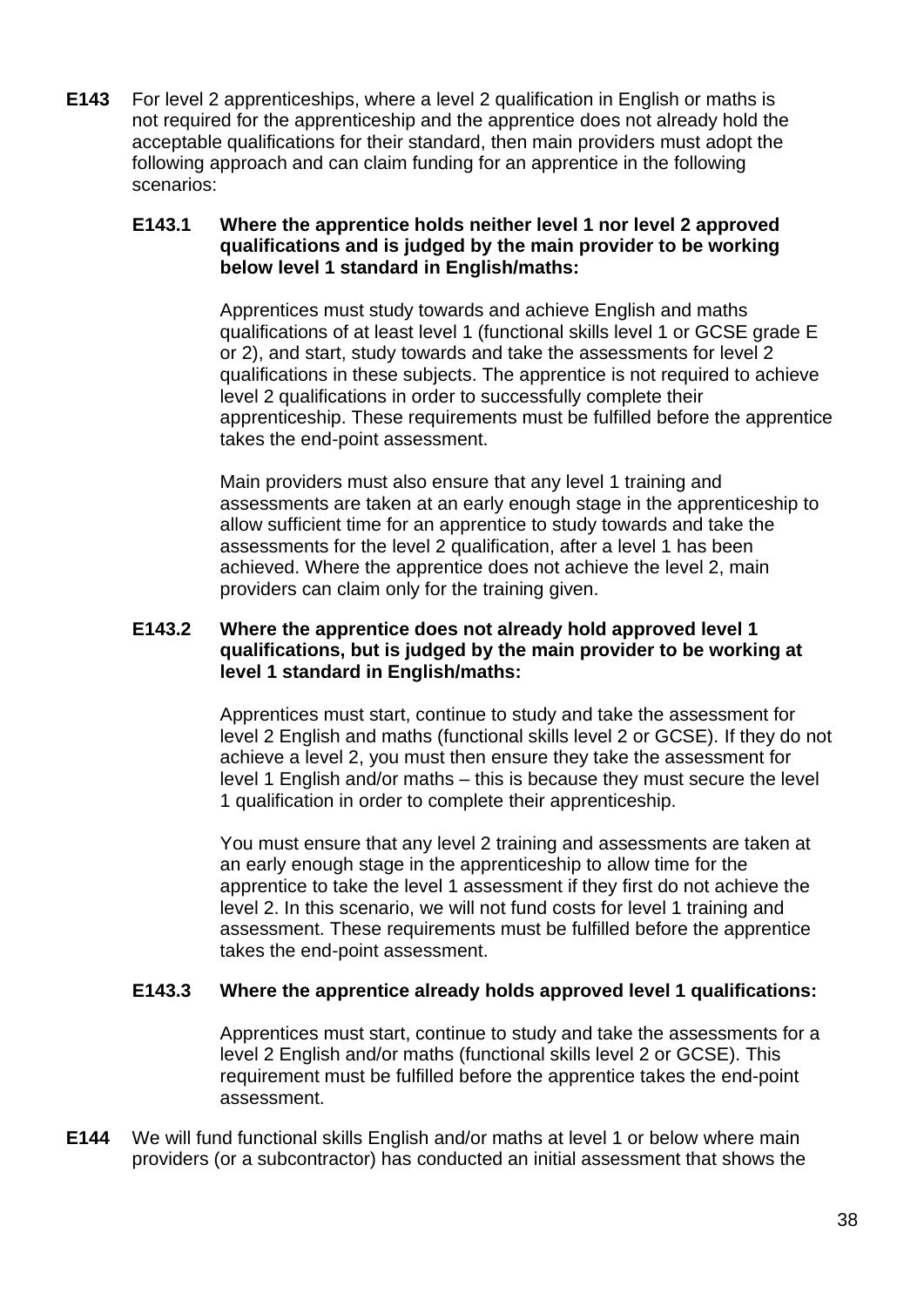apprentice needs to study at a lower level before being able to achieve their level 2. The apprentice must be assessed at below level 1 to be funded for a level 1 qualification.

- **E145** In exceptional circumstances, we will fund:
	- **E145.1** re-takes of English and/or maths qualifications where apprentices receive further teaching to achieve the required English and/or maths functional skills qualification; and
	- **E145.2** [other approved qualifications](https://www.gov.uk/government/publications/qualifications-getting-approval-for-funding) (including components, where applicable) where an apprentice will need significant, additional numeracy and literacy support that is not met through immediate entry onto a GCSE or functional skills course.
- **E146** If the apprentice is made redundant, they are allowed to continue with their English and/or maths up to and including level 2. Main providers can continue to claim funds at the published apprenticeship English and maths rates.
- **E147** Main providers must not claim funding from the adult education budget for English and/or maths undertaken by an apprentice.
- **E148** Any English and/or maths requirements for the achievement of an apprenticeship standard not set out above must be funded from your apprenticeship service account or through government-employer co-investment.
- **E149** Main providers must provide evidence of prior attainment of English and maths. Guidance for obtaining acceptable evidence is provided in the evidence pack.

## **Judgement of an apprentice's current level**

<span id="page-39-1"></span>**E150** If an apprentice does not have acceptable evidence of previous attainment of English and/or maths, main providers must carry out a judgement of their current level. The assessment must use current assessment tools based on the national literacy and numeracy standards and core curriculum.

#### **Exceptions to the regular English and maths minimum requirements, for people with special educational needs, learning difficulties or disabilities**

- <span id="page-39-0"></span>**E151** Individuals must be considered on a case-by-case basis and must satisfy all of the following conditions:
	- **E151.1** You and the main provider expect the apprentice to achieve all other aspects of the apprenticeship requirements, become occupationally competent and achieve entry level 3 functional skills in the adjusted subject(s) before the end of their apprenticeship.
	- **E151.2** The apprentice has either an existing or previously issued education, health and care (EHC) plan, a statement of special educational need (SEN) or a learning difficulty assessment (LDA).
	- **E151.3** The main provider holds or has conducted an evidenced judgement demonstrating that even with support, reasonable adjustments and stepping stone qualifications, the apprentice will not be able to achieve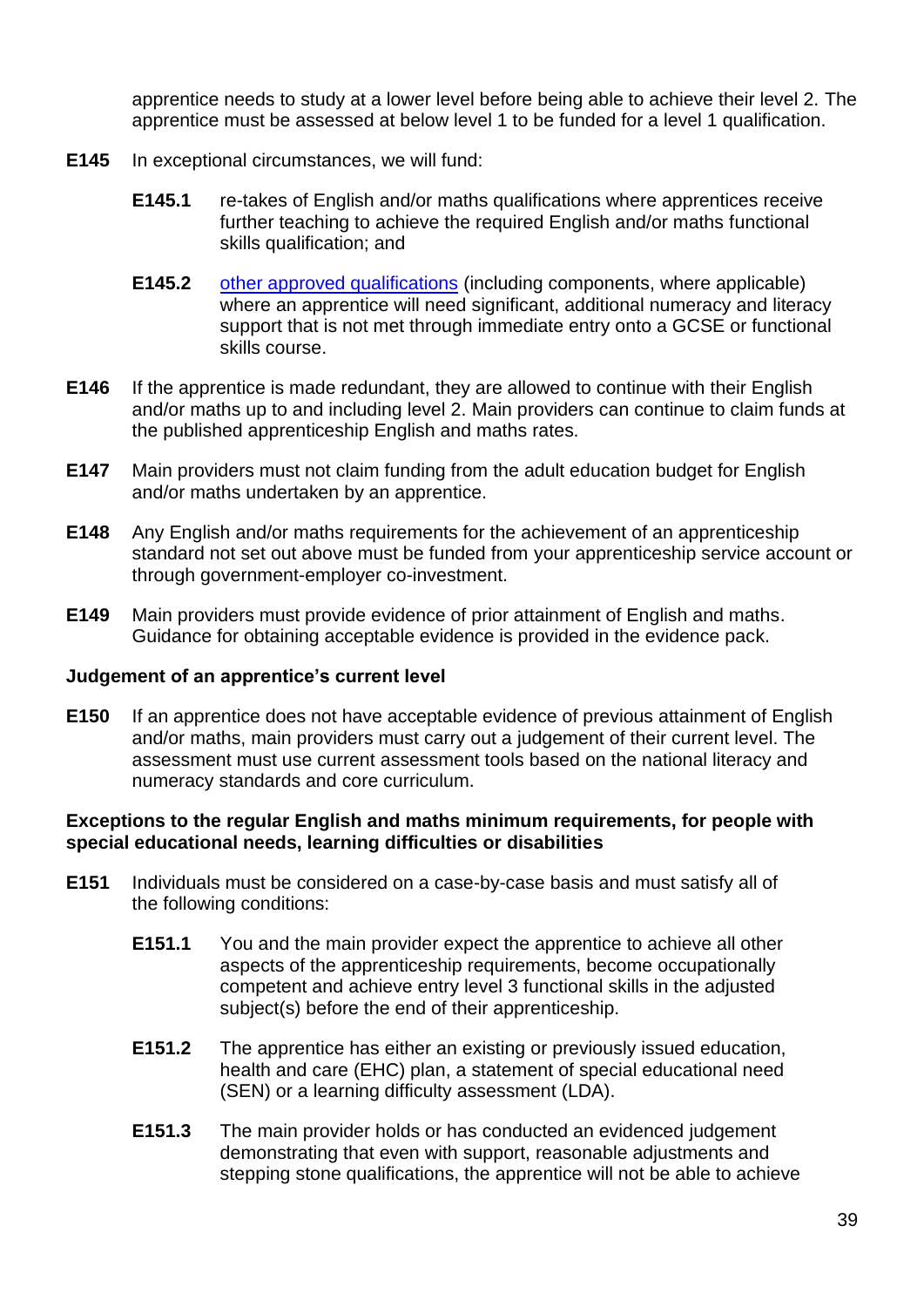English and/or maths to the minimum level within the timeframe projected for them to complete all the occupational elements.

- **E152** Depending on the apprentice's individual circumstances and outcome of the main provider's judgement, this exception may apply to either English and maths (or both). If the exception applies to only one subject, the regular requirements for the non-adjusted subject will apply.
- **E153** Although the apprentice will be exempt from the regular English and/or maths minimum requirements, main providers must plan and evidence how the apprentice will access further literacy and numeracy development, including level 1 and level 2 courses, as part of their overall training provision, if appropriate.
- **E154** The judgement must be formal and structured and conducted by an appropriate professional associated with the main provider (or subcontractor), such as the head of SEN or student support. It must be conducted within eight weeks of an apprentice beginning their apprenticeship and must include:
	- **E154.1** judgement of the apprentice's current English and maths ability;
	- **E154.2** information on how the learning difficulty or disability affects the apprentice's English and maths abilities and a clear indication of whether one or both English and maths are affected;
	- **E154.3** judgement of the apprentice's ability to meet the regular English and maths requirements even with appropriate support in place;
	- **E154.4** creation of a recommended learning plan to enable the apprentice to achieve entry-level 3 functional skills in the adjusted subject(s) and, where appropriate, to continue to build on their literacy and numeracy skills by accessing further courses; and
	- **E154.5** copies of an education, health and care (EHC) plan, a statement of special educational need (SEN) or a learning difficulty assessment (LDA).
- **E155** The main provider must retain all elements of the judgement in the evidence pack.
- **E156** If the apprentice disagrees with the judgement outcome, the main provider must provide a facility for the apprentice to request a second opinion. The main provider must ensure that a second SEN professional independently reviews the outcome. The main provider may determine the format of the review process.
- <span id="page-40-0"></span>**E157** Where the apprentice needs to change to entry level 3 for English and/or maths due to their disability or learning difficulty the main provider must record this in the ILR as a change in the usual way.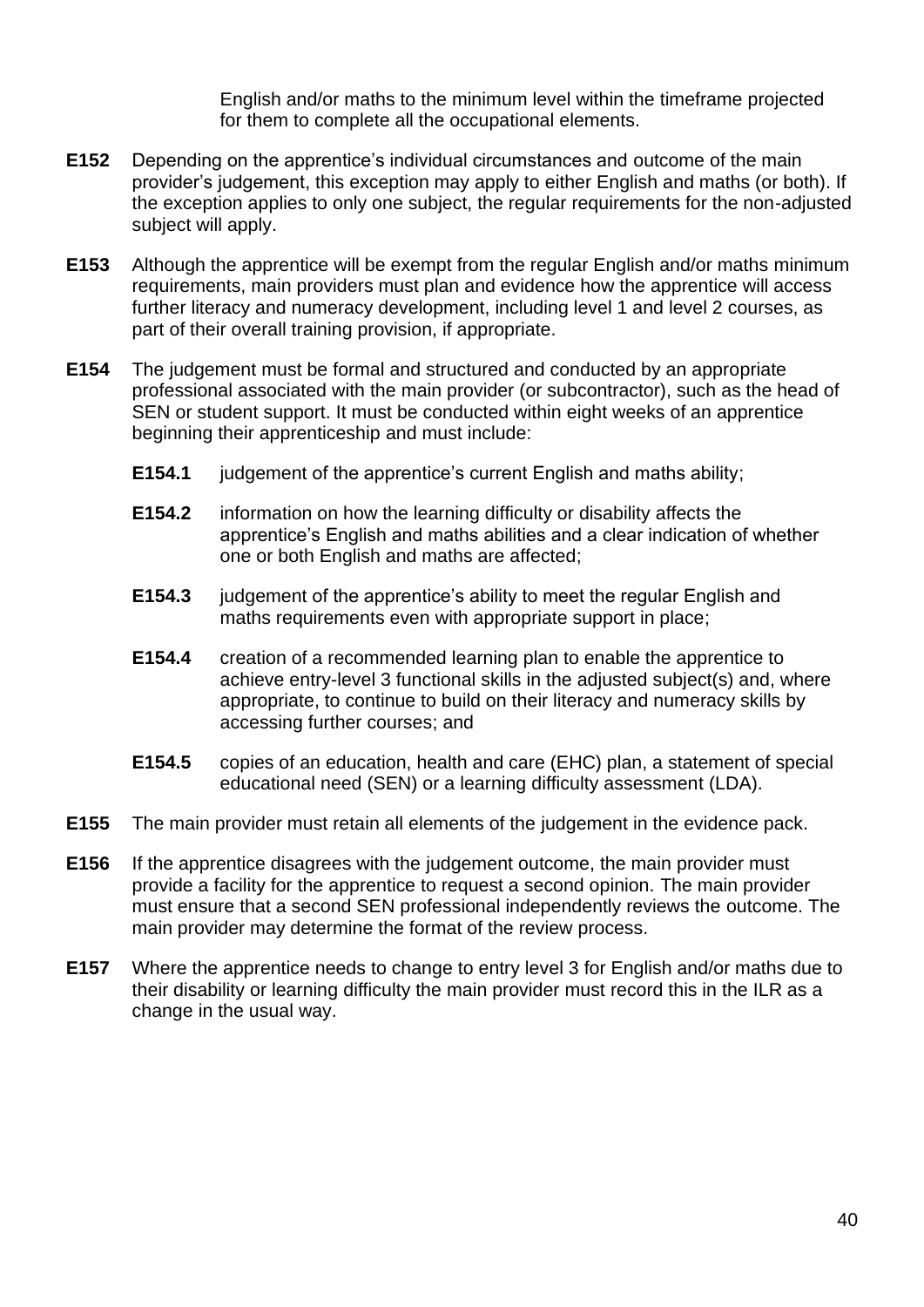# **Flow chart: find out if an apprentice needs to do functional skills English and maths**

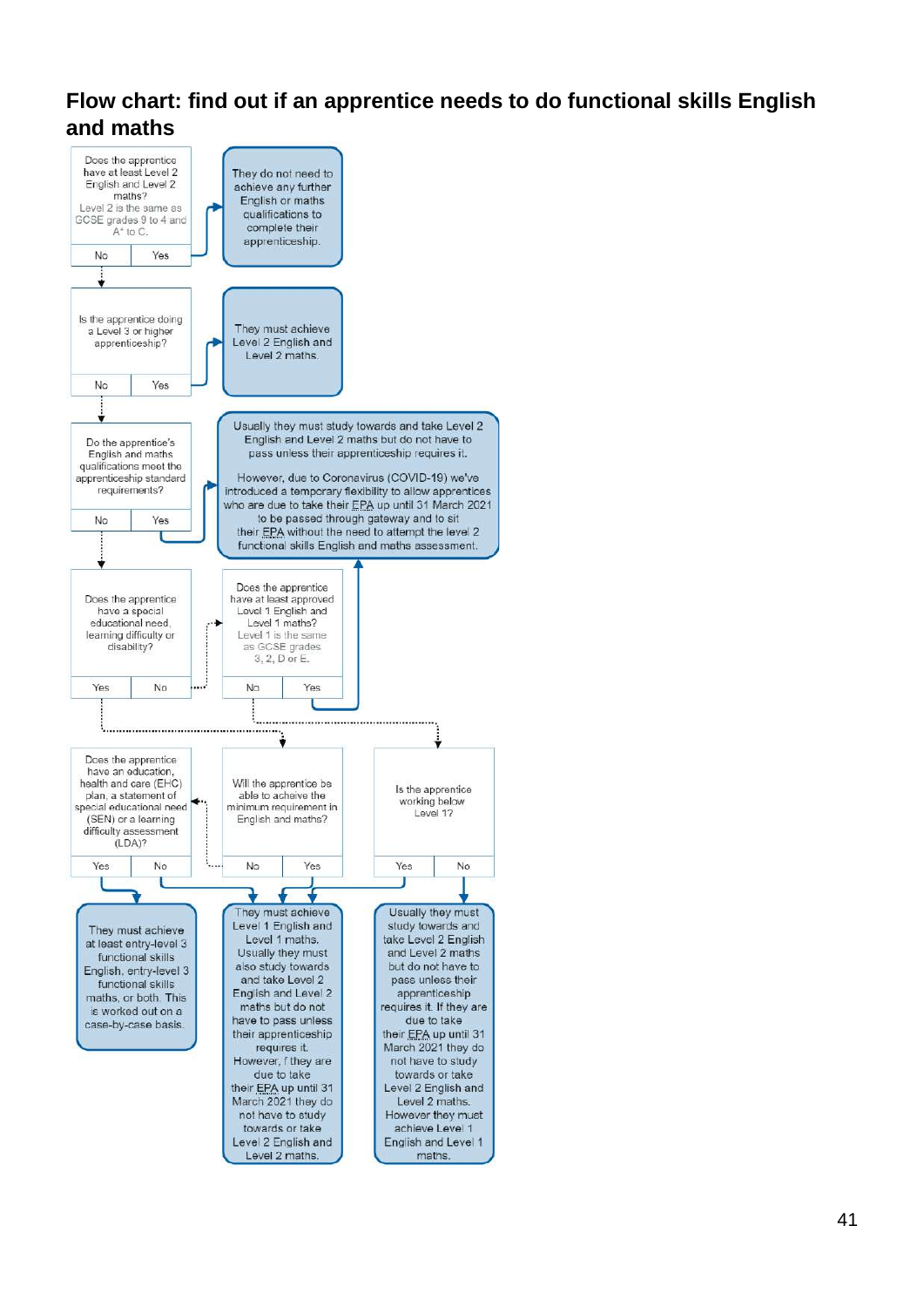## **Updated October 2020**

**[E160.3](#page-42-0)** - New rule: To update this section to reflect the new secondary legislation relating to redundancy which came into force on 15 October 2020.

- **E158** End-point assessment is a holistic and independent assessment of the knowledge, skills and behaviours which have been learnt throughout an apprenticeship standard. The requirements for end-point assessment are set out in the assessment plan for each specific standard.
- **E159** Apprentices will not be able to achieve an apprenticeship standard without satisfying all the requirements of its assessment plan, including the end-point assessment.
- **E160** An apprentice can only take the end-point assessment once they have:
	- **E160.1** met the minimum duration of the apprenticeship. You must ensure that the entire duration of the apprenticeship standard for both training and endpoint assessment a minimum of 372 days to be eligible for funding;
	- **E160.2** satisfied the gateway requirements set out in its assessment plan (including any specific duration criteria); and
	- **E160.3** you (in consultation with the main provider) are content they have attained sufficient skills, knowledge and behaviours to successfully complete the apprenticeship. In the case of an apprentice made redundant, where we are funding the apprenticeship to completion, the main provider can act as a proxy employer for the purposes of providing any required employer competency statement (see paragraph [E162\)](#page-42-1).
- <span id="page-42-0"></span>**E161** You, in consultation with the main provider must ensure that the apprentice is prepared and understands the end-point assessment process. Engaging the endpoint assessment organisation can be at any time, but to ensure timely delivery of the end-point assessment no less than 3 months' notice that the apprentice will be ready for the end-point assessment must be given. As part of this process all information required for the end-point assessment must be ready to present to the end-point-assessment-organisation for the gateway.
- <span id="page-42-1"></span>**E162** The apprentice must be employed until the end-point assessment is completed. The only exception is where the apprentice has been made redundant and we are funding the apprenticeship to completion. Consideration must be given to the potential time needed for any re-sit and/or re-training prior to re-taking the end-point assessment so the apprentice remains employed during this time.
- **E163** At least 3 months before the apprentice reaches the gateway, you must have:
	- **E163.1** selected an organisation from the [Register of End-Point Assessment](https://www.gov.uk/guidance/register-of-end-point-assessment-organisations)  [Organisations](https://www.gov.uk/guidance/register-of-end-point-assessment-organisations) (RoEPAO) to deliver the end-point assessment;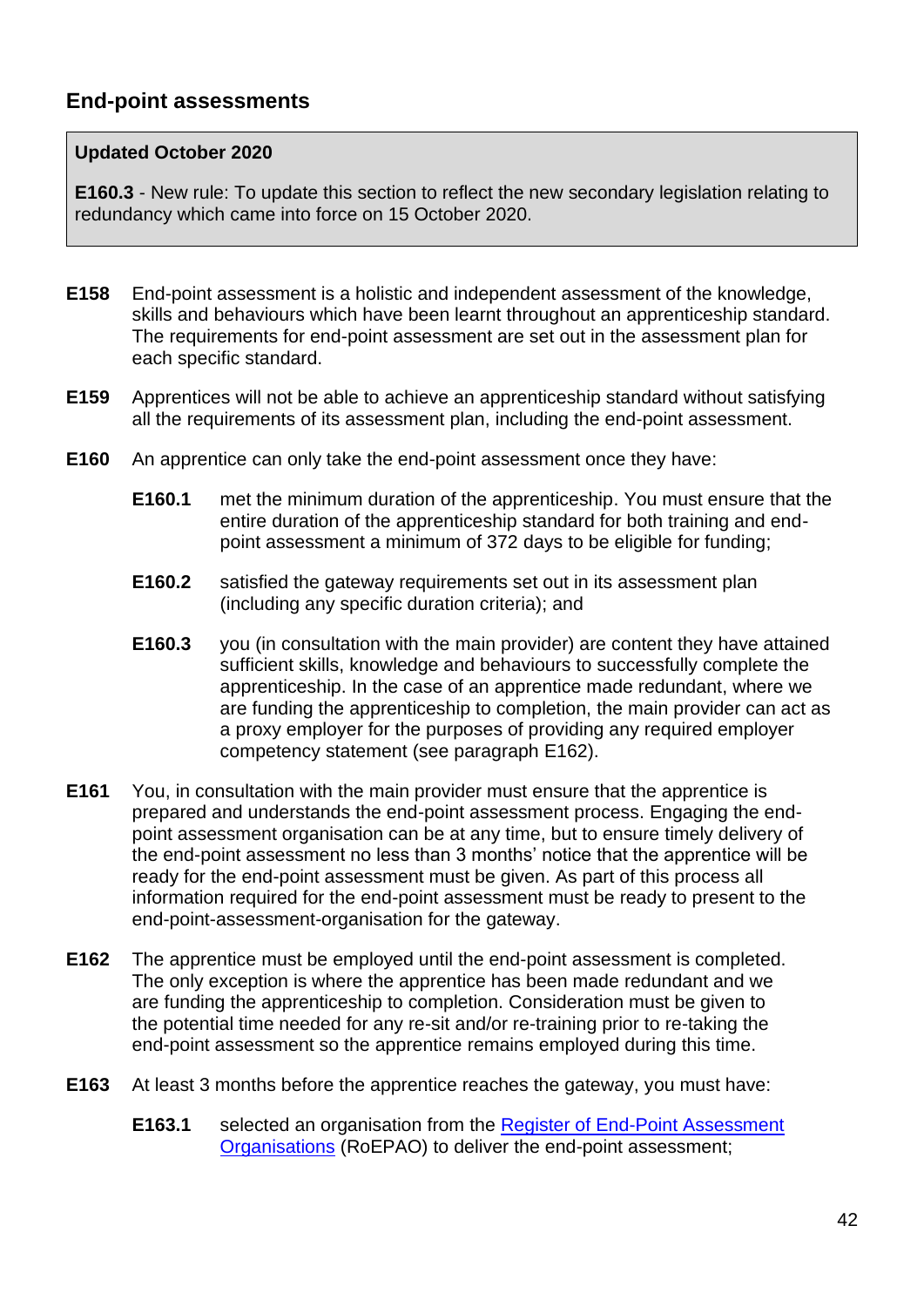- **E163.2** negotiated a price with the end-point assessment organisation. Only those organisations listed on the RoEPAO will be eligible to be funded.
- **E164** Although you and the main provider will be involved in arrangements for endpoint assessment, the assessment itself must be independent (subject to paragraph [E165](#page-43-0) below). Some assessment plans give the employer and the training provider specific roles but, with the exception of integrated standards, training providers who have delivered the training cannot make an end-point assessment judgement for that same group of apprentices.
- <span id="page-43-0"></span>**E165** The end-point assessment organisation for an integrated degree standard may also be the training provider, although to remain independent the assessment must be conducted by someone who has not been involved in the delivery of the apprenticeship.
- **E166** The main provider must contract with the end-point assessment organisation that has been selected by you and lead the relationship with them including where the delivery of apprenticeship training is subcontracted. This allows the main provider, on your behalf, to make payment to the end-point assessment organisation for conducting the end-point assessment. The written agreement must set out the arrangements for sharing relevant information about the apprentice so end-point assessment and certification can take place, including arrangements for any re-takes and payments. This must also include arrangements for a change of circumstances, which may delay, or lead to the cancellation of, the end-point assessment.
- **E167** You must ensure that the price you agree with the main provider for the apprenticeship includes the amount that you have negotiated with the end-point assessment organisation. This includes any cost of external quality assurance of the end-point assessment. Costs for external quality assurance will depend on the body undertaking it. You must ensure that you engage actively with any request for information from the external body, where applicable.
- **E168** Eligible costs for end-point assessment organisations are set out in the [Conditions of](https://www.gov.uk/guidance/conditions-for-being-on-the-register-of-end-point-assessment-organisations)  [Acceptance](https://www.gov.uk/guidance/conditions-for-being-on-the-register-of-end-point-assessment-organisations) document for organisations on the RoEPAO.
- **E169** We expect that the cost of end-point assessment will not usually exceed 20% of the funding band maximum. This does not mean that end-point assessment must cost 20%; the cost that individual employers will pay for assessment varies between standards and we expect you to negotiate with assessment organisations to secure value for money. Where the total negotiated price is higher than the funding band maximum the difference must be paid by you.

# **Contracting and subcontracting**

## **New for 1 August 2020**

**[E172](#page-44-0) to [E174](#page-44-1)** - New rules: A rationale for subcontracting must be published by 31 October 2020.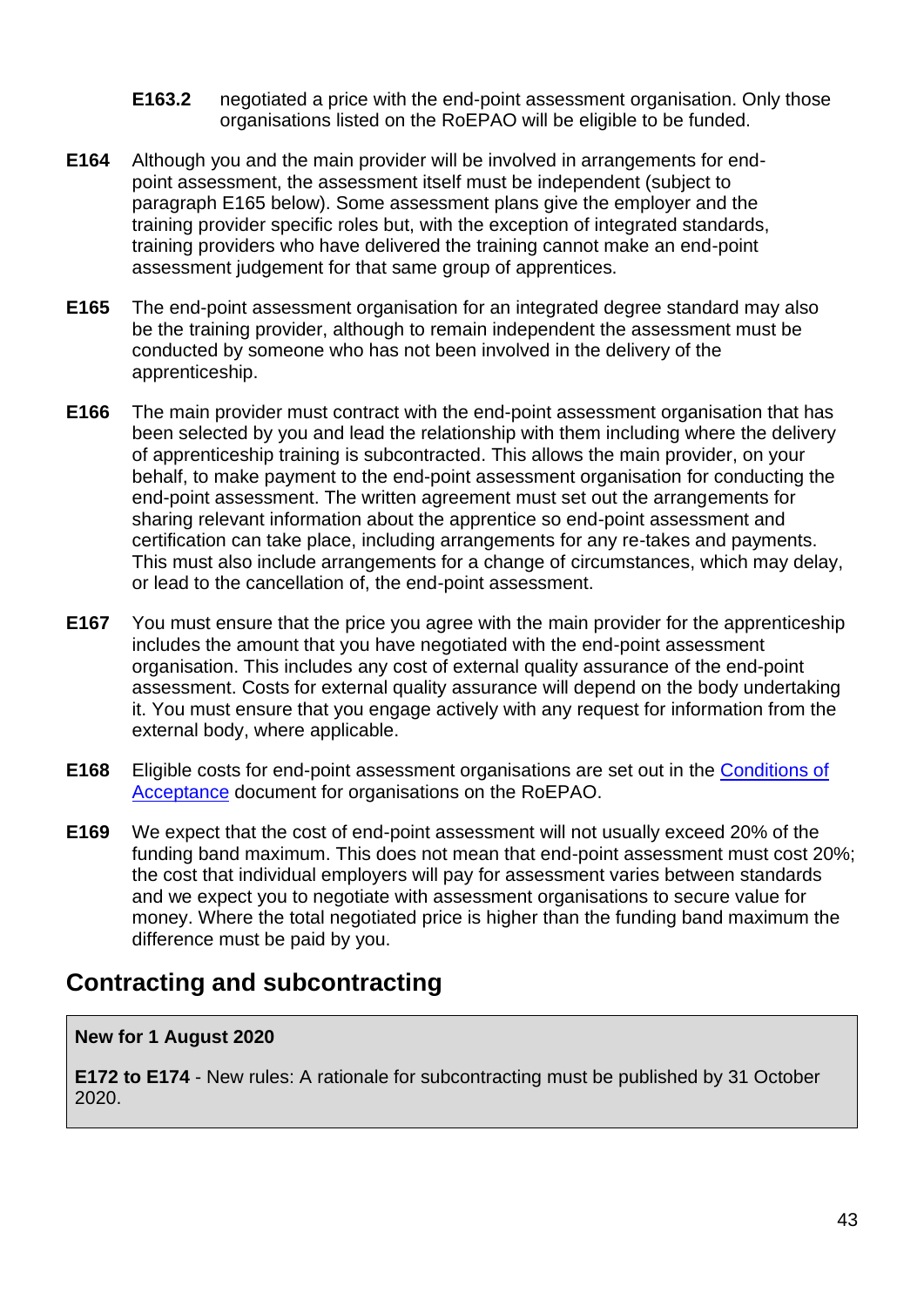## **Main providers directly delivering training or on-programme assessment**

- **E170** Funding for all elements of each apprenticeship will be routed through a single main provider that you have chosen. This includes funding for English and maths.
- **E171** You must ensure that the main provider that you contract with directly delivers some of the apprenticeship training and/or on-programme assessment associated with your apprenticeship programme. By apprenticeship programme, we mean the apprentices that are being trained for you by your chosen main provider. The volume of training and/or on-programme assessment that the main provider directly delivers for you must have some substance and must not be a token amount to satisfy this rule. It must not be limited to a brief input at the start of your apprenticeship programme or involve delivery to just a few of a large number of apprentices. You can find further information in the document [Using Subcontractors in the Delivery of Apprenticeships.](https://www.gov.uk/government/publications/apprenticeships-subcontracting)
- <span id="page-44-0"></span>**E172** Your main provider must publish on their website by 31 October 2020 their rationale for subcontracting, which must enhance the quality of the learner offer. They must be clear about the educational rationale for their subcontracting position.
- **E173** We expect the rationale to meet one of more of the following aims:
	- **E173.1** enhance the opportunities available for learners
	- **E173.2** fill gaps in niche or expert provision, or provide better access to training facilities
	- **E173.3** support better geographical access for learners
	- **E173.4** to offer an entry point for disadvantaged groups
	- **E173.5** give consideration of the impact on individuals with shared protected characteristics
- <span id="page-44-1"></span>**E174** Your main provider must also publish all services they will provide when subcontracting and the associated costs when doing so, including a list of specific costs for managing the subcontractor, specific costs for quality monitoring activities and specific costs for any other support activities offered by them to the subcontractor. .
- **E175** Your main provider must clearly describe to you and your potential subcontractor, before each subcontracting relationship is agreed, the reason for subcontracting and all services they will provide and the associated costs when doing so. This must include a; list of specific costs for managing the subcontractor, specific costs for quality monitoring activities, and specific costs for any other support activities offered by them to the subcontractor. All of these costs must be individually itemised and describe how each cost contributes to delivering high quality training. The main provider must also explain how such costs are reasonable and proportionate to delivery of the subcontracted apprenticeship training.
- **E176** Where you ask them to use delivery subcontractors, they must satisfy one of the following two criteria:
	- **E176.1** they are on the published [Register of Apprenticeship Training Providers](https://www.gov.uk/guidance/register-of-apprenticeship-training-providers) and have applied by the main or supporting provider application routes;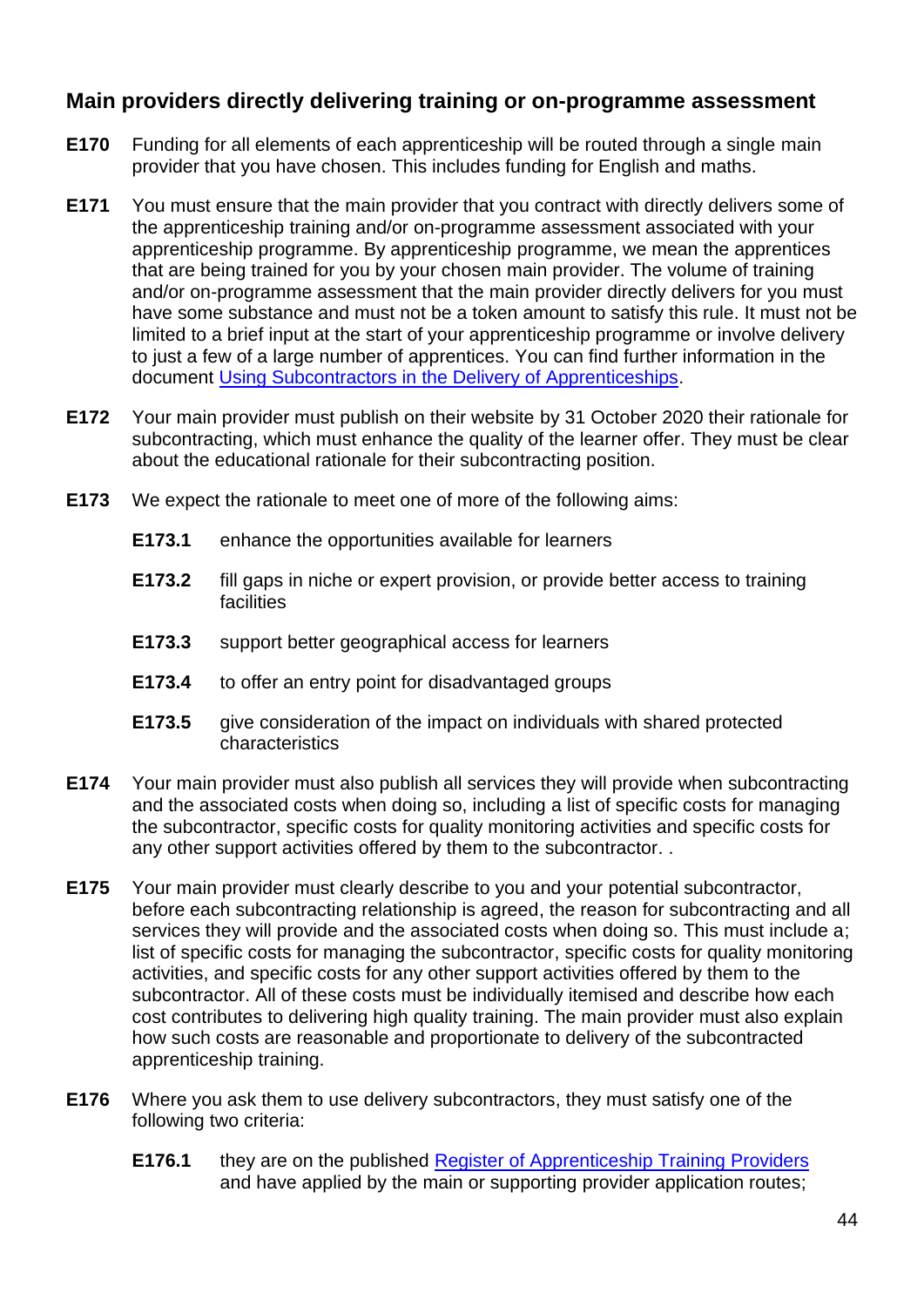- **E176.2** they are you or one of your [connected companies or charities](https://www.gov.uk/hmrc-internal-manuals/apprenticeship-levy/alm11000) as defined by HMRC and are on the published Register of Apprenticeship Training Providers, having applied through the employer-provider application route.
- **E177** We will notify you if the training provider is removed from the Register of Apprenticeship Training Providers. If we terminate the training provider's agreement with the ESFA due to removal from the Register of Apprenticeship Training Providers, we will usually stop payments to the main provider three months from the date of this notification. You must give the main provider notice to terminate your contract with them.
- **E178** Where you are the delivery subcontractor, you must only report actual costs of delivery.

## **Your written agreement with the main provider**

- <span id="page-45-1"></span><span id="page-45-0"></span>**E179** You must agree with a main provider where delivery subcontractors are used, and you must have a written agreement in place with the main provider setting out the following for the delivery of your apprenticeship programme:
	- **E179.1** The apprenticeship training and/or on-programme assessment that they will directly deliver.
	- **E179.2** The amount of funding they will retain for their direct delivery.
	- **E179.3** The apprenticeship training and/or on-programme assessment that each delivery subcontractor will contribute to your apprenticeship programme.
	- **E179.4** The amount of funding the main provider will pay each delivery subcontractor for their contribution.
	- **E179.5** The specific amount of funding the main provider will retain to manage and monitor each delivery subcontractor.
	- **E179.6** The specific amount of funding the main provider will retain for each other support activity they will provide to each delivery subcontractor.
	- **E179.7** The specific amount of funding the main provider will retain for the monitoring they will undertake to ensure the quality of the apprentice training and/or on-programme assessment they have contracted each delivery subcontractor to carry out.
	- **E179.8** A detailed description of how the funding retained for each activity detailed in [E179.5](#page-45-0) to [E179.7](#page-45-1) contributes to delivering high quality training and how the funding retained is reasonable and proportionate to delivery of the apprenticeship training described in [E179.5.](#page-45-0)
	- **E179.9** Any actual or perceived conflict of interest between them and any delivery subcontractors.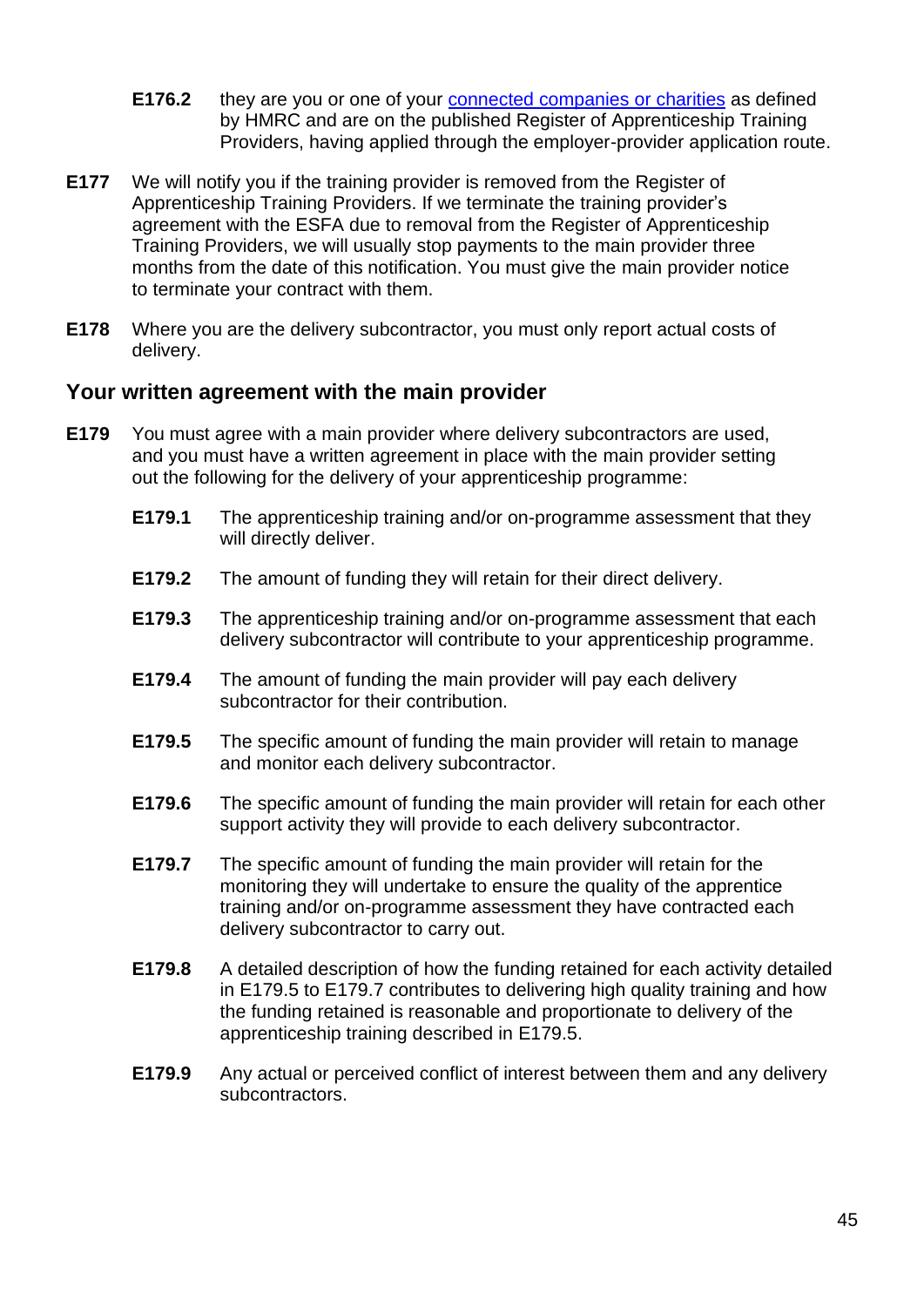# **Special conditions for all instances where the employer is the delivery subcontractor**

**E180** Where the employer is the delivery subcontractor the main provider must only pay you for actual costs of delivery. Employers must not profit from apprenticeship delivery to their own employees.

## **Disputes and issue resolution between the employer and main provider**

- **E181** The main provider is responsible for resolving issues and disputes between you and their delivery subcontractors. Main providers and assessment organisations must provide you and your apprentices with their written complaints and dispute resolution procedure, policy and process. The first contact point for this must be included in the written agreement and in the commitment statement.
- **E182** Agreements entered into between you and the main provider are legal agreements and dispute resolution should be in accordance with the terms of the written agreement and ultimately would be enforceable through the courts.
- **E183** You and your apprentices must be made aware by the main provider that you can contact the apprenticeship helpline regarding apprenticeship concerns, complaints and enquiries. The contact number and website must also be included in the written agreement and in the apprentice's commitment statement.
- **E184** If you are unable to resolve your complaint with the main provider you may make a complaint in accordance with the [ESFA's procedure](https://www.gov.uk/government/publications/complaints-about-post-16-education-and-training-provision-funded-by-esfa/complaints-about-post-16-education-and-training-provision-funded-by-esfa) for dealing with complaints about training providers.

# **Paying for an apprenticeship**

- **E185** The funding method for an apprenticeship is determined at the start of each apprentice's programme. Where the employer does not pay the apprenticeship levy at the start of the apprenticeship, it will be funded through governmentemployer co-investment for its duration unless the apprentice changes employer. Even if the employer subsequently becomes a levy-payer, the apprenticeship will not be funded from the employer's apprenticeship service account.
- **E186** Employers, who do not pay the apprenticeship levy, are able to access the apprenticeship service to reserve government-employer co-investment for apprenticeships. The section, "reservations of funds by non-levy employers" has more information on reserving funds from rule [E213.](#page-50-0)

# **The price of an apprenticeship**

- **E187** You and your main provider must negotiate a price for the total cost of each apprenticeship, including the training costs and any subcontracted training. The price must include the cost of the end-point assessment which you must negotiate with the end-point assessment organisation.
	- **E187.1** When negotiating a price with the main provider you must ensure that the main provider has reduced the content, duration and price of the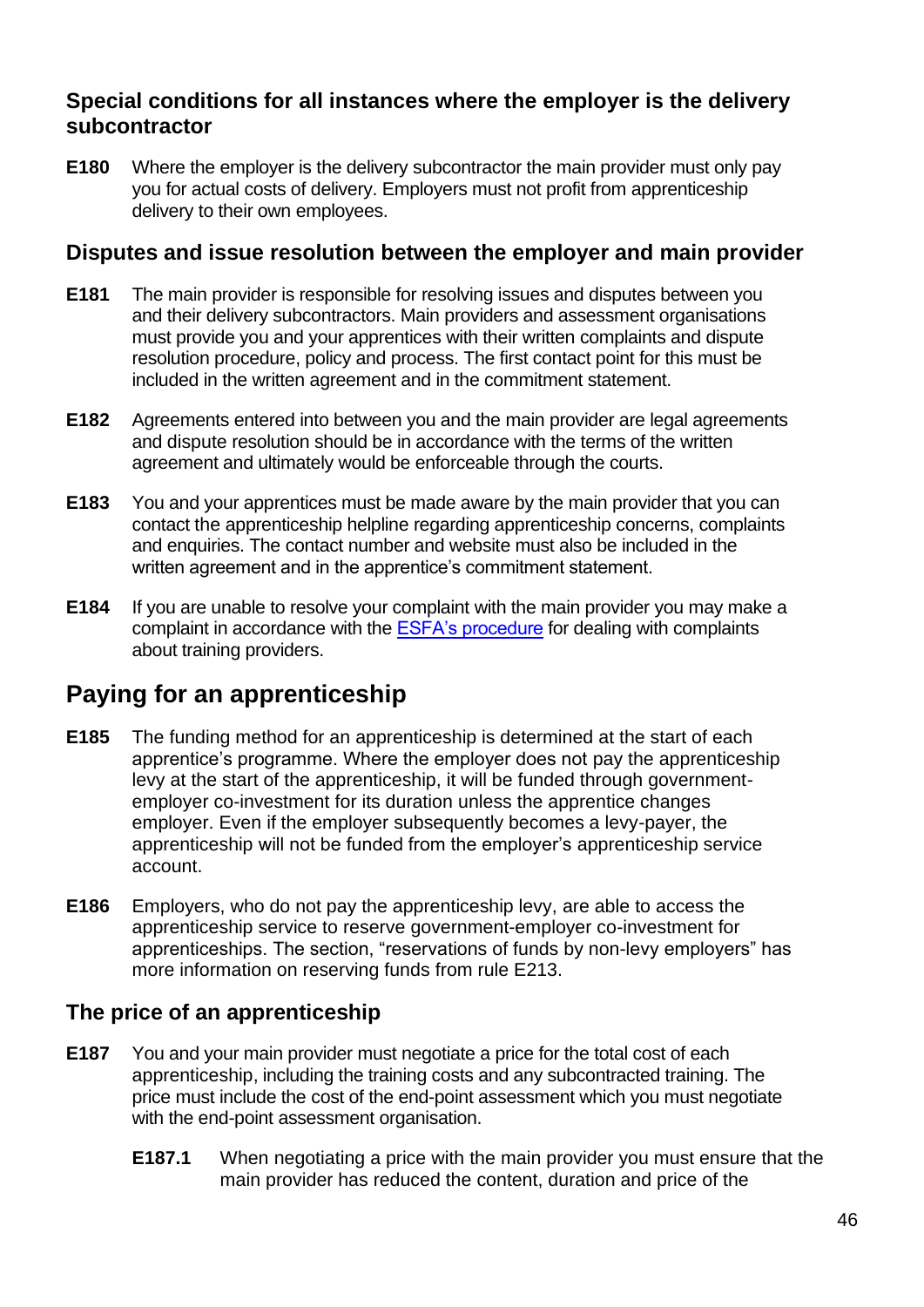apprenticeship to account for prior learning necessary to achieve the apprenticeship. The main provider must conduct a thorough assessment of the apprentice's prior learning. Funds must not be used to pay for knowledge, skills and behaviours already attained by the apprentice.

- **E187.2** If you negotiate a price that is more than the maximum allowed by the funding band for the chosen apprenticeship, then you must pay, in full, the difference between the band maximum and the negotiated price. This must not be funded from your apprenticeship service account or coinvestment. Main providers may charge VAT on the difference. The funding bands, and standards placed within them, may be subject to change.
- **E188** The main provider must not offset the negotiated price with the costs of any service provided by you. If you are legitimately delivering relevant training or an eligible cost supported by these rules, then this must be included in the overall price. The cost of the apprenticeship must be transparent.
- **E189** Once the price has been negotiated, we do not expect the total price of the apprenticeship to change. The only exceptions to this are when there is a change of circumstances or when the end-point assessment cost is not known at the start of the apprenticeship. We will monitor changes of price and patterns of behaviour to identify fraudulent activity. The 'changes to the apprenticeship, main provider or employer' section (see paragraphs [E266](#page-56-0) to [E316\)](#page-74-0) has further details on change of circumstances.

# **Employer co-investment**

<span id="page-47-0"></span>**E190** Where the monthly cost of apprenticeship training cannot be fully met by funds from your apprenticeship service account (because there are insufficient funds), you must co-invest the relevant co-investment rate of the outstanding balance for that month. This rate will be the co-investment rate that was in place on the date the apprenticeship started:

| Co-investment rates for apprenticeships that started: |                          |
|-------------------------------------------------------|--------------------------|
| before 1 April 2019                                   | on or after 1 April 2019 |
| 10%                                                   | 5%                       |

Please refer to the Apprenticeships Technical Funding guide for more information about what change of circumstances affect the co-investment rate.

- **E191** If you do not pay the apprenticeship levy you must also co-invest at the relevant co-investment rate, towards the agreed cost of apprenticeship training (see table above). The government will pay the remaining percentage up to the funding band maximum. Where the funding band maximum is exceeded, you must pay all the additional costs above the funding band maximum.
- **E192** Main providers will need to invoice you separately for any employer co-investment, including any VAT.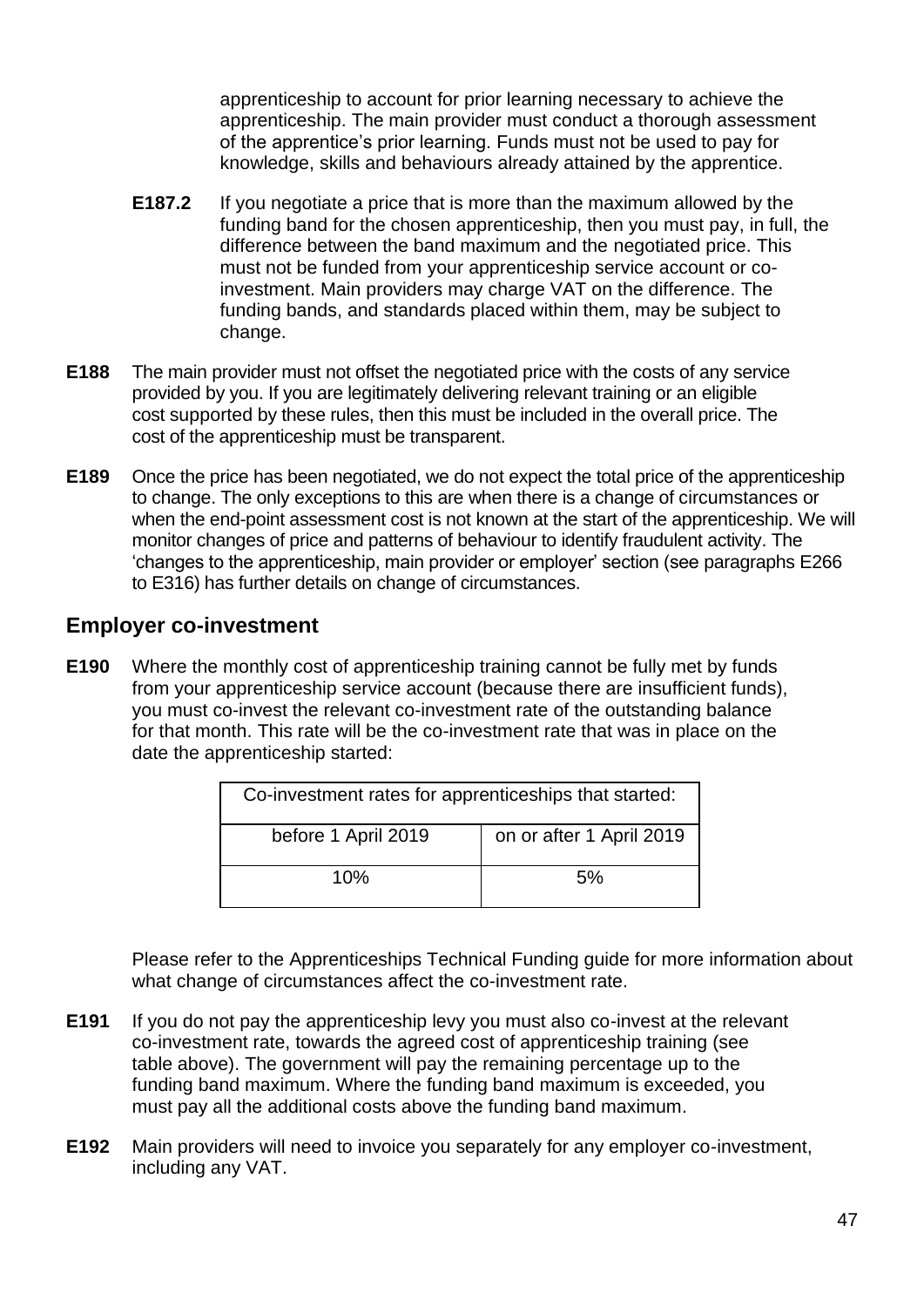- **E193** You may agree a schedule of co-investment payments with the main provider, which does not match payments made by us each month, but you must ensure that your contributions are at least equal to the required co-investment every three months when main providers report your contributions.
- **E194** Main providers will need to show to us that they have received your coinvestment payments to justify the government's contribution. If they cannot do that then we may withhold payments. Where you are required to pay coinvestment, this must be a transfer of funding visible in the main provider's financial systems. This will typically be in the form of a main provider invoice and corresponding employer payment.
- **E195** You must not seek or accept any refund, in total or in part, of your co-investment contribution.
- **E196** The only exceptions to employer co-investment are:
	- **E196.1** English and maths, to achieve the required government standard (see paragraphs [E137](#page-36-2) to [E157\)](#page-40-0);
	- **E196.2** where you qualify for extra support for small employers (see paragraphs [E133](#page-35-0) to [E136\)](#page-36-3);
	- **E196.3** for any learning support for the apprentice (see paragraphs [E79](#page-24-0) to [E80\)](#page-24-1);
	- **E196.4** for any additional payments (see paragraphs [E99](#page-29-0) to [E105\)](#page-30-0); and
	- **E196.5** where you deliver to your own staff as an employer-provider.

## **When payments are made**

- **E197** We will pay the main provider 80% of the negotiated price up to the maximum value of the funding band, in equal monthly instalments according to the planned duration of the apprenticeship regardless of how training is scheduled over the duration of the apprenticeship. The deductions from your apprenticeship service account will mirror these payments where funds are available.
- **E198** We will pay the remaining balance of the negotiated price, up to the maximum value of the funding band, to the main provider when the apprentice has undertaken all the activity relevant to the apprenticeship, including completing all elements of the end-point assessment.
- <span id="page-48-0"></span>**E199** The deductions from your apprenticeship service account will mirror these payments where funds are available.

## **Funds in your apprenticeship service account (levy paying employers)**

- **E200** You must only add PAYE schemes for you or your connected companies or charities (according to [HMRC's definition](https://www.gov.uk/hmrc-internal-manuals/apprenticeship-levy/alm11000)) to your apprenticeship service account.
- **E201** Public bodies cannot usually be connected for apprenticeship levy purposes. If you are setting up an apprenticeship service account for a public body, you must only add the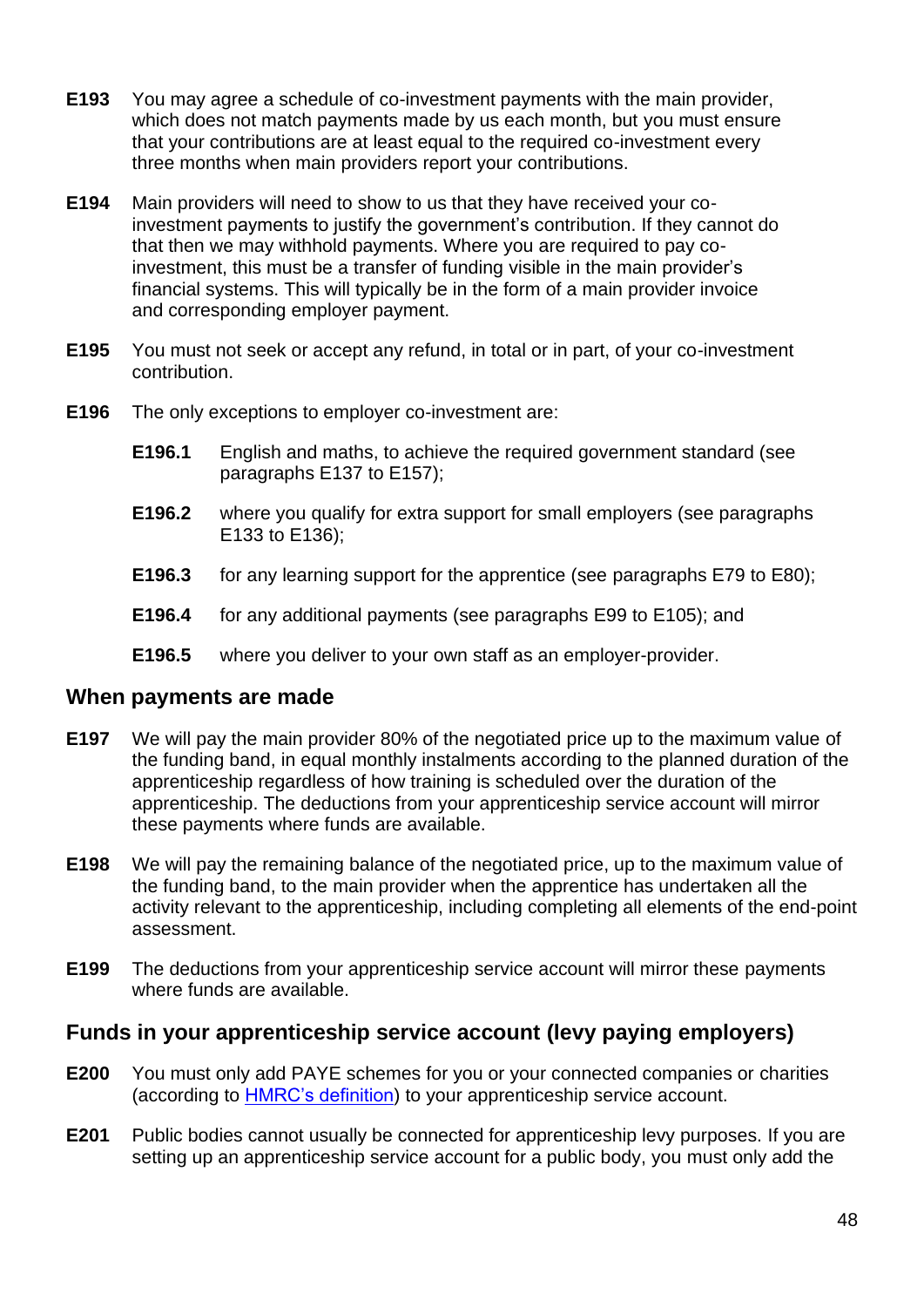PAYE scheme or schemes for one employer, that is, a government department, local authority or non-ministerial department.

- **E202** There are some exceptions where public bodies are considered to be corporate bodies, companies or charities. If your organisation is connected, as defined by HMRC employment allowance connection rules, and shares one apprenticeship levy allowance, then you could set up an account with another connected employer.
- **E203** We will monitor accounts to check that PAYE schemes are properly used. If we have any questions, we may ask you to provide evidence that the employers sharing an apprenticeship service account are connected.
- **E204** You must:
	- **E204.1** remove PAYE schemes from your apprenticeship service account that are no longer operated by the employer associated with the account (or leaves the group of connected companies);
	- **E204.2** ensure the PAYE scheme for the apprentice's employer is associated with the same apprenticeship service account which records the apprenticeship for them;
	- **E204.3** only register with the apprenticeship service for the purpose of accessing funds where you have a realistic expectation of paying the levy in that financial year; and
	- **E204.4** manage users associated with your account including:
		- **E204.4.1** removing users who are not authorised to act on your behalf; and
		- **E204.4.2** controlling who can add users.
- **E205** Where your apprenticeship service account is used to fund training and assessment, you are responsible for recording the required details of the apprenticeship in your account. You can give the main provider permission to enter this information on your behalf but you will need to authorise the apprentice details so we can use your apprenticeship service funds to pay for that apprentice's apprenticeship.
- **E206** Only you can confirm the spending of funds from your apprenticeship service account. You must not delegate this function to the main provider, and they must not take on this responsibility.
- **E207** You must not allow any third party to authorise payments through your apprenticeship service account.
- **E208** To be funded from your apprenticeship service account, the data entered into the apprenticeship service account must correspond with the information submitted by the main provider to us each month through the ILR. Payments to your chosen main provider will only be made if these details match.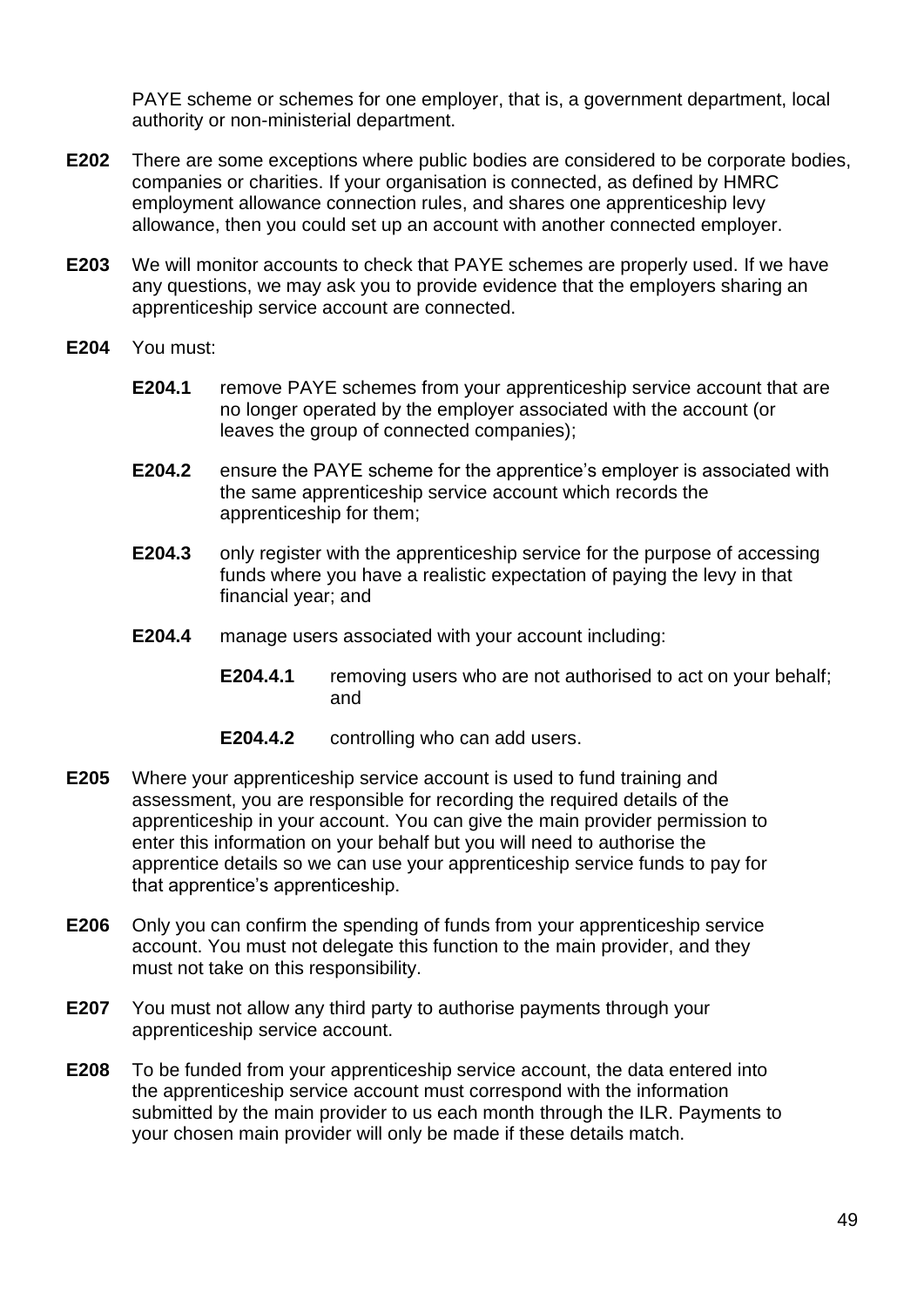- **E209** If we withhold payments to the main provider because there is not a match, we will reconcile the payments due to the main provider when the data matches and make the corresponding changes to your apprenticeship service account.
- **E210** You must not ask for, or demand, a fee from a main provider or an intermediary for access to funds in your apprenticeship service account.
- **E211** As a result of retrospective changes to the amount of apprenticeship levy declared to HMRC, the balance in your apprenticeship service account could go up or down. If an adjustment reduces your balance to a negative value that persists, the ESFA may ask you to pay the ESFA this value, discounted by the co-investment rate in place when the apprenticeship started. We will provide you with details of this payment including the amount due and when to make a payment.
- **E212** If your organisation is subject to structural changes, including mergers and acquisitions, you must contact us.

# **Reservation of funds by non-levy employers**

- <span id="page-50-0"></span>**E213** If you do not pay the levy you can reserve funds using the apprenticeship service to access apprenticeship funding. More information on reservation of funds can be found in [Apprenticeship funding in England \(from August 2020\).](https://www.gov.uk/government/publications/apprenticeship-funding)
- **E214** Where you are using the apprenticeship service to reserve funds to fund training and assessment, you are responsible for recording the required details of the apprenticeship. You can give providers permission to reserve funding, and to enter this information on your behalf. The information in your apprenticeship service account must correspond with the information recorded on the ILR. It is your responsibility to ensure the accuracy of information within the reservation.
- **E215** Reserved funds are classed as government-employer co-investment and all rules associated with government-employer co-investment must be followed when using reserved funds. Please see [E190](#page-47-0) to [E199.](#page-48-0)
- **E216** Funding cannot be secured through both reservations, and via contracted provision, for a single apprentice on an apprenticeship.
- **E217** Each reservation is linked to your account. If a provider reserves funds on your behalf, you can use this reservation with any provider. You can change the provider at any time up to the point of the commitment.
- **E218** If you and a provider are planning to use reserved funds to fund an apprentice, you must reserve funds in advance of recruitment or an offer of an apprenticeship being made to an existing employee.
- **E219** When making a reservation you, or the provider, must declare:
	- **E219.1** the month the apprenticeship training will start; and
	- **E219.2** the apprenticeship standard
- **E220** Where funds have not been reserved before the apprenticeship start date, you, or the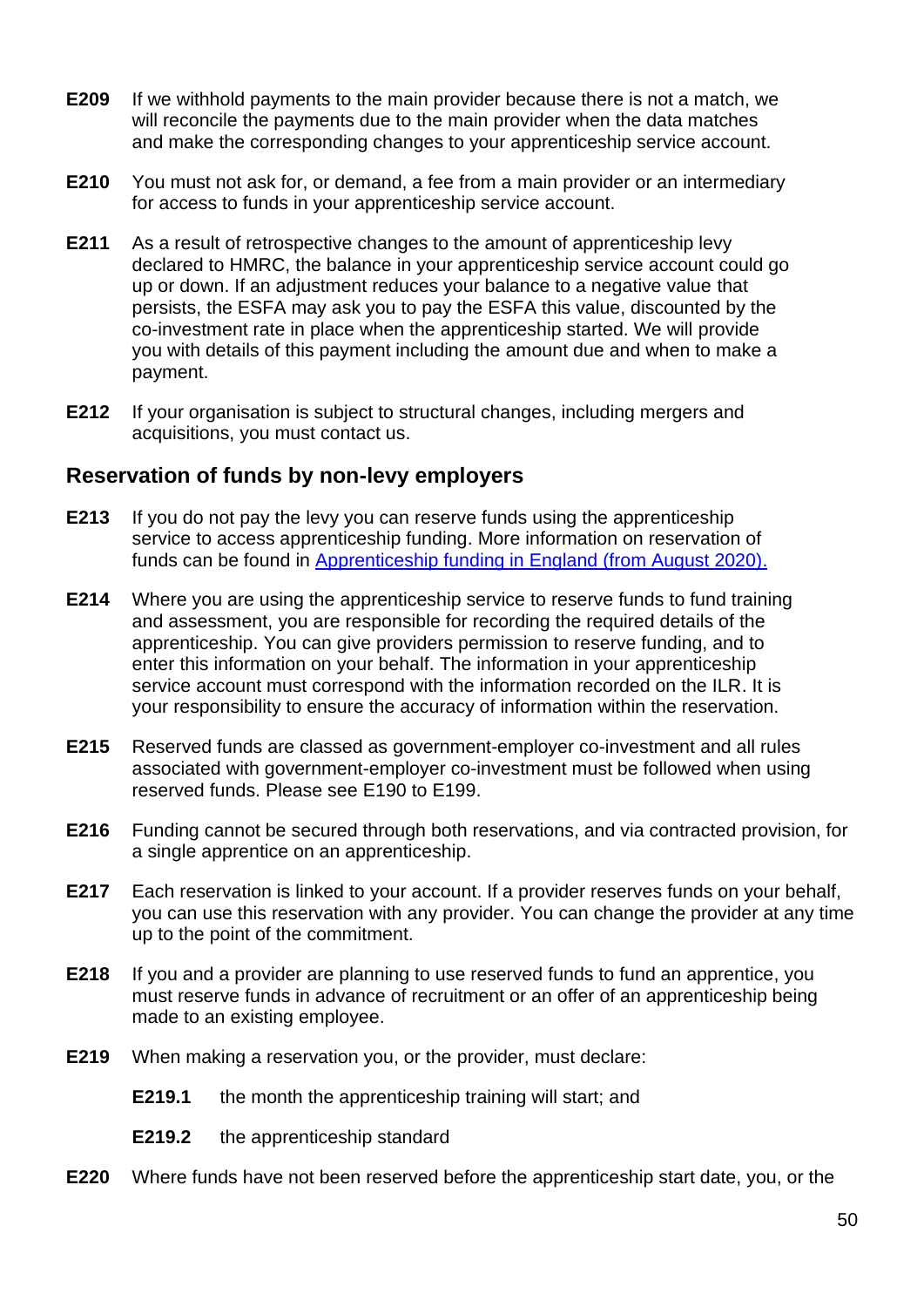provider, must reserve funds no later than the end of the calendar month in which the apprentice starts.

- **E221** Where an apprenticeship has started and funds have not been reserved, if you want to use reserved funds to fund that apprenticeship, you, or the provider, must reserve funds for a future available month. You and the provider must re-start the apprentice on their apprenticeship and re-determine eligibility in line with the start date confirmed in the reservation. This includes, where applicable, updating the apprenticeship agreement and commitment statement.
- **E222** An ILR cannot be submitted where funds have not been reserved for a start and a commitment has not been made for an apprentice, with matching details.
- **E223** If you or the provider have made a reservation we will guarantee funds, subject to the reservation being converted into a commitment and the rest of the funding rules being met. Eligibility is determined at the start of an apprenticeship, not on the date of reservation.
- **E224** Following a reservation:
	- **E224.1** A commitment must be made on the apprenticeship service. Information on [how to convert a reservation to a commitment](https://www.gov.uk/guidance/manage-apprenticeship-funds) can be found on GOV.UK
	- **E224.2** All ILR fields must be accurately completed for an apprentice as required in the [ILR specification.](https://www.gov.uk/government/publications/ilr-specification-validation-rules-and-appendices-2019-to-2020)
- **E225** Reservations will expire if they are not used within 3 months of the start date detailed within the reservation. If the reservation expires before the apprentice starts, you or the provider will need to make a new reservation. New reservations are subject to government funds being available.
- **E226** If a change of circumstance occurs that results in the need for a new reservation on the apprenticeship service, you (or the provider) must contact the [apprenticeship service](mailto:helpdesk@manage-apprenticeships.service.gov.uk)  [support desk.](mailto:helpdesk@manage-apprenticeships.service.gov.uk) You will have used a reservation creating the original commitment for the apprentice and must not make a second due to change of circumstances. More information on when to contact us can be found in the change of circumstances section.

# **Qualifying days for funding**

- **E227** To qualify for apprenticeship funding the apprentice must be in learning for a minimum of 42 days between the learning start date and learning planned end-date.
- **E228** Where funding is paid for an apprentice who does not subsequently meet the qualifying period, we will recover the funding from the main provider. These funds will be returned to your apprenticeship service account.

## **State aid**

**E229** Funds received by main providers from your apprenticeship service account (including government top-ups to funds), government-employer co-investment and additional payments, do not fall within the scope of state aid control from 1 August 2020 to 31 July 2021.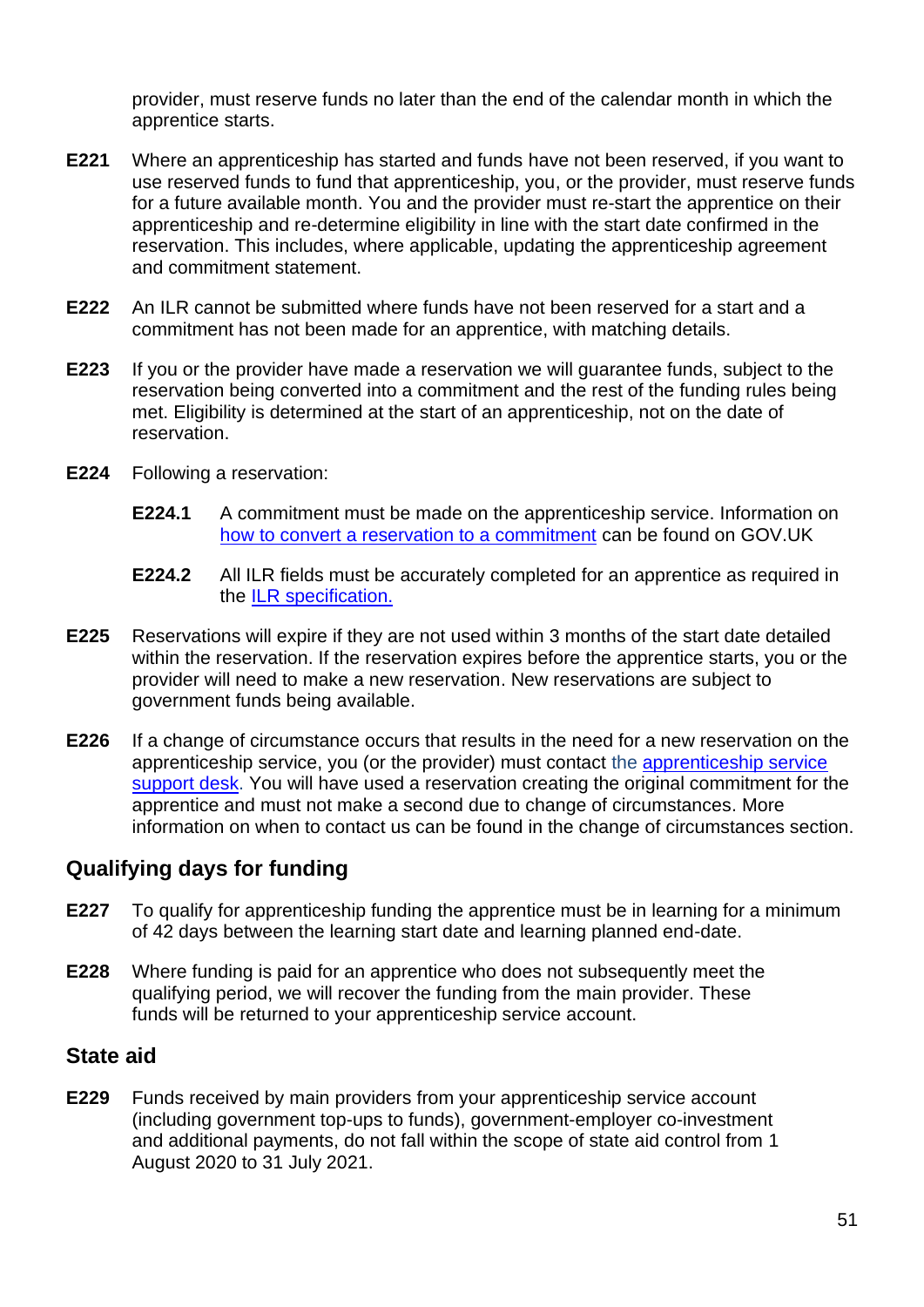- **E230** The waiving of the employer contribution for small employers is subject to state aid regulations. For more information on State Aid, please visit the [State Aid](https://www.gov.uk/guidance/state-aid)  [page](https://www.gov.uk/guidance/state-aid) on GOV.UK.
- **E231** Transfers of funds are subject to state aid regulations. For any transfer you receive, a percentage of the transferred funds will count towards your de minimis state aid limit. This percentage represents the amount of co-investment you would have otherwise had to contribute towards the apprenticeship, if funds had not been transferred. The percentage rate is dependent on when the apprenticeship started – for further information about these rates, please refer to the table in paragraph [E190.](#page-47-0)
- **E232** You must complete a state aid declaration for funding you receive as a result of the waiver of the employer contribution for small employers and transfers. You must give this to the main provider to keep in the evidence pack. If you have any concerns about exceeding your state aid limit, please contact your main provider for further guidance.

# **Apprenticeships funded by transfer of levy funds**

# **Introduction for all employers**

## **New for 1 August 2020**

**[E246](#page-53-0)** - Clarification: A rule to confirm that connected companies (to the sending employer) are not able to deliver training to the transfer funded apprentice.

**[E249](#page-54-0) / [E253](#page-54-1)** - New rule: A rule to confirm that the receiving employer is solely responsible and liable for the transfer funded apprenticeship.

**E233** Levy-paying employers can transfer a percentage of their levy funds, which were declared for the previous tax year, to other employers, including apprenticeship training agencies (ATAs). The transfer allowance percentage is currently set at 25%.

The transfer allowance will be calculated from the total amount of levy declared during the previous tax year, with the English percentage applied, plus the 10% government top-up payment. This allowance is recalculated every tax year and any unused allowance will not be carried forward.

**E234** Employers receiving transferred funds will only be able to use them to pay for training and assessment for apprenticeship standards, for new apprenticeship starts. A transfer must be agreed and put in place before an apprentice (being funded by the transfer) starts their apprenticeship. The only exception to this is where the apprentice is changing employer and an agreement to continue their apprenticeship with their new employer is via a transfer of levy funds. - this must be agreed by the point the apprentice starts with their new employer.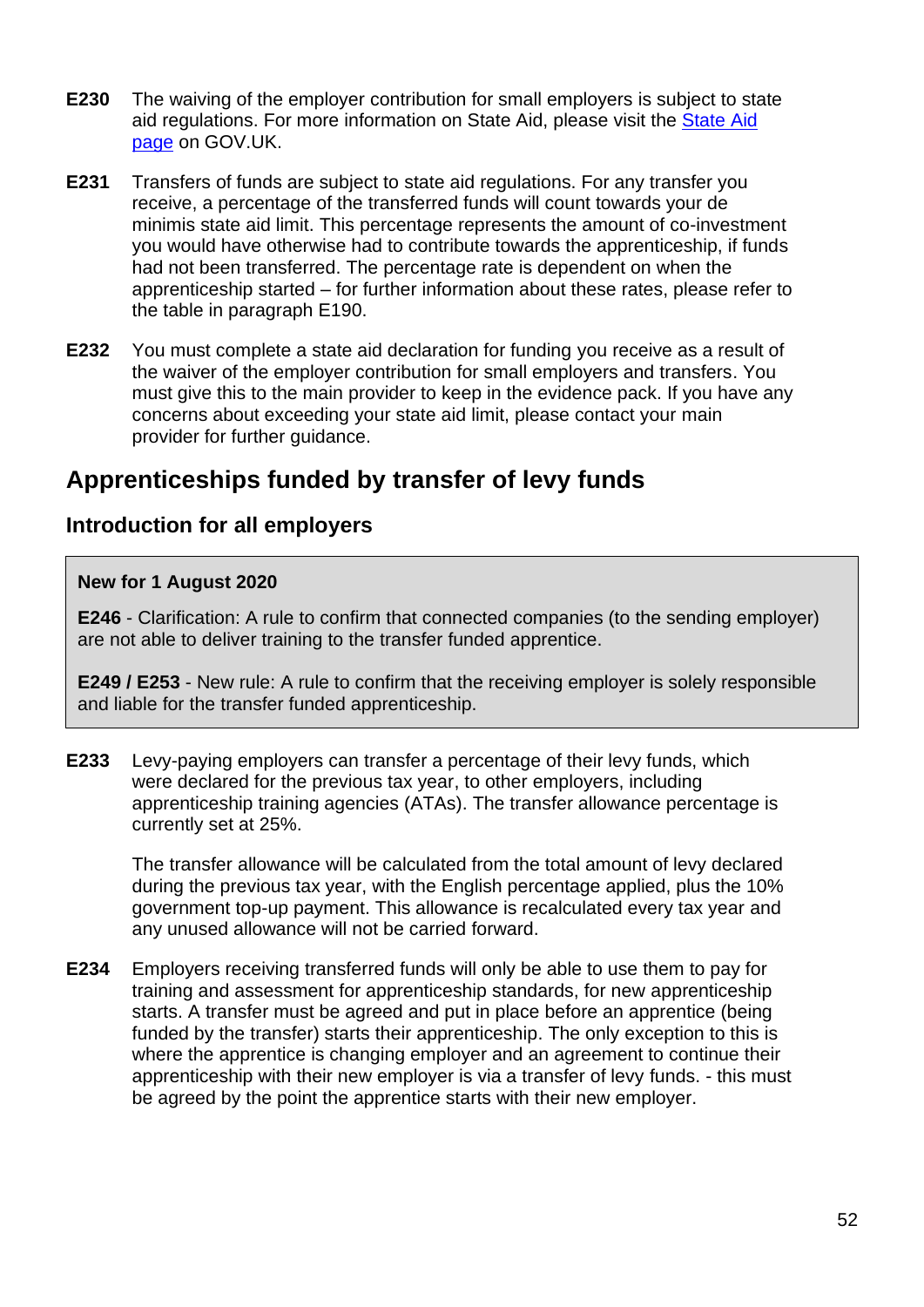# **Rules for sending employers**

- **E235** A sending employer is a levy-paying employer who wishes to transfer levy funds in their apprenticeship service account to another employer to support their delivery of an apprenticeship standard. These funds can only be used for the cost of apprenticeship training and assessment.
- **E236** We will calculate the transfer allowance around the start of each tax year (the calculation is based on the period 12 levy figure declared to HMRC). The transfer allowance is calculated on declared levy multiplied by the English percentage, along with the 10% automatic top up from government.
- **E237** If you are part of an account with connected organisations your transfer allowance will be calculated from the total levy declared by all organisations included within the account at the time of the calculation. You will not have an individual transfer account.
- **E238** Provided you do not exceed the transfer cap, you are able to transfer funds to any number of employers.
- **E239** To send a transfer, if prompted, you must re-sign the ESFA [employer](https://www.gov.uk/government/publications/apprenticeship-funding-legal-agreement-to-enable-spending)  [agreement.](https://www.gov.uk/government/publications/apprenticeship-funding-legal-agreement-to-enable-spending)
- **E240** You must agree with the receiving employer which apprenticeship standard their chosen apprentice will be undertaking and the price that they have agreed with their chosen main provider and end-point assessment organisation. You will need to confirm these details through the apprenticeship service and ensure you do not exceed your transfer cap.
- **E241** By agreeing to fund an apprenticeship with a transfer, you are committing to fund the apprenticeship over its entire duration until completion. You will need to ensure that you will have enough transfer allowance to cover these costs over the relevant number of years. You will not be able to stop payments once you have approved the apprenticeship on the apprenticeship service and transfer payments will be deducted from your levy account first, prior to your own apprenticeships.
- **E242** The transfer amount should cover 100% of the eligible training and assessment costs, up to the funding band maximum, of the apprenticeship standard. This does not include English and maths training up to and including level 2, which is funded separately.
- **E243** You cannot jointly fund an apprenticeship with another levy-paying employer.
- **E244** You must not impose conditions on the transfer, such as choosing the receiving employer's main provider or end-point assessment organisation for them.
- **E245** You must not seek or accept any incentives or inducements or any other payments not authorised by us in exchange for sending a transfer.
- <span id="page-53-0"></span>**E246** If you are a main provider who is also a levy-paying employer (this includes any [connected companies\)](https://www.gov.uk/hmrc-internal-manuals/apprenticeship-levy/alm11000), you must not deliver training to apprentices you are funding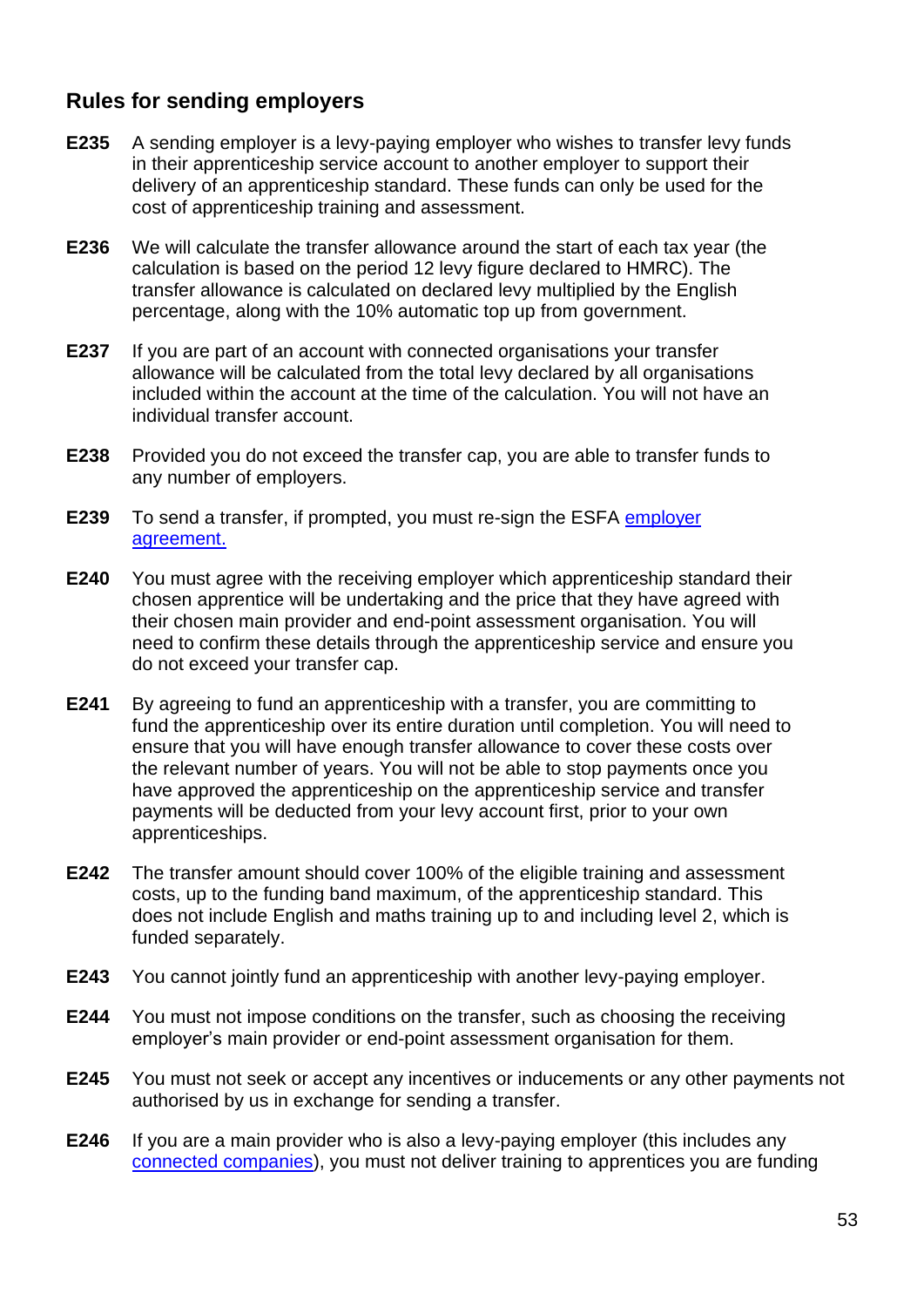through a transfer. This includes where you are acting as a main provider or a subcontractor.

- **E247** The funds that you transfer will retain their initial date of expiry; the date of transfer will not affect this.
- **E248** As a sending employer, you will not be able to receive any transferred funds from another levy-paying employer, while you are funding a transfer.
- <span id="page-54-0"></span>**E249** Once the transfer of levy funds has been processed, the responsibility and liability of the transfer funded apprenticeship lies solely with the receiving employer. The sending employer has no accountability for that apprenticeship going forward, apart from the commitment to fund the apprenticeship over its entire duration until completion.

## **Rules for receiving employers**

- **E250** A receiving employer is any (levy-paying or non-levy paying) employer who receives a transfer of funds from a levy-paying employer.
- **E251** For the purposes of apprenticeships funded by a transfer, the receiving employer is treated as a levy-paying employer.
- **E252** To receive a transfer, if prompted, you must sign the ESFA [employer agreement](https://www.gov.uk/government/publications/apprenticeship-funding-legal-agreement-to-enable-spending) and ensure apprenticeships funded by a transfer follow the rules in this document.
- <span id="page-54-1"></span>**E253** Once the transfer of levy funds has been processed, the responsibility and liability of the transfer funded apprenticeship lies solely with the receiving employer. The sending employer has no accountability for that apprenticeship going forward, apart from the commitment to fund the apprenticeship over its entire duration until completion.
- **E254** The transfer amount you receive should cover 100% of the eligible training and assessment costs, up to the funding band maximum, of the apprenticeship standard. This does not include English and maths training up to and including level 2, which is funded separately.
- **E255** You will need to set up an apprenticeship service account if you do not already have one. You will need to enter details of the apprenticeship that the transferred funds relate to. If you are not a levy-paying employer then you can only use this account for apprentices funded through transferred funds or via reserved funds - if any apprentices, which are not funded through transfers or reserved funds, are entered then you will not receive payment through the apprenticeship service.
- **E256** If you already have an apprenticeship service account, you may use this to receive a transfer.
- **E257** Apprenticeships that are not being funded through either a transfer, or your own levy funds from your apprenticeship service account, must be delivered by a main provider who has a contract with us. These apprenticeships must:
	- **E257.1** be funded by government-employer co-investment; and
	- **E257.2** not be entered on your apprenticeship service account.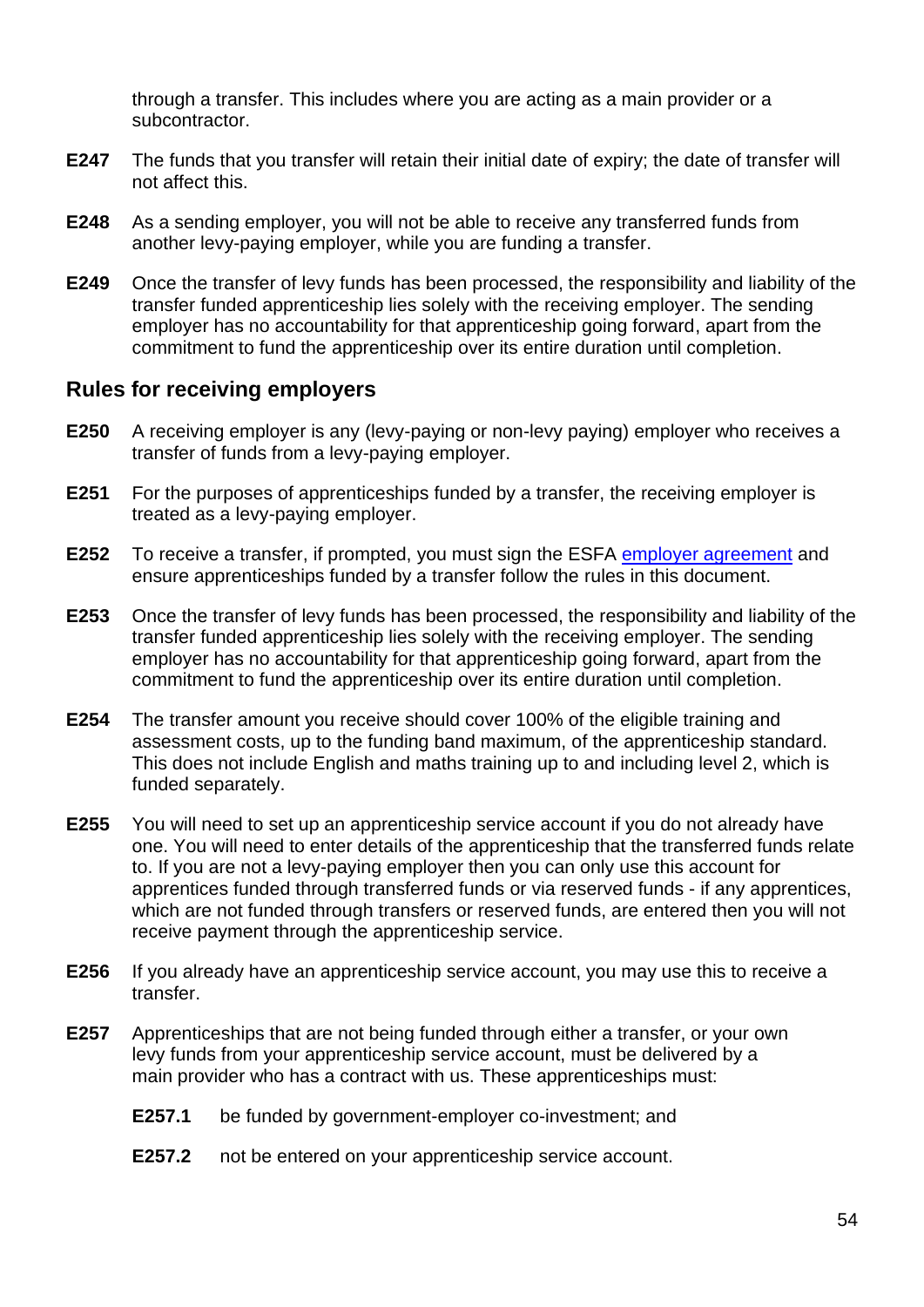For instances where an apprenticeship is being funded via reserved funds, then these must be entered on to your apprenticeship service account and the normal coinvestment rules will apply.

- **E258** The rules on what apprenticeship funding can be spent on are set out in the eligible costs section at paragraph [E93.](#page-25-0)
- **E259** Before entering the details on your apprenticeship service account, you must:
	- **E259.1** agree with the sending employer and the main provider which apprenticeship standard your apprentice will be undertaking; and
	- **E259.2** confirm the price that you have negotiated with your main provider. All parties will need to approve these details through the apprenticeship service.
- **E260** If you are a levy-paying employer, you must not transfer funds to other employers while you are in receipt of transferred funds.
- **E261** You must not provide any incentives or inducements or any other payments not authorised by us in return for receiving a transfer.

## **If the total cost cannot be covered by the transfer**

- **E262** If you do not pay the levy or have exhausted the levy funds in your apprenticeship service account, and at any point the 'sending' employer has insufficient funds to cover the cost of your apprenticeship training you must pay co-investment to your main provider for the remainder. The rate at which you will need to pay co-investment will depend on when the apprenticeship started. Please refer to the table in paragraph [E190](#page-47-0) for details of the rates.
- **E263** If you are a levy-paying employer, if at any point the 'sending' employer has insufficient funds to cover the cost of your apprenticeship training and you have sufficient levy funds available then these funds will automatically be used before you enter co-investment.
- **E264** If the total negotiated price of the apprenticeship exceeds the funding band maximum, you must pay all of the additional costs.

# **Monitoring**

**E265** We will monitor transfer activity to ensure apprenticeship funding is used appropriately and may take action where you do not meet the terms and conditions of using apprenticeship funding. These terms and conditions are set out in these funding rules and the ESFA employer agreement.

# **Change of circumstance**

## **New for 1 August 2020**

**[E267](#page-56-1)** - Clarification: If an apprentice's employment is terminated, the individual can continue with their apprenticeship where the break in employment has been 30 days or less. Where a new employer is found and employment starts within 30 days, this must be managed using a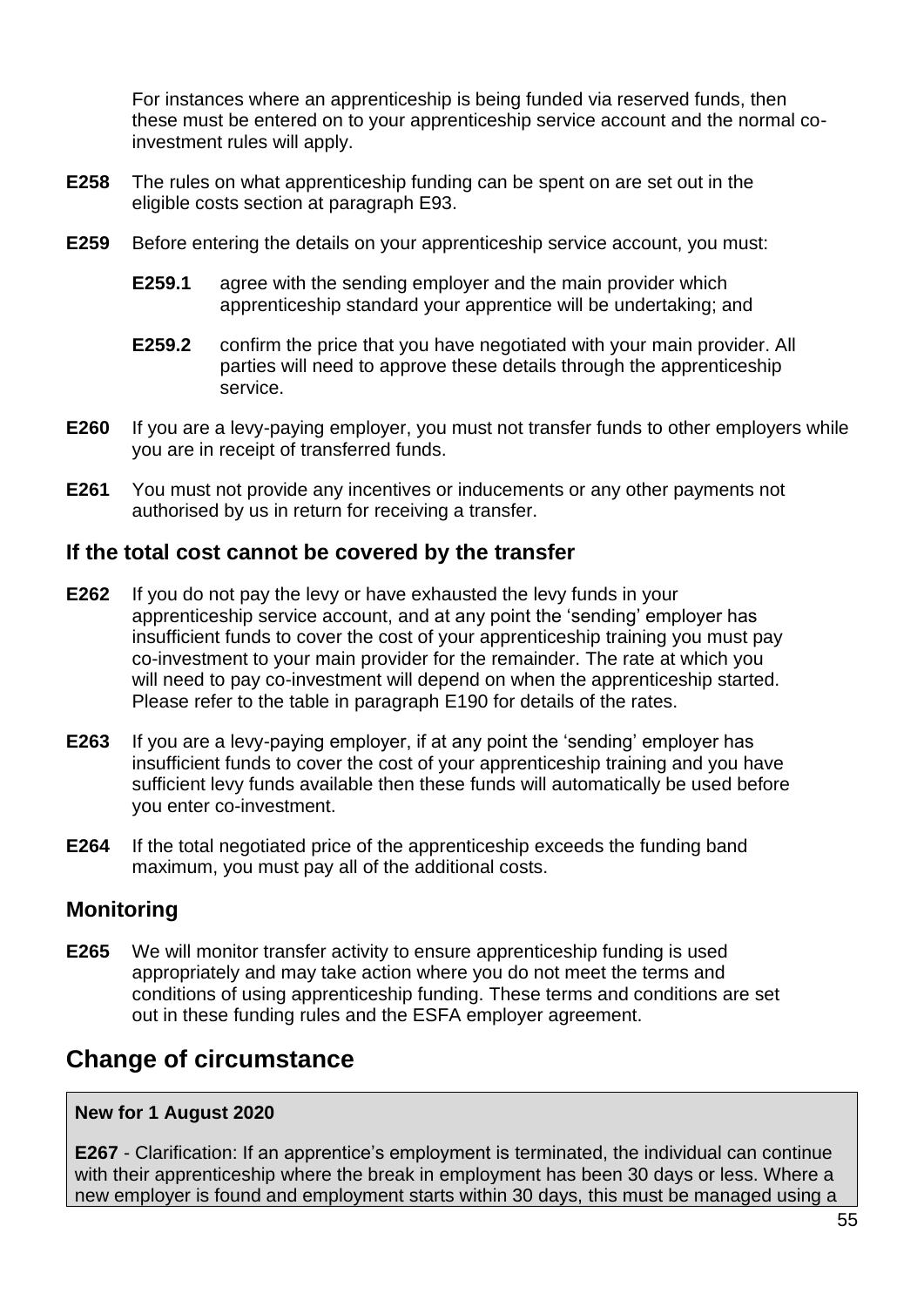withdrawal and restart to ensure funds are not paid when the apprentice is not employed. Apprentices will retain eligibility and will not have to meet minimum duration rules for their restarted portion alone.

## **Updated October 2020**

**[E267](#page-56-1)** - New rule (replaces existing rule from 1<sup>st</sup> August): When employment or an apprenticeship agreement has ended (resignation, dismissal or any other action by the apprentice or the employer that results in the apprenticeship agreement ending) and new employment has commenced within 30 days we do not expect a withdrawal to be recorded.

- <span id="page-56-0"></span>**E266** If any circumstances change that affect any agreement made between you and the main provider, you must revise existing agreements or create new agreements. This includes:
	- **E266.1** changes to price;
	- **E266.2** changes to the apprentice's eligibility;
	- **E266.3** any updates required to your apprenticeship service account;
	- **E266.4** changes to the apprentice's contract or working pattern;
	- **E266.5** changes to the apprenticeship duration;
	- **E266.6** changes to the main provider or subcontractor; or
	- **E266.7** breaks in learning.
- <span id="page-56-1"></span>**E267** An apprentice must be employed continuously for the duration of the apprenticeship. If their employment is terminated, the individual cannot continue with their off-the-job training (with the exception of redundancy).
	- **E267.1** When employment or an apprenticeship agreement has ended (resignation, dismissal or any other action by the apprentice or the employer that results in the apprenticeship agreement ending, with the exception of redundancy) and new employment has commenced within 30 days we do not expect a withdrawal to be recorded
	- **E267.2** When employment or an apprenticeship agreement has ended (resignation, dismissal or any other action by the apprentice or the employer that results in the apprenticeship agreement ending, with the exception of redundancy) and new employment hasn't commenced within 30 days, you must manage this using a withdrawal to ensure funds are not paid when the apprentice is not employed, in line with rules [E312](#page-73-0) to [E314.](#page-73-1)
- **E268** The apprentice may take a break in learning where they plan to return to the same apprenticeship programme. The decision to take a break in learning, the reason for the break and its expected duration must be agreed with you. This could include medical treatment, parental leave or leave for other personal reasons. The main provider must record breaks in learning on the ILR and re-plan the delivery of any remaining training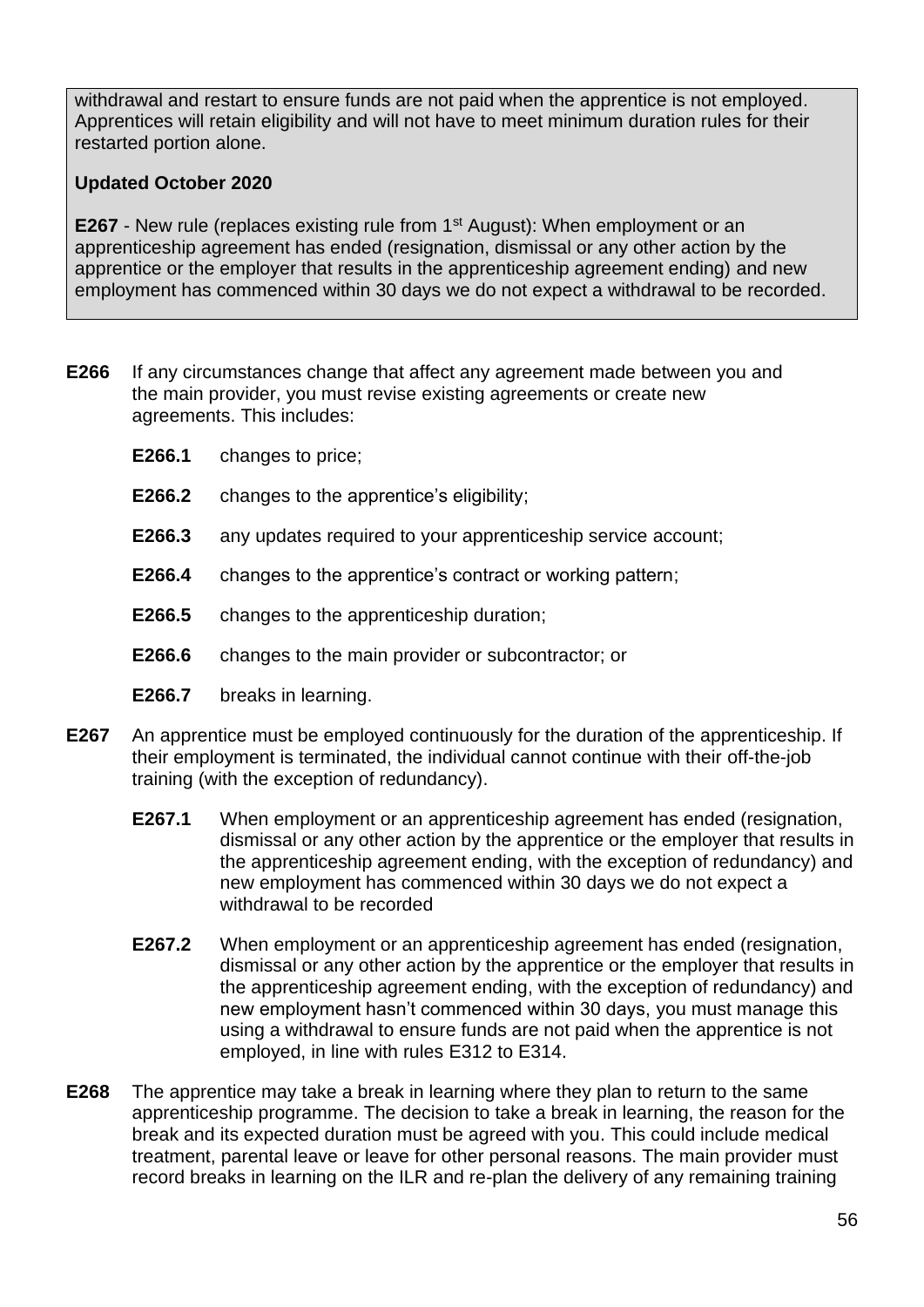and/or assessment following a break, if required. You must revise the apprenticeship agreement if required.

A break in learning must not be recorded:

- **E268.1** For annual leave, public holidays and short-term absences (up to 4 weeks).
- **E268.2** When employment or an apprenticeship agreement has ended (redundancy, resignation, dismissal or any other action by the apprentice or the employer that results in the apprenticeship agreement ending). Where an apprentice has been made redundant the main provider must refer to the redundancy section in the Apprenticeship funding rules for training providers.
- **E269** We will stop making payments from funds in your apprenticeship service account or government-employer co-investment if an apprentice has a break in learning. Your main provider must inform us through their ILR if an apprentice takes a break in learning. If this does not occur, you may temporarily pause payments through your apprenticeship service account until the provider's ILR data has been updated.
- **E270** If an apprentice is on a break in learning when an additional payment is due, the payment will be delayed until the apprentice resumes their apprenticeship and has reached an overall total of 90 or 365 days in learning.
- **E271** We will monitor take-up of additional payments and unusual patterns of activity to identify any potential fraud or irregularity.

## **Where training or assessment stops**

- **E272** Where a change of circumstance means that training and/or assessment is no longer being delivered, no further funds from your apprenticeship service account, government-employer co-investment or additional payments will be made.
- **E273** In these circumstances, your main provider must inform us of the date training or assessment activity stopped through their ILR. The main provider must ensure that you have paid any mandatory co-investment due for any training or end-point assessment already delivered.
- **E274** You may alert us through your apprenticeship service account at any time if training and/or assessment is no longer being delivered. If the apprentice is made redundant, you must stop payments in your apprenticeship service account. The stop date you apply in your account must correspond with the date the apprentice is made redundant.
- **E275** When a change of circumstance results in over-payment of funds from your apprenticeship service account or government-employer co-investment, any overpayment must be repaid by the main provider to us. We will then credit the appropriate funds to your apprenticeship service account. The main provider must follow the arrangements set out in their agreement with you for any over-payment by you.
- **E276** You must agree with the main provider any reimbursement of your co-investment made for learning paid for, but not undertaken, or learning delivered, but not yet paid up to the employee's leave date, or the date of their break in learning, as needed.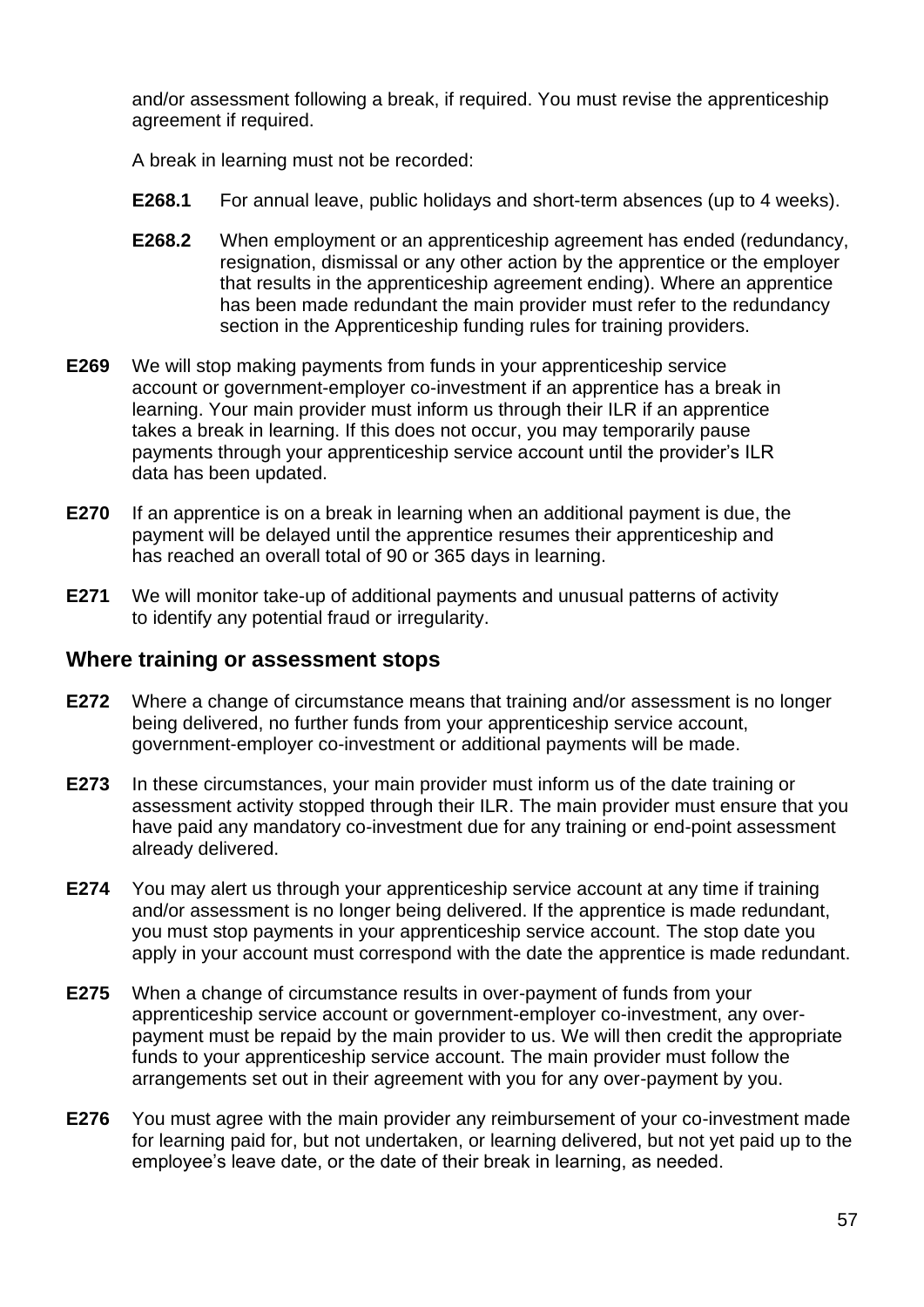**E277** If any change of circumstances is not included in this section, you must seek advice from us about what action you must take. Please use our [enquiry form.](https://form.education.gov.uk/en/AchieveForms/?form_uri=sandbox-publish://AF-Process-f9f4f5a1-936f-448b-bbeb-9dcdd595f468/AF-Stage-8aa41278-3cdd-45a3-ad87-80cbffb8b992/definition.json&redirectlink=%2Fen&cancelRedirectLink=%2Fen)

# **Redundancy**

#### **New for October 2020**

**[E278](#page-58-0) to [E281](#page-61-0)** - New rules: This redundancy section has been added to support an employer's conversation with an apprentice who may be facing redundancy.

**[E278](#page-58-0) to [E281](#page-61-0)** - New rules: To update this section to reflect the secondary legislation relating to redundancy, which came into force on 15 October 2020.

**[E279.8](#page-59-0)** and **[E281.8](#page-61-1)** - New rules: New requirement to record the withdrawal reason as redundancy.

**[E279.9](#page-60-0)** and **[E281.9](#page-61-2)** - 'Record for part-completion of an apprenticeship' has changed to 'Record of apprenticeship part-completion'.

**New content:** We have introduced a flowchart to support the rules in this section.

## **Apprentices made redundant on or after 1 August 2020 but before 15 October 2020 who, on the day of dismissal, were within six months of the final day of the apprenticeship practical period**

- <span id="page-58-1"></span><span id="page-58-0"></span>**E278** Apprentices who have had their apprenticeship agreement terminated by reason of redundancy, on or after 1 August 2020 but before 15 October 2020, and who, on the day of dismissal, were within six months of the final day of the practical period specified in the apprenticeship agreement, may continue their apprenticeship training without being employed under an apprenticeship agreement (see paragraph [E24.1.1\)](#page-9-0). In these circumstances:
	- **E278.1** The main provider can continue to deliver the apprenticeship's training as long as all the remaining elements, including the end-point assessment, can be successfully delivered.
	- **E278.2** We will fund 100% of the remaining costs of the price negotiated between the main provider and the employer up to the funding band maximum.
	- **E278.3** The main provider must record the change in employment status in the ILR and, where applicable, you must stop payments from your apprenticeship service account, including where the apprenticeship is funded by a transfer. These dates must match the date the apprentice's apprenticeship agreement was terminated.
	- **E278.4** The main provider must retain evidence of the apprentice's redundancy in the evidence pack.
	- **E278.5** The main provider must support the apprentice through to the end of the apprenticeship, including any assessment.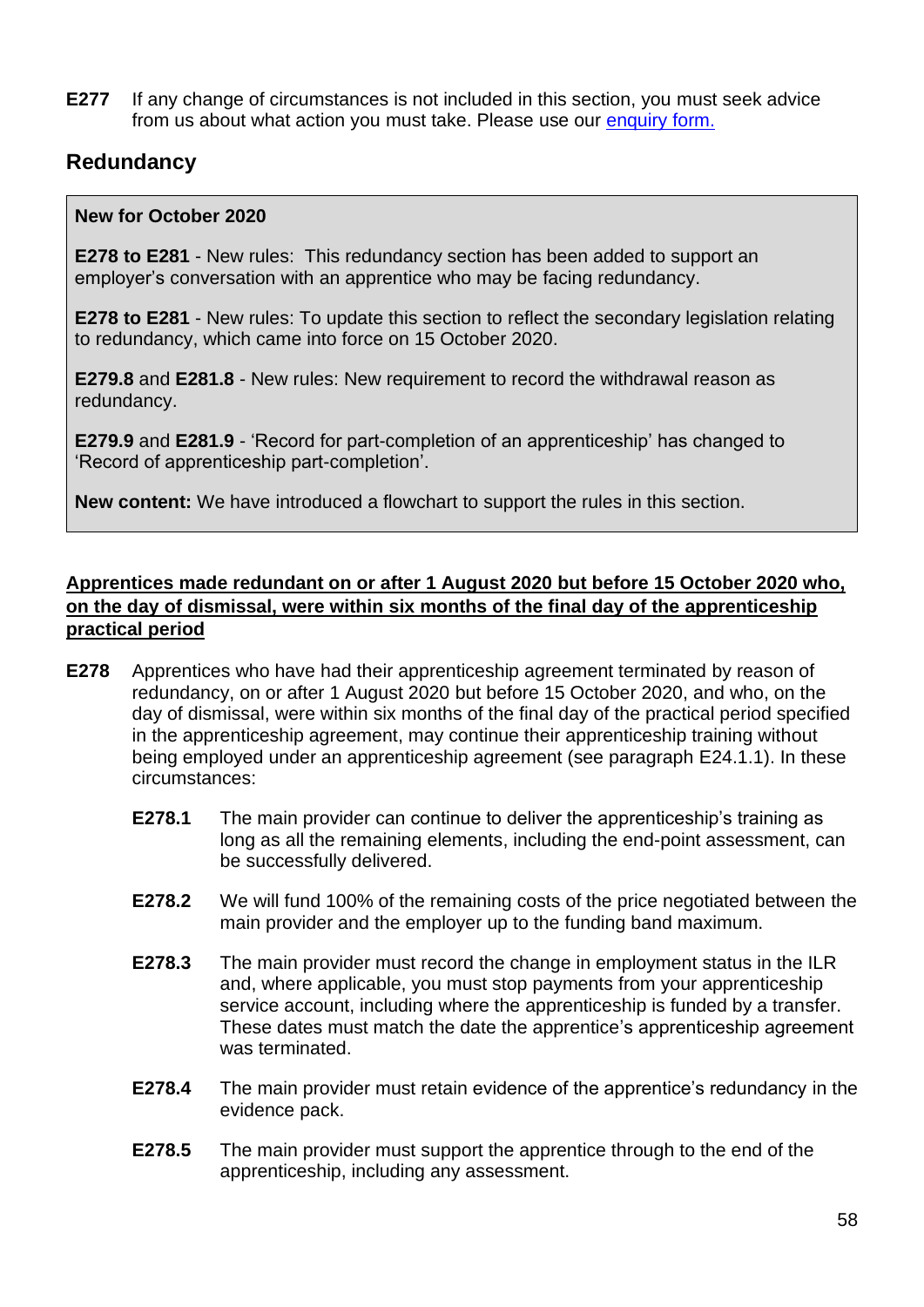- **E278.6** The main provider must have evidence that they have made reasonable efforts to find the apprentice a new employer.
- **E278.7** If the apprentice finds a new employer where they can complete their apprenticeship, then the new employer assumes all outstanding liabilities and benefits from that point. The main provider must negotiate a new price, if required, with the new employer and input this on the ILR.
- **E278.8** If the apprentice takes a job with an employer which is not related to their apprenticeship, we will continue to fund them as per paragraph [E278.2.](#page-58-1)

## **Apprentices made redundant on or after 1 August 2020 but before 15 October 2020 who, on the day of dismissal, were more than six months from the final day of the apprenticeship practical period**

- <span id="page-59-1"></span><span id="page-59-0"></span>**E279** Apprentices who have their apprenticeship agreement terminated by reason of redundancy, on or after 1 August 2020 but before 15 October 2020, and who, on the day of dismissal, were more than six months from the final day of the practical period specified in the apprenticeship agreement, may continue their apprenticeship training without being employed under an apprenticeship agreement (see paragraph [E24.1.2\)](#page-10-0). In these circumstances:
	- **E279.1** The main provider can continue to deliver the apprenticeship's training, where it can be successfully delivered.
	- **E279.2** We will fund the remaining costs of the price agreed between the main provider and the employer for 12 weeks, while the apprentice seeks another employer.
	- **E279.3** The main provider must record the change in employment status in the ILR and, where applicable, you must stop payments from your apprenticeship service account, including where the apprenticeship is funded by a transfer. These dates must match the date the apprentice's apprenticeship agreement was terminated.
	- **E279.4** The main provider must retain evidence of the apprentice's redundancy in the evidence pack.
	- **E279.5** The main provider must have evidence that they have made reasonable efforts to find the apprentice a new employer.
	- **E279.6** If the apprentice finds a new employer where they can complete their apprenticeship, then the new employer assumes all outstanding liabilities and benefits from that point. The main provider must negotiate a new price, if required, with the new employer and input this on the ILR.
	- **E279.7** If the apprentice takes a job with an employer which is not related to their apprenticeship, we will continue to fund them as per paragraphs [E279.2.](#page-59-1)
	- **E279.8** Where a new employer is not found within 12 weeks the main provider must record the apprentice as withdrawn and they must record the withdrawal reason as redundancy.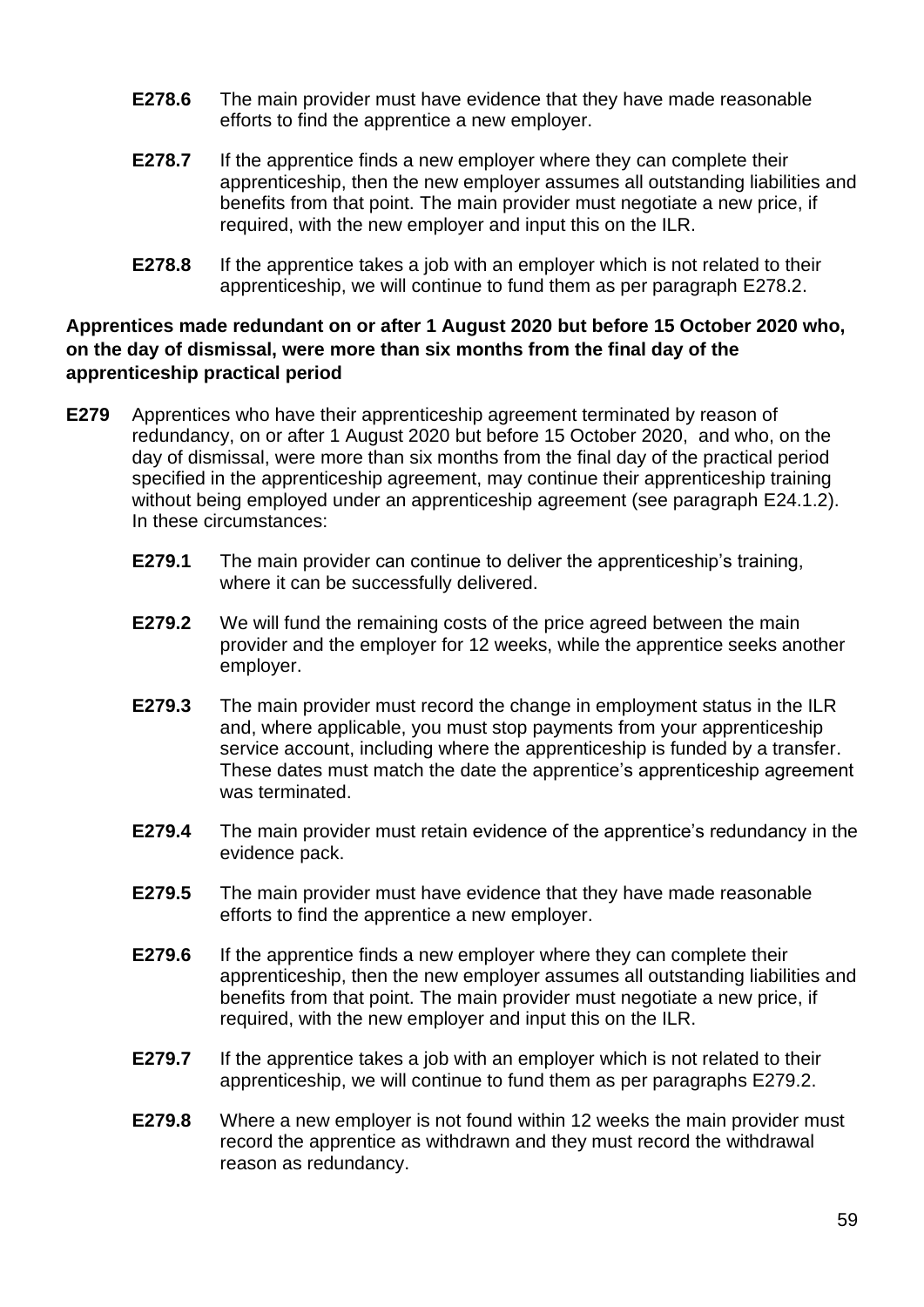- <span id="page-60-0"></span>**E279.9** Where an apprentice is withdrawn because they have been unable to find a new employer, the main provider must provide a 'record of apprenticeship part-completion' to support the individual to find new employment. This record must include, as a minimum:
	- **E279.9.1** the apprentice details.
	- **E279.9.2** the level and subject.
	- **E279.9.3** the start date and planned end date.
	- **E279.9.4** the percentage of the apprenticeship completed.
	- **E279.9.5** a summary of the knowledge, skills and behaviours that the main provider considers they have developed and evidenced.
	- **E279.9.6** in the case of apprenticeships with mandatory qualifications, the qualification, or units thereof, achieved.

#### **Apprentices made redundant on or after 15 October 2020 who, on the day of dismissal, are within six months of the final day of the apprenticeship practical period OR they have completed at least 75% of the apprenticeship practical period**

- <span id="page-60-1"></span>**E280** Apprentices who have their apprenticeship agreement terminated by reason of redundancy, on or after 15 October 2020, and who, on the day of dismissal, are either within six months of the final day of the practical period, OR have completed at least 75% of the practical period specified in the apprenticeship agreement, may continue their apprenticeship training without being employed under an apprenticeship agreement (see paragraph [E24.2.1\)](#page-10-1). In these circumstances:
	- **E280.1** The main provider can continue to deliver the apprenticeship's training as long as all the remaining elements, including the end-point assessment, can be successfully delivered.
	- **E280.2** We will fund 100% of the remaining costs of the price negotiated between the main provider and the employer up to the funding band maximum.
	- **E280.3** The main provider must record the change in employment status in the ILR and, where applicable, you must stop payments from your apprenticeship service account, including where the apprenticeship is funded by a transfer. These dates must match the date the apprentice's apprenticeship agreement was terminated.
	- **E280.4** The main provider must retain evidence of the apprentice's redundancy in the evidence pack.
	- **E280.5** The main provider must support the apprentice through to the end of the apprenticeship, including any assessment.
	- **E280.6** The main provider must have evidence that they have made reasonable efforts to find the apprentice a new employer.
	- **E280.7** If the apprentice finds a new employer where they can complete their apprenticeship, then the new employer assumes all outstanding liabilities and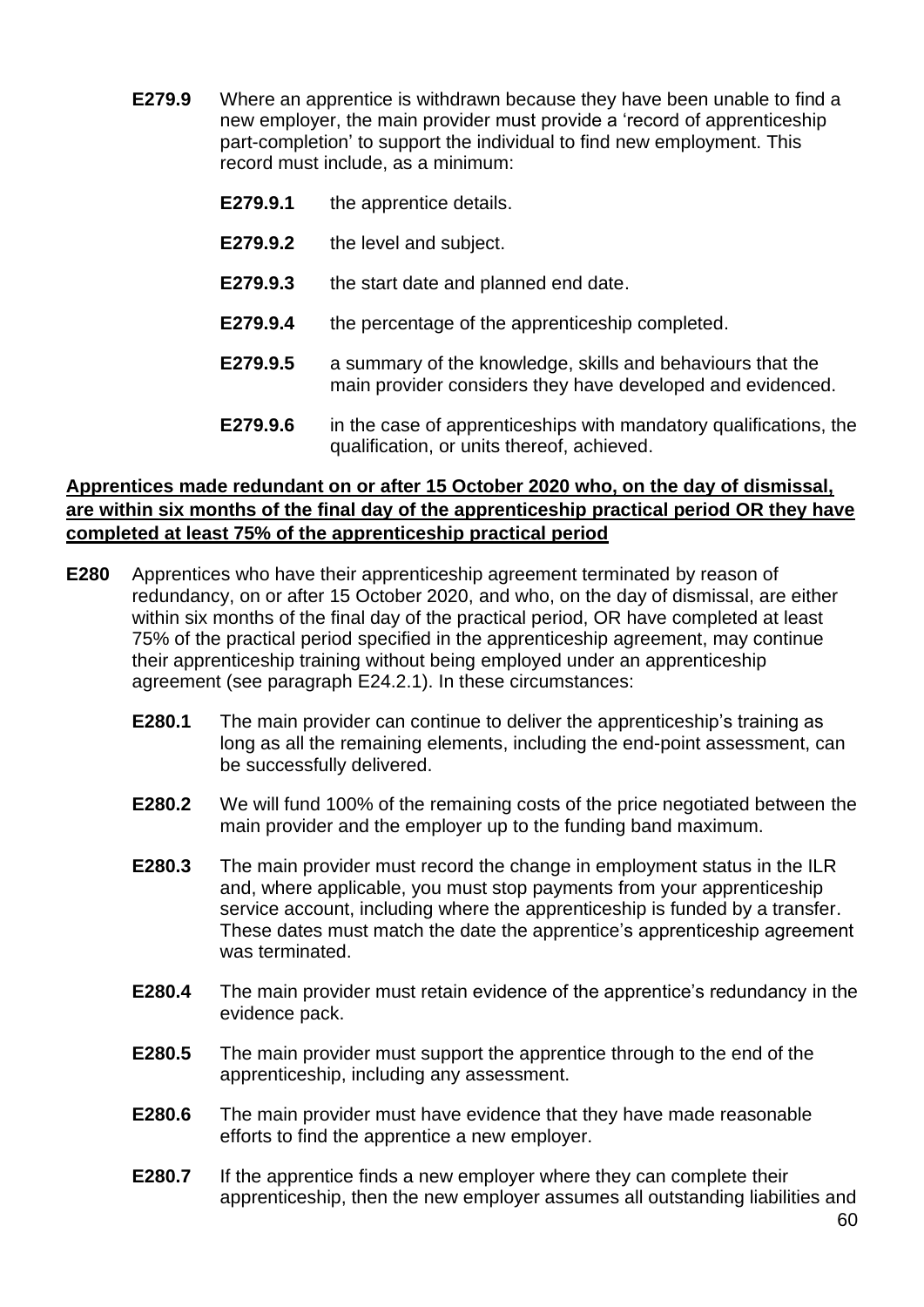benefits from that point. The main provider must negotiate a new price, if required, with the new employer and input this on the ILR.

**E280.8** If the apprentice takes a job with an employer which is not related to their apprenticeship, we will continue to fund them as per paragraph [E280.2.](#page-60-1)

## **Apprentices made redundant on or after 15 October 2020 and who, on the day of dismissal, have completed less than 75% of the apprenticeship practical period and the remaining training represents a training duration of six months or more**

- <span id="page-61-3"></span><span id="page-61-2"></span><span id="page-61-1"></span><span id="page-61-0"></span>**E281** Apprentices who have their apprenticeship agreement terminated by reason of redundancy, on or after 15 October 2020, and who, on the day of dismissal, have completed less than 75% of the practical period specified in the apprenticeship agreement, and the remaining training represents a training duration of six months or more, may continue their apprenticeship training without being employed under an apprenticeship agreement (see paragraph [E24.2.2\)](#page-10-2). In these circumstances:
	- **E281.1** The main provider can continue to deliver the apprenticeship's training, where it can be successfully delivered.
	- **E281.2** We will fund the remaining costs of the price agreed between the main provider and the employer for 12 weeks, while the apprentice seeks another employer.
	- **E281.3** The main provider must record the change in employment status in the ILR and, where applicable, you must stop payments from your apprenticeship service account, including where the apprenticeship is funded by a transfer. These dates must match the date the apprentice's apprenticeship agreement was terminated.
	- **E281.4** The main provider must retain evidence of the apprentice's redundancy in the evidence pack.
	- **E281.5** The main provider must have evidence that they have made reasonable efforts to find the apprentice a new employer.
	- **E281.6** If the apprentice finds a new employer where they can complete their apprenticeship, then the new employer assumes all outstanding liabilities and benefits from that point. The main provider must negotiate a new price, if required, with the new employer and input this on the ILR.
	- **E281.7** If the apprentice takes a job with an employer which is not related to their apprenticeship, we will continue to fund them as per paragraphs [E281.2.](#page-61-3)
	- **E281.8** Where a new employer is not found within 12 weeks the main provider must record the apprentice as withdrawn and they must record the withdrawal reason as redundancy.
	- **E281.9** Where an apprentice is withdrawn because they have been unable to find a new employer, the main provider must provide a 'record of apprenticeship part-completion' to support the individual to find new employment. This record must include, as a minimum: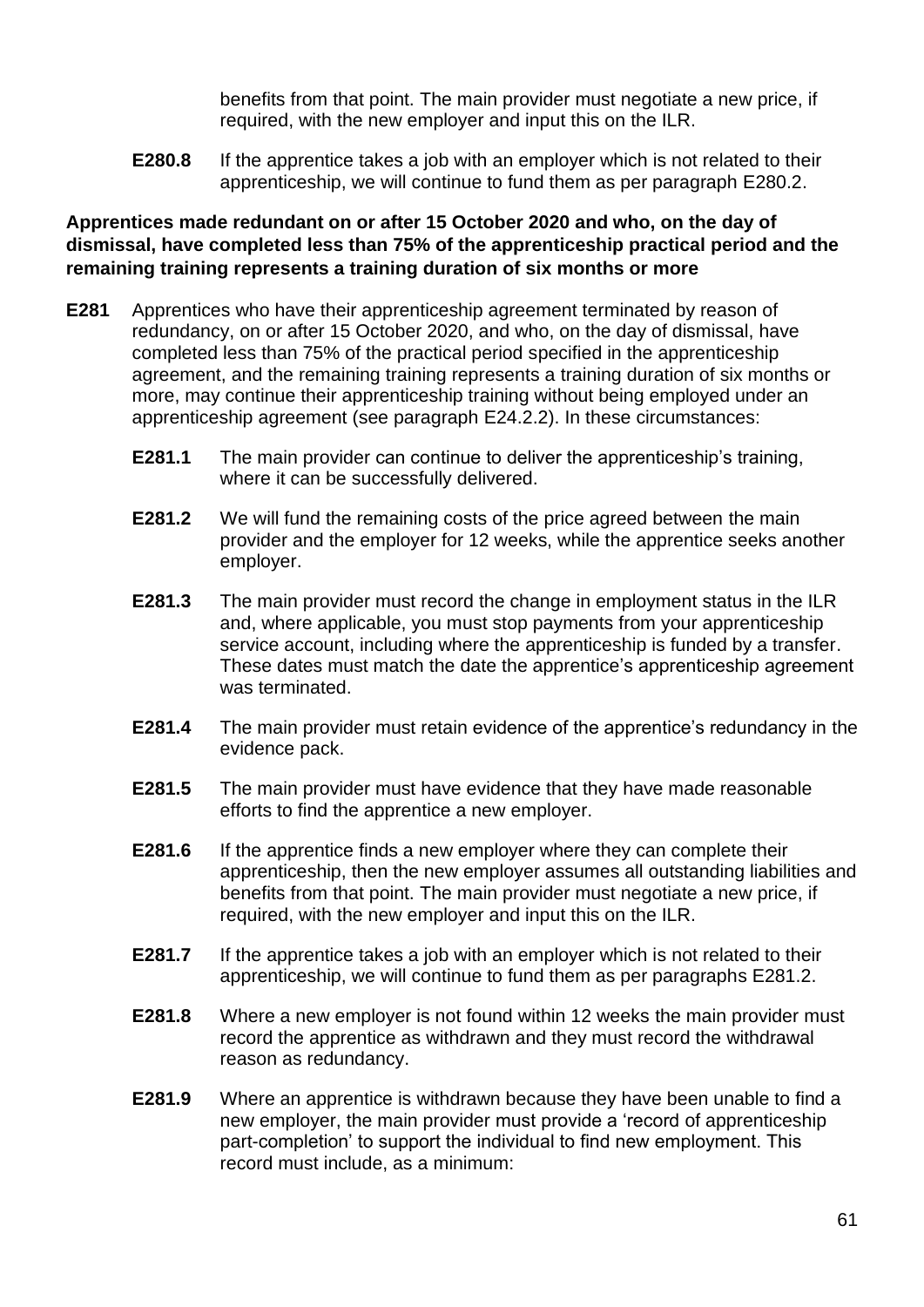- **E281.9.1** the apprentice details.
- **E281.9.2** the level and subject.
- **E281.9.3** the start date and planned end date.
- **E281.9.4** the percentage of the apprenticeship completed.
- **E281.9.5** a summary of the knowledge, skills and behaviours that the main provider considers they have developed and evidenced.
- **E281.9.6** in the case of apprenticeships with mandatory qualifications, the qualification, or units thereof, achieved.

#### **Flow chart: What to check in the case of redundancy**

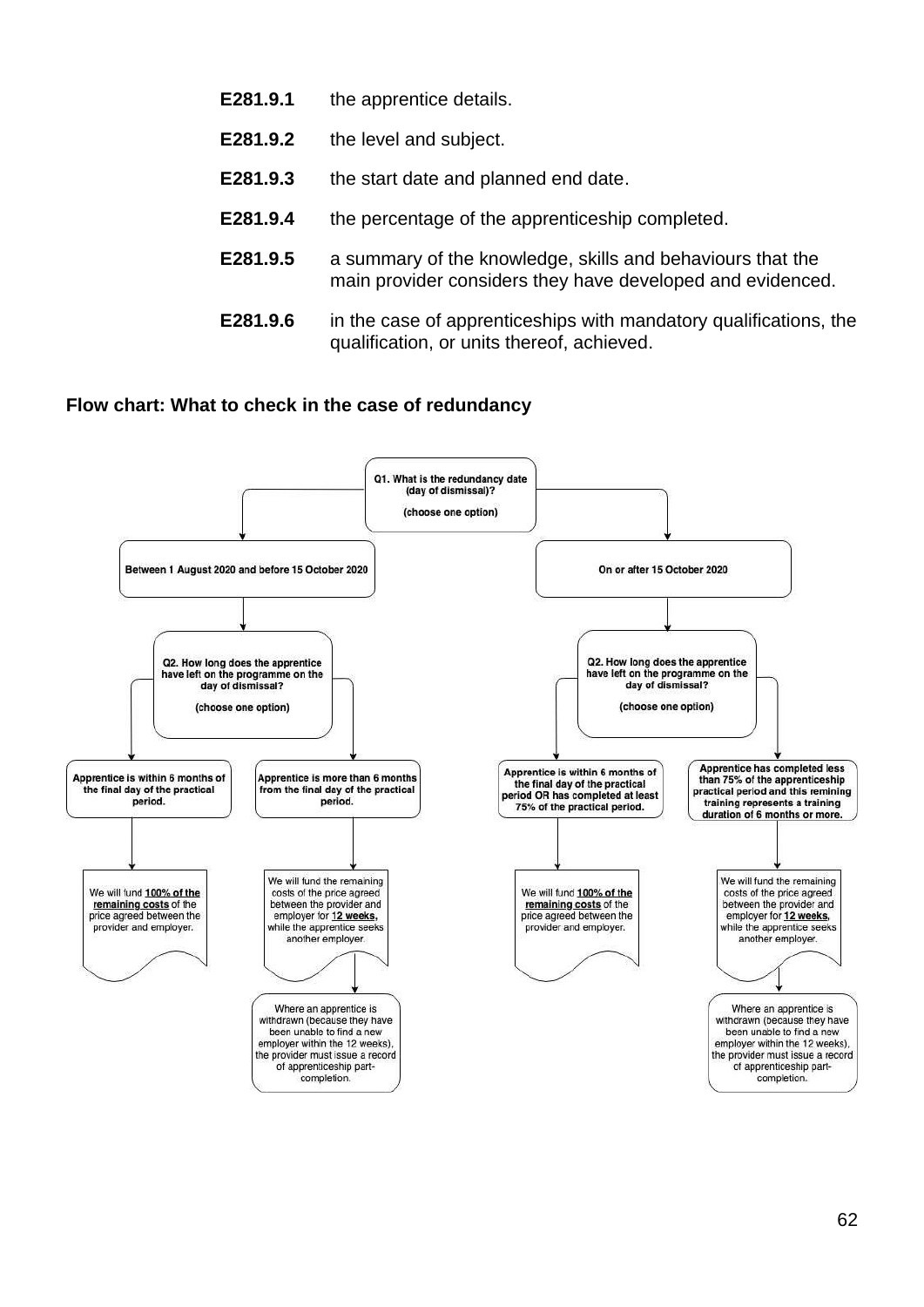### **New for 1 August 2020**

**[E282](#page-63-0) to [E295](#page-65-0)** - New rules: This new policy was announced earlier this year. (Note that since the clarification version we have added additional information relating to the policy intention, how breaks in learning could work and how much off-the-job training can be recorded).

#### **Maternity Leave**

- <span id="page-63-0"></span>**E282** An apprentice may carry out up to 10 days' work for her employer without bringing her maternity leave period to an end (referred to as keeping in touch or KIT days).
- **E283** If an apprentice wishes to use any of her 10 designated KIT days to continue apprenticeship training and/or assessment, including end-point assessment, they may do so.
- **E284** Apprentices will lose their entitlement to statutory maternity pay and may bring their statutory maternity leave to an end if they undertake more than 10 days' work (their KIT entitlement) during their maternity leave. This may not affect any contractual rights.
- **E285** Where KIT days are to be used for off-the job training during a period of maternity leave, you are required to agree in writing, with the apprentice and the employer, certain details (see paragraph [E291\)](#page-64-0). A copy of this agreement is to be kept in the apprentice evidence pack.

#### **Adoption Leave**

- **E286** An apprentice may carry out up to 10 days' work for their employer during their statutory adoption leave period without bringing their statutory adoption leave or adoption pay period to an end (referred to as keeping in touch or KIT days).
- **E287** Where KIT days are to be used for off-the job training during a period of adoption leave, you are required to agree in writing, with the apprentice and the employer, certain details (see paragraph [E291\)](#page-64-0). A copy of this agreement is to be kept in the apprentice evidence pack.

#### **Shared Parental Leave:**

- **E288** An apprentice may work for up to 20 days during the shared parental leave period for each of their employers without bringing their leave to an end. These days are "shared parental leave in touch" (SPLIT) days. These are separate and additional to any KIT days during a period of maternity or adoption leave.
- **E289** Where SPLIT days are to be used for off-the job training during a period of shared parental leave, you are required to agree in writing, with the apprentice and the employer, certain details (see paragraph [E291\)](#page-64-0). A copy of this agreement is to be kept in the apprentice evidence pack.

#### **Paternal Leave**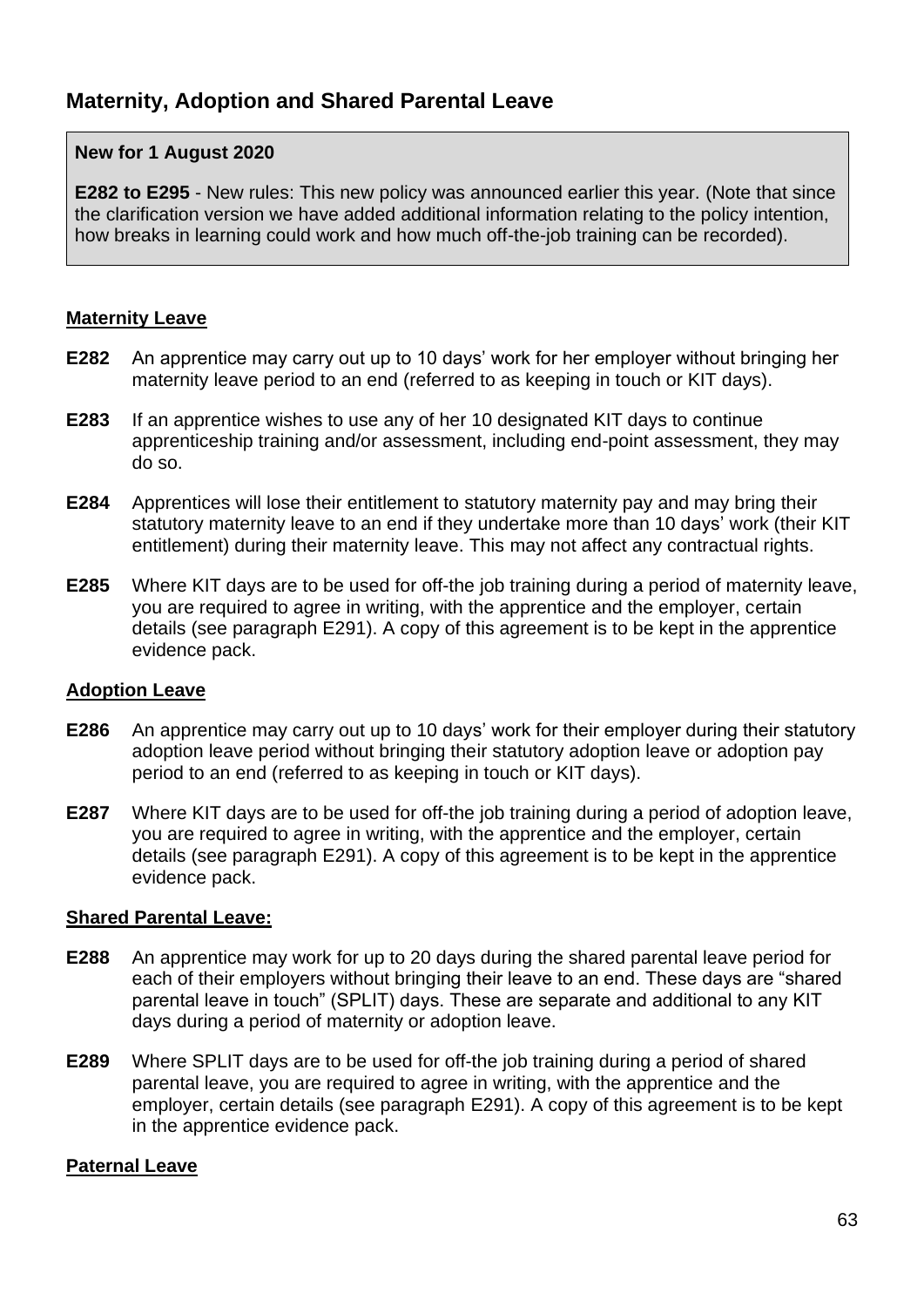**E290** Statutory paternal leave is a maximum of 2 weeks. Any breaks of less than 4 weeks do not need to be reported to the ESFA. The expectation is that you would structure the off-the-job training delivery around any paternal leave allowing the apprentice to complete training as per the original plan.

#### **The Agreement**

- <span id="page-64-0"></span>**E291** Where an apprentice and employer wish to use KIT/SPLIT days to continue apprenticeship off-the-job training and/or assessment during a period of maternity, adoption or shared parental leave, you must complete the following agreement. This agreement must be signed by all 3 parties and must include:
	- **E291.1** The apprentice's reason behind the request to continue apprenticeship training during KIT/SPLIT\* days;
	- **E291.2** The number of KIT/SPLIT\* days intended to be used and the type of training and number of hours proposed to be undertaken on these days. Any training carried out any KIT/SPLIT day would constitute a day's work (and therefore one KIT/SPLIT day);
	- **E291.3** The employer's support and endorsement of this use of KIT/SPLIT\* days;
	- **E291.4** The provider's support and endorsement of this arrangement;
	- **E291.5** An acknowledgement by the apprentice that in undertaking training and/or assessment, including end-point assessment, on KIT/SPLIT\* days this will impact on their entitlement to KIT/SPLIT\* days as well as statutory maternity/adoption/shared parental\* leave and pay (i.e. they may lose statutory maternity/adoption/shared parental\* leave and pay if KIT/SPLIT\* days are exceeded); and
	- **E291.6** An agreement by the employer and provider in relation to the timing of KIT/SPLIT\* days relative to the monthly payments that the provider will continue to receive if a break in learning is not utilised.
		- **E291.6.1** If there is a gap of 4 weeks or more between two KIT/SPLIT days, then a break in learning must be used to pause funding.

(\*delete as appropriate e.g. KIT/SPLIT, maternity/adoption/shared parental)

**E292** The intention of the policy arrangements described in paragraphs [E282](#page-63-0) to [E291](#page-64-0) is to allow an apprentice with minimal training left (less than the available number of KIT days) to complete their apprenticeship during their leave or to allow for an incremental return to training prior to returning to the workplace (e.g. to train with a cohort). The policy is not designed to support sporadic activity during a long period of leave, and you must, where possible, avoid multiple breaks in learning.

#### **Recording off-the-job training during a period of maternity/adoption/shared parental leave**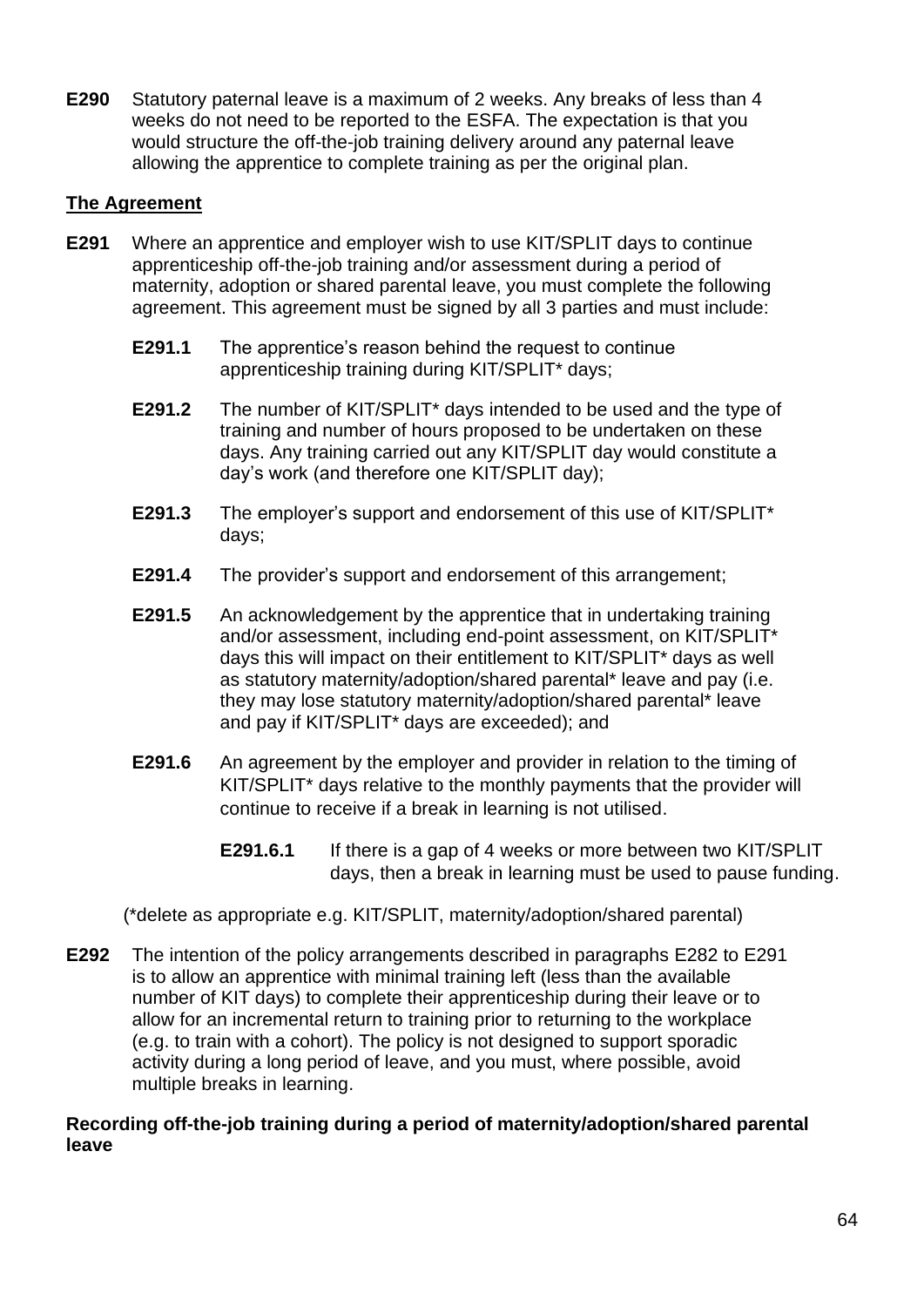**E293** During a period of maternity/adoption/shared parental leave, only the off-the-job training that is delivered on the KIT/SPLIT day(s) can be included towards the minimum off-the-job training requirement. At all other times during the leave period, the apprentice is not 'working' and therefore off-the-job training must not be delivered during this time and must not be included in the minimum requirement.

#### **Actions for the provider and employer to take**

- **E294** If the apprentice is not intending to use any KIT/SPLIT days to continue off-thejob training during their period of maternity/adoption/shared parental leave, please follow the guidance for breaks in learning (see paragraphs [E296](#page-67-0) to [E297\)](#page-67-1). The break in learning would be used for the full period of maternity/adoption/shared parental leave.
- <span id="page-65-0"></span>**E295** If the apprentice is intending to use KIT/SPLIT days to continue off-the-job training during their period of maternity/adoption/shared parental leave, please see paragraphs [E298](#page-68-0) to [E299.](#page-68-1)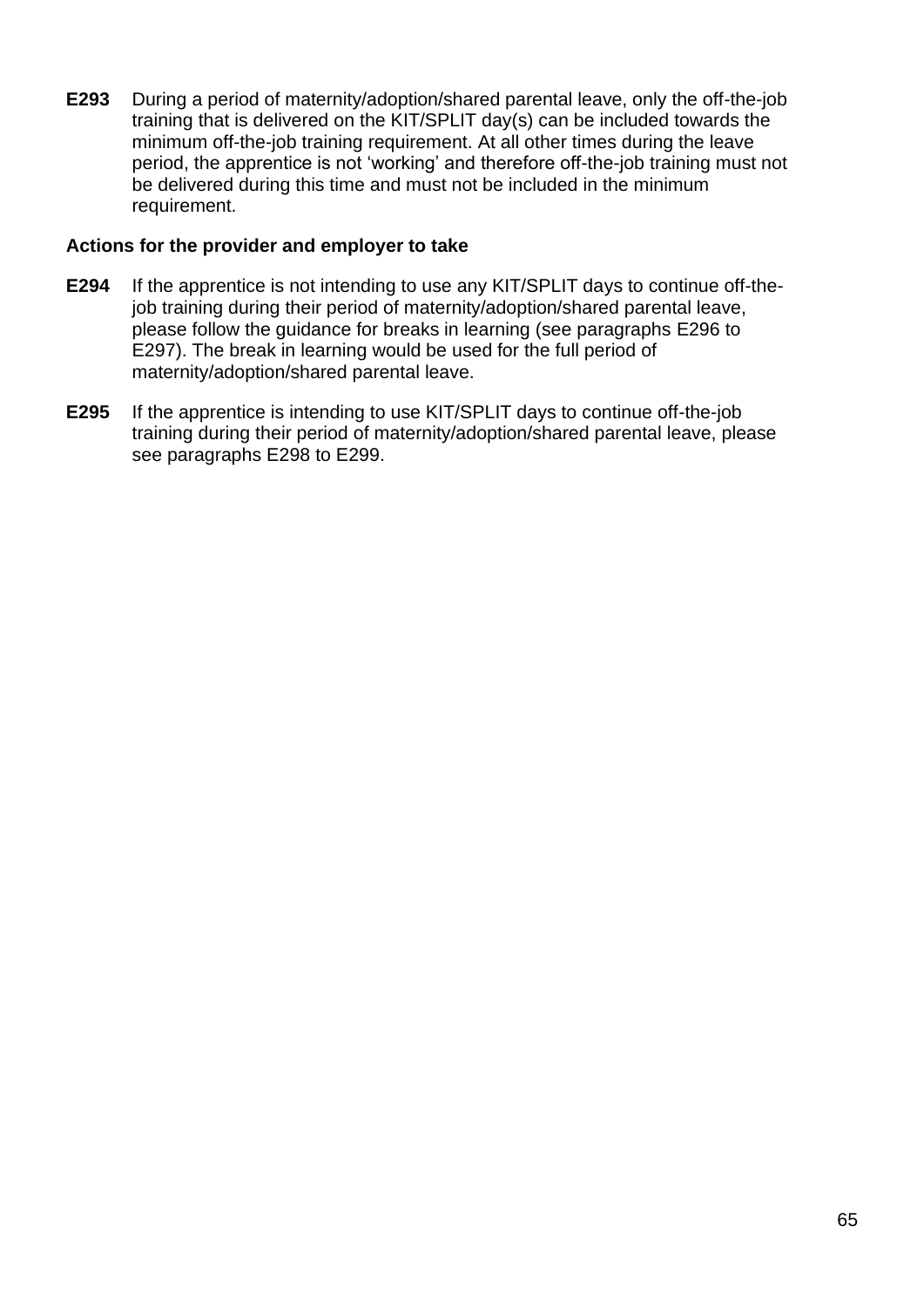# **Flow chart: Find out what to do if your apprentice wants to take a break in learning**

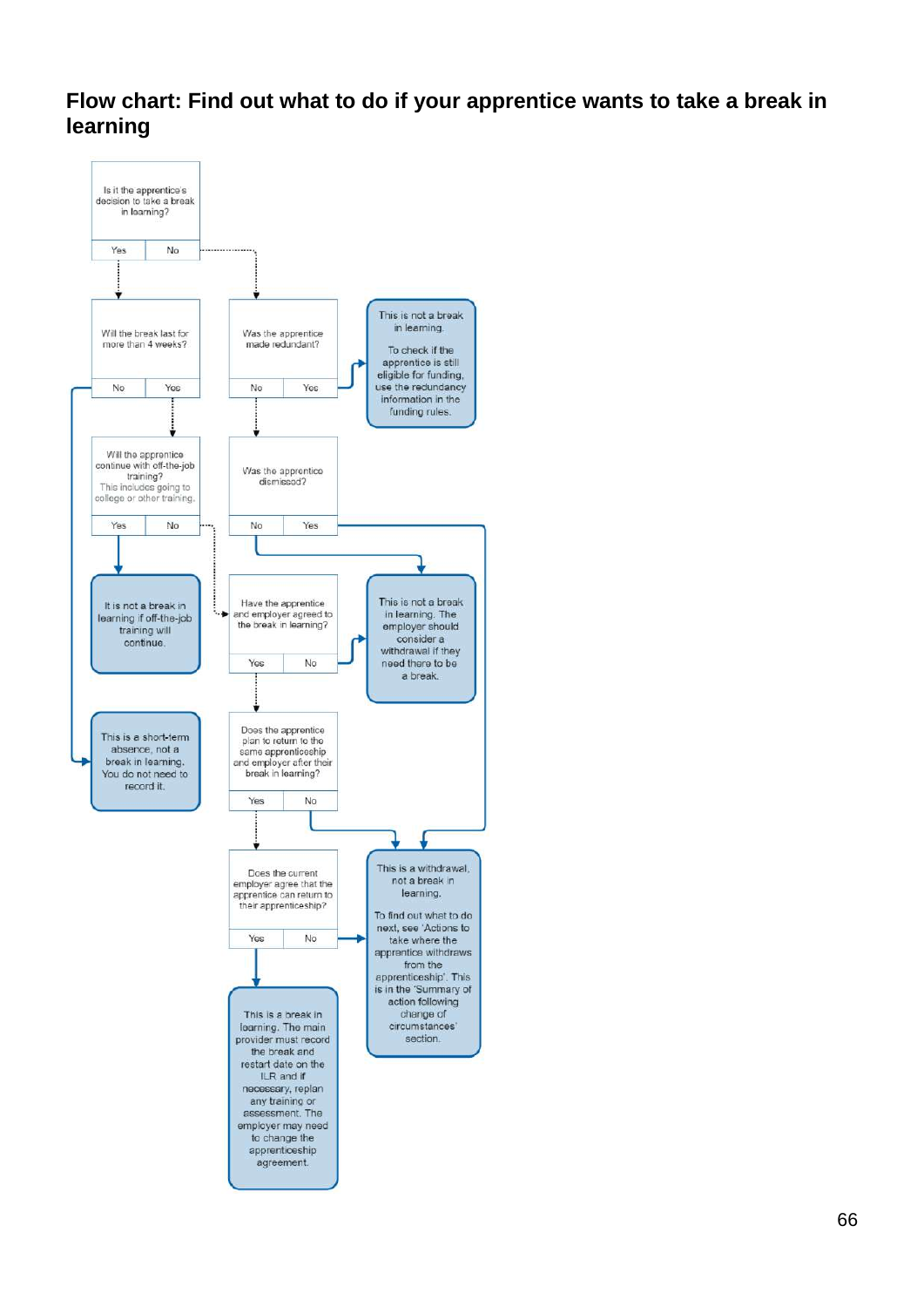# **Summary of action following a change of circumstance**

### **New for 1 August 2020**

**[E298](#page-68-0) to [E299](#page-68-1)** - New rules: Summary of actions added to confirm the action to take where the apprentice is using KIT/SPLIT days to continue off-the-job training during a period of maternity/adoption/shared parental leave.

**[E300](#page-69-0) to [E303](#page-69-1)** - New rules: Summary of actions to take when there is a change to the working hours of the apprentice during the programme (e.g. an increase or a decrease to original working hours).

**[E312](#page-73-0) to [E314](#page-73-1)** - New rules: Summary of actions added to confirm the action to take where the apprentice changes employer but continues the same apprenticeship with the same main provider, where there is a break in employment of 30 days or longer.

#### **Updated October 2020**

**[E315](#page-74-1) to [E318](#page-75-0)** - New rules: To update this section to reflect the new secondary legislation relating to redundancy which came into force on 15 October 2020.

#### **Actions to take where there is a break in learning where the apprentice requires a break in their apprenticeship due to illness, parental leave, or other personal reasons.**

- <span id="page-67-0"></span>**E296** The employer must:
	- **E296.1** notify the main provider that the apprentice will be absent for a period of time

You may also:

- **E296.2** pause payments through your apprenticeship service account;
- **E296.3** review or update the duration of the break as necessary;
- **E296.4** un-pause the record in your apprenticeship service account when the apprentice returns to learning; and
- **E296.5** extend the practical period of the apprenticeship agreement as required.
- <span id="page-67-1"></span>**E297** The main provider must:
	- **E297.1** record the break and restart dates in the ILR; and
	- **E297.2** re-plan the delivery and agree a revised price, if required, with the employer when the apprentice resumes learning. This must be entered on the ILR. If a different price had been entered previously on the employer's apprenticeship service account, the revised price must also be entered here, on or before the new start date.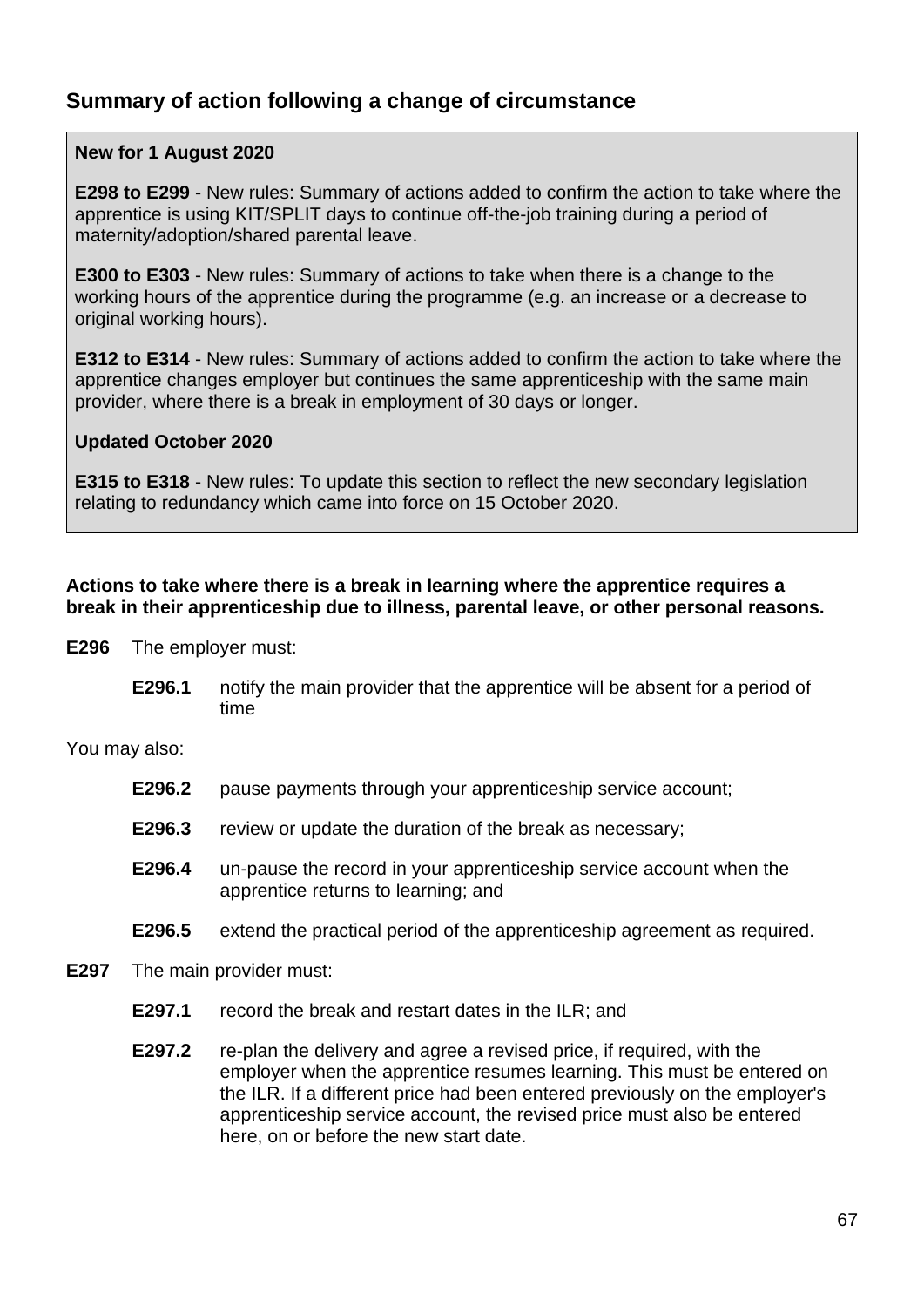## **Effect on funding**

Funding from an employer's apprenticeship service account or government-employer co-investment stops until apprentice resumes their apprenticeship. Funding is capped across both periods of learning so that overall earnings do not exceed the funding band maximum. Funding will recommence based on the new start date in the ILR. All additional payments stop until apprentice resumes their apprenticeship. Any additional payments already made are retained.

## **Actions to take where an apprentice is using KIT/SPLIT days to continue off-the-job training during a period of maternity/adoption/shared parental leave**

- <span id="page-68-0"></span>**E298** The employer must notify the main provider that the apprentice will be going on maternity/adoption/shared parental leave but will be using KIT/SPLIT days to continue off-the-job training. The employer must:
	- **E298.1** Discuss and agree the agreement (see paragraph [E291\)](#page-64-0) with the provider and apprentice, including when KIT/SPLIT days will be used against when a break in learning will be used;
	- **E298.2** When appropriate, pause payments through their apprenticeship service account;
	- **E298.3** When appropriate, un-pause the apprenticeship in their apprenticeship service account; and
	- **E298.4** Extend the practical period of the apprenticeship agreement as required.
- <span id="page-68-1"></span>**E299** The main provider must:
	- **E299.1** Discuss and agree the agreement (see paragraph [E291\)](#page-64-0) with the employer and apprentice, including when KIT/SPLIT days will be used against when a break in learning will be used
	- **E299.2** When appropriate, record the break and restart dates in the ILR.
	- **E299.3** When appropriate, re-plan the delivery and agree a revised price (if required) with the employer when the apprentice resumes learning. This must be entered on the ILR. If a different price had been entered previously on the employer's apprenticeship service account, the revised price must also be entered here, on or before the new start date.
	- **E299.4** Update the apprenticeship documentation with any extended dates (commitment statement, contract for services). Work with the employer to extend the apprenticeship agreement.

## **Effect on funding**

Funding from an employer's apprenticeship service account or government-employer coinvestment stops during a break in learning. Funding is capped across periods of learning so that the overall earnings do not exceed the funding band maximum. Funding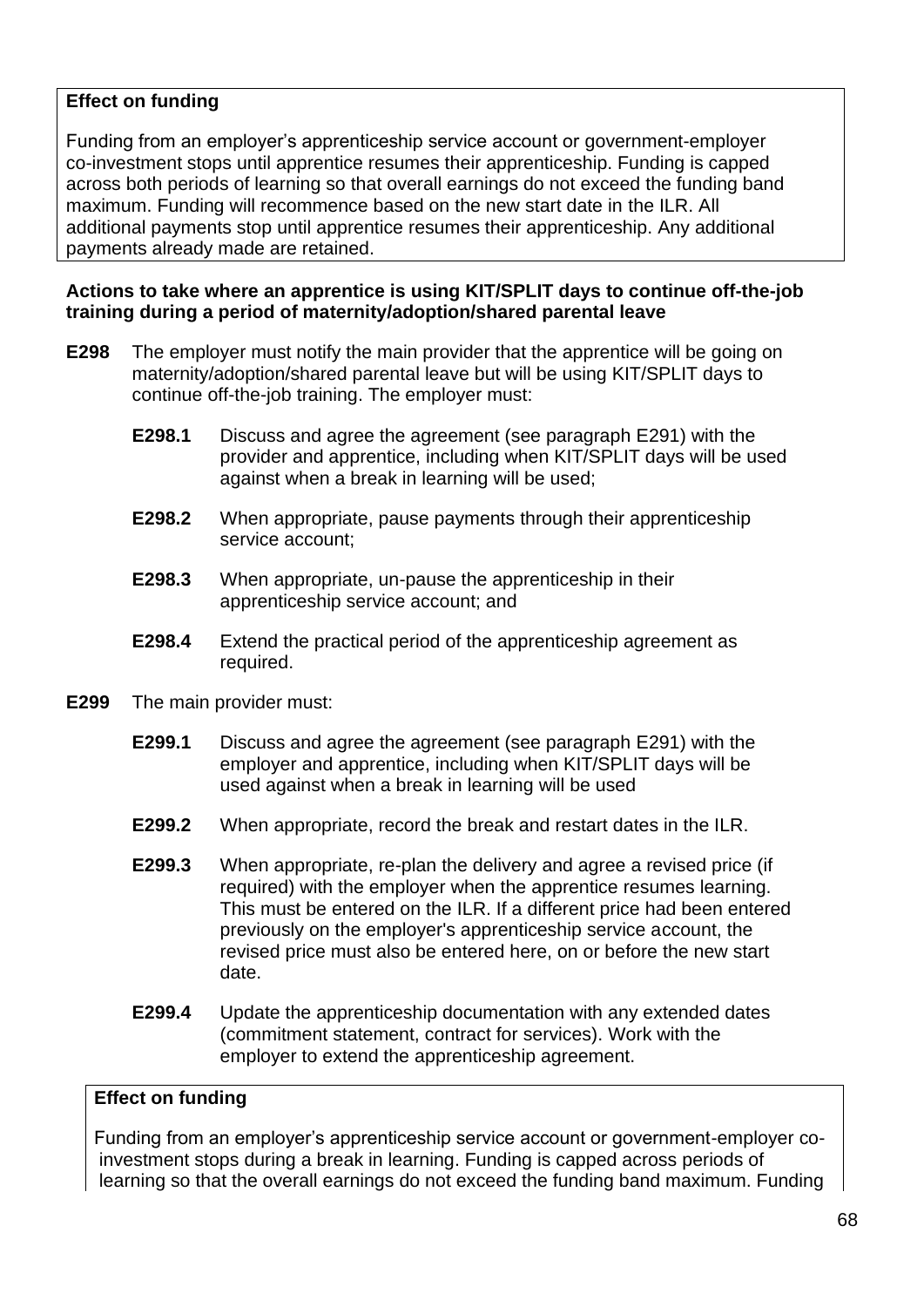and additional payments recommence when the apprentice resumes their apprenticeship. Any additional payments already made are retained.

#### **Actions to take when there is a change to the working hours of the apprentice during the programme (e.g. an increase or a decrease to original working hours)**

- <span id="page-69-0"></span>**E300** If there is a change of circumstance during the programme, in relation to the working hours of the apprentice, you must discuss and agree, with the provider and apprentice, if this change has a material impact on the current training plan.
- **E301** The provider must document this discussion, which must include:
	- **E301.1** Whether the apprentice can continue to study for the same volume of off-the-job training hours per week;
	- **E301.2** Whether off-the-job training can still be delivered within the new working hours of the apprentice and
	- **E301.3** Whether the ability of the apprentice to undertake end-point assessment is impacted.
	- **E301.4** Whether the programme is being changed as a result of this discussion.
- **E302** Where all parties agree that there is no material impact on the current training plan, the main provider:
	- **E302.1** Must not amend the apprenticeship documentation (apprenticeship agreement, commitment statement, contract for services)
	- **E302.2** Must not amend the ILR
- <span id="page-69-1"></span>**E303** Where all parties agree that there is a material impact on the current training plan, the main provider:
	- **E303.1** Must agree with the employer and apprentice how the change impacts on the duration.
		- **E303.1.1** If moving from full-time to part-time, please see paragraph [E35;](#page-12-0)
		- **E303.1.2** If moving from part-time to full-time, the programme must still meet the minimum duration and off-the-job training requirements.
	- **E303.2** Must work with the employer to extend the apprenticeship agreement.
	- **E303.3** Must amend the apprenticeship documentation (commitment statement, contract for services) to outline the new expected end date.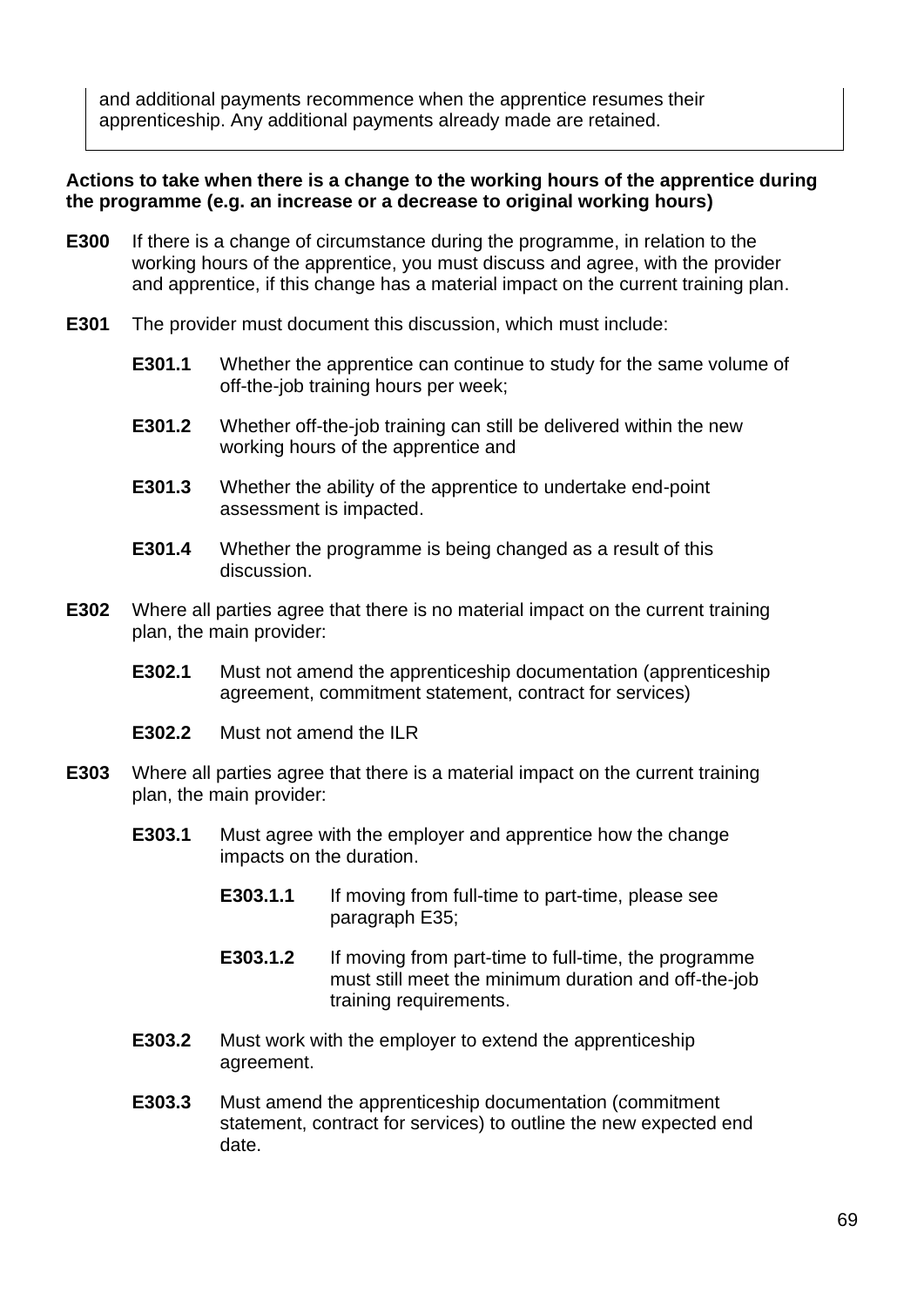- **E303.3.1** The off-the-job training hours that were agreed at the beginning of the programme do not change (unless, as part of the discussion, it is also agreed that additional training is appropriate because of the change of circumstance).
- **E303.4** Must not amend the ILR (the planned learning end date on the ILR does not change once it is submitted (with the exception of a data input error at the beginning of the programme).
	- **E303.4.1** Note that there are no changes required to the apprenticeship service.

## **Effect on funding**

Funding and additional payments remain unchanged.

**Actions to take when there is a change in price where the employer negotiates a revised training or assessment cost, or assessment cost is added after the start of the programme.** 

- **E304** Both the employer and main provider must:
	- **E304.1** Agree a new price.
	- **E304.2** Confirm the new price on the apprenticeship service. If funded by a transfer, both the sending and receiving employers will need to agree the new apprenticeship in the apprenticeship service.
	- **E304.3** Revise agreements and/or the commitment statement as required.

**E305** The main provider must update the price on the ILR.

## **Effect on funding**

After applying the funding band limit, we will hold 20% of the new total price back as the completion payment and deduct any funding already received. The remainder will be spread equally over the remaining planned duration. Additional payments are unaffected.

**Actions to take where the apprentice withdraws from the apprenticeship, where the apprentice is no longer employed by the employer and has withdrawn from their programme (not redundancy) OR the apprentice chooses to withdraw prior to completion but remains with the same employer.**

- **E306** The employer must:
	- **E306.1** notify the main provider that the apprentice has left; and
	- **E306.2** stop payments through their apprenticeship service account. This includes where the apprenticeship is funded by a transfer. The stop date that you apply in your account must correspond with the date the apprentice withdrew from the apprenticeship.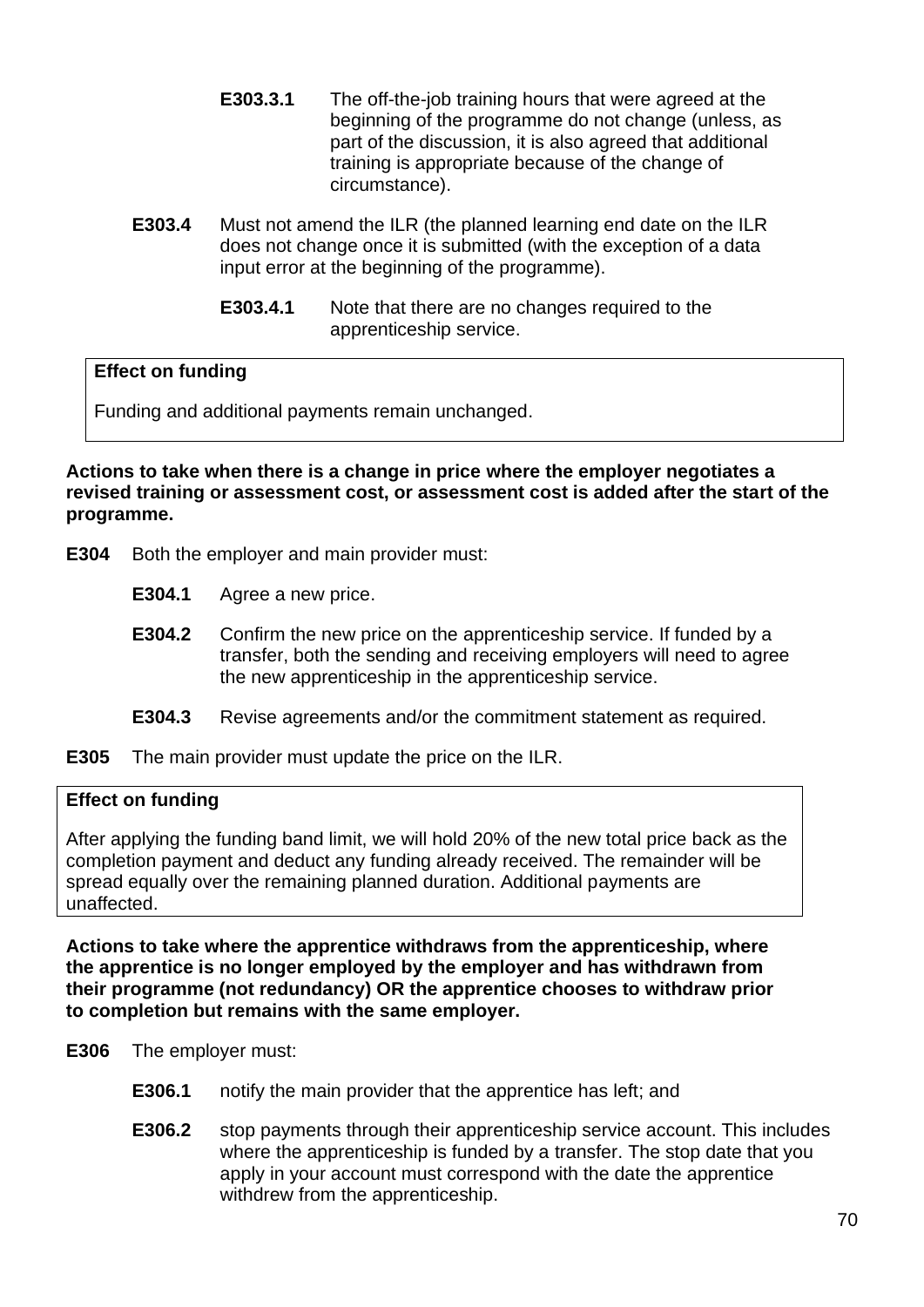## **Effect on funding**

Funding from an employer's apprenticeship service account or government-employer co-investment stops. The employer co-investment must be reconciled to the date of withdrawal and a balancing payment may be made by us. All additional payments stop until the apprentice resumes their apprenticeship. Any additional payments already made are retained.

#### **Action to take where the apprentice starts a new role with the same employer and requires a different apprenticeship programme and the main provider remains the same.**

- **E307** Both the employer and main provider must:
	- **E307.1** agree a new price for training and assessment for the new apprenticeship, taking into account relevant learning from the first apprenticeship. If funded by a transfer, both the sending and receiving employers will need to agree the new apprenticeship in the apprenticeship service; and
	- **E307.2** enter the details of the new programme, price and effective date on the apprenticeship service.
	- **E307.3** If funded via reserved funds you must contact the apprenticeship service [support desk.](mailto:helpdesk@manage-apprenticeships.service.gov.uk)

#### **Effect on funding**

Funding from an employer's apprenticeship service account or government-employer co-investment stops. Any employer co-investment must be reconciled to the date of withdrawal and a balancing payment may be made by us. Funding from an employer's apprenticeship service account or government co-investment for the second programme is made for the new programme. Each programme price is capped separately. Additional payments are received once for each apprenticeship.

The co-investment rate for the apprenticeship will be at the rate in force at the time it starts.

#### **Action to take where the employer selects a different main provider where the apprenticeship remains the same.**

- **E308** Both the employer and new main provider must:
	- **E308.1** negotiate a new price, as set out in these funding rules. If funded by a transfer, both the sending and receiving employers will need to agree the new apprenticeship in the apprenticeship service; and
	- **E308.2** update the apprenticeship service with the new price, new main provider and effective date.
	- **E308.3** If funded via reserved funds you must contact the apprenticeship service support desk.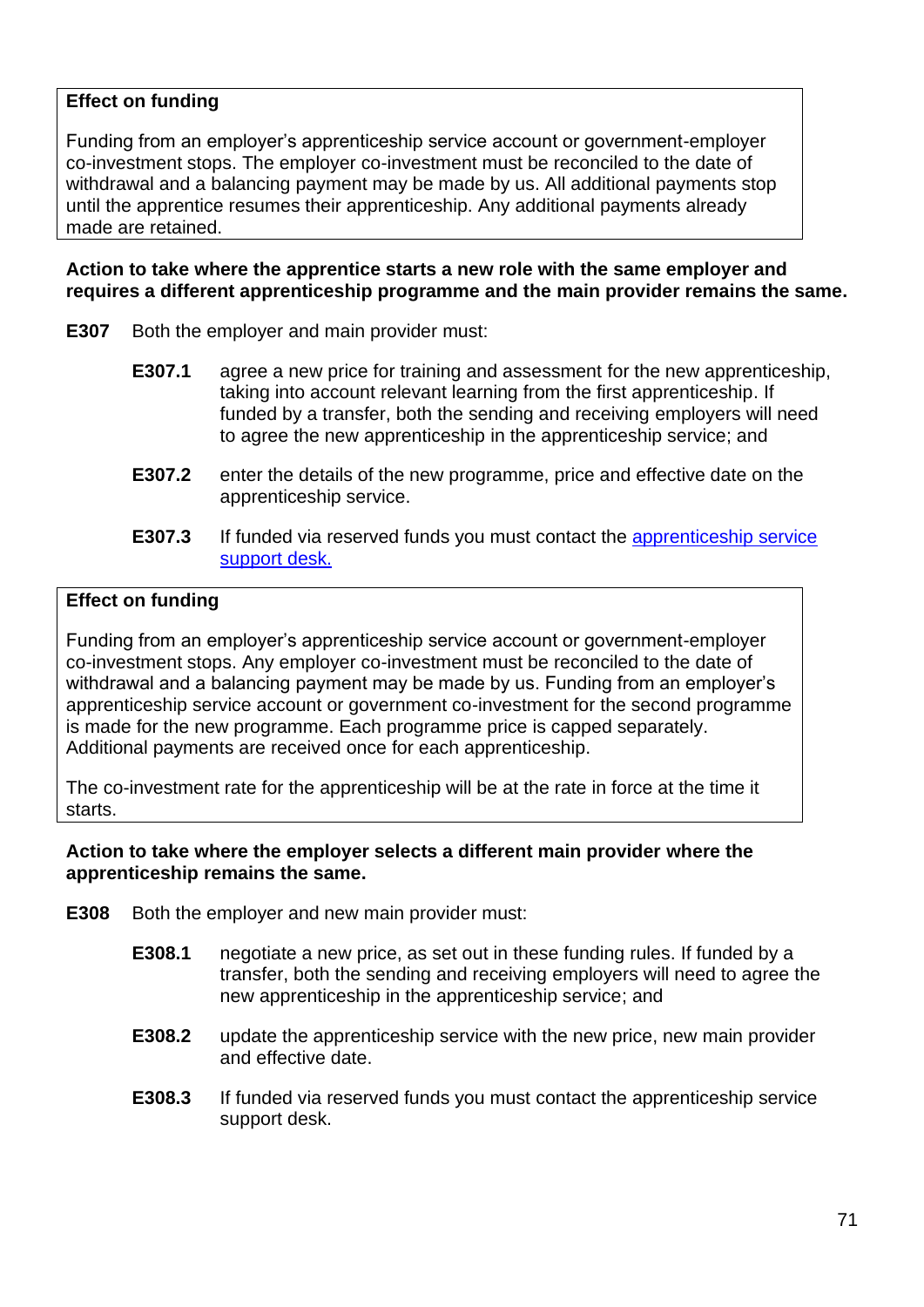#### **Effect on funding**

Funding from an employer's apprenticeship service account or government-employer co-investment to the first main provider stops. Payments due to the first main provider are reconciled. Funding from an employer's apprenticeship service account or government co-investment for the second programme is made to the new main provider. The funding band cap and minimum duration will apply to the total cost across both main providers.

The co-investment rate for the apprenticeship will remain at the rate in force at the time it started.

The employer continues to receive additional payments. The original main provider retains any additional payments already made. Any remaining main provider additional payments not paid to the original main provider can be paid to the new main provider.

The number of days in learning with the first main provider are added to the days in learning with the new main provider to calculate when payments are due.

#### **Action to take where the apprentice changes employer but continues the same apprenticeship with the same main provider**

#### **Where there is no break in employment, or a break of 30 days or less**

- **E309** The original employer must stop payments through their apprenticeship service account, using a stop date that corresponds with the date the apprentice changed employer. This includes where the apprenticeship is funded by a transfer. They can also stop co-investment, as appropriate.
- **E310** The new employer and main provider must:
	- **E310.1** agree a price for the remainder of the apprenticeship training and assessment taking into account relevant learning from the first employer. This price must be recorded in the ILR as a 'residual' price;
	- **E310.2** register the apprentice on the apprenticeship service, if appropriate, for funding to start;
	- **E310.3** confirm arrangements for, and start paying, co-investment if appropriate; and
	- **E310.4** contact us if they are unable to register the apprentice on the apprenticeship service.
	- **E310.5** if the apprenticeship is now being funded by a transfer, or continuing to be funded by a transfer, then the receiving (new) employer will need to register on the apprenticeship service and the transfer will need to be agreed by the sending employer. For more information on how transfers work, please refer to the ['Apprenticeships funded by transfer of levy funds'](#page-52-0) section.
	- **E310.6** If funded via reserved funds you must contact the [apprenticeship service](mailto:helpdesk@manage-apprenticeships.service.gov.uk) [support desk.](mailto:helpdesk@manage-apprenticeships.service.gov.uk)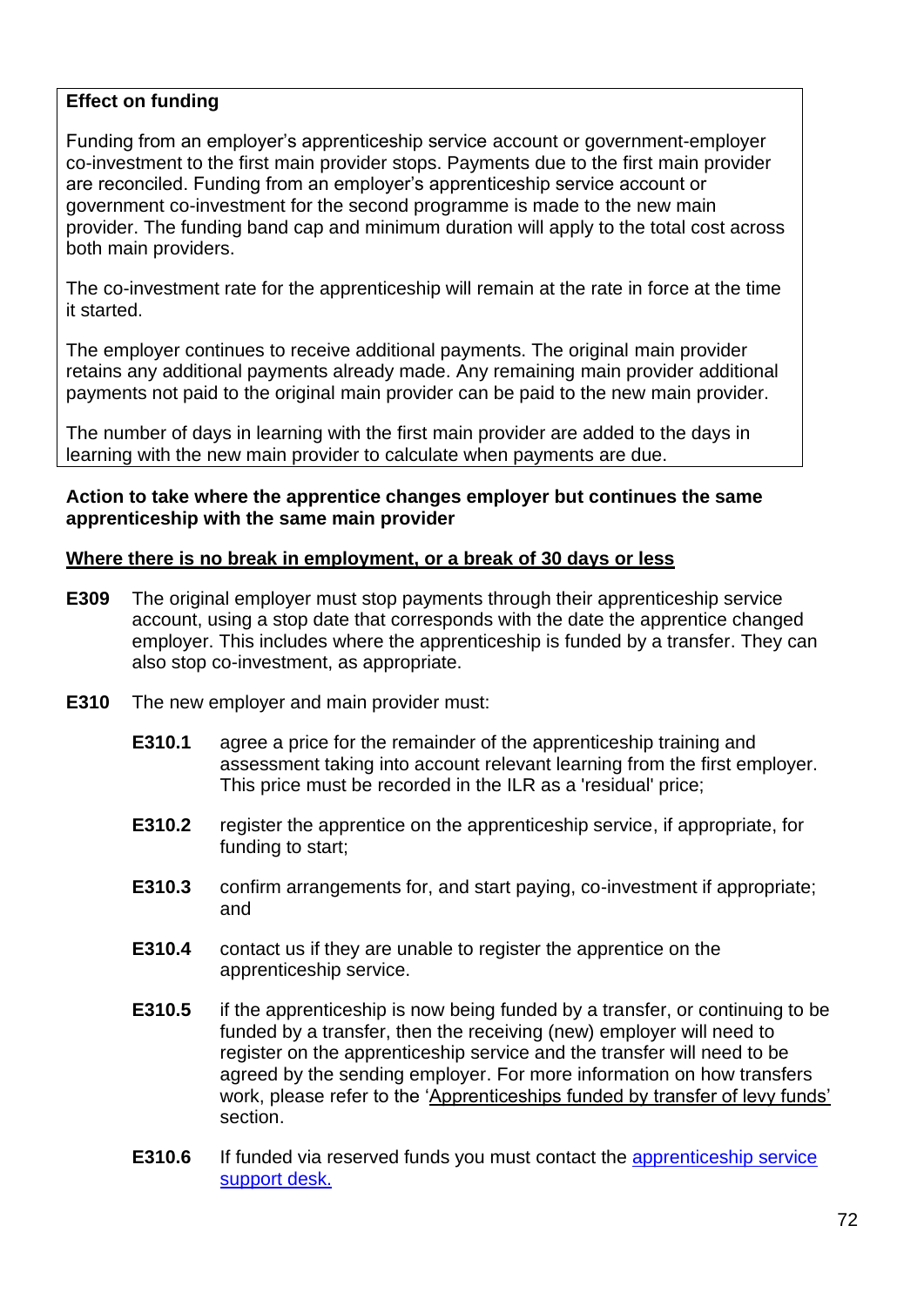**E311** The main provider must not draw down funds in an employer's apprenticeship service account or government co-investment for delivery which the ESFA has already paid for with the first employer.

#### **Where there is a break in employment of more than 30 days**

- **E312** The original employer must stop payments through their apprenticeship service account, using a stop date that corresponds with the date the apprentice changed employer. This includes where the apprenticeship is funded by a transfer. They can also stop co-investment, as appropriate.
- **E313** The main provider must:
	- **E313.1** record the learning end date of the apprenticeship on the ILR and withdraw the apprentice from the programme;
	- **E313.2** ensure that a change of employer is declared on the apprenticeship service against the existing record to ensure that the same course is carried over to the new record one the apprentice restarts with their new employer.
- **E314** The new employer and main provider must:
	- **E314.1** agree a price for the remainder of the apprenticeship training and assessment taking into account relevant learning from the first employer. This price must be recorded in the ILR as a 'residual' price;
	- **E314.2** using the restart indicator in the ILR;
	- **E314.3** register the apprentice on the apprenticeship service, if appropriate, for funding to start;
	- **E314.4** confirm arrangements for, and start paying, co-investment if appropriate; and
	- **E314.5** contact us if they are unable to register the apprentice on the apprenticeship service.
	- **E314.6** if the apprenticeship is now being funded by a transfer, or continuing to be funded by a transfer, then the receiving (new) employer will need to register on the apprenticeship service and the transfer will need to be agreed by the sending employer. For more information on how transfers work, please refer to the ['Apprenticeships funded by transfer of levy funds'](#page-52-0) section within the Employer or Employer-Provider Funding Rules (whichever is relevant).
	- **E314.7** If funded via reserved funds you must contact the apprenticeship service [support desk.](mailto:helpdesk@manage-apprenticeships.service.gov.uk)

#### **Effect on funding**

Funding from the first employer's apprenticeship service account stops. Any employer coinvestment due from the first employer must be reconciled. Funding continues based on agreement with the new employer using the funds in their apprenticeship service accounts,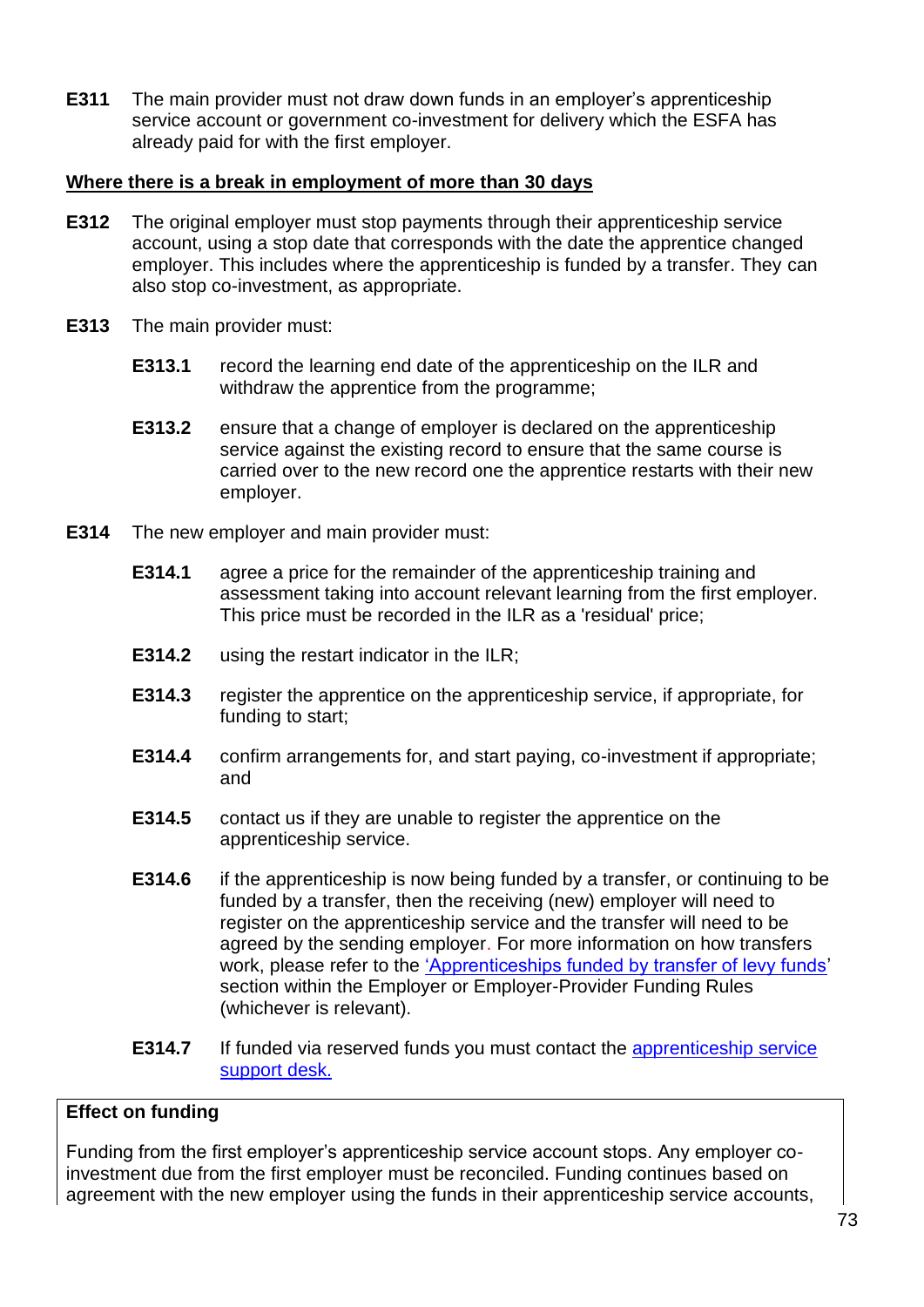transfer of levy funds or government co-investment. The funding band cap will apply to the total cost across both employers.

Additional payments stop for the first employer, but they retain any payments already made. The number of days in learning with the first employer are added to the days in learning with the new employer to calculate when payments are due.

Main provider additional payments remain unchanged. The small employer co-investment waiver will stop if the second employer is not eligible.

**Action to take where apprentice is made redundant on or after 1 August 2020 but before 15 October and, on the day of dismissal, they were within six months of the final day of the apprenticeship practical period** 

**OR** 

**Where the apprentice is made redundant on or after 15 October and, on the day of dismissal, is within six months of the final day of the apprenticeship practical period OR they have completed at least 75% of the practical period.**

- **E315** The employer must stop payments from their apprenticeship service account, including where the apprenticeship is funded by a transfer. The stop date that you apply in your account must correspond with the date the apprentice is made redundant.
- **E316** The main provider must:
	- **E316.1** support the apprentice to find a new job;
	- **E316.2** retain evidence of when the apprentice was made redundant, and report the change in employment status to us; and
	- **E316.3** refer to the scenario within the [Apprenticeship Funding Rules for Providers](https://www.gov.uk/guidance/apprenticeship-funding-rules) for action to take with the new employer, where a new employer is found.

#### **Effect on funding**

Funding from the first employer's apprenticeship service account stops. Any employer coinvestment due from the first employer must be reconciled to the date of the apprenticeship agreement is terminated by reason of redundancy and any differences in employer coinvestment received to those due must be repaid to the employer or main provider.

The apprentice is funded through 100% government co-investment until completion. Employer additional payments stop. Main provider additional payments remain unchanged.

**Action to take where the apprentice is made redundant on or after 1 August 2020 but before 15 October and, on the day of dismissal, was more than six months from the final day of the practical period** 

**OR** 

**Where the apprentice is made redundant on or after 15 October 2020 and, on the day of dismissal, has completed less than 75% of the apprenticeship practical period and**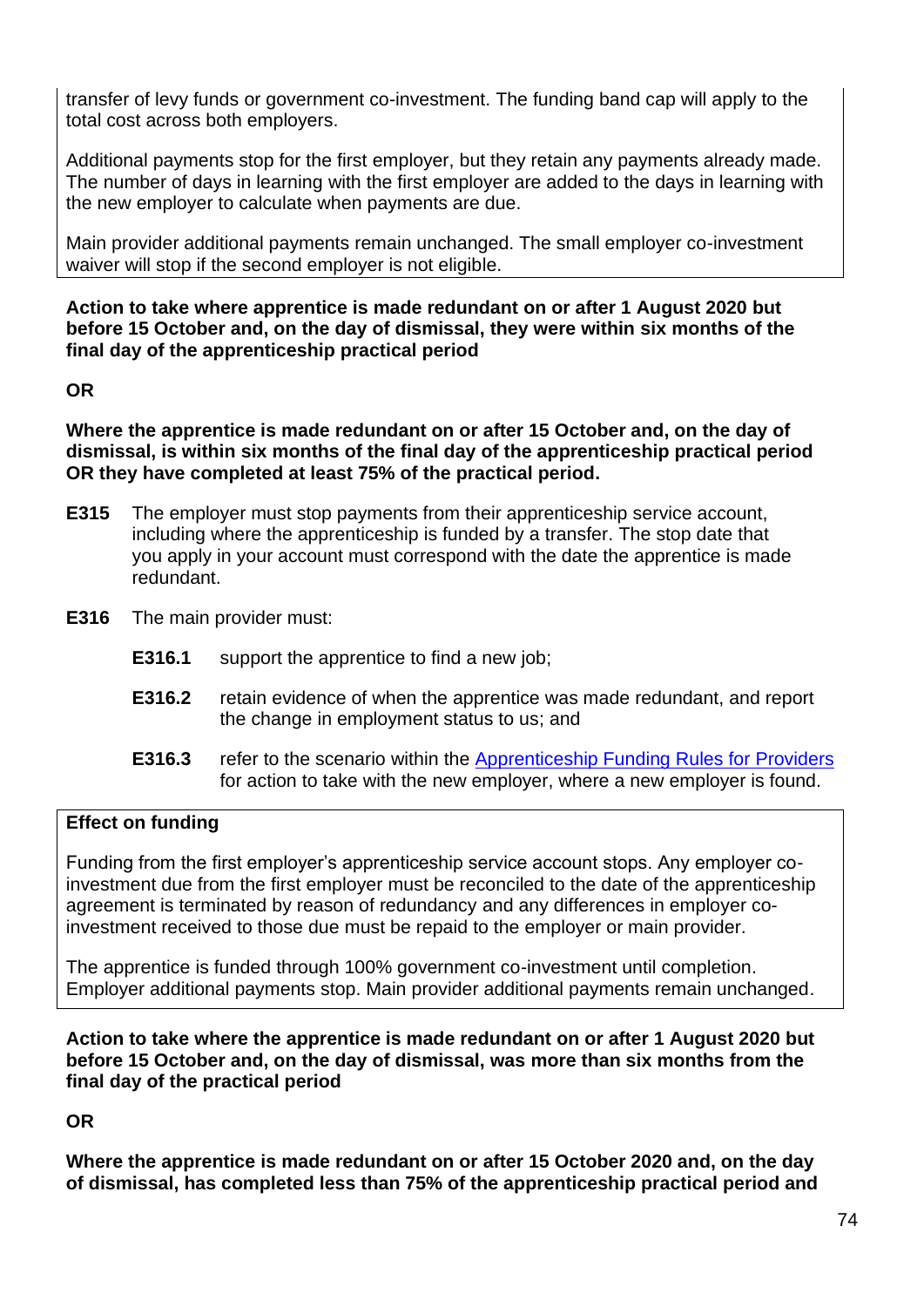#### **the remaining training represents a training duration of six months or more**

- **E317** The employer must stop payments from their apprenticeship service account, using a stop date that corresponds with the date the apprentice is made redundant. This includes where the apprenticeship is funded by a transfer.
- **E318** The main provider must:
	- **E318.1** support the apprentice to find a new job (within 12 weeks);
	- **E318.2** retain evidence of when the apprentice was made redundant, and report the change in employment status to us
	- **E318.3** where the apprentice is withdrawn, record the withdrawal reason as redundancy and issue the apprentice with a 'record of apprenticeship part-completion'
	- **E318.4** refer to the scenario within the Apprenticeship Funding Rules for Providers for action to take with the new employer.

#### **Effect on funding**

Funding from the first employer's apprenticeship service account stops. Any employer coinvestment due from the first employer must be reconciled to the date of the apprenticeship agreement is terminated by reason of redundancy and any differences in employer coinvestment received to those due must be repaid to the employer or main provider.

The apprentice is funded through 100% government co-investment for up to 12 weeks. Employer additional payments stop. Main provider additional payments remain unchanged.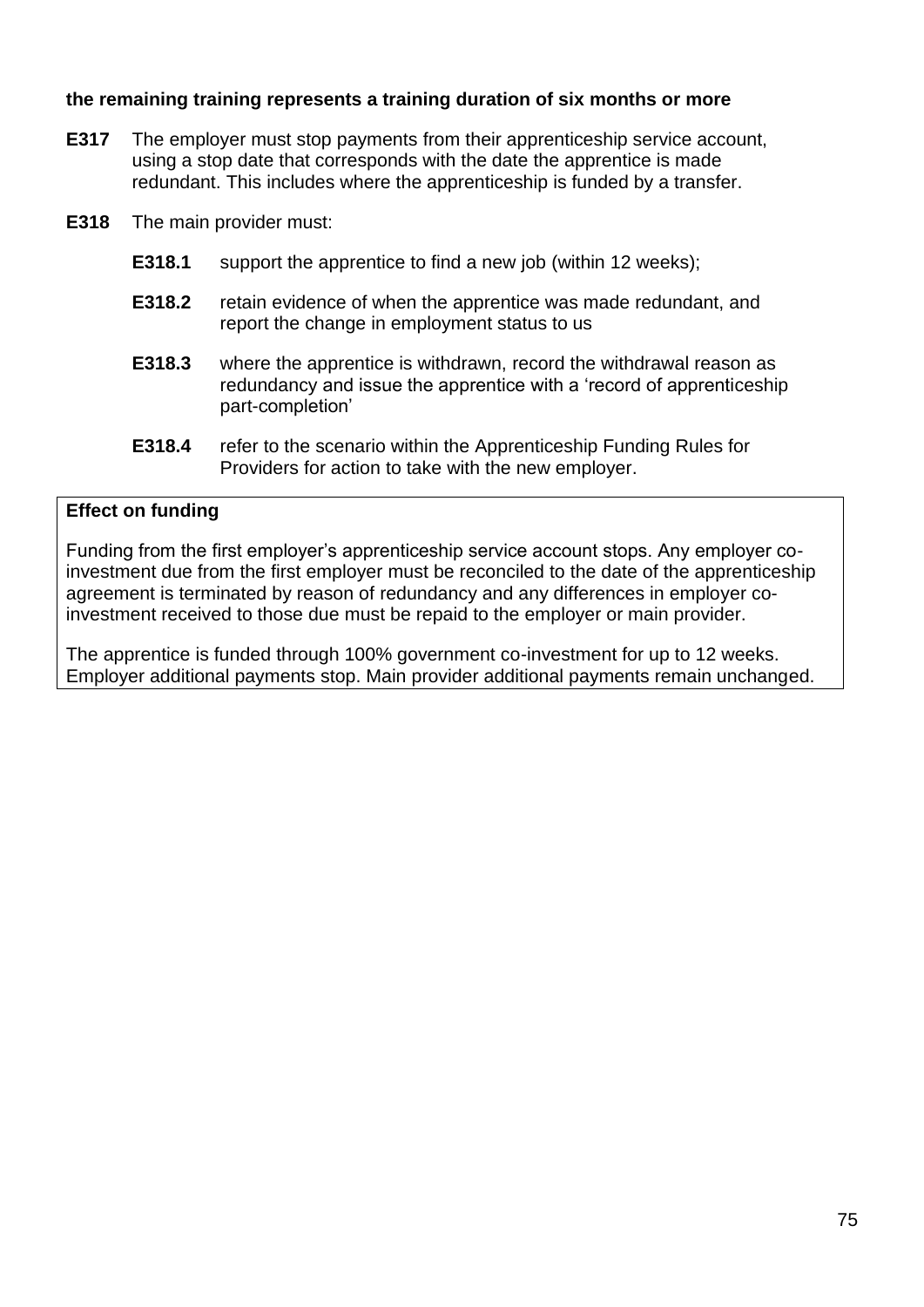# **Annex A: Eligibility criteria (who we fund)**

**E319** To use funds in the employer's apprenticeship service account or governmentemployer co-investment, the individual must have a valid and eligible residency status.

## **Residency eligibility**

- **E320** Any individual, or relevant family member, who has applied for an extension or variation of their current immigration permission in the UK is still treated as if they have that leave. Keeping this permission applies as long as the application was made before their current permission expired. Their leave continues until the Home Office make a decision on their immigration application.
- **E321** An individual, or relevant family member, is considered to still have the immigration permission that they held when they made their application for an extension. Their eligibility would be based upon this status.

### **UK nationals**

- <span id="page-76-0"></span>**E322** A UK national is eligible for funding if they:
	- **E322.1** Are a citizen of the UK; and
	- **E322.2** have been ordinarily resident in the UK or EEA (including other countries determined to be within the EEA or those with bilateral agreements) for at least the previous three years on the first day of the apprenticeship. UK nationals living in the EEA or Switzerland wishing to start an apprenticeship in England before 1 August 2021 will continue to be eligible on the same basis as now, more information can be found on the "UK [nationals in EEA](https://www.gov.uk/guidance/uk-nationals-in-the-eea-and-switzerland-access-to-apprenticeships)" page on gov.uk.
- **E323** The eligibility of individuals who do not meet the requirements in paragraph [E322](#page-76-0) is stated below.

## **EEA citizens**

- <span id="page-76-1"></span>**E324** An EEA citizen is eligible for funding if they:
	- **E324.1** are a citizen of a country within the European Economic Area (EEA) (including other countries determined to be within the EEA or those with bilateral agreements); and
	- **E324.2** have been ordinarily resident in the EEA (including other countries determined to be within the EEA or those with bilateral agreements) for at least the previous three years on the first day of the apprenticeship.
- **E325** The European Economic Area (EEA) includes all the countries and territories listed below (from paragraph [E351\)](#page-81-0).
- **E326** Nationals of any EU (or EEA) countries who have been ordinarily resident in the EEA (including other countries determined to be within the EEA or those with bilateral agreements) for at least the previous three years before the first day of the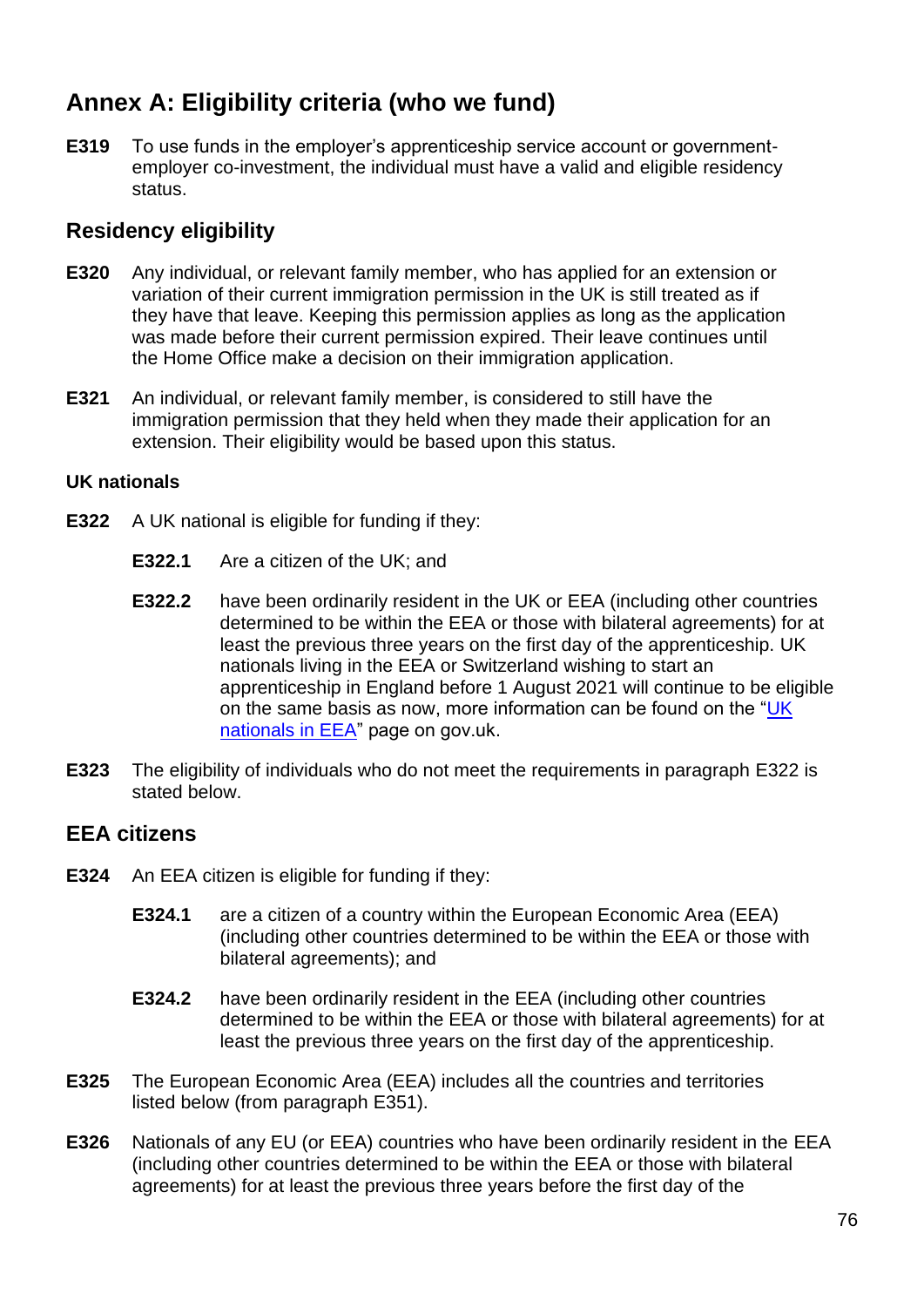apprenticeship must be treated equally to UK residents while the UK remains part of the EU. When the UK is no longer part of the EU, EEA nationals will remain eligible for the full funding year 1 August 2020 to 31 July 2021.

**E327** The eligibility of individuals who do not meet the requirements in paragraph [E324](#page-76-1) is stated below.

## **Non-EEA citizens**

**E328** A non-EEA citizen is eligible for funding if they have permission from the UK government to live in the UK (not for educational purposes), and have been ordinarily resident in the UK for at least the previous three years before the start of the apprenticeship.

## **Individuals with certain types of immigration status and their family members**

- <span id="page-77-0"></span>**E329** Any individual with any of the statuses listed below, is eligible to receive funding and is exempt from the three-year residency requirement rule. You must have seen the individual's immigration permission in these circumstances:
	- **E329.1** refugee status;
	- **E329.2** discretionary leave to enter or remain;
	- **E329.3** exceptional leave to enter or remain (including Calais leave);
	- **E329.4** indefinite leave to enter or remain;
	- **E329.5** humanitarian protection;
	- **E329.6** leave outside the rules;
	- **E329.7** section 67 of the Immigration Act 2016; or
	- **E329.8** the husband, wife, civil partner and child of any of the above in this paragraph (that is paragraphs [E329.1](#page-77-0) to [E329.7\)](#page-77-1).
- <span id="page-77-1"></span>**E330** The individual's immigration permission in the UK may have a 'No recourse to public funds' condition. This does not include education or education funding, so this does not affect an individual's eligibility, which must be decided under the normal eligibility conditions.

#### **Right of Abode in the UK**

**E331** The right of abode is a status under United Kingdom immigration law that gives an unrestricted right to live in the United Kingdom. It was introduced by the Immigration Act 1971. Individuals with the right of abode are eligible for funding if they have been ordinarily resident in the UK for at least the previous three years before the start of the apprenticeship and have the right to work in the UK.

### **Asylum seekers**

**E332** Asylum seekers are eligible to receive funding if they: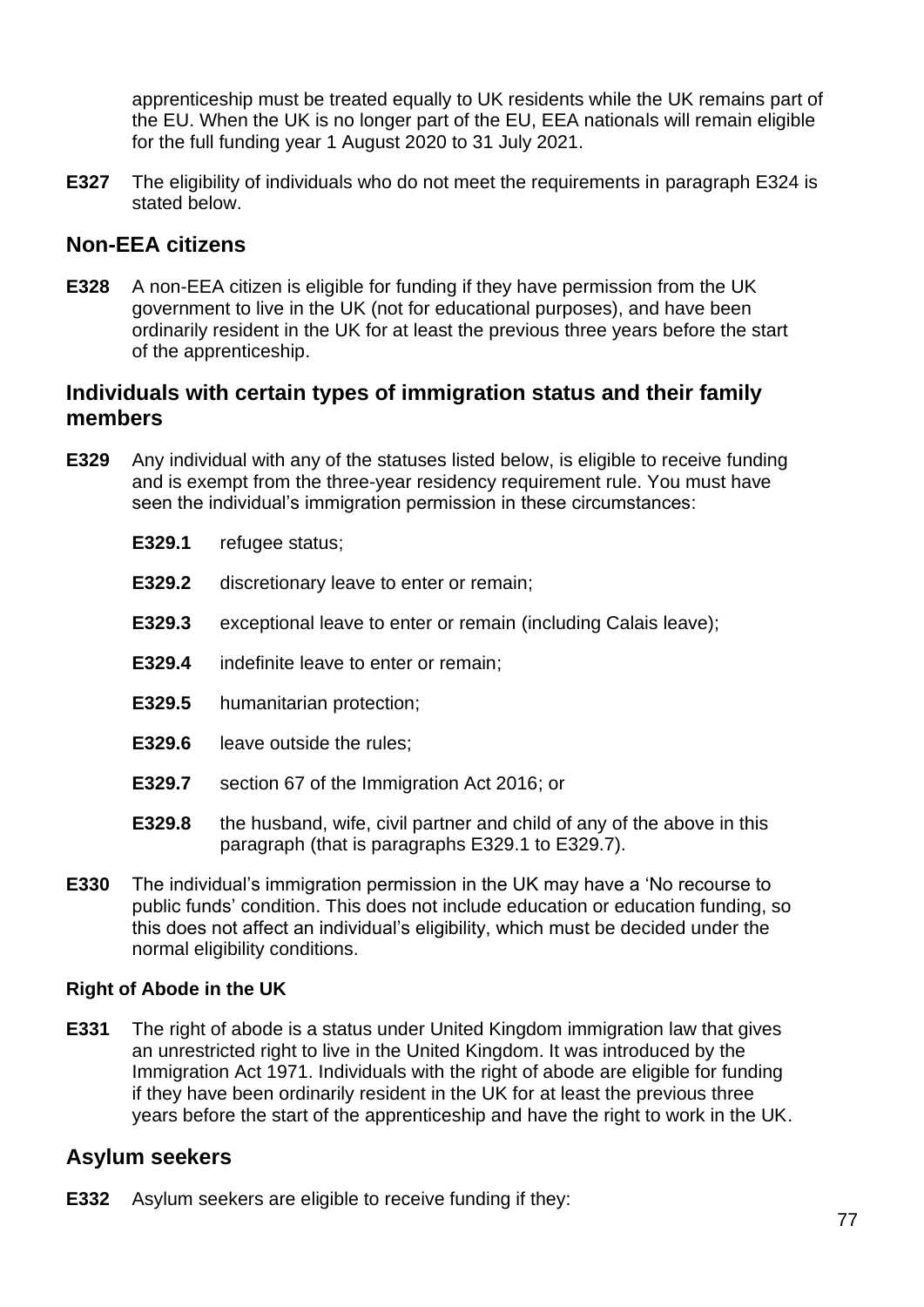- **E332.1** have lived in the UK for six months or longer while their claim is being considered by the Home Office, and no decision on their claim has been made; or
- **E332.2** are in the care of the local authority and are receiving local authority support under section 23C or section 23CA of the Children Act 1989 or section 21 of the National Assistance Act 1948.
- **E333** An individual who has been refused asylum will be eligible if they:
	- **E333.1** have appealed against a decision made by the UK government against granting refugee status and no decision has been made within six months of lodging the appeal;
	- **E333.2** are granted support for themselves under section 4 of the Immigration and Asylum Act 1999; or
	- **E333.3** they are in the care of a local authority and are receiving local authority support for themselves under section 23C or section 23CA of the Children Act 1989.

## **Family members of EU and EEA nationals**

- **E334** In the explanations below, the 'principal' is the European Union (EU) or EEA national. The 'family' or 'family member' is the apprentice, and must be the husband, wife, civil partner, child, grandchild, dependent parent or grandparent of the 'principal'.
- **E335** If the individual, who is a family member of an EEA national, has been ordinarily resident in the EEA for the three years prior to the start of their course, they are eligible for funding.
- **E336** This table shows the eligibility for family members if:
	- **E336.1** the family member is now ordinarily resident in England, but has not been ordinarily resident in the EEA for at least the previous three years before the start of learning; and
	- **E336.2** the principal has been resident within the EEA for the last three years.

|                                                   |                              | Principal ordinarily resident in the EEA for<br>three years |                                 |                    |
|---------------------------------------------------|------------------------------|-------------------------------------------------------------|---------------------------------|--------------------|
|                                                   |                              | EU<br>(including<br>UK) citizen                             | Non-EU<br><b>EEA</b><br>citizen | Non-EEA<br>citizen |
| Family<br>member not<br>ordinarily<br>resident in | EU (including<br>UK) citizen | Eligible                                                    | Eligible                        | Not eligible       |
|                                                   | Non-EU EEA<br>citizen        | Eligible                                                    | Not eligible                    | Not eligible       |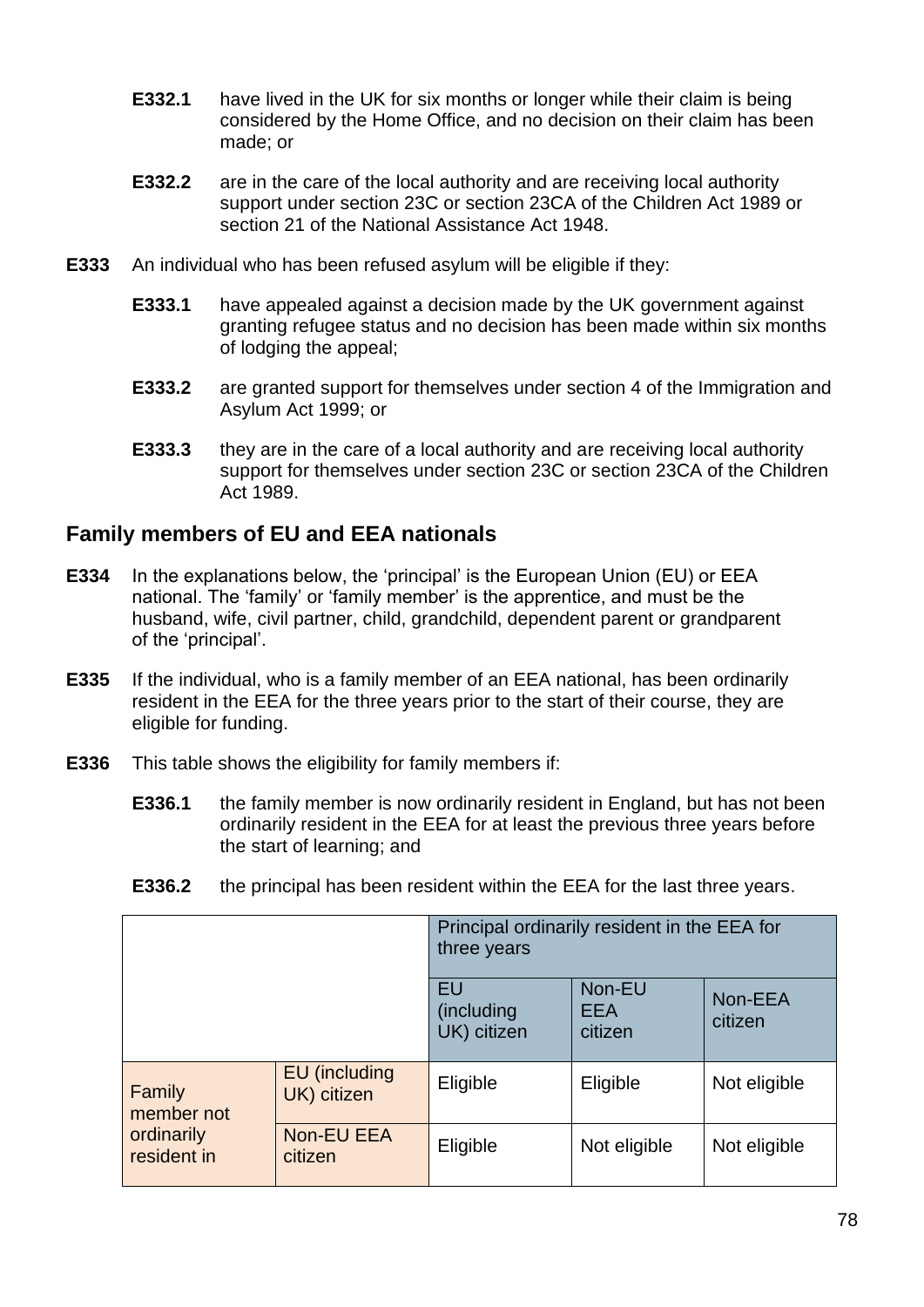| the EEA for<br>three years | Non-EEA<br>citizen | Eligible | Not eligible | Not eligible |
|----------------------------|--------------------|----------|--------------|--------------|
|                            |                    |          |              |              |

## **Children of Turkish workers**

- **E337** A child of a Turkish worker is eligible if:
	- **E337.1** the Turkish worker is ordinarily resident in the UK;
	- **E337.2** the Turkish worker is, or has been, lawfully employed in the UK; and
	- **E337.3** the child has been ordinarily resident in the EEA and/or Turkey for the full three-year period before the start of their programme.

#### **Persons granted stateless leave**

- **E338** A person granted stateless leave is a person who has:
	- **E338.1** extant leave to remain as a stateless person under the immigration rules (within the meaning given in section 33(1) of the Immigration Act 1971); and
	- **E338.2** been ordinarily resident in the UK and Islands throughout the period since the person was granted such leave. The UK and Islands are; England, Scotland, Wales, Northern Ireland, the Channel Islands and the Isle of Man.
- **E339** A stateless person must:
	- **E339.1** be ordinarily resident in the UK on the first day of the apprenticeship; and
	- **E339.2** have been ordinarily resident in the UK and Islands throughout the threeyear period preceding the first day of the apprenticeship.
- **E340** Certain family members are also eligible under this category:
	- **E340.1** the spouse or civil partner of a person granted stateless leave (and who was the spouse or civil partner of that person on the leave application date), who is ordinarily resident in the UK on the first day of the apprenticeship, and who has been ordinarily resident in the UK and Islands throughout the three-year period preceding the first day of the apprenticeship; or
	- **E340.2** the child of a stateless person or of the stateless person's spouse or civil partner (and who was the child of that stateless person or the child of the stateless person's spouse or civil partner on the leave application date), was under 18 on the leave application date, is ordinarily resident in the UK on the first day of the apprenticeship, and has been ordinarily resident in the UK and Islands throughout the three-year period preceding the first day of the apprenticeship.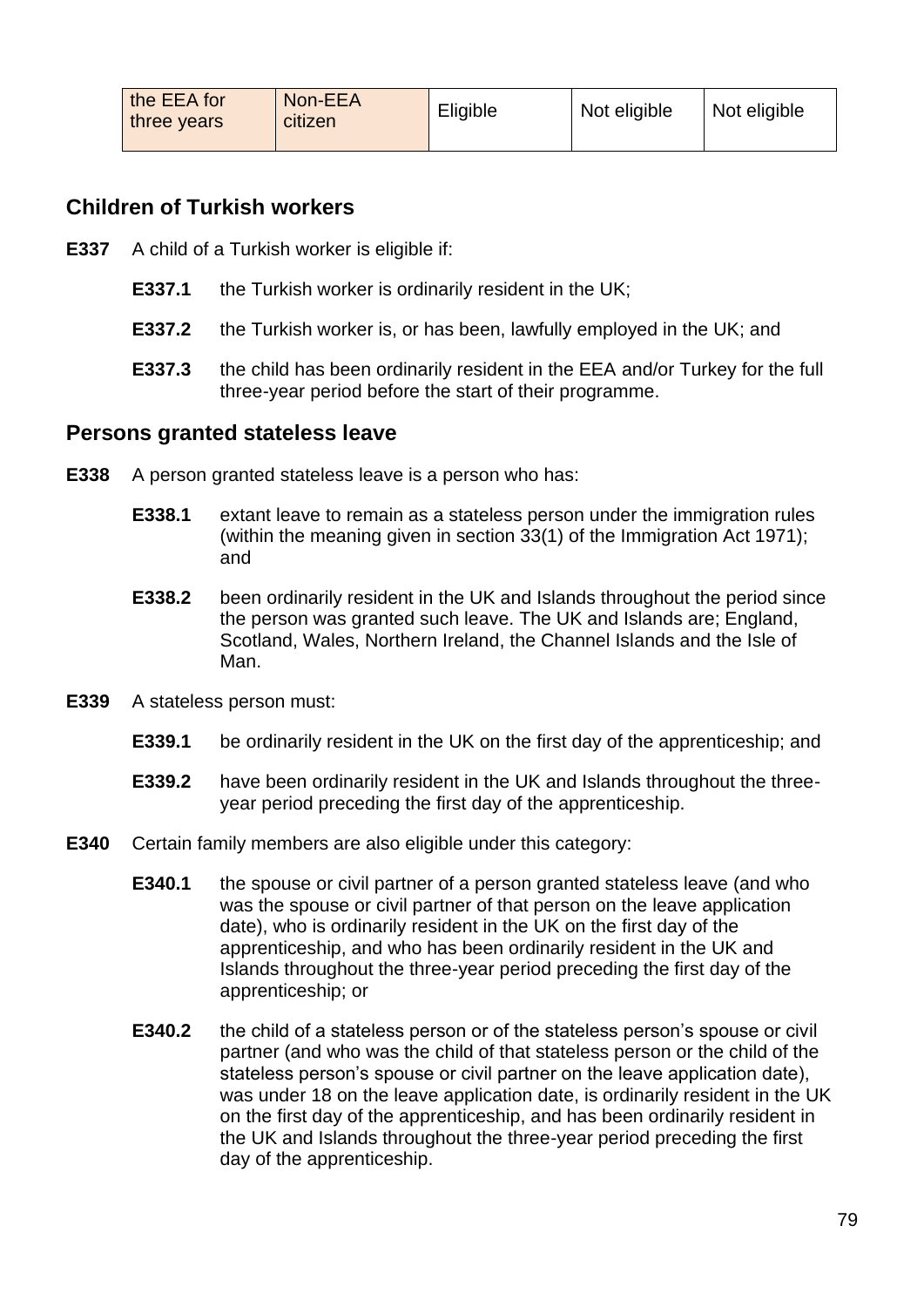**E341** 'Leave application date' means the date on which a persons granted stateless leave made an application to remain in the UK as a stateless person under the immigration rules (within the meaning given in section 33(1) of the Immigration Act 1971).

## **Those in the armed forces or outside of England**

- **E342** As an exception, we will also allow the following individuals to be funded from an employer's apprenticeship service account or using government-employer co-investment:
	- **E342.1** Armed forces and Royal Fleet Auxiliary personnel to undertake a statutory English apprenticeship wherever they are based in the United Kingdom.
	- **E342.2** Members of other nations' armed forces stationed in England and their family members, where the family member has a right to work in the United Kingdom, if the armed forces' individual has been ordinarily resident in England for three years. We will not fund family members that stay outside of England.
	- **E342.3** Apprentices whose occupation involves significant travel outside of the UK as part of their job (such as in travel or tourism) or work offshore (such as on an oil platform) and they have an identified registered work location in England. You must not claim for the additional expense of delivering learning outside of England.

## **Further information for 16 to 18-year-olds**

- **E343** 16 to 18year-olds are eligible to be funded for an apprenticeship if any of the following clauses apply.
	- **E343.1** they are accompanying or joining parents who have the right of abode, leave to enter or leave to remain in the UK (or accompanying or joining parents who are EEA nationals);
	- **E343.2** they are the children of diplomats;
	- **E343.3** they are the children of teachers coming to the UK on a teacher exchange scheme;
	- **E343.4** they are entering the UK (where not accompanied by their parents) and are British (or EEA) citizens;
	- **E343.5** they have a passport that has been endorsed to either show they have the right of abode in the United Kingdom or to show that they have no restrictions on working in the UK;
	- **E343.6** they are an asylum seeker;
	- **E343.7** they are placed in the care of the local authority; or
	- **E343.8** they meet the requirements for any other eligible category in this document.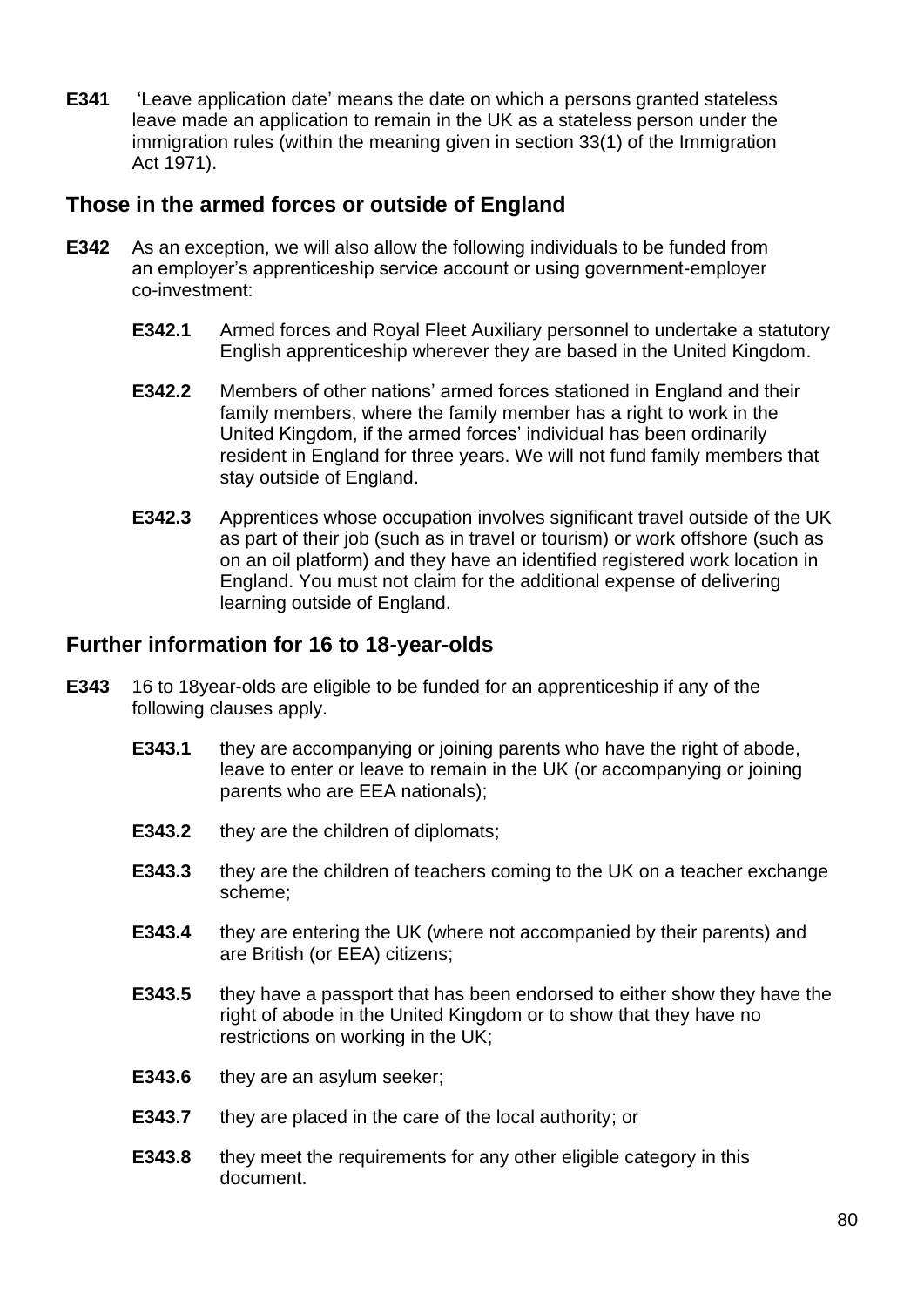**E344** You can find further information on eligibility from the [UK Council for International](https://www.ukcisa.org.uk/)  [Student Affairs](https://www.ukcisa.org.uk/) (UKCISA).

### **Countries or areas where residency establishes eligibility for our funding**

- **E345** Member states of the European Union. You can access a list of European Union (EU) member states on the [EU website.](https://europa.eu/european-union/about-eu/countries_en)
- **E346** Other territories are categorised as being within the European Union for the purposes of the fee's regulations; these are as follows:
	- **E346.1** Cyprus: any Cypriot national living on any part of the island qualifies for EU residency and is considered an EU national;
	- **E346.2** Finland: includes the Aland Islands;
	- **E346.3** France: the French Overseas Department (DOMS) (Guadeloupe, Martinique, French Guiana (Guyana), Reunion and Saint-Pierre et Miquelon) as part of metropolitan France;
	- **E346.4** Germany: includes the former German Democratic Republic and the taxfree port of Heligoland;
	- **E346.5** Portugal: includes Madeira and the Azores but not Macau;
	- **E346.6** Spain: includes the Balearic Islands, the Canary Islands, Ceuta and Melilla; and
	- **E346.7** United Kingdom: includes Gibraltar.
- **E347** The Channel Islands and Isle of Man are part of the United Kingdom and Islands but not part of the EU. The Channel Islands and Isle of Man are not classed as part of England for apprenticeship funding purposes. The UK, Channel Islands and Isle of Man are collectively referred to as the UK and Islands.
- **E348** Andorra, Monaco, San Marino and the Vatican are not part of the EU.
- **E349** For funding eligibility purposes, EEA and eligible overseas dependent territories are defined as all member states of the EU and Iceland, Liechtenstein, Switzerland, Norway and all the eligible British Overseas Territories and EU overseas territories (listed in paragraph [E351](#page-81-0) below).
- **E350** Although Switzerland is not part of the formally recognised EEA, its nationals are eligible under various international treaties signed by the UK and Swiss governments.
- <span id="page-81-0"></span>**E351** Individuals who are nationals of certain British Overseas Territories and of certain European overseas territories are eligible for funding, ensuring they comply with the three-year rule on residence in the EEA. These are as follows:
	- Anguilla
	- Bermuda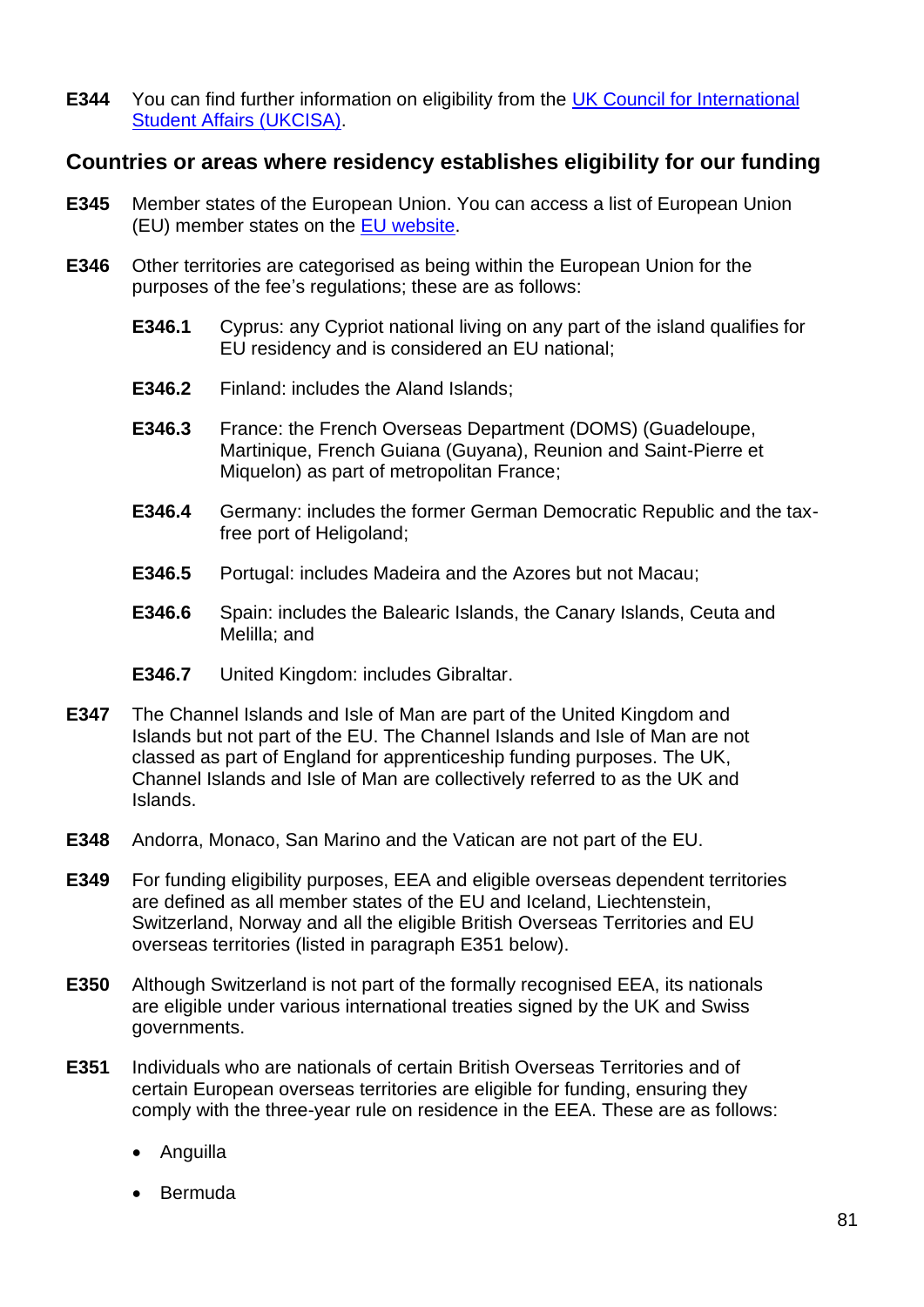- British Antarctic Territory
- British Indian Ocean Territory
- British Virgin Islands
- Cayman Islands
- Falkland Islands
- Henderson Island
- Montserrat
- Pitcairn, Ducie and Oeno Islands
- South Georgia and the South Sandwich Isles
- St Helena and its dependencies
- Turks and Caicos Islands
- Greenland and Faroe Isles
- Antilles (Bonaire, Curacao, Saba, St Eustatius and St Maarten)
- Aruba
- New Caledonia and its dependencies
- French Polynesia
- Saint Barthélemy
- The Territory of Wallis and Futuna Islands
- Mayotte
- French Southern and Antarctic Territories

# **Glossary**

### **0-9**

#### **£1000 additional payment**

See '16 to 18 payment'

#### **5% co-investment**

See 'Co-investment'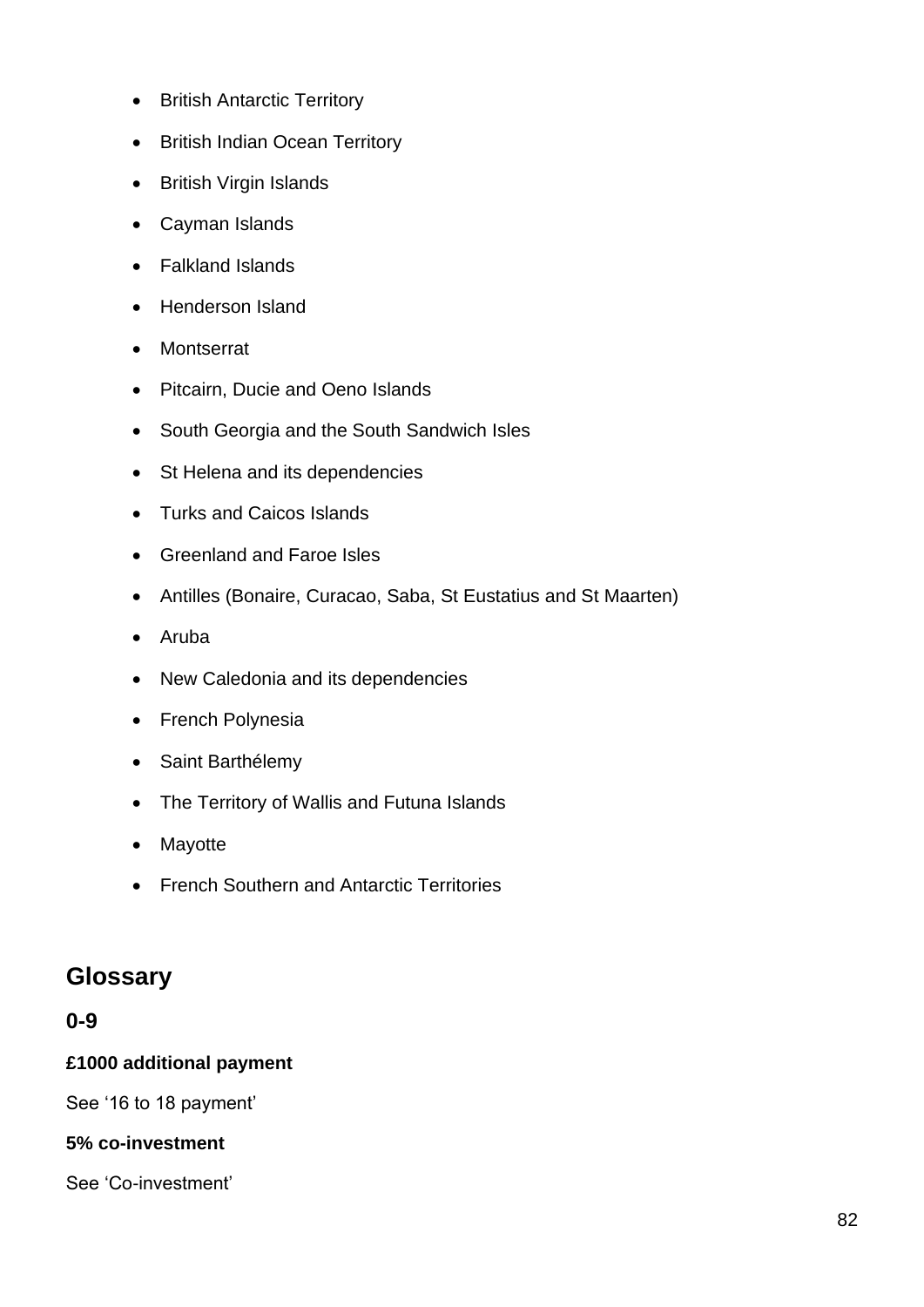### **5% contribution**

See 'Co-investment'

### **10% co-investment**

See 'Co-investment'

#### **10% contribution**

See 'Co-investment'

### **16 to 18 payment**

The £1000 payment employers and providers receive for taking on an apprentice aged 16 to 18.

See also 'Additional payments'

### **20% completion payment**

See 'Completion payment'

### **20% off-the-job**

See 'Off-the-job (OTJ) training'

#### **20% rule**

See 'Completion payment' or 'Off-the-job (OTJ) training'

#### **30 hours**

See 'Minimum duration'

### **90% contribution**

See 'Co-investment'

#### **95% contribution**

See 'Co-investment'

## **A**

### **Account**

See 'Apprenticeship service account'

### **Additional learning needs**

See 'Identified needs'

### **Additional learning support (ALS)**

See 'Learning support'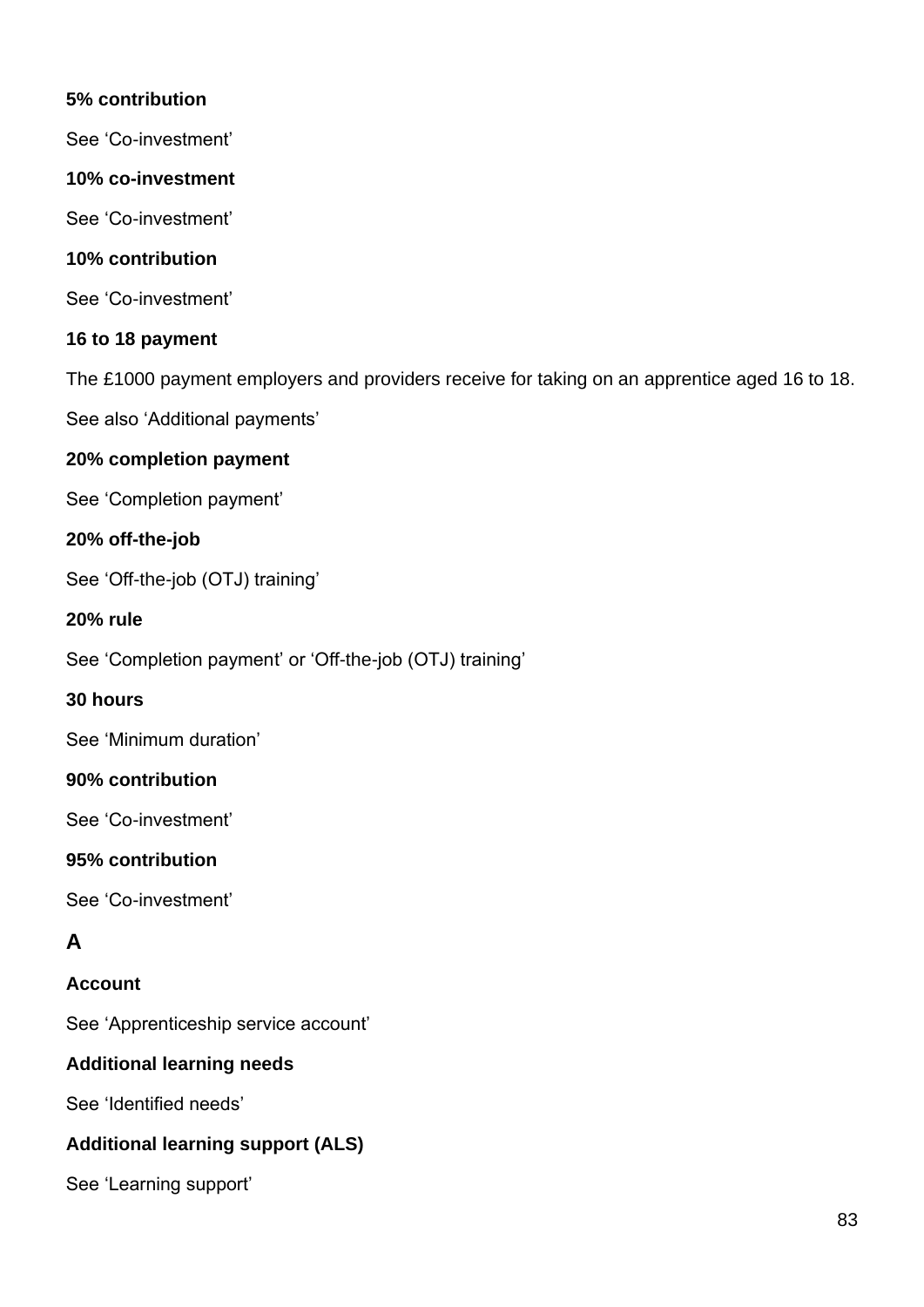#### **Additional payments**

Extra funding to help with any additional costs of training specific groups of apprentices. The different types of additional payments are the 16 to 18 payment, the eligible 19 to 24 payment, learning support and the care leaver's bursary.

#### **Additional qualifications**

See 'Non-mandatory qualifications'

#### **Advanced learner loan**

Loans for individuals aged 19+ to provide financial support towards tuition costs. These loans are paid directly to the college or training organisation.

#### **Annual leave**

Paid time off work that employees are entitled to. For full time apprentices, this is at least 28 days per year (statutory leave entitlement). It is not a break in learning.

#### **Apprentice**

An individual who is doing an apprenticeship and engaged under an apprenticeship agreement (or alternative arrangement). Apprentices are employed. They work alongside experienced staff, gain job-specific skills, earn a wage, get holiday pay and time for study related to their role.

#### **Apprentice employment contract**

See 'Contract of service'

#### **Apprentice rate**

This is the minimum hourly rate apprentices are entitled to if they are either:

- aged under 19
- 19 and over and in their first year of an apprenticeship

We encourage employers to pay more than the apprentice rate. View the National Minimum Wage rates.

#### **Apprenticeship**

A job with training. This includes the training and (where required) end-point assessment for an employee. The full definitions of an approved English apprenticeship (standards) can be found in Part 1 of the Apprenticeships, Skills, Children and Learning Act 2009.

#### **Apprenticeship agreement**

An apprenticeship agreement is between an employer and an apprentice, either in accordance with the Apprenticeships, Skills, Children and Learning Act 2009 section A1 (for standards – an approved English apprenticeship agreement).

#### **Apprenticeship certificate**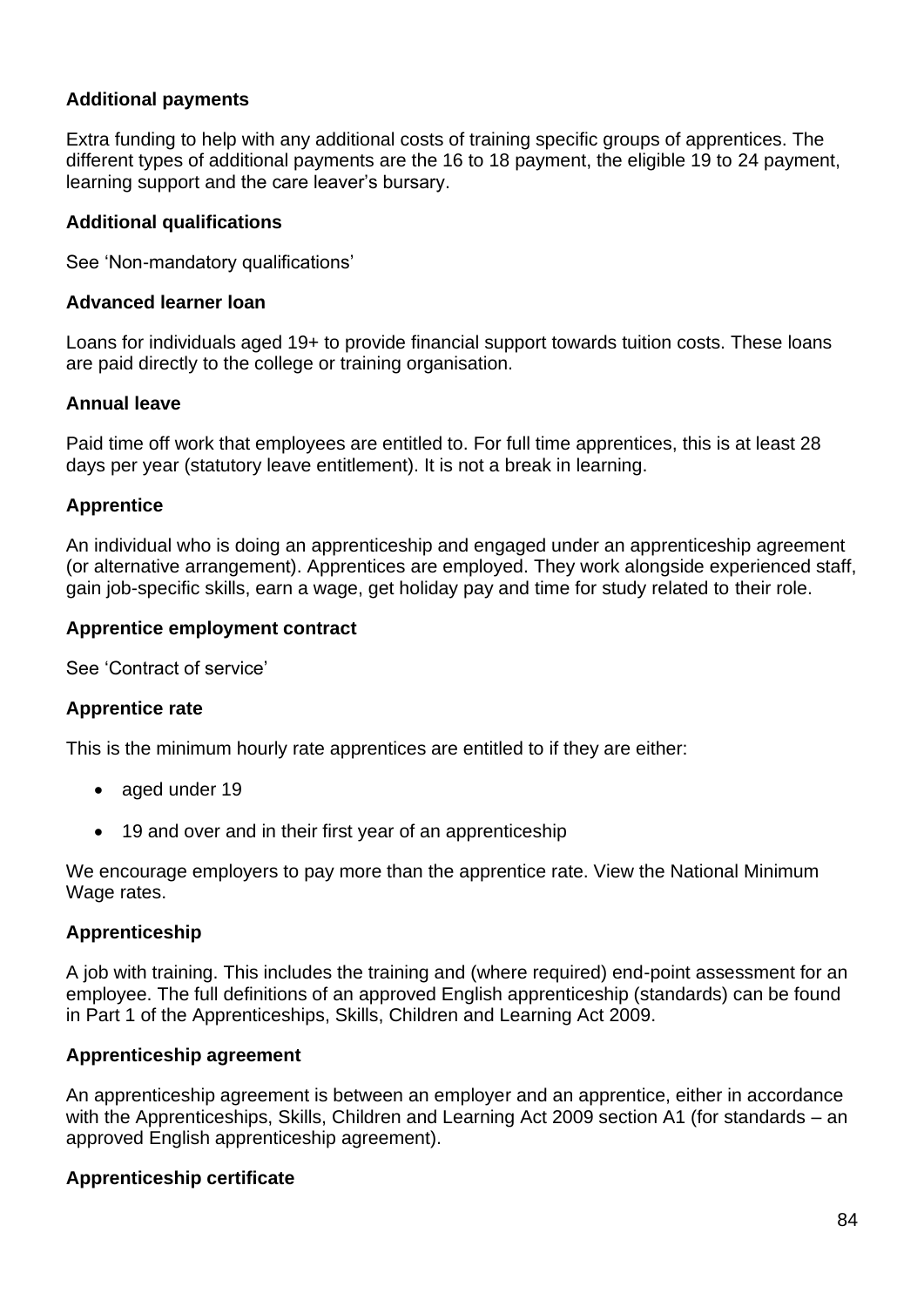A certificate used to provide formal recognition that an individual has achieved their apprenticeship and is therefore certified.

### **Apprenticeship funding rules**

View all apprenticeship funding rules.

#### **Apprenticeship journal**

See 'Evidence pack'

#### **Apprenticeship levy**

A levy on UK employers to raise funds to pay for apprenticeship training and assessment. It is charged at 0.5% of an employer's pay bill, but each employer receives an allowance of £15,000 to offset against their levy payment. Because of the allowance, only employers with an annual pay bill greater than £3m have to pay the levy. Levy payments are made monthly to HMRC.

#### **Apprenticeship minimum wage**

See 'National Minimum Wage'

#### **Apprenticeship service account**

The area on the apprenticeship service where employers can manage their funding and apprentices, view their account balance and plan their spending.

See also 'The apprenticeship service'

### **Apprenticeship training agency (ATA)**

An organisation that recruits and employs apprentices on behalf of employers.

#### **Assessment**

See 'End-point assessment' or 'On-programme assessment'

#### **B**

#### **Block release**

A concentrated period of time where the apprentice is training or studying at a place other than work as part of their apprenticeship.

#### **Break in learning**

When an individual takes a break of at least 4 weeks from their apprenticeship but plans to return to it in the future. For example, illness, maternity leave or parental leave. This does not include bank holidays, annual leave, redundancy or withdrawals.

See also 'Change of circumstances'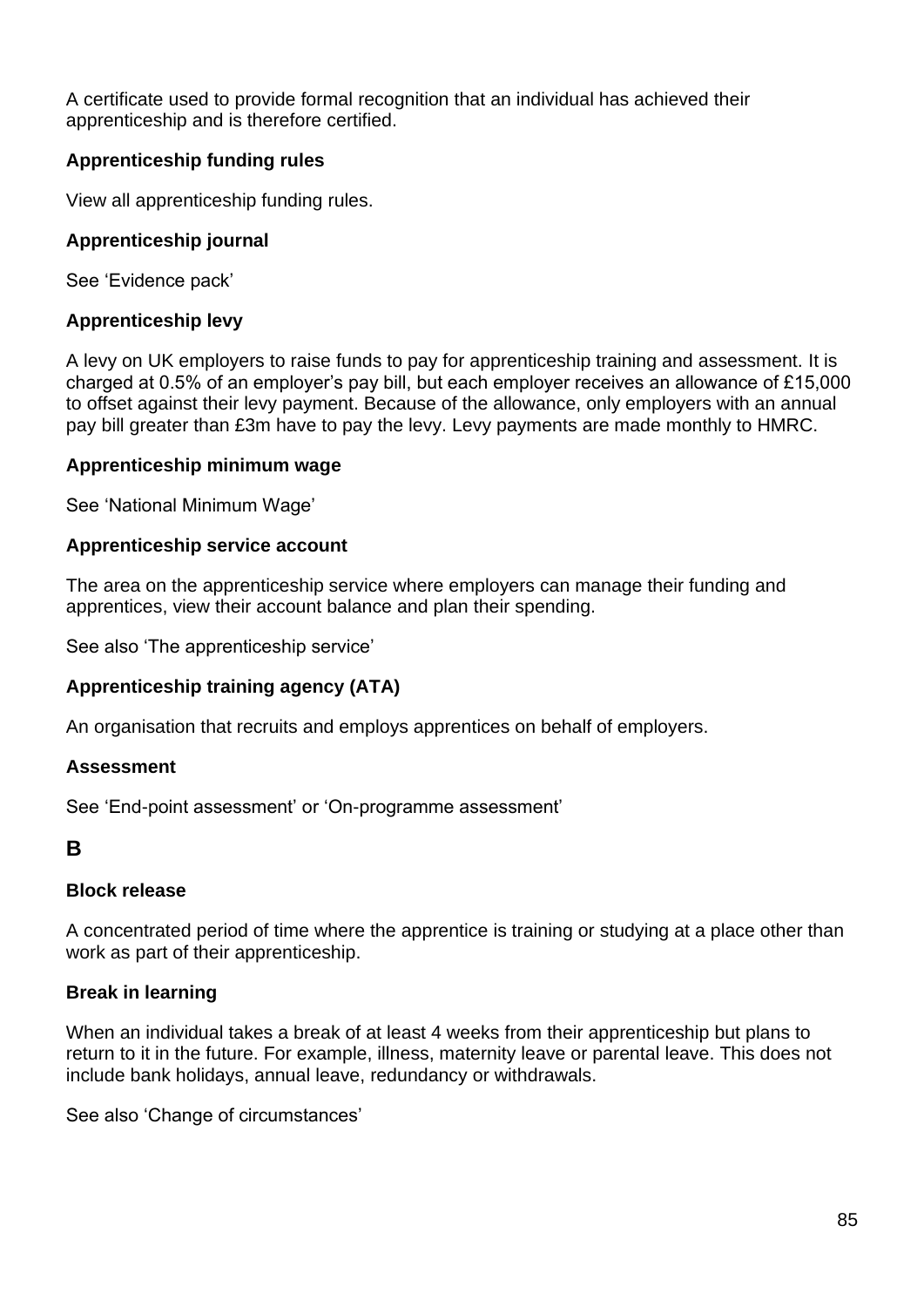# **C**

### **Care certificate**

15 minimum standards that apprentices must achieve for specific job roles in the health and social care sector. We treat this as a Licence to practise.

### **Care leaver**

An individual aged 16 to 24 who was (or still is) in the care of their Local Authority.

### **Care leaver bursary**

An additional £1000 payment that ESFA pay care leavers. This is paid via the apprentice's training provider.

See also 'Additional payments'

### **Certificates**

Issued by awarding bodies to demonstrate an individual's qualifications, for example Level 2 English and maths. During audits, we may check certificates for proof of prior learning.

See also 'Prior learning'

### **Changes from the previous document**

We tell you about new rules and any rules that have changed or been removed in the:

- summary of changes document
- relevant section of the funding rules

We also show you which sections contain changes on the web-based apprenticeship funding rules updates page.

### **Change of circumstance**

Changes in an apprentice's personal or employment circumstances, or to their apprenticeship. There are different actions to take and effects on funding depending on the type of change.

### **Co-investment**

Sharing the cost of training and assessing apprentices with the government. The following types of employers will pay co-investment:

- non-levy payers
- levy payers who have run out of levy funds

For apprenticeships that started before 1 April 2019, employers pay 10% towards the cost of apprenticeship training. The government will pay the rest (90%).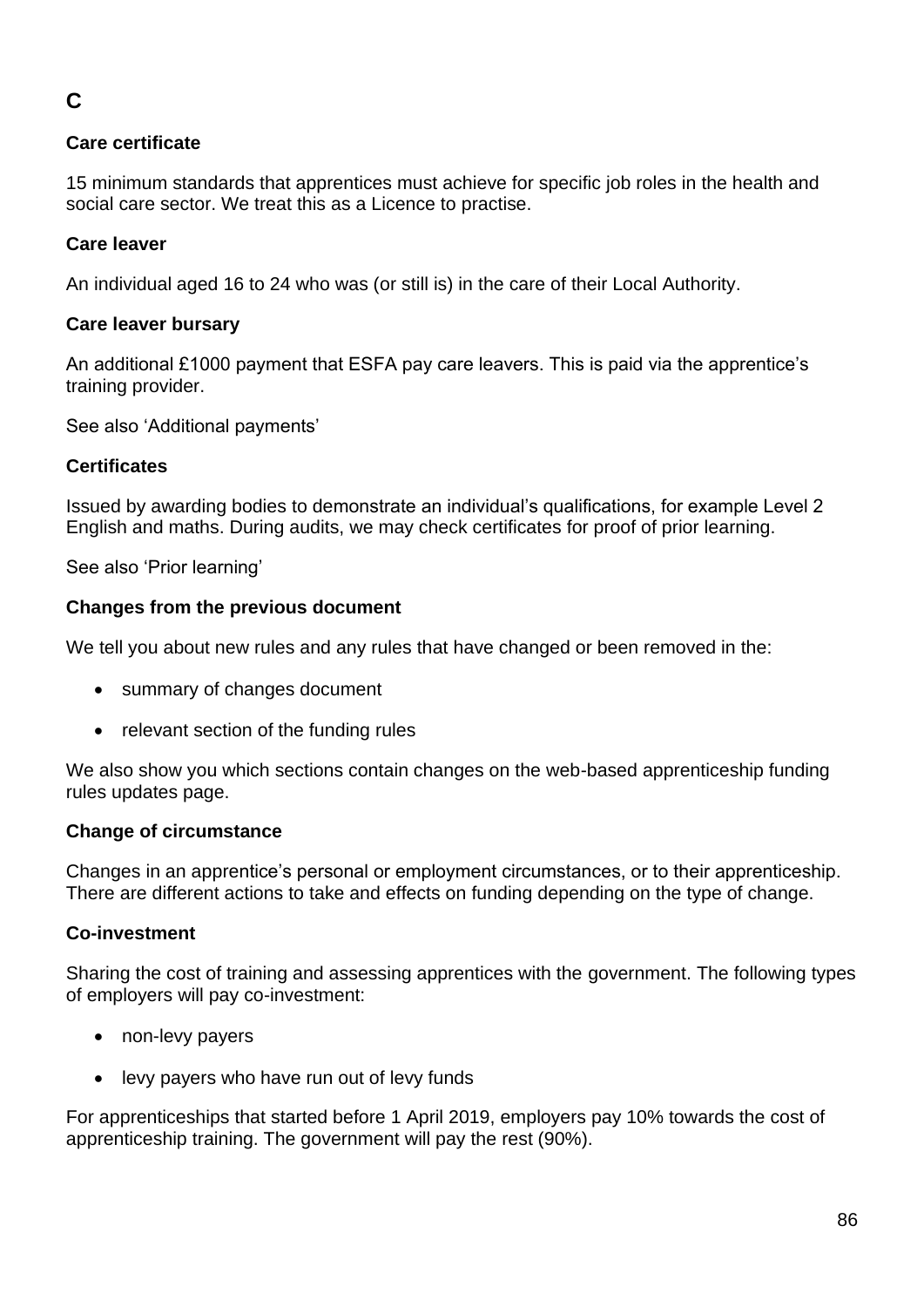For apprenticeships that started on or after 1 April 2019, employers pay 5% towards the cost of apprenticeship training. The government will pay the rest (95%).

### **Commitment**

An internal term we use to describe an employer entering information in their apprenticeship service account.

#### **Commitment statement**

A statement held by the main provider, the apprentice and their employer. The commitment statement sets out how the apprentice will be supported to successful achievement of the apprenticeship. It must be signed by the apprentice, their employer and the main provider, and all three parties must retain a current signed and dated version.

### **Complete early**

When an apprentice completes all their training and assessment (including end point assessment) before the planned end date recorded by the provider on the ILR. If the apprenticeship has met the minimum 12-month duration, we will pay any outstanding amounts once we have been notified of completion. View the Technical Funding Guide for details about how payments are made.

### **Completion payment**

A payment we make to providers when an apprentice completes all their learning. This means taking the end-point assessment (the apprentice does not need to pass). This payment is 20% of either the total negotiated price or the funding band maximum, whichever is lower.

#### **Contract for services**

A contract between a contractor and a client.

#### **Contract of service**

A contract between an employee and employer.

#### **Contribution**

See 'Co-investment' or 'Funding band'

### **D**

#### **DAS**

See 'The apprenticeship service'

#### **Degree apprenticeship**

An apprenticeship that is done at level 6 or 7 and equivalent to a bachelor's or master's degree. Apprentices spend part of their time at university and the rest with their employer.

#### **Delivery subcontractor**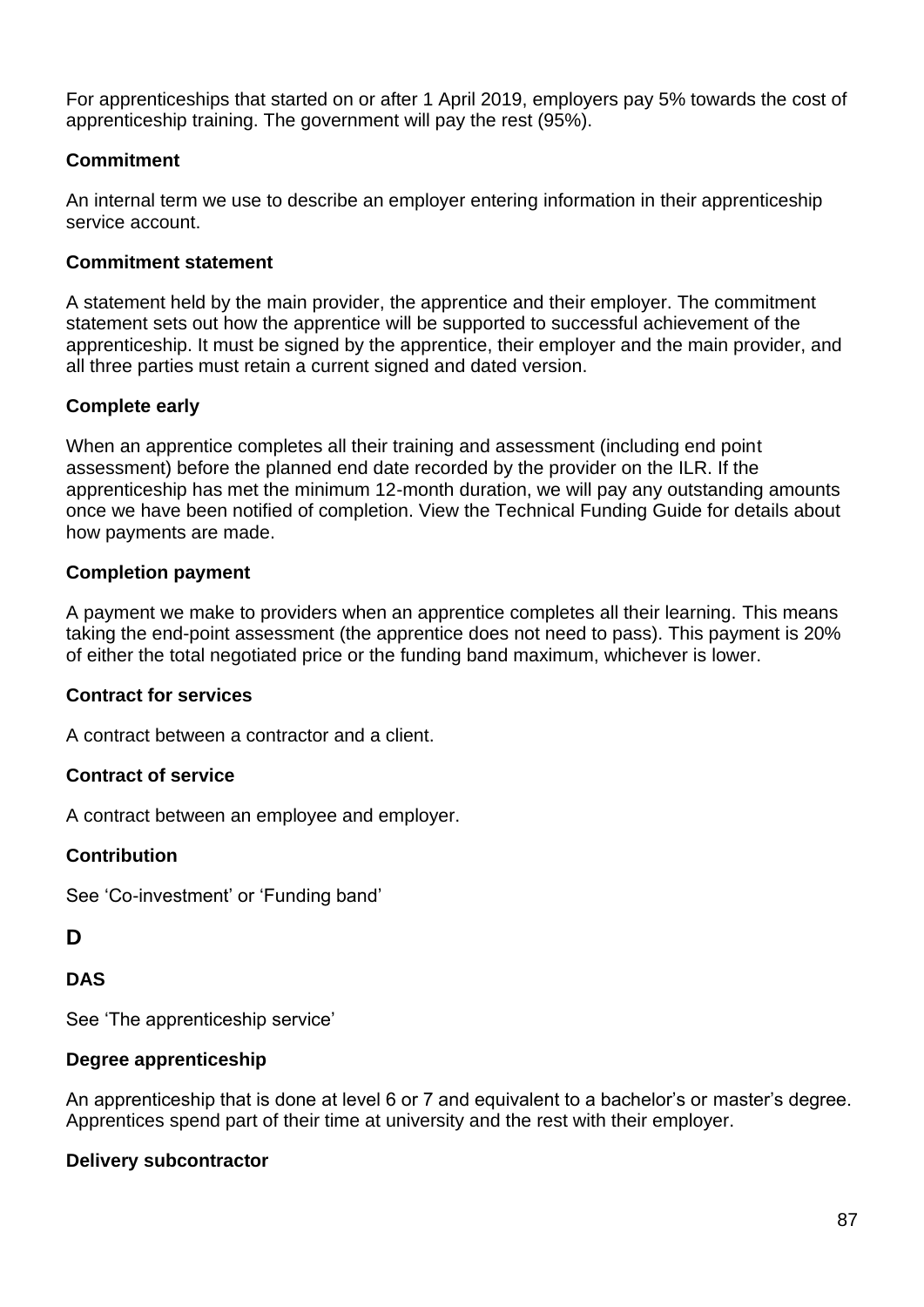An organisation contracted through a main provider or employer-provider to deliver onprogramme assessments, English and maths or off-the-job training to apprentices. This does not include end-point assessment organisations. It also excludes subcontractors you use for different services, including help with marketing or data management, as well as those who deliver training to an apprentice that is in addition to the apprenticeship and not funded through this route.

### **Digital account**

See 'Apprenticeship service account'

#### **Disability**

See 'Learning difficulty or disability (LDD)'

#### **Dismissal**

When an employee's contract of employment is terminated.

#### **Distance learning**

Learning that is delivered remotely rather than face-to-face. For example, e-learning and webinars.

#### **Double funding**

See 'Individuals who are not eligible for funding'

### **E**

#### **Earnings adjustment statement (EAS)**

The earnings adjustment statement is how main providers claim funding that cannot be claimed through the individualised learner record.

#### **Education, health and care (EHC) plan**

An education, health and care (EHC) plan is for children and young people aged up to 25 who need more support than is available through special educational needs support.

EHC plans identify educational, health and social needs and set out the additional support to meet those needs.

#### **Eligibility**

The criteria an individual must meet to be able to do an apprenticeship and get apprenticeship funding. For example, their age, right to work in England, amount of prior learning and the duration of training needed.

There are also criteria that an apprenticeship training programme must meet.

#### **Eligible costs**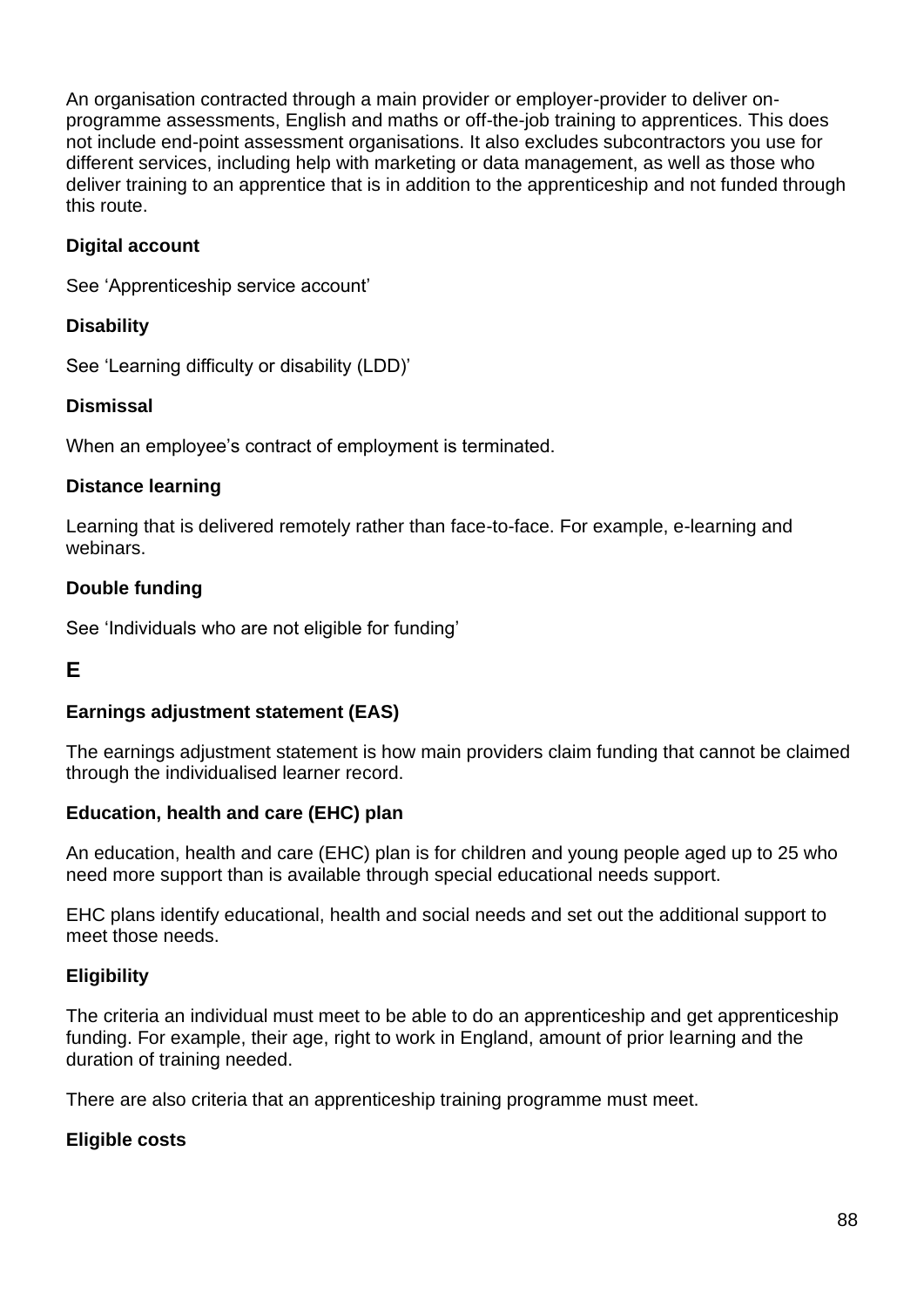Costs that directly relate to the delivery of training and on-programme assessment. Eligible costs make up the total negotiated price, which is paid for using funds from either:

- an employer's apprenticeship service account
- government-employer co-investment

#### **Employee**

An individual who has a contract of service. This does not include individuals who are selfemployed.

#### **Employer**

An organisation that has a contract of service and an apprenticeship agreement with an apprentice. This can include an apprenticeship training agency (ATA). This may also include a company or charity whose PAYE scheme the employer has connected to their apprenticeship service account. References to an 'employer' describe the whole organisation, not individual sites, locations, groups or companies linked by directors.

#### **Employer agreement**

A legally binding agreement between an employer and the Education and Skills Funding Agency (ESFA). Employers must accept this agreement to get or reserve apprenticeship funding.

#### **Employer-provider**

Any organisation who delivers some, or all, of the 'off-the-job' training element of an apprenticeship to their own staff and holds a contract with us through which we directly route funds from their apprenticeship service account or government-employer co-investment. The employer-provider will have overall responsibility for the training and on-programme assessment conducted by themselves, their delivery subcontractors and will have a contractual relationship for the end-point assessment conducted by an end-point assessment organisation. The payment for the end-point assessment is through the employer-provider.

#### **End-point assessment (EPA)**

An assessment that takes place at the end of an apprenticeship, to make sure apprentices have reached the necessary level to be awarded an apprenticeship.

#### **End-point assessment organisation (EPAO)**

An independent organisation that employers can contract to carry out apprenticeship end-point assessments.

#### **English and maths**

Two separate qualifications that apprentices require to achieve an apprenticeship. There are different types of English and maths qualifications. For example, functional skills, GCSEs and entry-level.

#### **Entry-level**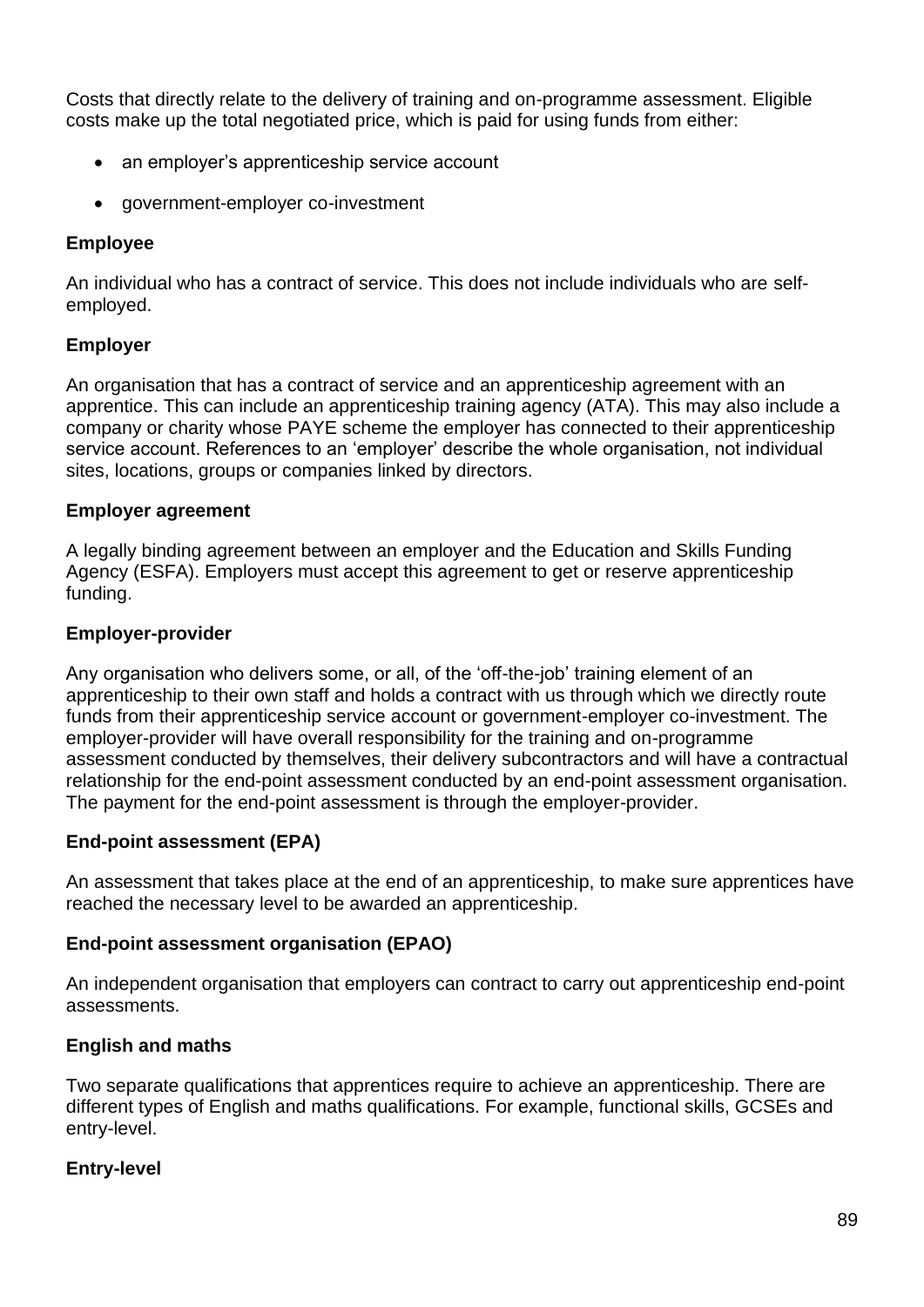#### See 'English and maths'

### **Evidence pack**

A collection of documents and information about an apprentice and their apprenticeship. It provides evidence that the apprentice exists, is eligible for funding and that the apprenticeship is being delivered in line with the funding rules.

### **Exceptional learning support (ELS)**

An additional payment that providers can claim if the cost of supporting an apprentice's learning is £19,000 or more in a funding year.

See also 'Learning support'

### **F**

#### **Functional skills**

A type of English and maths qualification.

See also 'English and maths'

#### **Funding agreement**

Throughout this document the term 'funding agreement' is used to include:

- the apprenticeship levy provider funding agreement;
- the contract for services between the employer and main provider;
- the contract for services apprenticeships (between the ESFA and main providers delivering apprenticeships to non-levy- paying employers).

#### **Funding band**

The financial range that the government will contribute towards the cost of delivering training and assessment for an apprenticeship standard. The range is between £0 and a defined funding band maximum. The maximum ranges from £1,500 to £27,000 and is the most that the government will contribute, including amounts that can be taken from a levy-paying employer's apprenticeship service account. Currently, there are 30 funding bands. They do not include costs for English and maths or additional payments for young people.

#### **Funding rules**

See 'Apprenticeship funding rules'

### **G**

#### **Gateway requirements**

These are requirements set out in the assessment plan that must be met by the apprentice prior to undertaking end-point assessment of the apprenticeship standard. They will include the completion of English and maths qualifications (where applicable) and any on-programme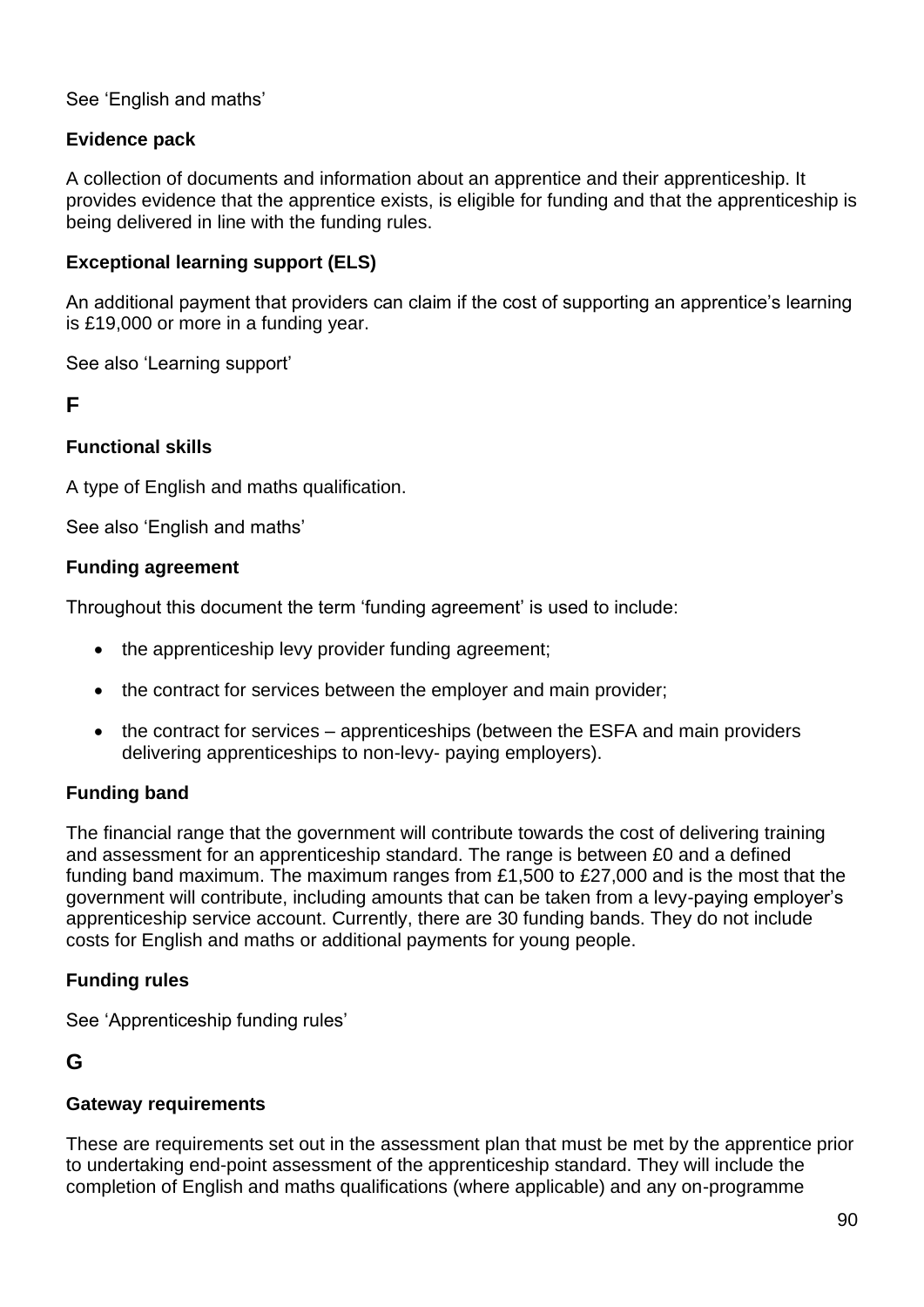mandatory qualifications (where applicable) along with satisfactory evidence (as determined by the employer, in consultation with the main provider) that the apprentice has achieved the necessary knowledge, skills and behaviours set out in the standard.

### **GCSE**

See 'English and maths' or 'Prior learning'

#### **Government-employer co-investment**

Government-employer co-investment is funding that is not paid for from an employer's apprenticeship service account (because the employer does not pay the levy or has insufficient levy funds in their apprenticeship service account). Employers will need to make a mandatory co-investment with the government.

## **H**

#### **Higher apprenticeships**

An apprenticeship where the main learning is at level 4 or above. This is equivalent to a certificate of higher education or above.

#### **Holiday**

See 'Annual leave'

### **I**

#### **ICT**

See 'Functional skills'

#### **Identified needs**

Learning needs that have been identified as part of a need's assessment, which may be eligible for learning support.

See also 'Learning support'

#### **Illness**

See 'Break in learning'

#### **Immigration permission**

The permissions, or otherwise, granted by the government of the United Kingdom for an individual to reside here. Learners need immigration permission to study in the UK.

#### **Incentive payment**

See 'Completion payment'

#### **Individualised learner record (ILR)**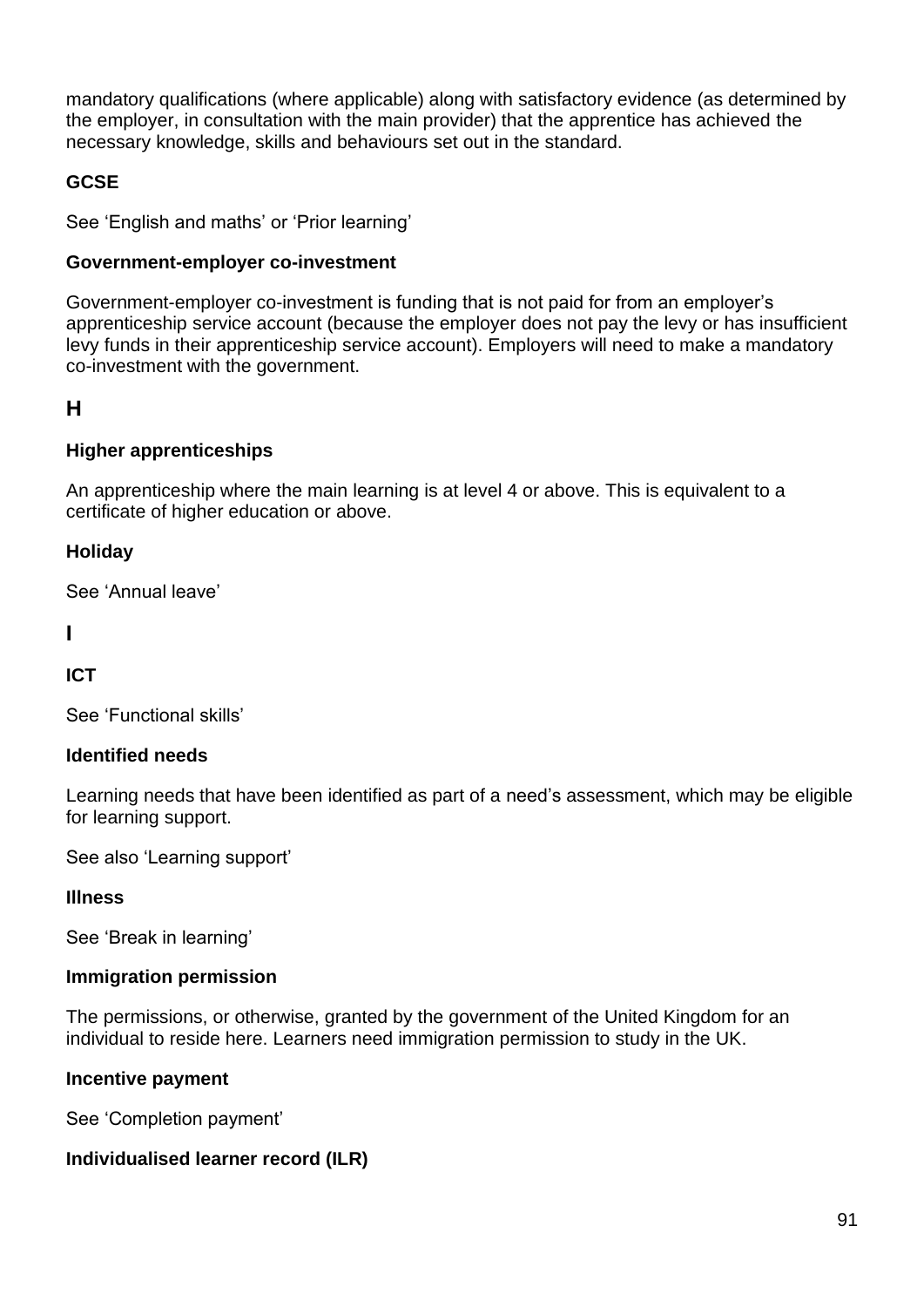The primary data collection requested from training providers for further education and workbased learning in England. The data is used widely, most notably by the government, to monitor policy implementation and the performance of the sector. It is also used by organisations that allocate funding for further education.

#### **Individual learning plan (ILP)**

See 'Commitment statement'

#### **Inducement**

Something that persuades or influences someone to do something. For example, if a provider offered extra training (not required for the apprenticeship) to an employer and included this in the total negotiated price. This is not allowed.

#### **Ineligible costs**

Costs that must not be included in the total negotiated price. For example, travel costs and wages.

#### **Initial assessment**

The process of identifying an individual's learning and support needs to enable the design of an individual learning plan (commitment statement). It determines the learner's starting point for their learning programme.

#### **Integrated standard**

An integrated standard is where the end-point assessment is incorporated into the main learning aim (usually a degree or other full higher education qualification). In these cases, there is no need for an additional independent assessment.

### **K**

### **Knowledge, skills and behaviours (KSBs)**

These are set out in all apprenticeship standards; apprentices are required to learn them to be occupationally competent. KSBs are taught in off-the-job training and tested in the end-point assessment.

### **L**

### **Learning difficulty or disability (LDD)**

An apprentice having a learning difficulty or disability may form part of a need's assessment, and if it directly impacts on their learning, could be eligible for learning support.

See also 'Learning support'

#### **Learning support**

Financial support that providers can claim to help with the cost of any reasonable adjustments directly related to an apprenticeship. Currently a fixed monthly amount of £150. Any extra cost can be claimed through the Earnings Adjustment Statement (EAS).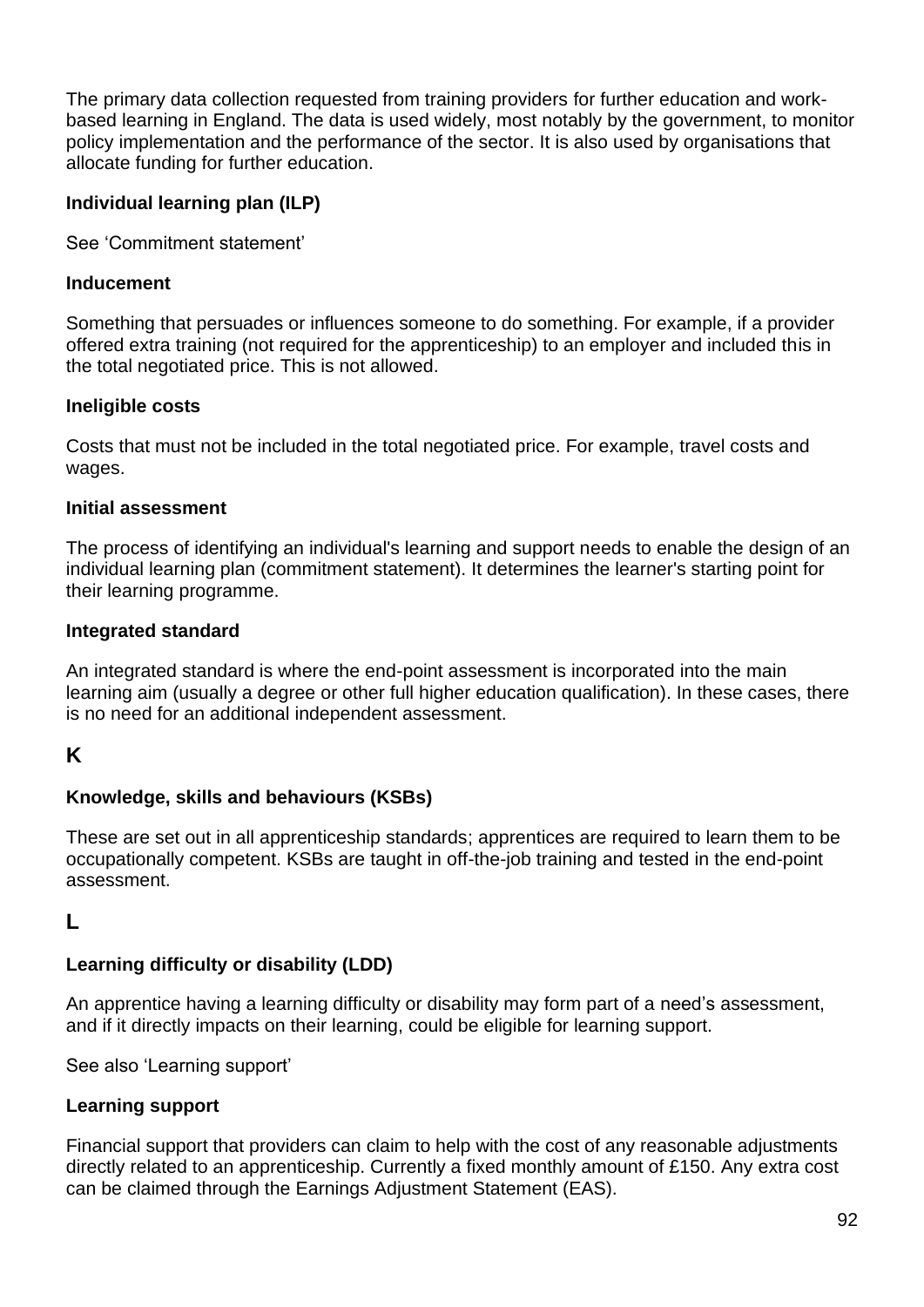See also 'Additional payments'

## **Level 1**

See 'English and maths' or 'Functional skills'

## **Level 2**

See 'English and maths' or 'Functional skills'

### **Levy**

See 'Apprenticeship levy'

### **Levy-paying employer**

An employer, or group of connected employers, with a collective annual pay bill of over £3 million who therefore pay the levy.

### **Licence to practise**

Where it is a legal (or statutory) requirement for practitioners to have a licence, which confirms the licence holder meets certain standards of competence. This includes situations where it is illegal to be paid for a specified range of activities without a licence.

### **M**

### **Main provider**

Any organisation holding a contract with us through which we directly route funds from an employer's apprenticeship service account or government-employer co-investment. The main provider will have the overall responsibility for the training and on-programme assessment conducted by themselves and their delivery subcontractors, and have a contractual relationship on behalf of the employer for the end-point assessment conducted by an end-point assessment organisation. The payment for the end-point assessment organisation is through the main provider.

### **Maternity leave**

See 'Parental leave'

#### **Mentoring**

To include in off-the-job training, mentoring must impart new learning to the apprentice directly linked to the achievement of the apprenticeship by a more senior or experienced member of staff. This does not include general line management. The apprentice must not be doing productive work.

#### **Minimum duration**

The minimum length of time an apprentice must spend on training.

#### **Minimum wage**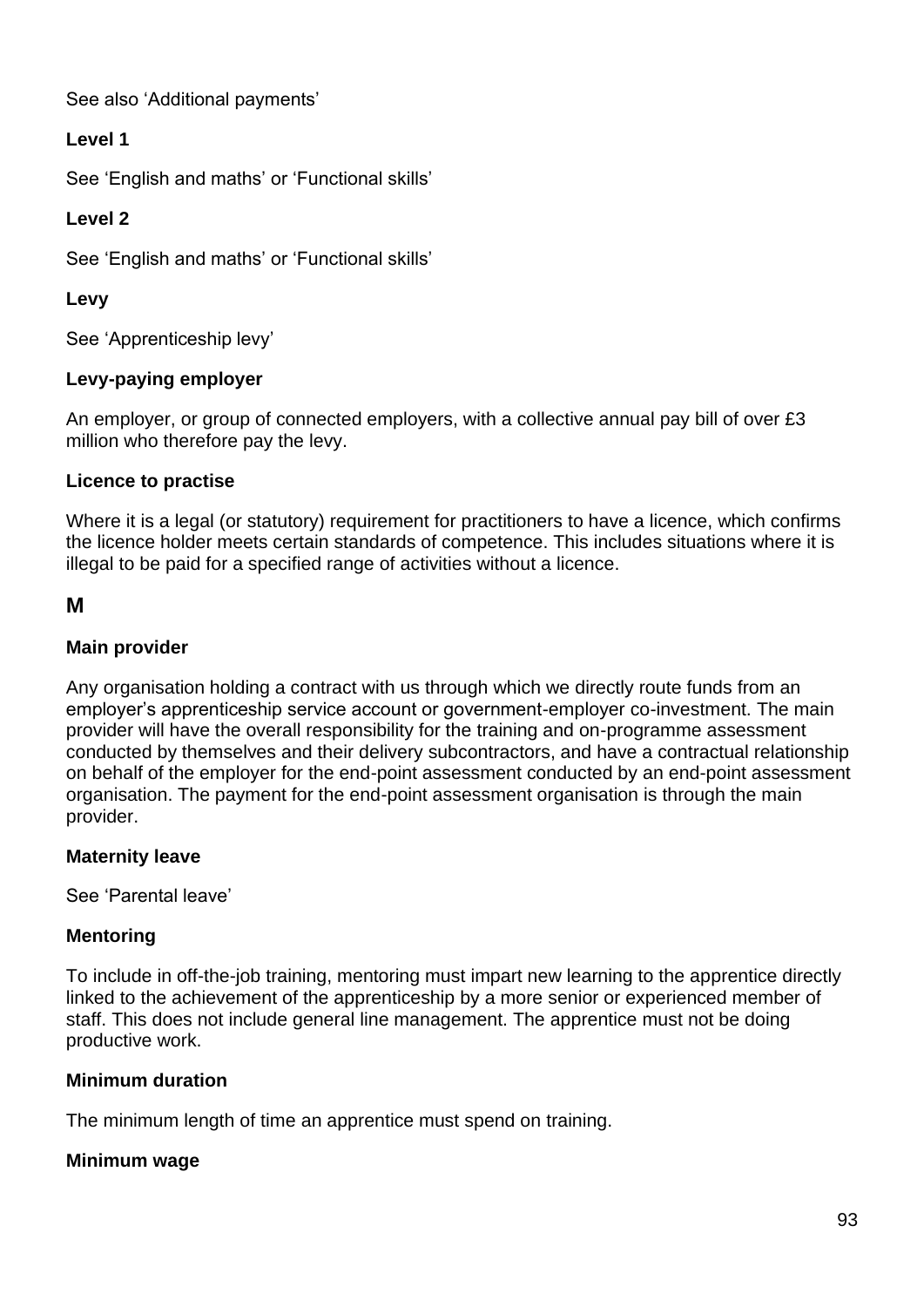See 'National Minimum Wage'

## **N**

### **National Minimum Wage**

View the National Minimum Wage rates.

See also 'Apprentice rate'

#### **Non-levy paying employer**

An employer, or group of connected employers, with a collective annual pay bill of less than £3 million who therefore do not pay the levy.

#### **Non-mandatory qualifications**

Qualifications that an apprentice does not require to achieve an apprenticeship. The employer must pay for these qualifications.

### **O**

### **Off-the-job (OTJ) training**

Learning done outside of an apprentice's normal working duties, but within their working hours. Apprentices must spend at least 20% of their working hours doing OTJ training.

#### **Online learning**

See 'Distance learning'

#### **On-programme assessment**

A progress review of what the learner has done compared to the training plan in their commitment statement. It usually involves the learner, provider and employer.

#### **On-the-job training**

Learning done during an apprentice's working hours to help them perform their job.

#### **Ordinarily resident**

For funding purposes, a person who normally lives in the country, is allowed to live there by law, and return there after temporary trips outside the country. Temporary absences from a country due to the learner or a relevant family member working or travelling abroad would be discounted when considering ordinary residency.

#### **OTJ**

See 'Off-the-job (OTJ) training'

## **P**

## **Parental leave**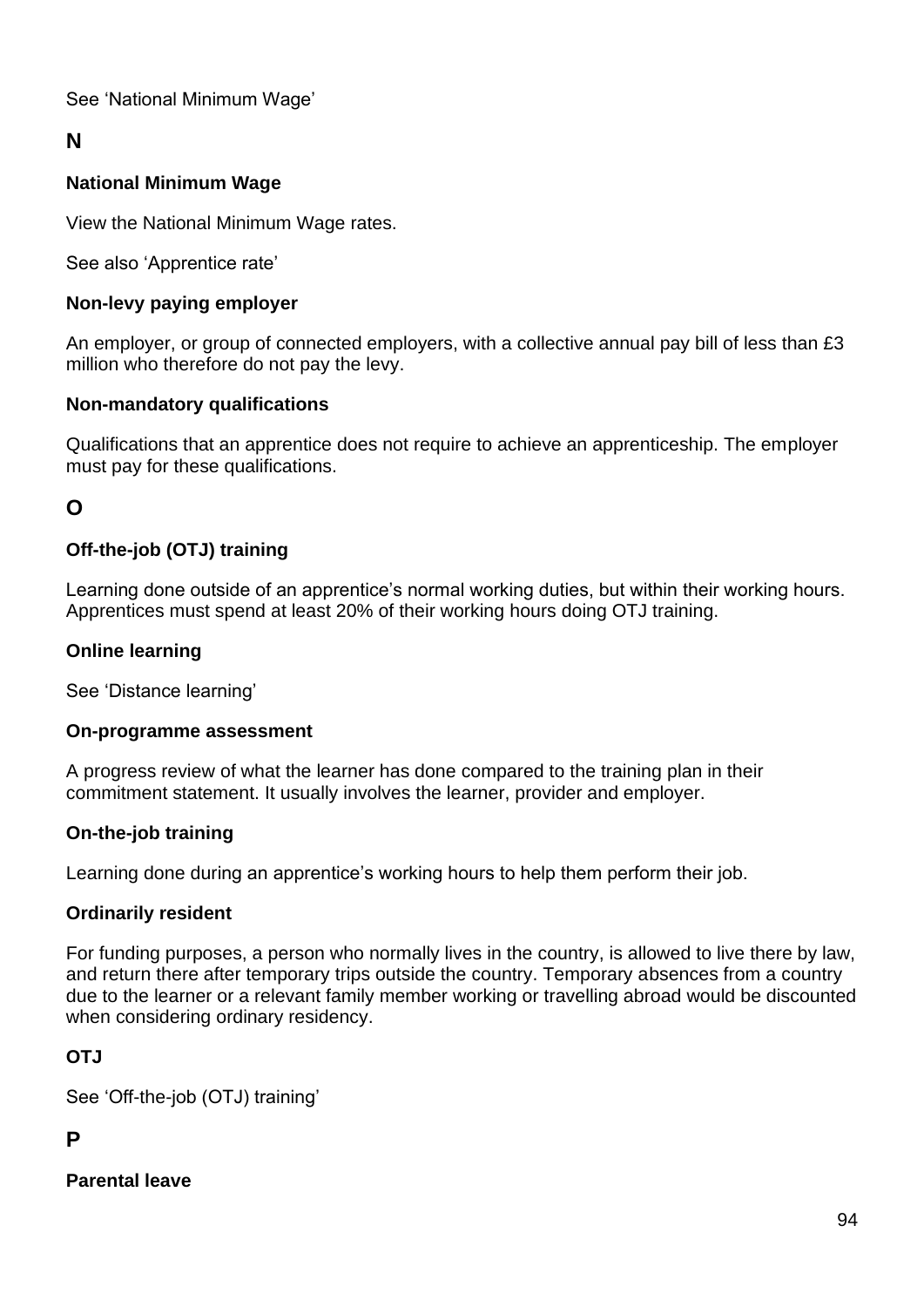When an employee takes time off work due to maternity leave, paternity leave, shared parental leave or adoption leave. Parental leave counts as a break in learning.

See also 'Break in learning'

#### **Part time**

See 'Minimum duration'

#### **Paternity leave**

See 'Parental leave'

#### **Pay bill**

The total amount of money employers pay their employees each year.

#### **Personal learning record (PLR)**

The personal learning record (PLR) allows individual apprentices access to their past and current achievement records. These can be shared with schools, colleges, further education training providers, universities or employers when making an application to further their education, training and employment.

### **Practical period**

The period for which the apprentice is expected to work and receive training under an approved English apprenticeship agreement.

#### **Pregnancy**

See 'Parental leave'

#### **Previous apprenticeship**

See 'Prior learning'

#### **Previous rules**

There are different funding rules for different apprenticeship start dates. You must follow the funding rules that apply to each apprentice. View the funding rules for previous and other years.

#### **Prior learning**

Previous learning that may count towards an apprenticeship. For example, work experience, education, training and qualifications. Before a learner starts an apprenticeship, providers must do an initial assessment of their existing KSBs to check if they are eligible. Then reduce the cost, duration and content of the apprenticeship if necessary.

See also 'Minimum duration'

#### **Progress review**

See 'On-programme assessment'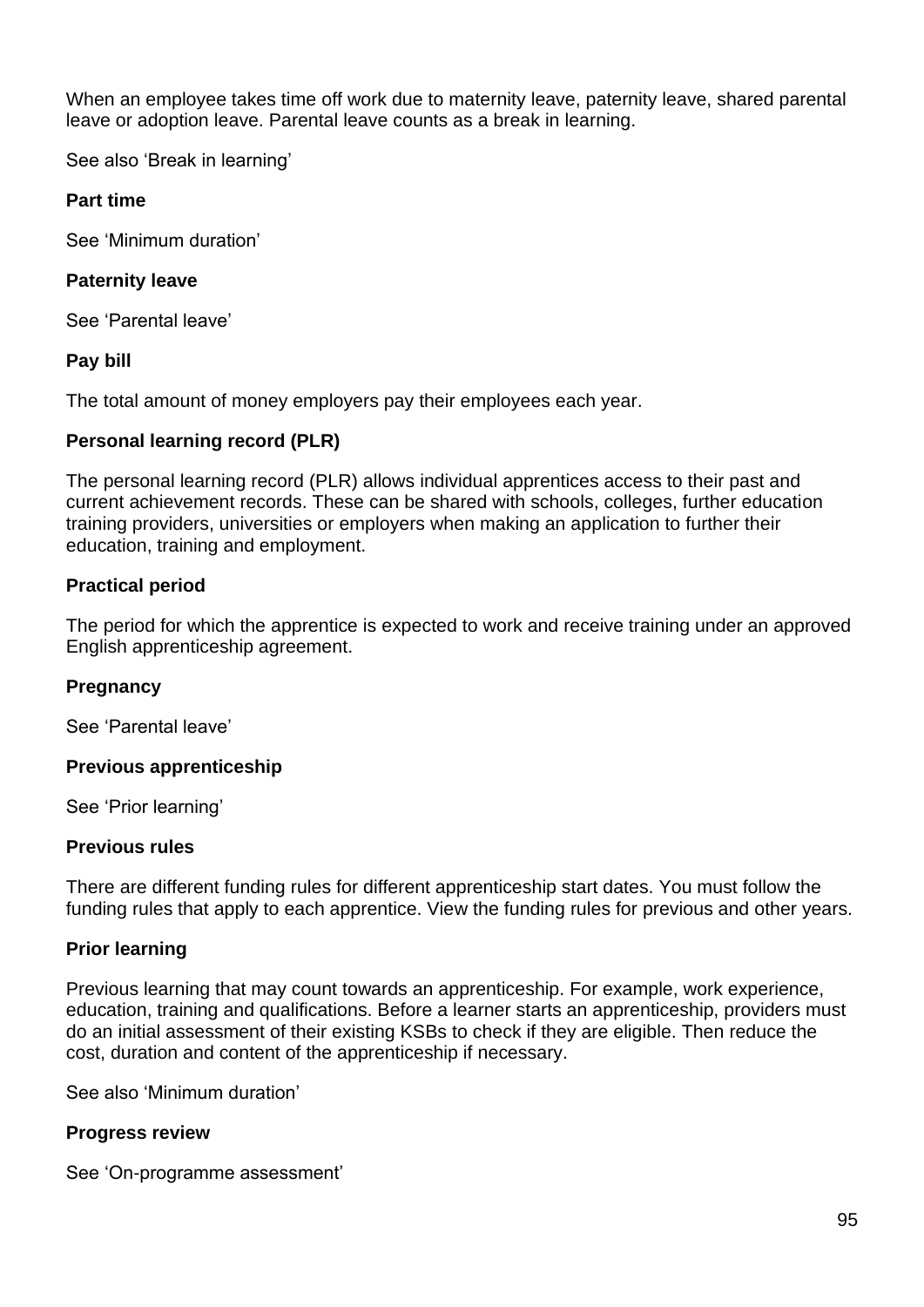# **R**

#### **Receiving employers**

Employers (levy or non-levy paying) who receive a transfer of apprenticeship funds from a levypaying employer.

See also 'Transfer of funds'

#### **Redundancy**

The statutory definition of redundancy (Employment Rights Act 1996) identifies three sets of circumstances (business closure, workplace closure, diminished requirements of the business for employees to do work of a particular kind) and an employee's dismissal can be considered to be by reason of redundancy if one of these circumstances is the reason for the dismissal. Redundancy includes voluntary redundancy.

See also 'Change of circumstance'

### **Register of Apprenticeship Training Providers (RoATP)**

A list of organisations that are eligible to receive government funding to train apprentices. To be added to the register, organisations must pass tests on due diligence, financial health, and tests on quality, capacity and capability.

#### **Register of End-Point Assessment Organisations**

A list of organisations that are eligible to carry out independent end-point assessments of apprentices.

#### **Resit**

Taking the end-point assessment again, without any extra learning.

#### **Retake**

Taking the end-point assessment again, after further training.

#### **Review**

See 'End-point assessment' or 'On-programme assessment'

#### **Review visit**

See 'On-programme assessment'

#### **S**

#### **Self-directed distance learning**

When an apprentice is working alone with online material. The material is not delivered in real time and there is no interactive support.

#### **Sending employers**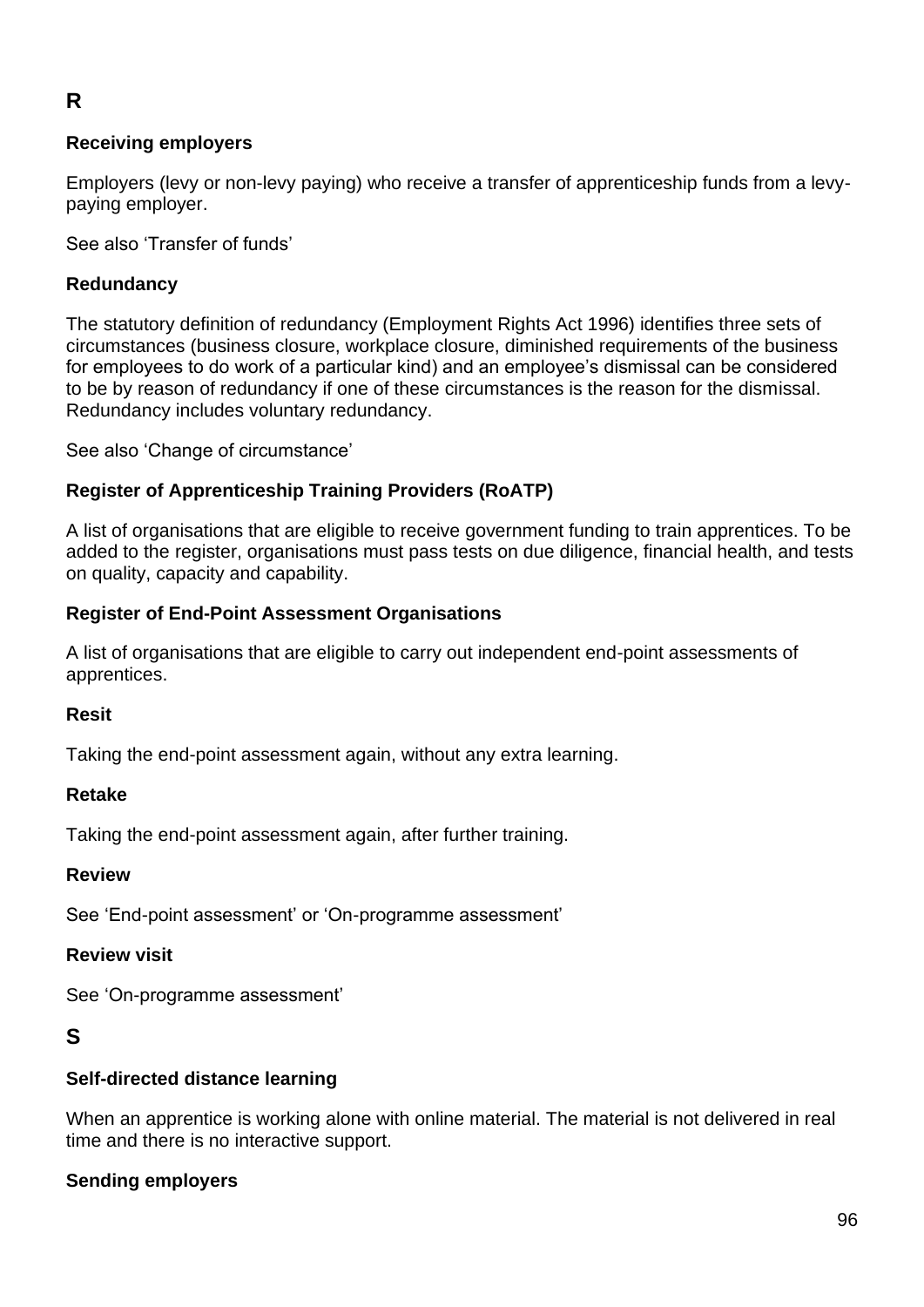Levy-paying employers who have unused apprenticeship funds in their apprenticeship service account and transfer them to another employer.

See also 'Transfer of funds'

## **Special educational needs (SEN)**

Learning, physical or sensory needs that make it harder for someone to learn than most individuals the same age.

### **Standards**

An apprenticeship standard in relation to England for the purposes of the funding rules describes the occupation to which it relates and sets out the outcomes that persons seeking to achieve the standard are expected to attain in order to successfully complete the apprenticeship. Apprenticeship standards are approved and published by the Institute for Apprenticeships and Technical Education. Apprentices can only be enrolled against an apprenticeship standard once it is identified as 'approved for delivery' on the Institute for Apprenticeships and Technical Education website.

### **Start of learning**

The date learning begins. This does not include enrolment, induction, diagnostic assessment or prior assessment.

### **State aid**

Using taxpayer-funded resources to provide assistance to one or more organisations in a way that gives an advantage over others. For example, grants, loans and tax breaks.

#### **Statutory leave**

See 'Annual leave'

#### **Summary of changes**

See 'Changes from the previous document'

#### **Subcontractor**

A legal entity that has a contractual relationship with a main provider to deliver apprenticeship training funded by us.

### **T**

#### **The apprenticeship service**

The digital interface to services designed to support the uptake of apprenticeships. The service is aimed primarily at employers who engage with main providers and apprenticeship assessment organisations to deliver and facilitate the apprenticeship programme. It allows employers to choose, and pay for, the apprenticeship training that they want and will support the uptake of apprenticeships. The service contains information coming from a range of different sources, including main providers.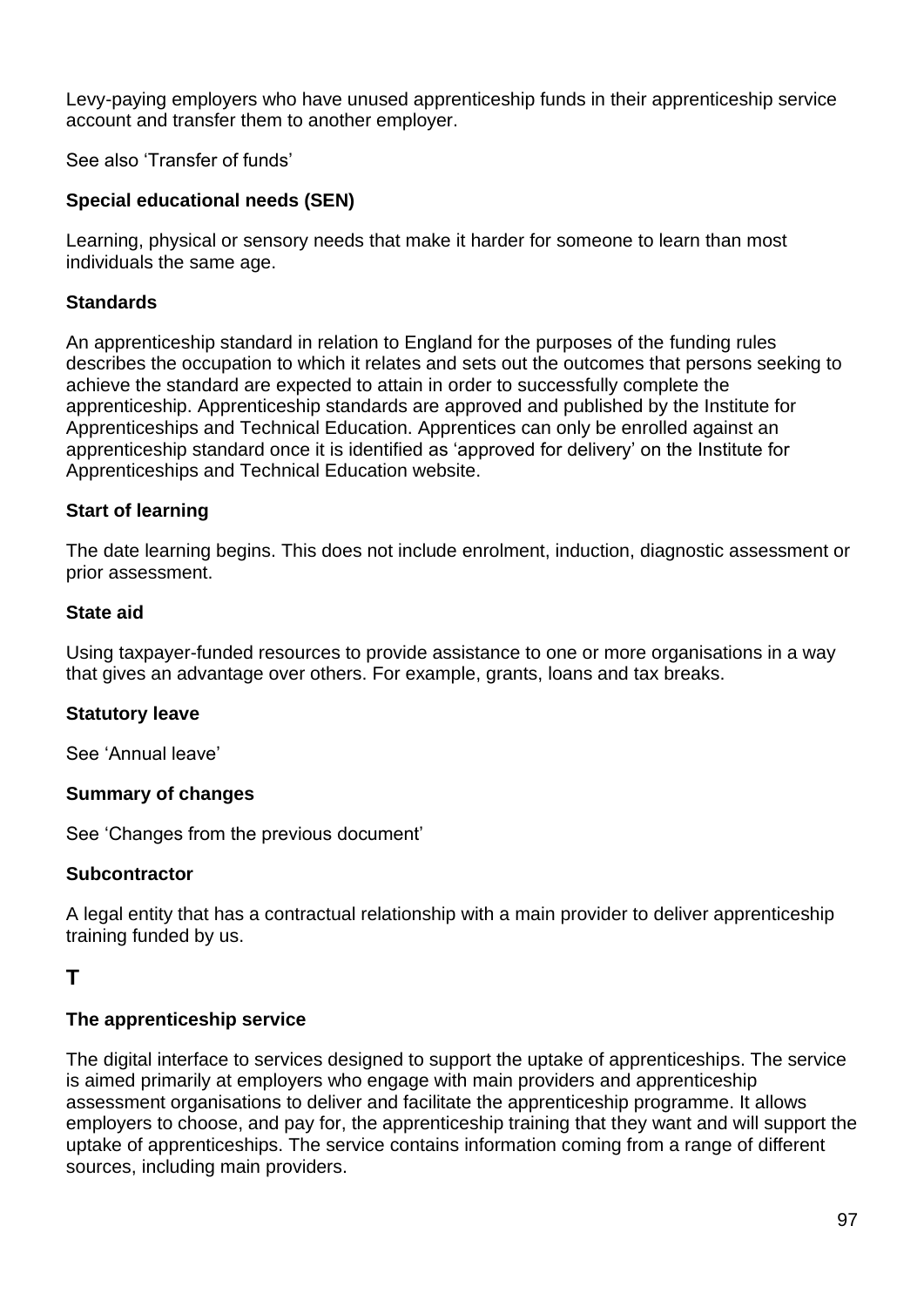### **The hub**

A website you can use to send things like ILR returns and earnings adjustment statements to the ESFA. You can also view validity and funding details, learning aims, units and apprenticeships.

#### **This document**

This document refers to the Apprenticeship Funding Rules for Main Providers August 2020 to July 2021.

#### **Time off**

See 'Annual leave' or 'Off-the-job (OTJ) training'

#### **Time out**

See 'Off-the-job (OTJ) training'

#### **Total negotiated price (TNP)**

The price negotiated between an employer and main provider for all the eligible costs of an apprentice's training and assessment.

See also 'Eligible costs' and 'Ineligible costs'

#### **Training**

The delivery of training and on-programme assessment by a main provider or any organisation contracted for this purpose.

#### **Training provider**

Organisations that are on the Register of Apprenticeship Training Providers and appointed by an employer and/or holding a current funding agreement with us or contracted through a main provider for the delivery of training and on- programme assessment, as part of the employer's agreed apprenticeship programme. This includes companies, charities, bodies, colleges, universities, sole traders, and other types of legal entity, including those who are in the same group as, or are associated with, the main provider. This excludes individuals who are selfemployed or supplied by an employment agency and who are working under the main provider's direction and control, in the same way as an employee.

#### **Transfer of funds**

When levy-paying employers transfer any unused apprenticeship funds in their account to other employers.

#### **Transfer to a new employer**

See 'Change of circumstances'

#### **Transfer to a new provider**

See 'Change of circumstances'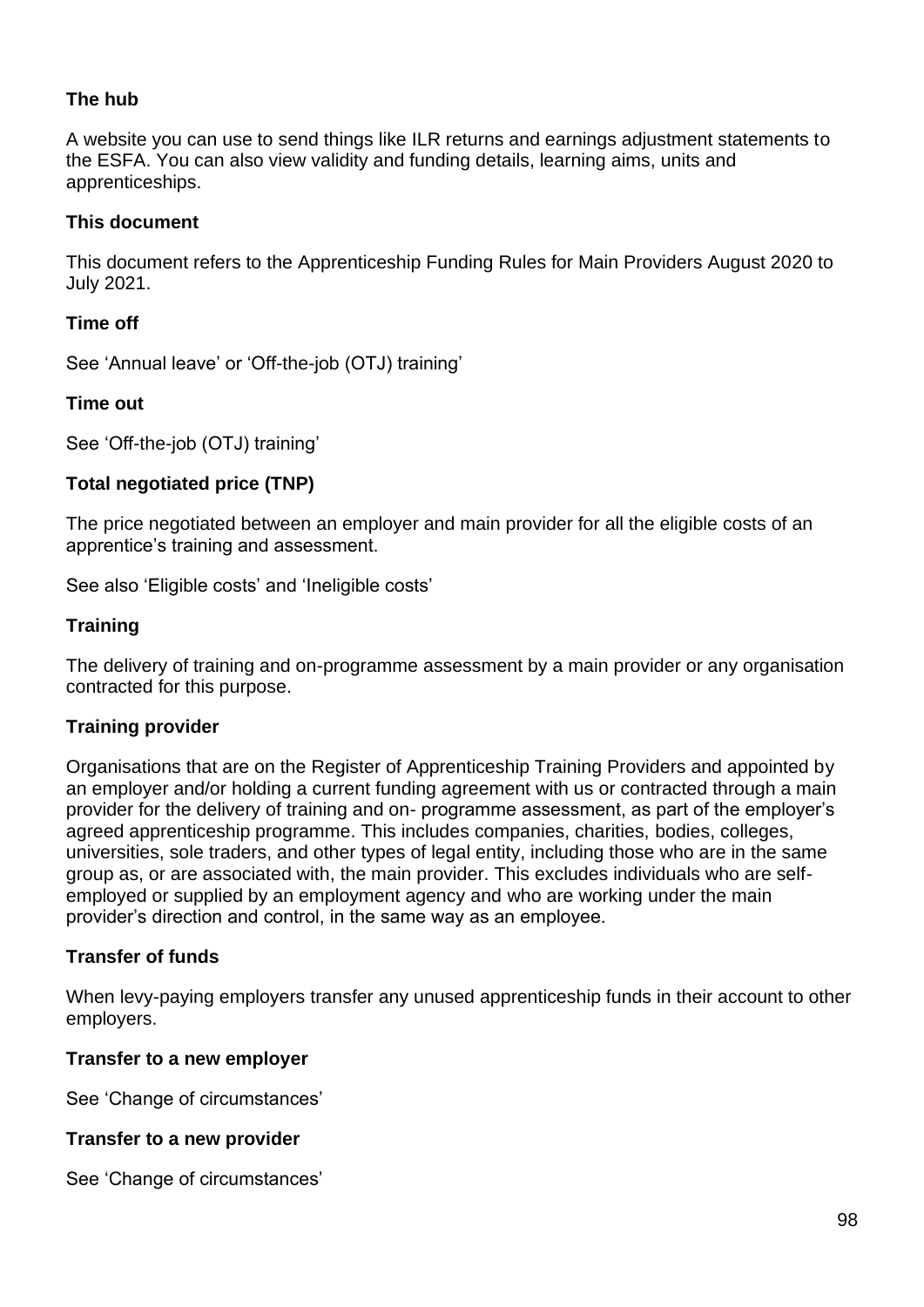# **U**

### **Unique learner number (ULN)**

A 10-digit reference number. You must use it to access or edit the personal learning record (PLR) of anyone that is in education or training and older than 14.

#### **Updates**

See 'Changes from the previous document'

#### **W**

#### **Wage**

See 'Apprentice rate'

#### **Withdrawal**

When an apprentice leaves or stops taking part in their apprenticeship before they have completed it. This could be temporary, and the apprenticeship can be restarted. A withdrawal is not a break in learning.

See also 'Change of circumstances'

#### **Work experience**

The jobs that someone has had or the type of work they have done in the past. Also, when someone works for an employer on a short-term basis.

See also 'Prior learning'

#### **Working hours**

The apprentice's paid hours, not including any overtime. There are maximum weekly working hours. Apprentices must complete their apprenticeship (including any training) during paid working hours.

#### **Written agreement**

The main provider must have a written agreement in place with the assessment organisation and make payment to them for conducting the end-point assessment. The written agreement must set out the arrangements for end-point assessment including arrangements for any retakes and the transaction of payments.

## **Z**

#### **Zero-hour contracts**

Contracts which do not specify a set number of hours for the employee to work.